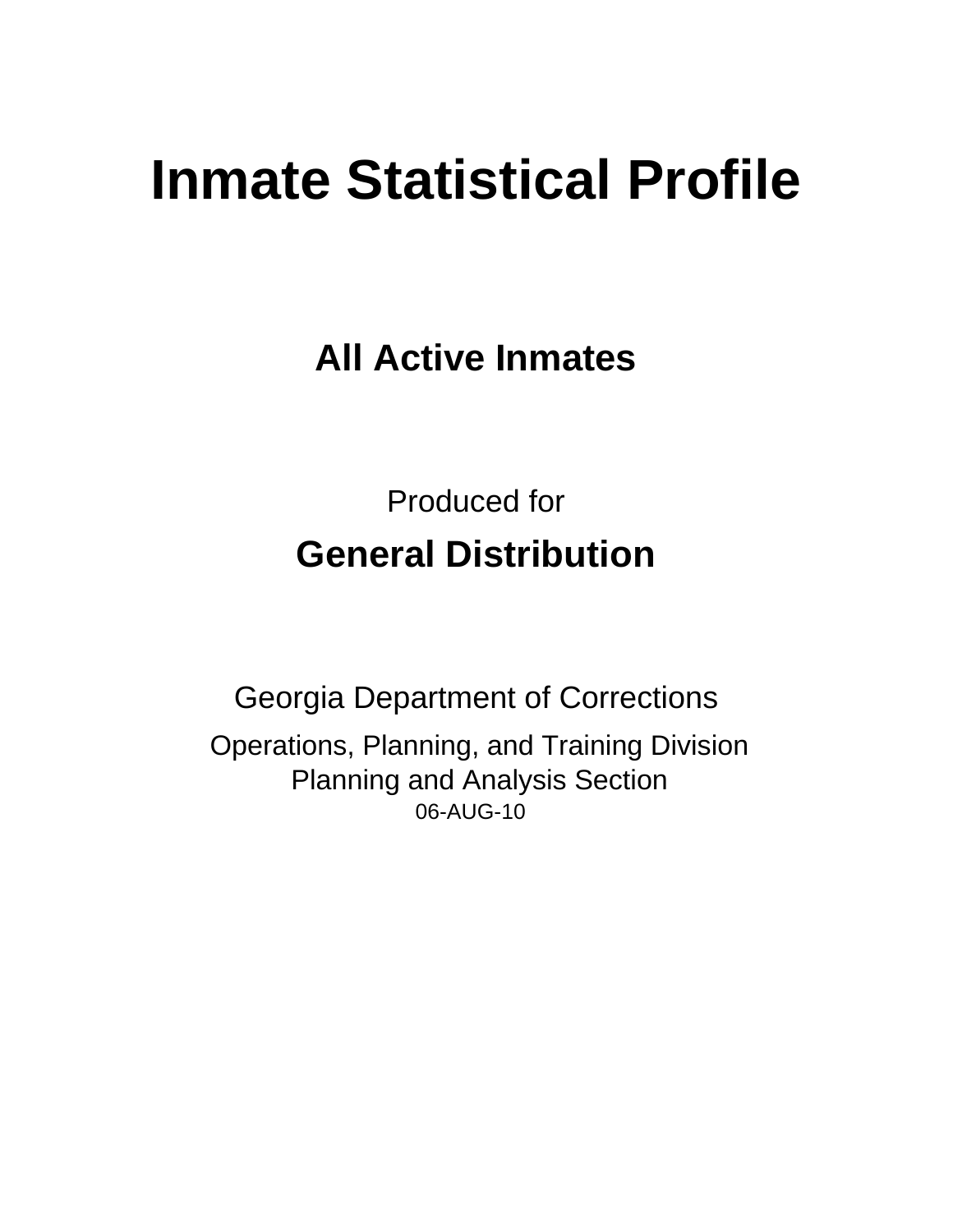**Inmate Statistical Profile 06-AUG-10** Contents

**All Active Inmates** 

Produced for General Distribution

# **Table of Contents**

| <b>Demographic information</b>                                       |  |  |  |  |  |  |
|----------------------------------------------------------------------|--|--|--|--|--|--|
| 5 Current age, broken out in ten year age groups                     |  |  |  |  |  |  |
| 6 Race group                                                         |  |  |  |  |  |  |
| 7 Hispanic Origin                                                    |  |  |  |  |  |  |
| 8 Marital status, self-reported at entry to prison                   |  |  |  |  |  |  |
| 9 Number of children, self-reported at entry to prison               |  |  |  |  |  |  |
| 10 Religious affiliation, self-reported at entry to prison           |  |  |  |  |  |  |
| 11 Home county - self-reported at entry to prison                    |  |  |  |  |  |  |
| 16 Socioeconomic class, self-reported at entry to prison             |  |  |  |  |  |  |
| 17 Environment to age 16, self-reported at entry to prison           |  |  |  |  |  |  |
| 18 Guardian status to age 16, self-reported at entry to prison       |  |  |  |  |  |  |
| 19 Employment status before prison, self-reported at entry to prison |  |  |  |  |  |  |
| 20 Age at admission                                                  |  |  |  |  |  |  |
| 22 Height, measured at entry to prison                               |  |  |  |  |  |  |
| 23 Weight, measured at entry to prison                               |  |  |  |  |  |  |
| 25 Military service                                                  |  |  |  |  |  |  |
| <b>Correctional information</b>                                      |  |  |  |  |  |  |
| 26 Type of admission to prison                                       |  |  |  |  |  |  |
| 27 Current / last security status                                    |  |  |  |  |  |  |
| 28 Current / last institution type                                   |  |  |  |  |  |  |
| 29 Institution type - transitional centers                           |  |  |  |  |  |  |
| 30 Institution type - mental hospitals                               |  |  |  |  |  |  |
| 31 Institution type - county prisons                                 |  |  |  |  |  |  |
| 32 Institution type - state prisons                                  |  |  |  |  |  |  |
| 33 Institution type - private prisons                                |  |  |  |  |  |  |
| 34 Institution type - prison annexes                                 |  |  |  |  |  |  |
| 35 Institution type - pre-release centers                            |  |  |  |  |  |  |
| 36 Institution type - inmate boot camp                               |  |  |  |  |  |  |
| 37 Number of disciplinary reports                                    |  |  |  |  |  |  |
| 38 Number of transfers                                               |  |  |  |  |  |  |
| 39 Number of escapes                                                 |  |  |  |  |  |  |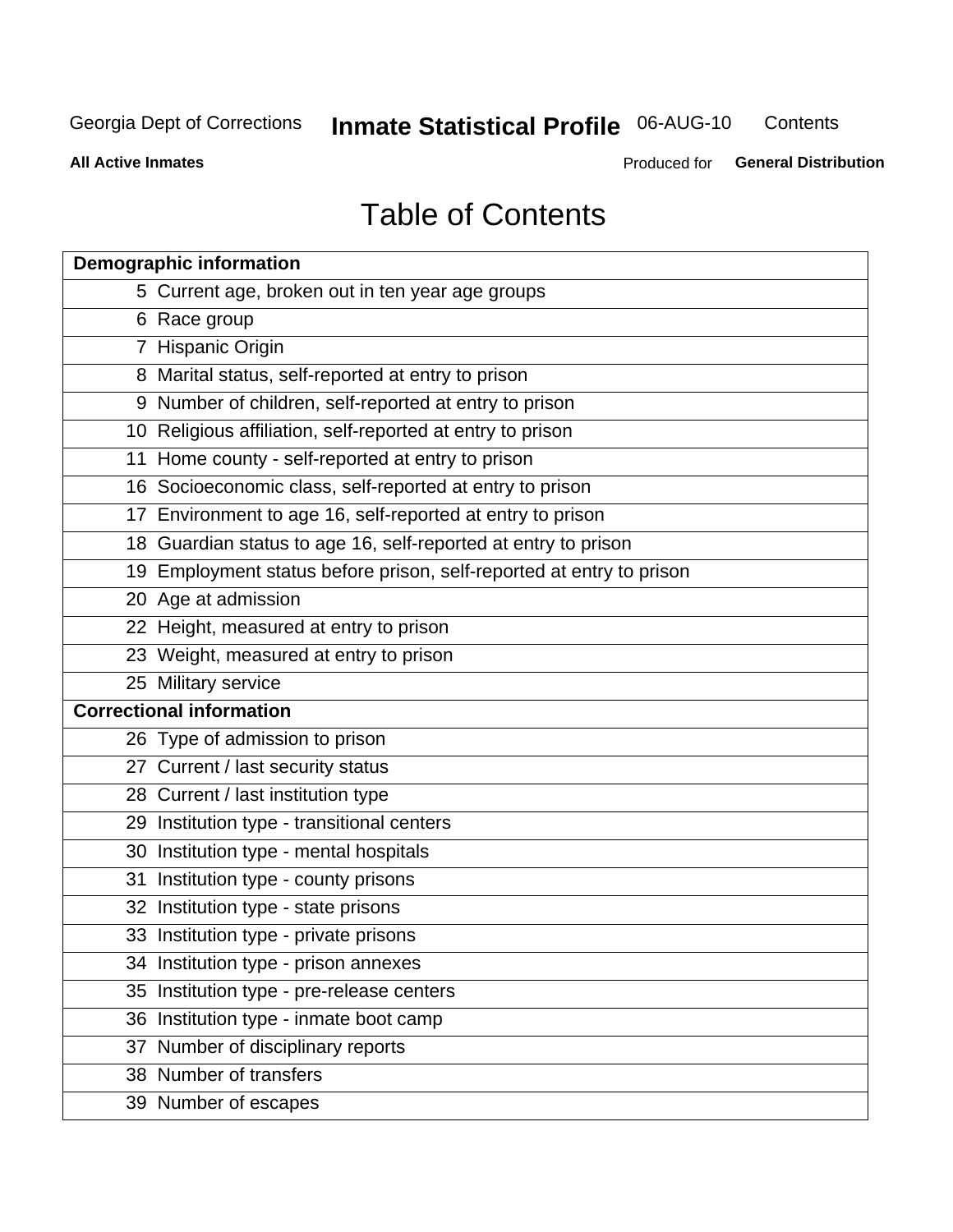# **Inmate Statistical Profile 06-AUG-10**

Contents

**All Active Inmates** 

Produced for General Distribution

# **Table of Contents**

| <b>Correctional information</b>                                  |  |  |  |  |  |  |
|------------------------------------------------------------------|--|--|--|--|--|--|
| 41 Probable future release type of still active inmates          |  |  |  |  |  |  |
| 42 Time served in current (or last) institution                  |  |  |  |  |  |  |
| Educational, psychological and physical information              |  |  |  |  |  |  |
| 40 Culture fair IQ scores                                        |  |  |  |  |  |  |
| 43 Highest grade level attained                                  |  |  |  |  |  |  |
| 44 Culture fair IQ scores                                        |  |  |  |  |  |  |
| 45 Wide Range Achievement Test (WRAT) reading score              |  |  |  |  |  |  |
| 46 Wide Range Achievement Test (WRAT) math score                 |  |  |  |  |  |  |
| 47 Wide Range Achievement Test (WRAT) spelling score             |  |  |  |  |  |  |
| 48 Scope of substance abuse - summary                            |  |  |  |  |  |  |
| 49 Scope of substance abuse - detail                             |  |  |  |  |  |  |
| 50 Current / last mental health treatment level                  |  |  |  |  |  |  |
| 51 PULHESDWIT medical scale - 'P' overall condition ('P'hysical) |  |  |  |  |  |  |
| 52 PULHESDWIT medical scale - 'U' upper body                     |  |  |  |  |  |  |
| 53 PULHESDWIT medical scale - 'L' lower body                     |  |  |  |  |  |  |
| 54 PULHESDWIT medical scale - 'H' hearing                        |  |  |  |  |  |  |
| 55 PULHESDWIT medical scale - 'E' vision                         |  |  |  |  |  |  |
| 56 PULHESDWIT medical scale -'S' psychiatric                     |  |  |  |  |  |  |
| 57 PULHESDWIT medical scale - 'D' dental                         |  |  |  |  |  |  |
| 58 PULHESDWIT medical scale - 'W' work ability                   |  |  |  |  |  |  |
| 59 PULHESDWIT medical scale - 'I' impairment                     |  |  |  |  |  |  |
| 60 PULHESDWIT medical scale - 'T' transportability               |  |  |  |  |  |  |
| 61 Criminality in family, self-reported                          |  |  |  |  |  |  |
| 62 Alcoholism in family, self-reported                           |  |  |  |  |  |  |
| 63 Drug abuse in family, self-reported                           |  |  |  |  |  |  |
| 64 Subjected to frequent beatings, self-reported                 |  |  |  |  |  |  |
| 65 Father absent during inmate's childhood                       |  |  |  |  |  |  |
| 66 Mother absent during inmate's childhood                       |  |  |  |  |  |  |
| 67 Inmate diagnosed as manipulative                              |  |  |  |  |  |  |
| 68 Inmate diagnosed as assaultive                                |  |  |  |  |  |  |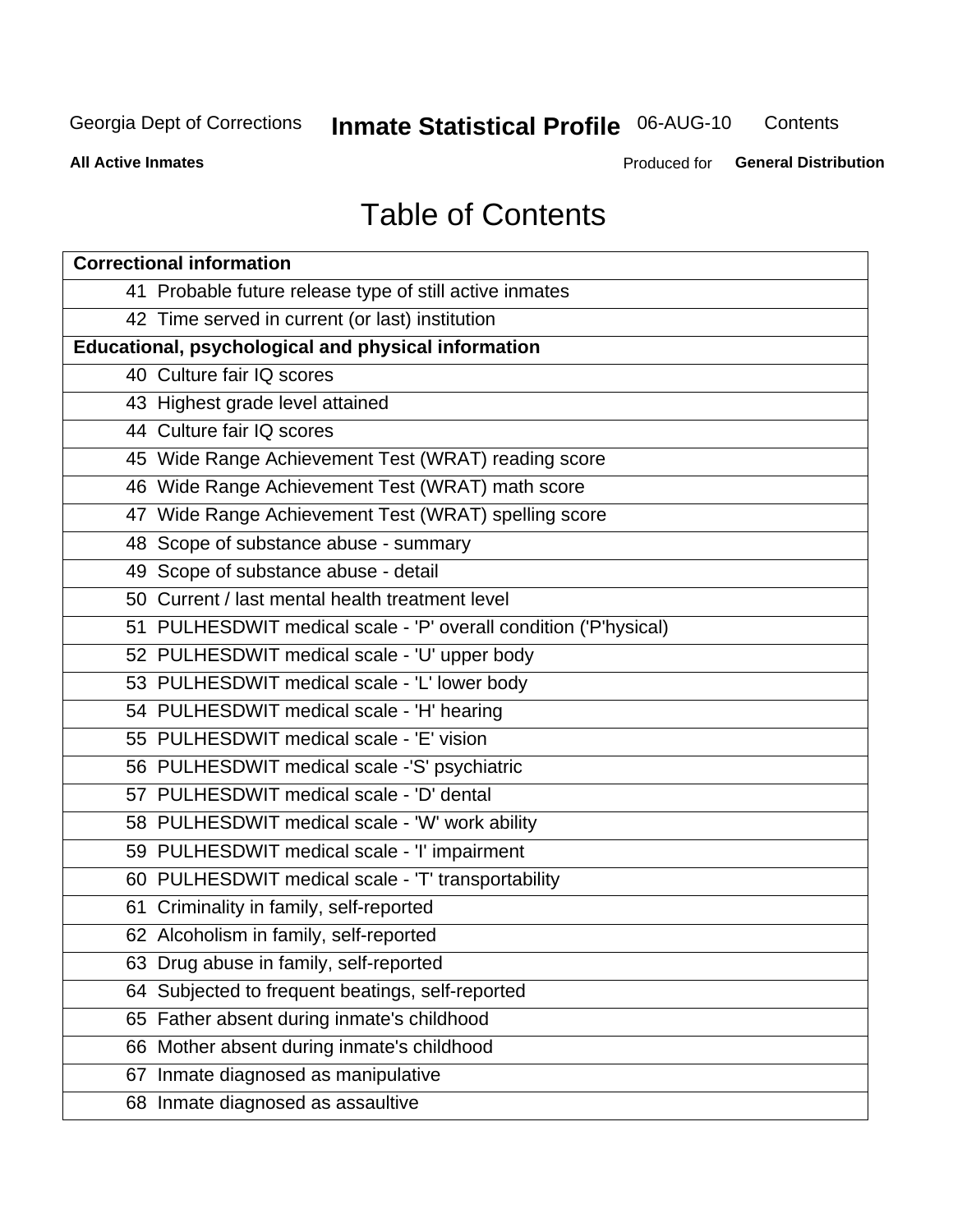# **Inmate Statistical Profile 06-AUG-10**

Contents

**All Active Inmates** 

Produced for General Distribution

# **Table of Contents**

| <b>Crimes and criminal history information</b>                 |
|----------------------------------------------------------------|
| 69 Number of prior Georgia incarcerations                      |
| 70 Prison sentence in years                                    |
| 71 Primary offense, broken out into felonies vs misdemeanors   |
| 72 Primary offense, broken out into six broad crime categories |
| 73 Primary offense, detailed offense code                      |
| 81 County of conviction of primary offense                     |
| 86 Circuit of conviction of primary offense                    |
| 88 Years served (jail + prison) in this incarceration          |
| <b>Medical information</b>                                     |
| 89 Results of most recent HIV test                             |
| 90 Results of most recent tuberculosis test                    |
| 91 Results of most recent syphilis test                        |
| 92 Results of most recent Hepatitis-C test                     |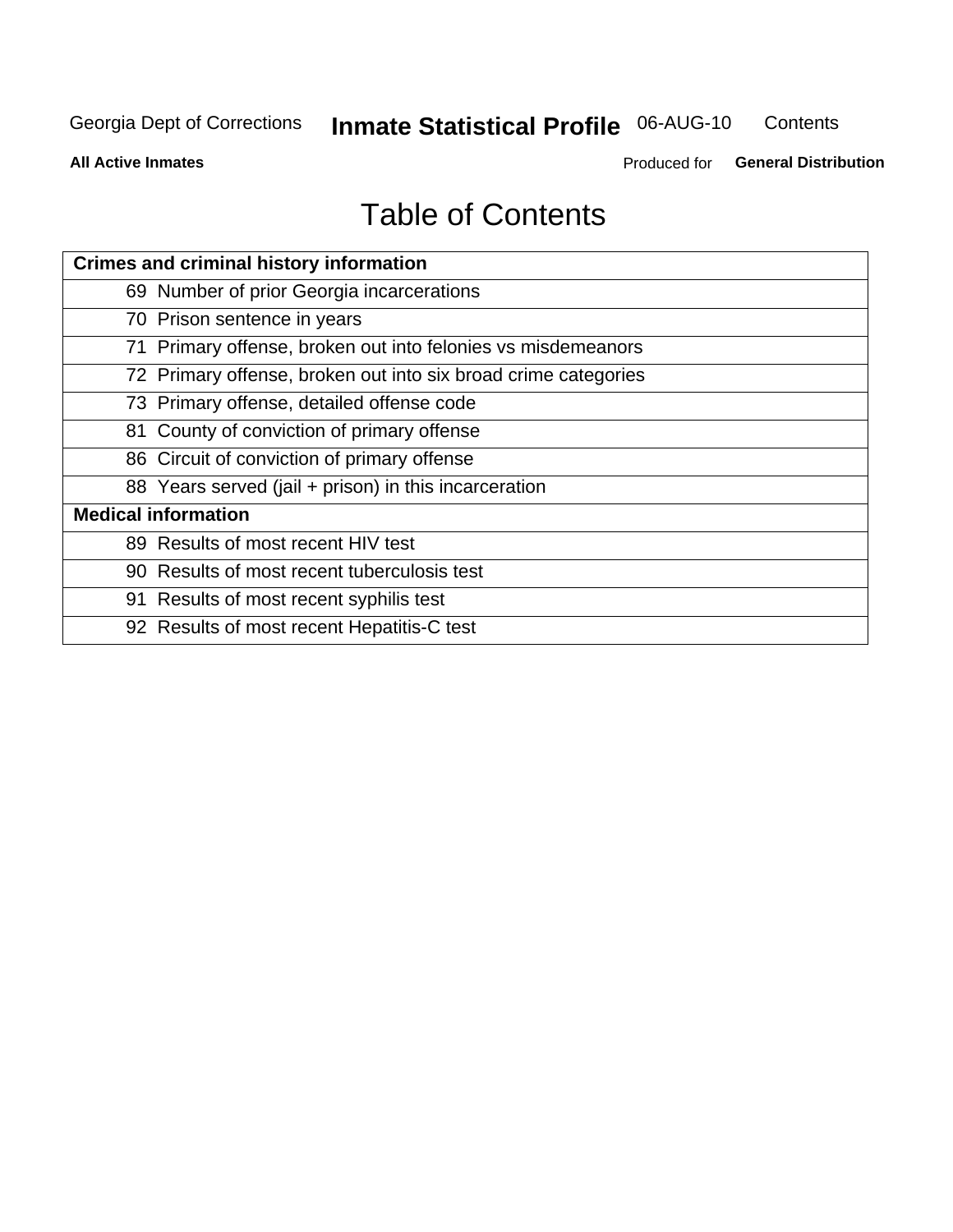### **All Active Inmates**

### Produced for General Distribution

### Current age, broken out in ten-year age groups

COL % - percent each COUNT is of its particular column

|                          |              | <b>Male</b> |        |              | <b>Female</b> |       | <b>Total</b> |               |
|--------------------------|--------------|-------------|--------|--------------|---------------|-------|--------------|---------------|
| <b>Current Age</b>       | <b>Count</b> | Col %       | Row %  | <b>Count</b> | Col %         | Row % | <b>Total</b> | Col %         |
| <b>Teens (1-19)</b>      | 1,004        | $2.06\%$    | 97.38% | 27           | 0.72%         | 2.62% | 1,031        | 1.97%         |
| <b>Twenties (20-29)</b>  | 15,129       | 31.09%      | 93.35% | 1,077        | 28.83%        | 6.65% | 16,206       | 30.93%        |
| <b>Thirties (30-39)</b>  | 14,323       | 29.43%      | 92.25% | 1,203        | 32.20%        | 7.75% |              | 15,526 29.63% |
| <b>Forties (40-49)</b>   | 11,067       | 22.74%      | 91.81% | 987          | 26.42%        | 8.19% |              | 12,054 23.00% |
| <b>Fifties (50-59)</b>   | 5,560        | 11.43%      | 93.74% | 371          | 9.93%         | 6.26% | 5,931        | 11.32%        |
| <b>Sixties (60-69)</b>   | 1,361        | $2.80\%$    | 95.78% | 60           | 1.61%         | 4.22% | 1,421        | 2.71%         |
| Seventy + (70 and above) | 221          | 0.45%       | 95.26% | 11           | 0.29%         | 4.74% | 232          | 0.44%         |
| <b>Total Reported</b>    | 48,665       | 100%        | 92.87% | 3,736        | 100%          | 7.13% | 52,401       | 100%          |

| <b>Not Reported</b> |        |       |        |
|---------------------|--------|-------|--------|
| Total<br>Cro        | 48,665 | 3,736 | 52,401 |

| <b>Mean</b><br>(average) | 36.47    | 36.59 | 36.48 |
|--------------------------|----------|-------|-------|
| Median (middle)          | つん<br>vu | 36    | 35    |
| Mode<br>(most frequent)  | 30       | 30    | 30    |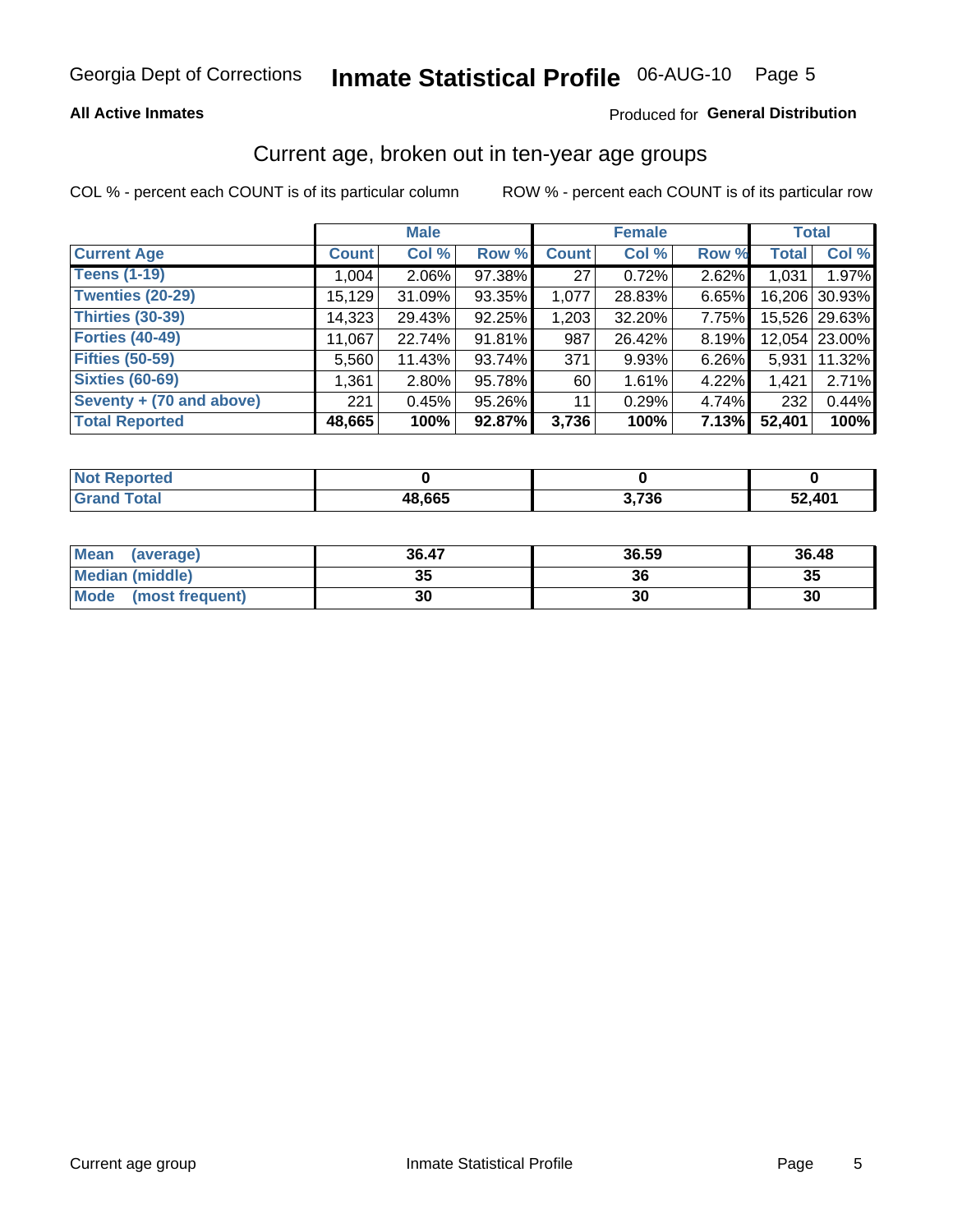# Inmate Statistical Profile 06-AUG-10 Page 6

#### **All Active Inmates**

#### **Produced for General Distribution**

### Race group

COL % - percent each COUNT is of its particular column

|         |                        | <b>Male</b>  |         |         |             | <b>Female</b> |          |              | <b>Total</b> |  |
|---------|------------------------|--------------|---------|---------|-------------|---------------|----------|--------------|--------------|--|
|         | <b>Race Group</b>      | <b>Count</b> | Col %   |         | Row % Count | Col %         | Row %    | <b>Total</b> | Col %        |  |
|         | <b>White</b>           | 15,263       | 31.36%  | 88.76%  | 1,932       | 51.71%        | 11.24%   | 17,195       | 32.81%       |  |
| 2       | <b>Black</b>           | 31,146       | 64.00%  | 94.70%  | 1,742       | 46.63%        | 5.30%    | 32,888       | 62.76%       |  |
| 5       | <b>Other</b>           | 47           | .10%    | 97.92%  |             | .03%          | 2.08%    | 48           | .09%         |  |
| 6       | <b>Asian</b>           | 107          | .22%    | 96.40%  | 4           | $.11\%$       | $3.60\%$ | 111          | .21%         |  |
| 9       | <b>Unknown</b>         | 2            | $.01\%$ | 100.00% |             |               |          | 2            | .01%         |  |
| 10      | <b>Hispanic</b>        | 2,061        | 4.24%   | 97.54%  | 52          | 1.39%         | 2.46%    | 2,113        | 4.03%        |  |
| 11      | <b>Racially Mixed</b>  | 8            | $.02\%$ | 72.73%  | 3           | .08%          | 27.27%   | 11           | .02%         |  |
| $12 \,$ | <b>Native American</b> | 31           | $.06\%$ | 93.94%  | 2           | .05%          | 6.06%    | 33           | .06%         |  |
|         | <b>Total Reported</b>  | 48,665       | 100%    | 92.87%  | 3,736       | 100%          | 7.13%    | 52,401       | 100%         |  |

| <b>orted</b><br>NO. |        |       |        |
|---------------------|--------|-------|--------|
| <b>otal</b>         | 48,665 | 3,736 | 52.401 |

| Mode (<br>most freduent) | ⊃lack | White | ا تا 1 |
|--------------------------|-------|-------|--------|
|                          |       |       |        |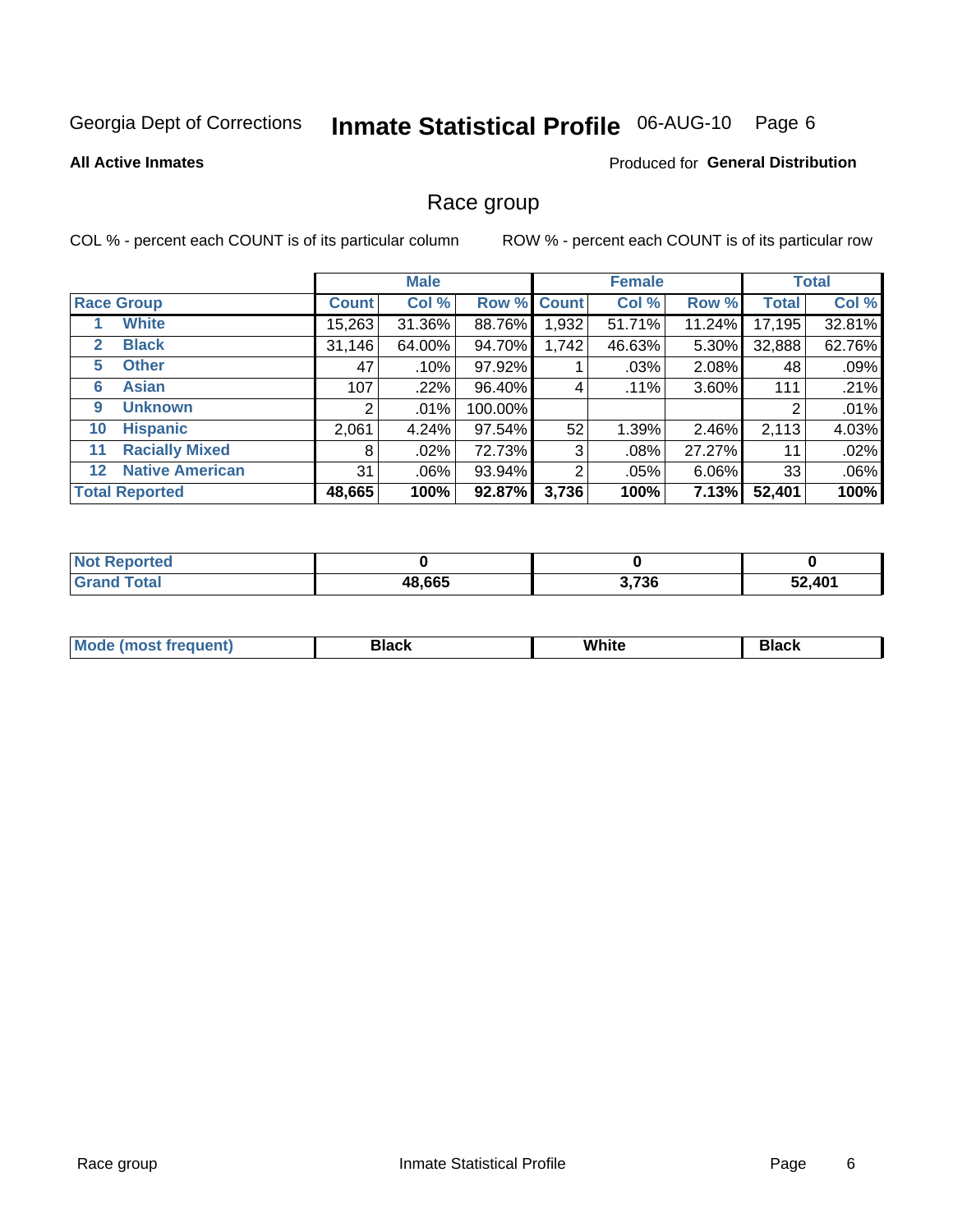#### Inmate Statistical Profile 06-AUG-10 Page 7

**All Active Inmates** 

Produced for General Distribution

### **Hispanic Origin**

COL % - percent each COUNT is of its particular column

ROW % - percent each COUNT is of its particular row

|                        |              | <b>Male</b> |                    |                 | <b>Female</b> |          |        | <b>Total</b> |
|------------------------|--------------|-------------|--------------------|-----------------|---------------|----------|--------|--------------|
| <b>Hispanic Origin</b> | <b>Count</b> | Col %       | <b>Row % Count</b> |                 | Col %         | Row %    | Totall | Col %        |
| <b>Non Hispanic</b>    | 46,604       | 95.76%      | 92.67% 3,684       |                 | $98.61\%$     | $7.33\%$ | 50,289 | 95.97%       |
| <b>Hispanic</b>        | 2.061        | $4.24\%$    | $97.54\%$          | 52 <sup>°</sup> | 1.39%         | $2.46\%$ | 2,113  | 4.03%        |
| <b>Total Reported</b>  | 48,665       | 100%        | 92.87% 3,736       |                 | 100%          | $7.13\%$ | 52,402 | 100%         |

An inmate is counted as Hispanic if

(a) he self-reported as Hispanic during the diagnostic process, or

(b) his primary language is Spanish, or

(c) he claimed birth or citizenship in Spain or a Latin American country, or

(d) he had a common Spanish surname such as Lopez or Garcia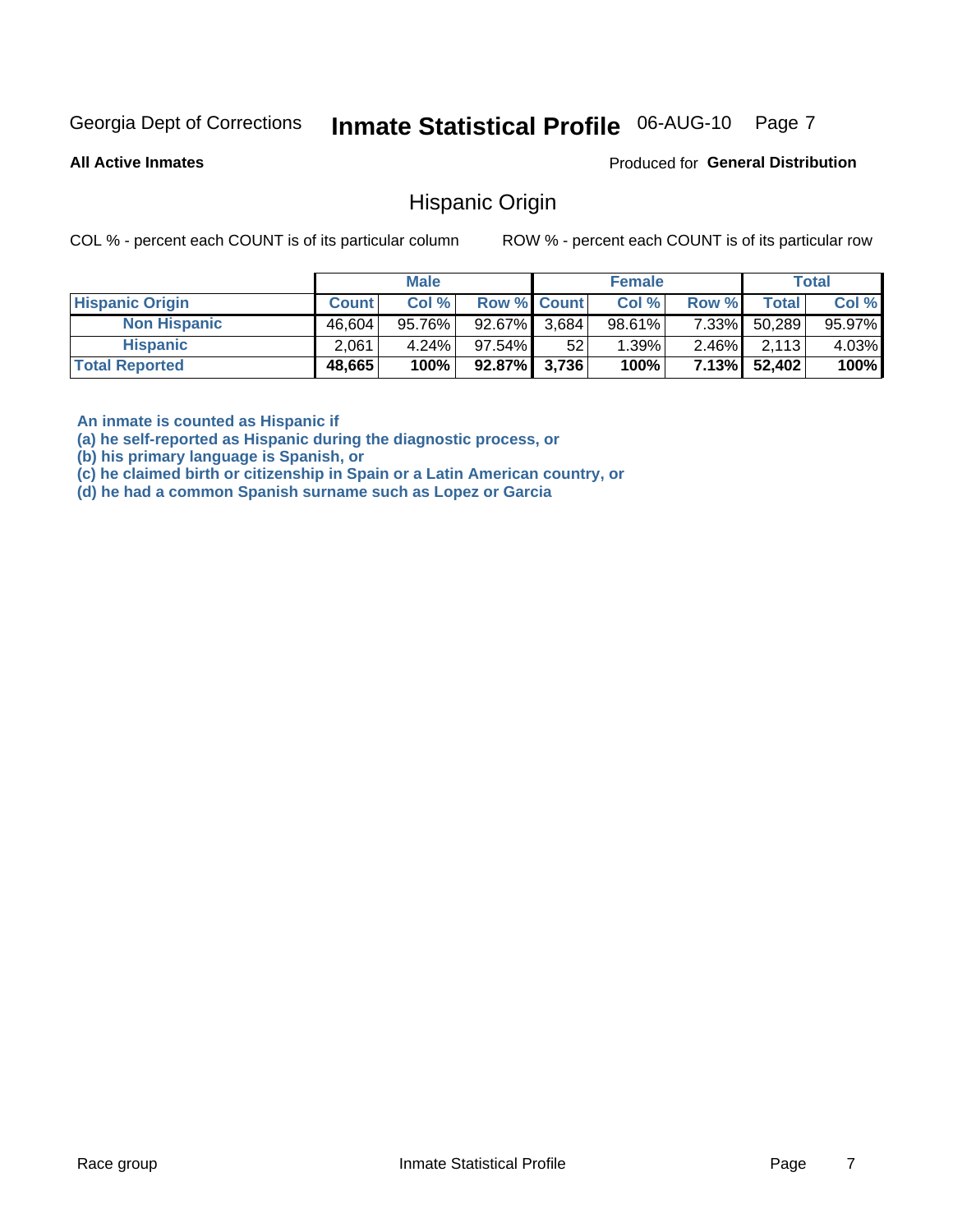# Inmate Statistical Profile 06-AUG-10 Page 8

**All Active Inmates** 

#### Produced for General Distribution

### Marital status, self-reported at entry to prison

COL % - percent each COUNT is of its particular column

|                            | <b>Male</b>  |         |        | <b>Female</b> |        |        | <b>Total</b> |        |
|----------------------------|--------------|---------|--------|---------------|--------|--------|--------------|--------|
| <b>Marital Status</b>      | <b>Count</b> | Col %   | Row %  | <b>Count</b>  | Col %  | Row %  | <b>Total</b> | Col %  |
| <b>Unknown</b><br>$\bf{0}$ | 174          | $.36\%$ | 88.78% | 22            | .59%   | 11.22% | 196          | .37%   |
| <b>Divorced</b><br>D       | 4,742        | 9.74%   | 88.70% | 604           | 16.17% | 11.30% | 5,346        | 10.20% |
| <b>Married</b><br>М        | 6,385        | 13.12%  | 91.12% | 622           | 16.65% | 8.88%  | 7,007        | 13.37% |
| <b>Separated</b><br>S.     | 1,747        | 3.59%   | 85.43% | 298           | 7.98%  | 14.57% | 2,045        | 3.90%  |
| <b>Unmarried</b><br>U      | 35,204       | 72.34%  | 94.45% | 2,066         | 55.30% | 5.54%  | 37,271       | 71.13% |
| <b>Widow</b><br>W          | 413          | $.85\%$ | 76.91% | 124           | 3.32%  | 23.09% | 537          | 1.02%  |
| <b>Total Reported</b>      | 48,665       | 100%    | 92.87% | 3,736         | 100%   | 7.13%  | 52,402       | 100%   |

| <b>Not Reported</b> |        |                       |        |
|---------------------|--------|-----------------------|--------|
| Total               | 48,665 | <b>720</b><br>ა. / ახ | 52,402 |

|--|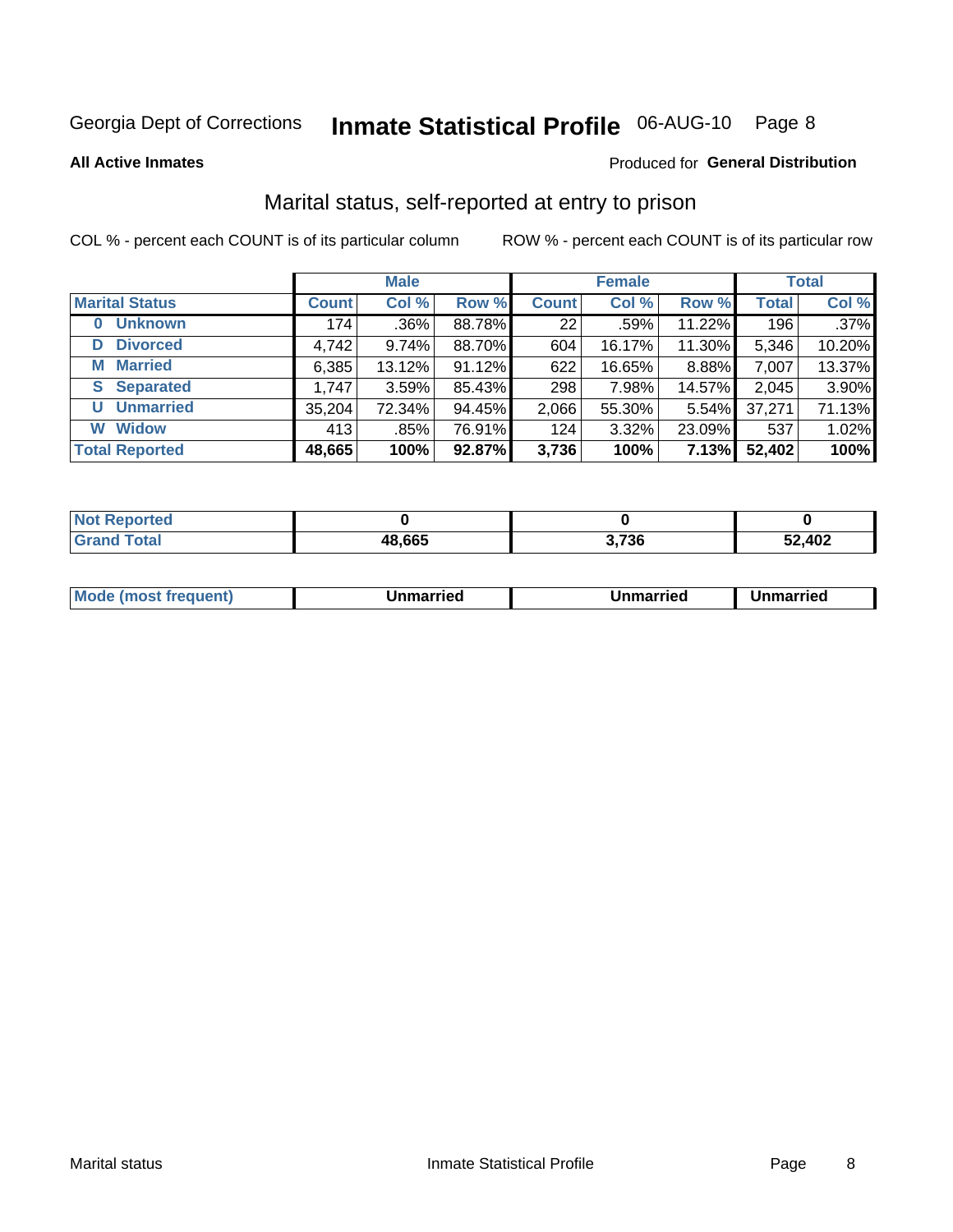# Inmate Statistical Profile 06-AUG-10 Page 9

#### **All Active Inmates**

### **Produced for General Distribution**

### Number of children, self reported at entry to prison

COL % - percent each COUNT is of its particular column

|                           |              | <b>Male</b> |           |              | <b>Female</b> |          | <b>Total</b> |        |  |
|---------------------------|--------------|-------------|-----------|--------------|---------------|----------|--------------|--------|--|
| <b>Number of Children</b> | <b>Count</b> | Col %       | Row %     | <b>Count</b> | Col %         | Row %    | <b>Total</b> | Col %  |  |
| $\overline{0}$            | 20,212       | 41.79%      | 94.78%    | 1,113        | 29.83%        | 5.22%    | 21,325       | 40.94% |  |
|                           | 10,949       | 22.64%      | 93.69%    | 737          | 19.75%        | 6.31%    | 11,687       | 22.44% |  |
| $\overline{2}$            | 8,035        | 16.61%      | 90.64%    | 830          | 22.25%        | 9.36%    | 8,865        | 17.02% |  |
| $\overline{\mathbf{3}}$   | 4,611        | 9.53%       | 89.03%    | 568          | 15.22%        | 10.97%   | 5,179        | 9.94%  |  |
| 4                         | 2,291        | 4.74%       | 89.60%    | 266          | 7.13%         | 10.40%   | 2,557        | 4.91%  |  |
| 5                         | 1,129        | 2.33%       | 90.54%    | 118          | 3.16%         | $9.46\%$ | 1,247        | 2.39%  |  |
| 6                         | 559          | 1.16%       | $90.60\%$ | 58           | 1.55%         | $9.40\%$ | 617          | 1.18%  |  |
| 7                         | 247          | 0.51%       | 92.86%    | 19           | 0.51%         | 7.14%    | 266          | 0.51%  |  |
| 8                         | 122          | 0.25%       | 93.85%    | 8            | 0.21%         | 6.15%    | 130          | 0.25%  |  |
| 9                         | 85           | 0.18%       | 93.41%    | 6            | 0.16%         | 6.59%    | 91           | 0.17%  |  |
| 10                        | 46           | 0.10%       | 92.00%    | 4            | 0.11%         | 8.00%    | 50           | 0.10%  |  |
| Over 10                   | 74           | 0.15%       | 94.87%    | 4            | 0.11%         | 5.13%    | 78           | 0.15%  |  |
| <b>Total Reported</b>     | 48,360       | 100%        | 92.84%    | 3,731        | 100%          | 7.16%    | 52,092       | 100%   |  |

| 304    |              | 309    |
|--------|--------------|--------|
| 48 664 | 2.72C<br>סכי | 52,401 |

| Mean (average)          | .32 | 72<br>I . / J | l.35 |
|-------------------------|-----|---------------|------|
| Median (middle)         |     |               |      |
| Mode<br>(most frequent) |     |               |      |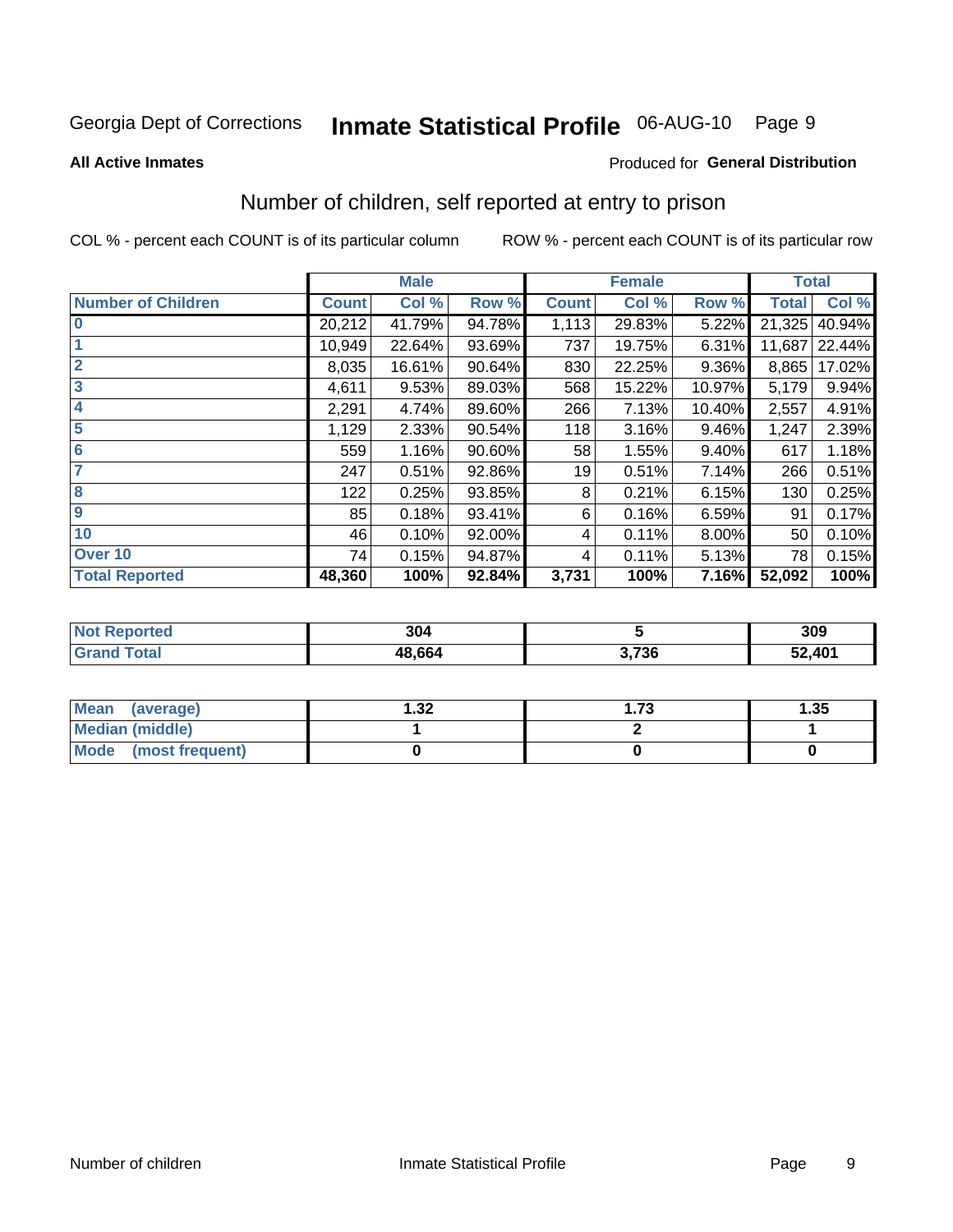# Inmate Statistical Profile 06-AUG-10 Page 10

#### **All Active Inmates**

#### Produced for General Distribution

### Religious affiliation, self-reported at entry to prison

COL % - percent each COUNT is of its particular column

|                |                              | <b>Male</b>    |        | <b>Female</b> |                |        | <b>Total</b> |                |        |
|----------------|------------------------------|----------------|--------|---------------|----------------|--------|--------------|----------------|--------|
|                | <b>Religious Affiliation</b> | <b>Count</b>   | Col %  | Row %         | <b>Count</b>   | Col %  | Row %        | <b>Total</b>   | Col %  |
| 1              | <b>Islam</b>                 | 1,456          | 3.66%  | 97.98%        | 30             | .95%   | 2.02%        | 1,486          | 3.46%  |
| $\overline{2}$ | <b>Catholic</b>              | 2,137          | 5.37%  | 92.95%        | 162            | 5.12%  | 7.05%        | 2,299          | 5.35%  |
| 3              | <b>Baptist</b>               | 18,764         | 47.17% | 90.83%        | 1,894          | 59.92% | 9.17%        | 20,658         | 48.11% |
| 4              | <b>Methodist</b>             | 763            | 1.92%  | 87.10%        | 113            | 3.57%  | 12.90%       | 876            | 2.04%  |
| 5              | <b>EpiscopIn</b>             | 58             | .15%   | 89.23%        | 7              | .22%   | 10.77%       | 65             | .15%   |
| $6\phantom{a}$ | <b>Presbytrn</b>             | 100            | .25%   | 91.74%        | 9              | .28%   | 8.26%        | 109            | .25%   |
| 7              | <b>Chc Of God</b>            | 506            | 1.27%  | 82.95%        | 104            | 3.29%  | 17.05%       | 610            | 1.42%  |
| 8              | <b>Holiness</b>              | 1,292          | 3.25%  | 78.45%        | 355            | 11.23% | 21.55%       | 1,647          | 3.84%  |
| 9              | <b>Jewish</b>                | 51             | .13%   | 98.08%        | 1              | .03%   | 1.92%        | 52             | .12%   |
| 10             | <b>Anglican</b>              | 10             | .03%   | 83.33%        | $\overline{2}$ | .06%   | 16.67%       | 12             | .03%   |
| 11             | <b>Grk Orthdx</b>            | 4              | .01%   | 80.00%        | 1              | .03%   | 20.00%       | 5              | .01%   |
| 12             | <b>Hindu</b>                 | 8              | .02%   | 100.00%       |                |        |              | 8              | .02%   |
| 13             | <b>Buddhist</b>              | 50             | .13%   | 94.34%        | 3              | .09%   | 5.66%        | 53             | .12%   |
| 14             | <b>Taoist</b>                | 3              | .01%   | 100.00%       |                |        |              | 3              | .01%   |
| 15             | <b>Shintoist</b>             | 5              | .01%   | 100.00%       |                |        |              | 5              | .01%   |
| 16             | <b>Seven D Ad</b>            | 128            | .32%   | 90.78%        | 13             | .41%   | 9.22%        | 141            | .33%   |
| 17             | <b>Jehovah Wt</b>            | 463            | 1.16%  | 93.72%        | 31             | .98%   | 6.28%        | 494            | 1.15%  |
| 18             | <b>Latr Day S</b>            | 54             | .14%   | 91.53%        | 5              | .16%   | 8.47%        | 59             | .14%   |
| 19             | Quaker                       | $\overline{2}$ | .01%   | 100.00%       |                |        |              | $\overline{2}$ | .01%   |
| 20             | <b>Other Prot</b>            | 7,094          | 17.83% | 95.84%        | 308            | 9.74%  | 4.16%        | 7,402          | 17.24% |
| 96             | <b>None</b>                  | 6,831          | 17.17% | 98.22%        | 123            | 3.89%  | 1.77%        | 6,955          | 16.20% |
|                | <b>Total Reported</b>        | 39,779         | 100%   | 92.64%        | 3,161          | 100%   | 7.36%        | 42,941         | 100%   |

| <b>orteo</b><br>NO. | 8,886  | ドフド<br>JI J | 9.461  |
|---------------------|--------|-------------|--------|
| 'otal               | 48,665 | 3,736       | 52,402 |

|  |  | <b>Mode (most frequent)</b> | Baptist | 3aptis | <b>Baptist</b> |
|--|--|-----------------------------|---------|--------|----------------|
|--|--|-----------------------------|---------|--------|----------------|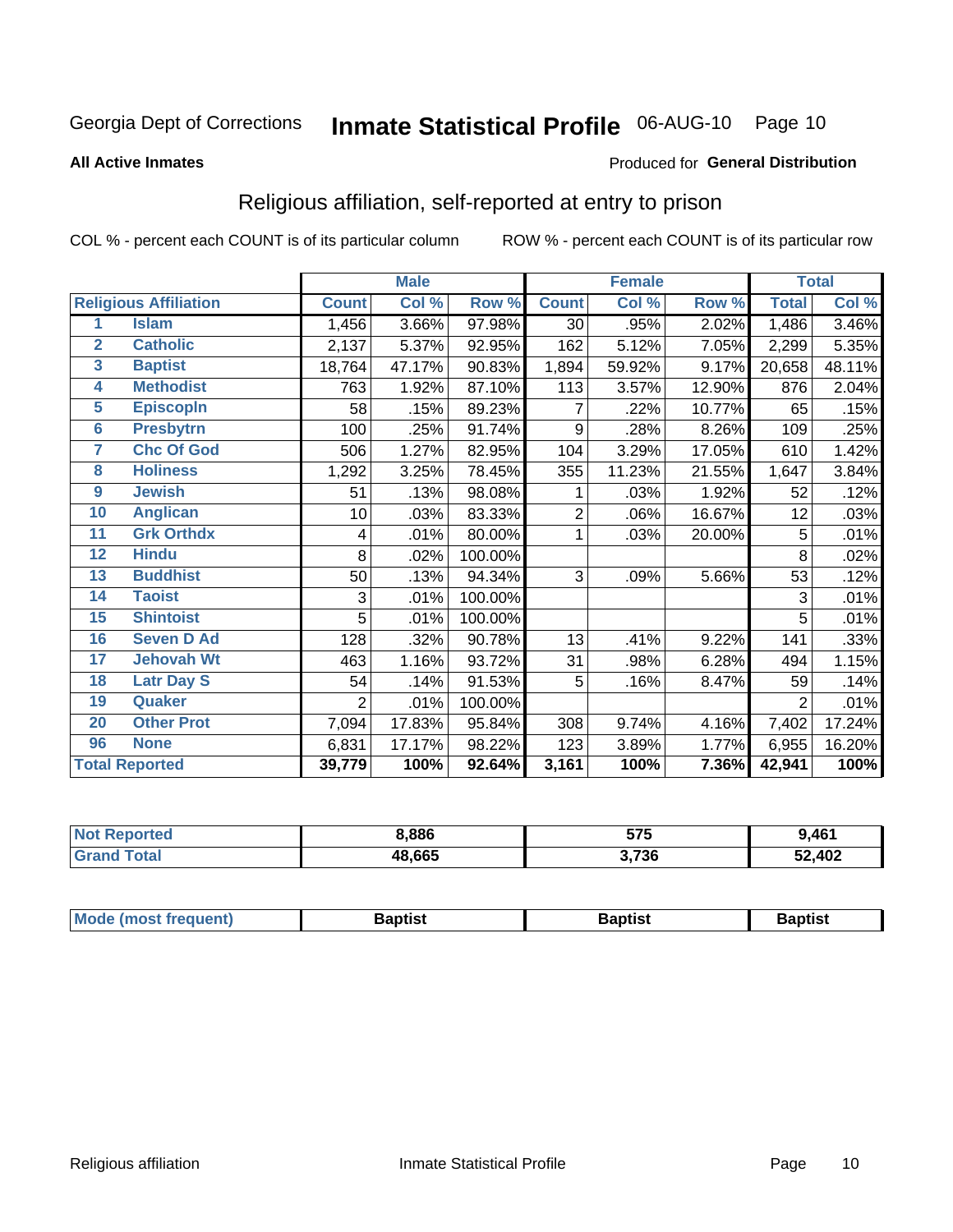# Inmate Statistical Profile 06-AUG-10 Page 11

#### **All Active Inmates**

### Produced for General Distribution

### Home county, self-reported at entry to prison

COL % - percent each COUNT is of its particular column

|                         |                      |                  | <b>Male</b> |           |                           | <b>Female</b> |        | <b>Total</b> |       |
|-------------------------|----------------------|------------------|-------------|-----------|---------------------------|---------------|--------|--------------|-------|
|                         | <b>Home County</b>   | <b>Count</b>     | Col %       | Row %     | <b>Count</b>              | Col %         | Row %  | <b>Total</b> | Col % |
| $\overline{\mathbf{1}}$ | <b>Appling</b>       | $\overline{118}$ | .26%        | 94.40%    | $\overline{7}$            | .19%          | 5.60%  | 125          | .25%  |
| $\overline{2}$          | <b>Atkinson</b>      | 38               | .08%        | 100.00%   |                           |               |        | 38           | .08%  |
| 3                       | <b>Bacon</b>         | 56               | .12%        | 93.33%    | $\overline{\mathbf{4}}$   | .11%          | 6.67%  | 60           | .12%  |
| 4                       | <b>Baker</b>         | 19               | .04%        | 95.00%    | $\mathbf 1$               | .03%          | 5.00%  | 20           | .04%  |
| 5                       | <b>Baldwin</b>       | 244              | .53%        | 93.85%    | 16                        | .44%          | 6.15%  | 260          | .52%  |
| $6\phantom{1}6$         | <b>Banks</b>         | 53               | .12%        | 86.89%    | 8                         | .22%          | 13.11% | 61           | .12%  |
| $\overline{7}$          | <b>Barrow</b>        | 271              | .59%        | 92.81%    | 21                        | .57%          | 7.19%  | 292          | .59%  |
| 8                       | <b>Bartow</b>        | 543              | 1.18%       | 88.29%    | 72                        | 1.97%         | 11.71% | 615          | 1.24% |
| $\overline{9}$          | <b>Ben Hill</b>      | 229              | .50%        | 95.02%    | 12                        | .33%          | 4.98%  | 241          | .49%  |
| 10                      | <b>Berrien</b>       | 81               | .18%        | 94.19%    | 5                         | .14%          | 5.81%  | 86           | .17%  |
| $\overline{11}$         | <b>Bibb</b>          | 1,111            | 2.42%       | 94.31%    | 67                        | 1.83%         | 5.69%  | 1,178        | 2.37% |
| $\overline{12}$         | <b>Bleckley</b>      | 67               | .15%        | 91.78%    | $\,6$                     | .16%          | 8.22%  | 73           | .15%  |
| 13                      | <b>Brantley</b>      | 44               | .10%        | 88.00%    | $\,6$                     | .16%          | 12.00% | 50           | .10%  |
| 14                      | <b>Brooks</b>        | 92               | .20%        | 95.83%    | $\overline{\mathbf{4}}$   | .11%          | 4.17%  | 96           | .19%  |
| 15                      | <b>Bryan</b>         | 90               | .20%        | $90.91\%$ | $\boldsymbol{9}$          | .25%          | 9.09%  | 99           | .20%  |
| 16                      | <b>Bulloch</b>       | 349              | .76%        | 91.36%    | 33                        | .90%          | 8.64%  | 382          | .77%  |
| $\overline{17}$         | <b>Burke</b>         | 187              | .41%        | 96.39%    | $\overline{7}$            | .19%          | 3.61%  | 194          | .39%  |
| 18                      | <b>Butts</b>         | 135              | .29%        | 92.47%    | 11                        | .30%          | 7.53%  | 146          | .29%  |
| 19                      | <b>Calhoun</b>       | 48               | .10%        | 94.12%    | $\ensuremath{\mathsf{3}}$ | .08%          | 5.88%  | 51           | .10%  |
| $\overline{20}$         | <b>Camden</b>        | 125              | .27%        | 90.58%    | 13                        | .36%          | 9.42%  | 138          | .28%  |
| $\overline{21}$         | <b>Candler</b>       | 86               | .19%        | 89.58%    | 10                        | .27%          | 10.42% | 96           | .19%  |
| $\overline{22}$         | <b>Carroll</b>       | 544              | 1.18%       | 88.46%    | 71                        | 1.94%         | 11.54% | 615          | 1.24% |
| 23                      | <b>Catoosa</b>       | 203              | .44%        | 88.65%    | 26                        | .71%          | 11.35% | 229          | .46%  |
| $\overline{24}$         | <b>Charlton</b>      | 39               | .08%        | 92.86%    | 3                         | .08%          | 7.14%  | 42           | .08%  |
| $\overline{25}$         | <b>Chatham</b>       | 2,231            | 4.85%       | 95.79%    | 98                        | 2.68%         | 4.21%  | 2,329        | 4.69% |
| 26                      | <b>Chattahoochee</b> | 27               | .06%        | 96.43%    | $\mathbf 1$               | .03%          | 3.57%  | 28           | .06%  |
| $\overline{27}$         | Chattooga            | 222              | .48%        | 92.50%    | 18                        | .49%          | 7.50%  | 240          | .48%  |
| 28                      | <b>Cherokee</b>      | 414              | .90%        | 88.27%    | 55                        | 1.51%         | 11.73% | 469          | .94%  |
| 29                      | <b>Clarke</b>        | 446              | .97%        | 93.31%    | 32                        | .88%          | 6.69%  | 478          | .96%  |
| 30                      | <b>Clay</b>          | 35               | .08%        | 85.37%    | $\,6$                     | .16%          | 14.63% | 41           | .08%  |
| 31                      | <b>Clayton</b>       | 1,378            | 3.00%       | 92.61%    | 110                       | 3.01%         | 7.39%  | 1,488        | 3.00% |
| 32                      | <b>Clinch</b>        | 58               | .13%        | 96.67%    | $\mathbf 2$               | .05%          | 3.33%  | 60           | .12%  |
| 33                      | <b>Cobb</b>          | 2,064            | 4.49%       | 91.17%    | 200                       | 5.47%         | 8.83%  | 2,264        | 4.56% |
| 34                      | <b>Coffee</b>        | 251              | .55%        | 92.28%    | 21                        | .57%          | 7.72%  | 272          | .55%  |
| 35                      | <b>Colquitt</b>      | 260              | .57%        | 95.94%    | 11                        | .30%          | 4.06%  | 271          | .55%  |
| 36                      | <b>Columbia</b>      | 194              | .42%        | 89.81%    | 22                        | .60%          | 10.19% | 216          | .44%  |
| 37                      | <b>Cook</b>          | 131              | .28%        | 94.93%    | 7                         | .19%          | 5.07%  | 138          | .28%  |
| 38                      | <b>Coweta</b>        | 417              | .91%        | 89.87%    | 47                        | 1.29%         | 10.13% | 464          | .93%  |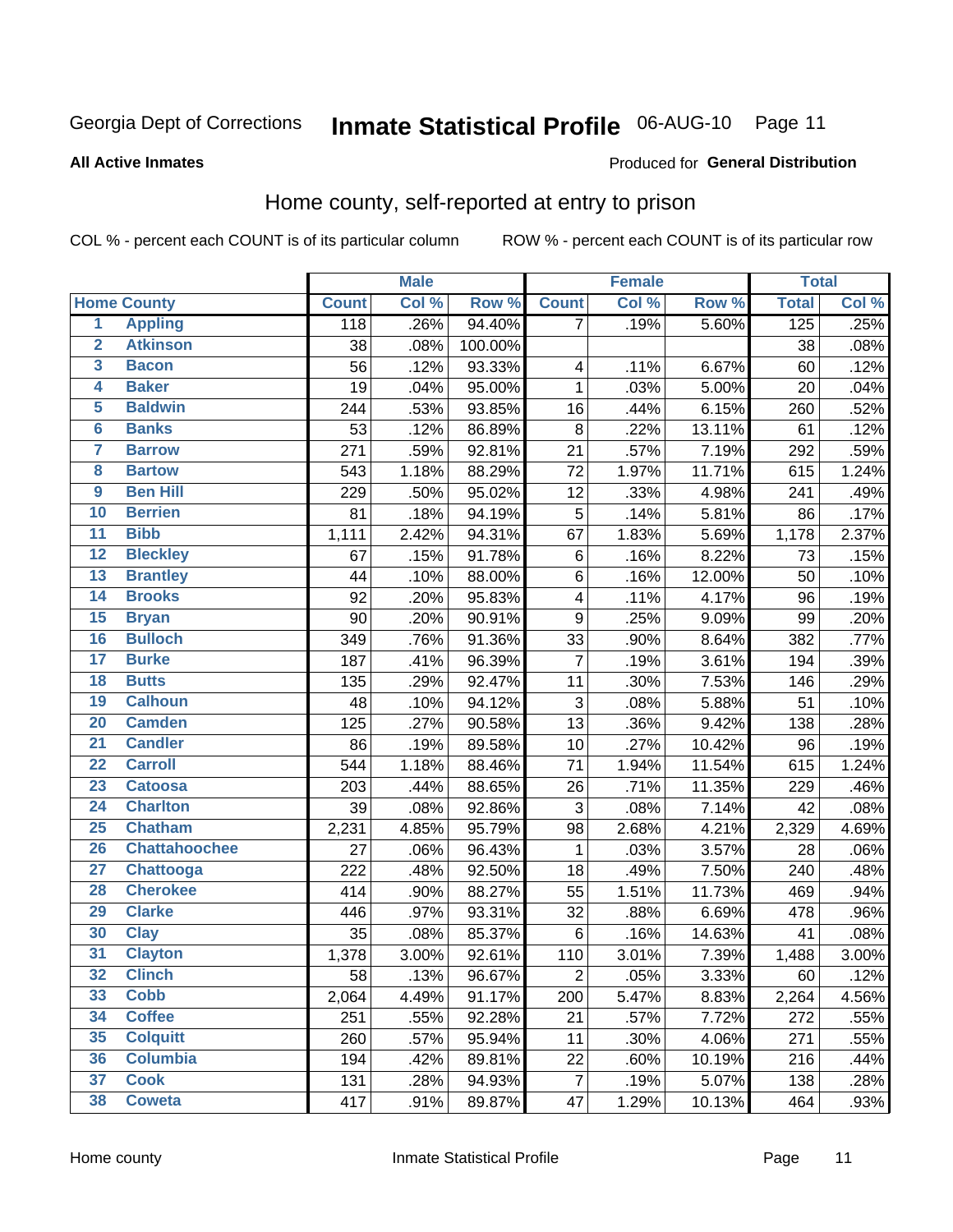# Inmate Statistical Profile 06-AUG-10 Page 12

#### **All Active Inmates**

#### Produced for General Distribution

### Home county, self-reported at entry to prison

COL % - percent each COUNT is of its particular column

|                 |                    |                | <b>Male</b> |         |                           | <b>Female</b> |        | <b>Total</b>    |         |
|-----------------|--------------------|----------------|-------------|---------|---------------------------|---------------|--------|-----------------|---------|
|                 | <b>Home County</b> | <b>Count</b>   | Col %       | Row %   | <b>Count</b>              | Col %         | Row %  | <b>Total</b>    | Col%    |
| 39              | <b>Crawford</b>    | 25             | .05%        | 80.65%  | 6                         | .16%          | 19.35% | $\overline{31}$ | $.06\%$ |
| 40              | <b>Crisp</b>       | 223            | .48%        | 91.77%  | 20                        | .55%          | 8.23%  | 243             | .49%    |
| 41              | <b>Dade</b>        | 61             | .13%        | 95.31%  | $\ensuremath{\mathsf{3}}$ | .08%          | 4.69%  | 64              | .13%    |
| 42              | <b>Dawson</b>      | 91             | .20%        | 92.86%  | $\overline{7}$            | .19%          | 7.14%  | 98              | .20%    |
| 43              | <b>Decatur</b>     | 300            | .65%        | 92.88%  | 23                        | .63%          | 7.12%  | 323             | .65%    |
| 44              | <b>Dekalb</b>      | 2,760          | 6.00%       | 93.72%  | 185                       | 5.06%         | 6.28%  | 2,945           | 5.93%   |
| 45              | <b>Dodge</b>       | 137            | .30%        | 92.57%  | 11                        | .30%          | 7.43%  | 148             | .30%    |
| 46              | <b>Dooly</b>       | 78             | .17%        | 91.76%  | $\overline{7}$            | .19%          | 8.24%  | 85              | .17%    |
| 47              | <b>Dougherty</b>   | 924            | 2.01%       | 94.09%  | 58                        | 1.59%         | 5.91%  | 982             | 1.98%   |
| 48              | <b>Douglas</b>     | 630            | 1.37%       | 90.26%  | 68                        | 1.86%         | 9.74%  | 698             | 1.41%   |
| 49              | <b>Early</b>       | 73             | .16%        | 91.25%  | 7                         | .19%          | 8.75%  | 80              | .16%    |
| 50              | <b>Echols</b>      | 8              | .02%        | 80.00%  | $\overline{2}$            | .05%          | 20.00% | 10              | .02%    |
| $\overline{51}$ | <b>Effingham</b>   | 157            | .34%        | 92.35%  | 13                        | .36%          | 7.65%  | 170             | .34%    |
| 52              | <b>Elbert</b>      | 138            | .30%        | 93.88%  | $\boldsymbol{9}$          | .25%          | 6.12%  | 147             | .30%    |
| 53              | <b>Emanuel</b>     | 153            | .33%        | 92.17%  | 13                        | .36%          | 7.83%  | 166             | .33%    |
| 54              | <b>Evans</b>       | 80             | .17%        | 91.95%  | $\overline{7}$            | .19%          | 8.05%  | 87              | .18%    |
| 55              | <b>Fannin</b>      | 87             | .19%        | 90.63%  | 9                         | .25%          | 9.38%  | 96              | .19%    |
| 56              | <b>Fayette</b>     | 159            | .35%        | 92.44%  | 13                        | .36%          | 7.56%  | 172             | .35%    |
| 57              | <b>Floyd</b>       | 673            | 1.46%       | 89.61%  | 78                        | 2.13%         | 10.39% | 751             | 1.51%   |
| 58              | <b>Forsyth</b>     | 194            | .42%        | 89.81%  | 22                        | .60%          | 10.19% | 216             | .44%    |
| 59              | <b>Franklin</b>    | 120            | .26%        | 93.02%  | $\boldsymbol{9}$          | .25%          | 6.98%  | 129             | .26%    |
| 60              | <b>Fulton</b>      | 5,464          | 11.88%      | 94.61%  | 311                       | 8.51%         | 5.39%  | 5,775           | 11.63%  |
| 61              | <b>Gilmer</b>      | 113            | .25%        | 93.39%  | $\bf 8$                   | .22%          | 6.61%  | 121             | .24%    |
| 62              | <b>Glascock</b>    | $\overline{7}$ | .02%        | 100.00% |                           |               |        | 7               | .01%    |
| 63              | <b>Glynn</b>       | 344            | .75%        | 94.51%  | 20                        | .55%          | 5.49%  | 364             | .73%    |
| 64              | <b>Gordon</b>      | 257            | .56%        | 88.32%  | 34                        | .93%          | 11.68% | 291             | .59%    |
| 65              | <b>Grady</b>       | 177            | .38%        | 96.72%  | $\,6$                     | .16%          | 3.28%  | 183             | .37%    |
| 66              | <b>Greene</b>      | 99             | .22%        | 92.52%  | 8                         | .22%          | 7.48%  | 107             | .22%    |
| 67              | <b>Gwinnett</b>    | 1,639          | 3.56%       | 92.18%  | 139                       | 3.80%         | 7.82%  | 1,778           | 3.58%   |
| 68              | <b>Habersham</b>   | 116            | .25%        | 94.31%  | $\overline{7}$            | .19%          | 5.69%  | 123             | .25%    |
| 69              | <b>Hall</b>        | 600            | 1.30%       | 90.77%  | 61                        | 1.67%         | 9.23%  | 661             | 1.33%   |
| 70              | <b>Hancock</b>     | 52             | .11%        | 98.11%  | $\mathbf{1}$              | .03%          | 1.89%  | 53              | .11%    |
| $\overline{71}$ | <b>Haralson</b>    | 118            | .26%        | 91.47%  | 11                        | .30%          | 8.53%  | 129             | .26%    |
| 72              | <b>Harris</b>      | 85             | .18%        | 89.47%  | 10                        | .27%          | 10.53% | 95              | .19%    |
| 73              | <b>Hart</b>        | 93             | .20%        | 95.88%  | 4                         | .11%          | 4.12%  | 97              | .20%    |
| 74              | <b>Heard</b>       | 67             | .15%        | 94.37%  | $\overline{\mathcal{A}}$  | .11%          | 5.63%  | 71              | .14%    |
| 75              | <b>Henry</b>       | 465            | 1.01%       | 90.12%  | 51                        | 1.40%         | 9.88%  | 516             | 1.04%   |
| 76              | <b>Houston</b>     | 504            | 1.10%       | 91.80%  | 45                        | 1.23%         | 8.20%  | 549             | 1.11%   |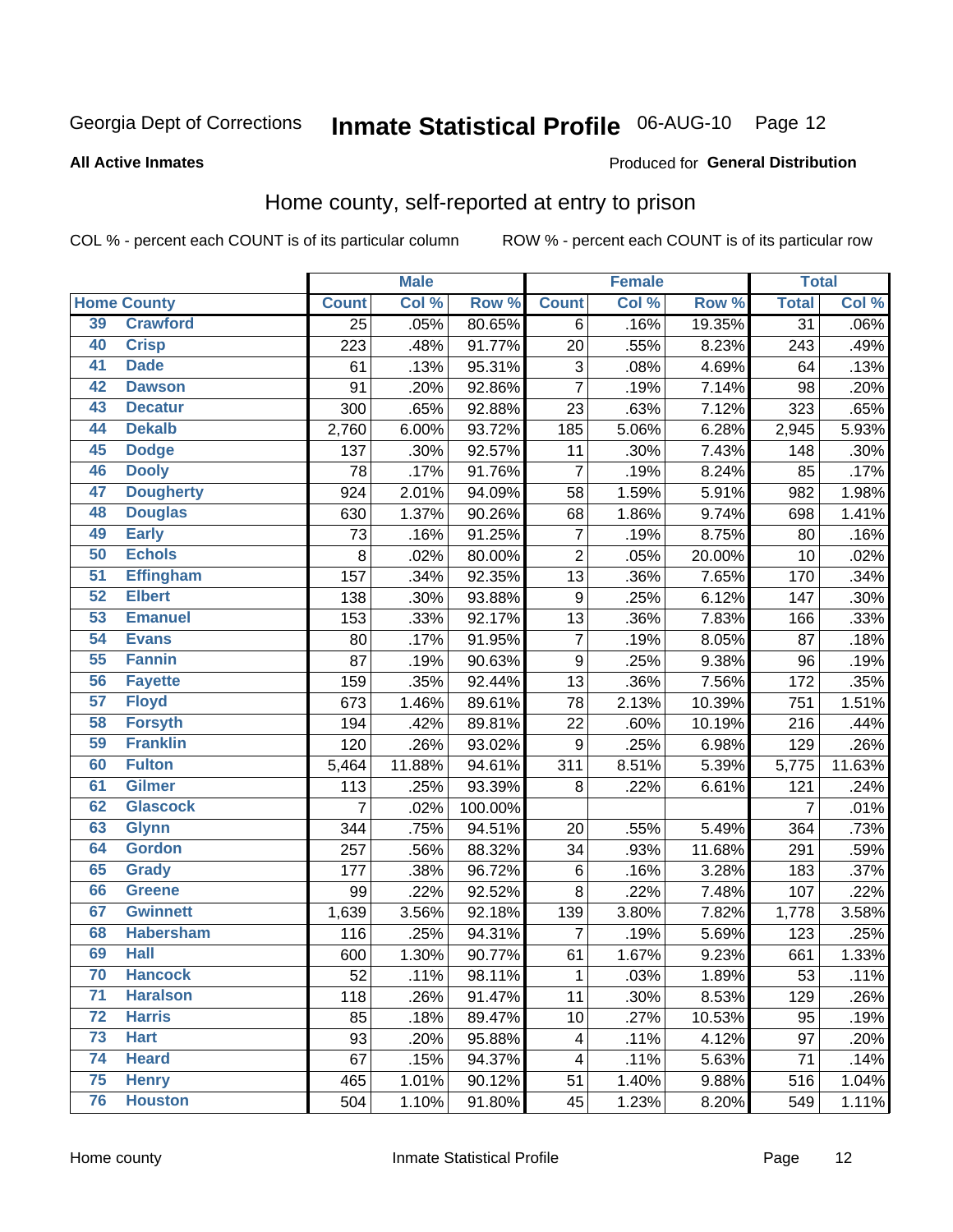# Inmate Statistical Profile 06-AUG-10 Page 13

#### **All Active Inmates**

#### Produced for General Distribution

### Home county, self-reported at entry to prison

COL % - percent each COUNT is of its particular column

|                  |                    |              | <b>Male</b> |        |                 | <b>Female</b> |        | <b>Total</b> |                     |
|------------------|--------------------|--------------|-------------|--------|-----------------|---------------|--------|--------------|---------------------|
|                  | <b>Home County</b> | <b>Count</b> | Col %       | Row %  | <b>Count</b>    | Col %         | Row %  | <b>Total</b> | Col %               |
| 77               | <b>Irwin</b>       | 75           | .16%        | 97.40% | 2               | .05%          | 2.60%  | 77           | .16%                |
| 78               | <b>Jackson</b>     | 183          | .40%        | 94.82% | 10              | .27%          | 5.18%  | 193          | .39%                |
| 79               | <b>Jasper</b>      | 69           | .15%        | 95.83% | 3               | .08%          | 4.17%  | 72           | .15%                |
| 80               | <b>Jeff Davis</b>  | 75           | .16%        | 86.21% | 12              | .33%          | 13.79% | 87           | .18%                |
| $\overline{81}$  | <b>Jefferson</b>   | 124          | .27%        | 96.12% | 5               | .14%          | 3.88%  | 129          | .26%                |
| 82               | <b>Jenkins</b>     | 73           | .16%        | 94.81% | 4               | .11%          | 5.19%  | 77           | .16%                |
| 83               | <b>Johnson</b>     | 42           | .09%        | 85.71% | $\overline{7}$  | .19%          | 14.29% | 49           | .10%                |
| 84               | <b>Jones</b>       | 94           | .20%        | 94.00% | $\,6$           | .16%          | 6.00%  | 100          | .20%                |
| 85               | <b>Lamar</b>       | 66           | .14%        | 91.67% | $\,6$           | .16%          | 8.33%  | 72           | .15%                |
| 86               | <b>Lanier</b>      | 37           | .08%        | 92.50% | 3               | .08%          | 7.50%  | 40           | .08%                |
| 87               | <b>Laurens</b>     | 298          | .65%        | 91.41% | 28              | .77%          | 8.59%  | 326          | .66%                |
| 88               | <b>Lee</b>         | 73           | .16%        | 93.59% | 5               | .14%          | 6.41%  | 78           | .16%                |
| 89               | <b>Liberty</b>     | 251          | .55%        | 92.96% | 19              | .52%          | 7.04%  | 270          | .54%                |
| 90               | <b>Lincoln</b>     | 35           | .08%        | 92.11% | 3               | .08%          | 7.89%  | 38           | .08%                |
| 91               | Long               | 41           | .09%        | 83.67% | 8               | .22%          | 16.33% | 49           | .10%                |
| 92               | <b>Lowndes</b>     | 452          | .98%        | 92.62% | 36              | .99%          | 7.38%  | 488          | .98%                |
| 93               | <b>Lumpkin</b>     | 85           | .18%        | 89.47% | 10              | .27%          | 10.53% | 95           | .19%                |
| 94               | <b>Macon</b>       | 85           | .18%        | 96.59% | 3               | .08%          | 3.41%  | 88           | .18%                |
| 95               | <b>Madison</b>     | 114          | .25%        | 88.37% | $\overline{15}$ | .41%          | 11.63% | 129          | .26%                |
| 96               | <b>Marion</b>      | 37           | .08%        | 92.50% | 3               | .08%          | 7.50%  | 40           | .08%                |
| 97               | <b>Mcduffie</b>    | 159          | .35%        | 95.78% | $\overline{7}$  | .19%          | 4.22%  | 166          | .33%                |
| 98               | <b>Mcintosh</b>    | 57           | .12%        | 95.00% | 3               | .08%          | 5.00%  | 60           | .12%                |
| 99               | <b>Meriwether</b>  | 202          | .44%        | 92.66% | 16              | .44%          | 7.34%  | 218          | .44%                |
| 100              | <b>Miller</b>      | 26           | .06%        | 83.87% | 5               | .14%          | 16.13% | 31           | .06%                |
| 101              | <b>Mitchell</b>    | 191          | .42%        | 92.27% | 16              | .44%          | 7.73%  | 207          | .42%                |
| 102              | <b>Monroe</b>      | 127          | .28%        | 92.03% | 11              | .30%          | 7.97%  | 138          | .28%                |
| 103              | <b>Montgomery</b>  | 63           | .14%        | 95.45% | $\mathbf{3}$    | .08%          | 4.55%  | 66           | .13%                |
| 104              | <b>Morgan</b>      | 93           | .20%        | 92.08% | 8               | .22%          | 7.92%  | 101          | .20%                |
| 105              | <b>Murray</b>      | 166          | .36%        | 90.22% | 18              | .49%          | 9.78%  | 184          | .37%                |
| 106              | <b>Muscogee</b>    | 1,473        | 3.20%       | 94.61% | 84              | 2.30%         | 5.39%  | 1,557        | 3.14%               |
| 107              | <b>Newton</b>      | 523          | 1.14%       | 90.80% | 53              | 1.45%         | 9.20%  | 576          | $\overline{1.16\%}$ |
| 108              | <b>Oconee</b>      | 40           | .09%        | 88.89% | 5               | .14%          | 11.11% | 45           | .09%                |
| 109              | <b>Oglethorpe</b>  | 48           | .10%        | 92.31% | 4               | .11%          | 7.69%  | 52           | .10%                |
| 110              | <b>Paulding</b>    | 276          | .60%        | 87.07% | 41              | 1.12%         | 12.93% | 317          | .64%                |
| 111              | <b>Peach</b>       | 115          | .25%        | 95.83% | 5               | .14%          | 4.17%  | 120          | .24%                |
| 112              | <b>Pickens</b>     | 103          | .22%        | 86.55% | 16              | .44%          | 13.45% | 119          | .24%                |
| $\overline{113}$ | <b>Pierce</b>      | 69           | .15%        | 94.52% | 4               | .11%          | 5.48%  | 73           | .15%                |
| $\overline{114}$ | <b>Pike</b>        | 45           | .10%        | 88.24% | $\,6$           | .16%          | 11.76% | 51           | .10%                |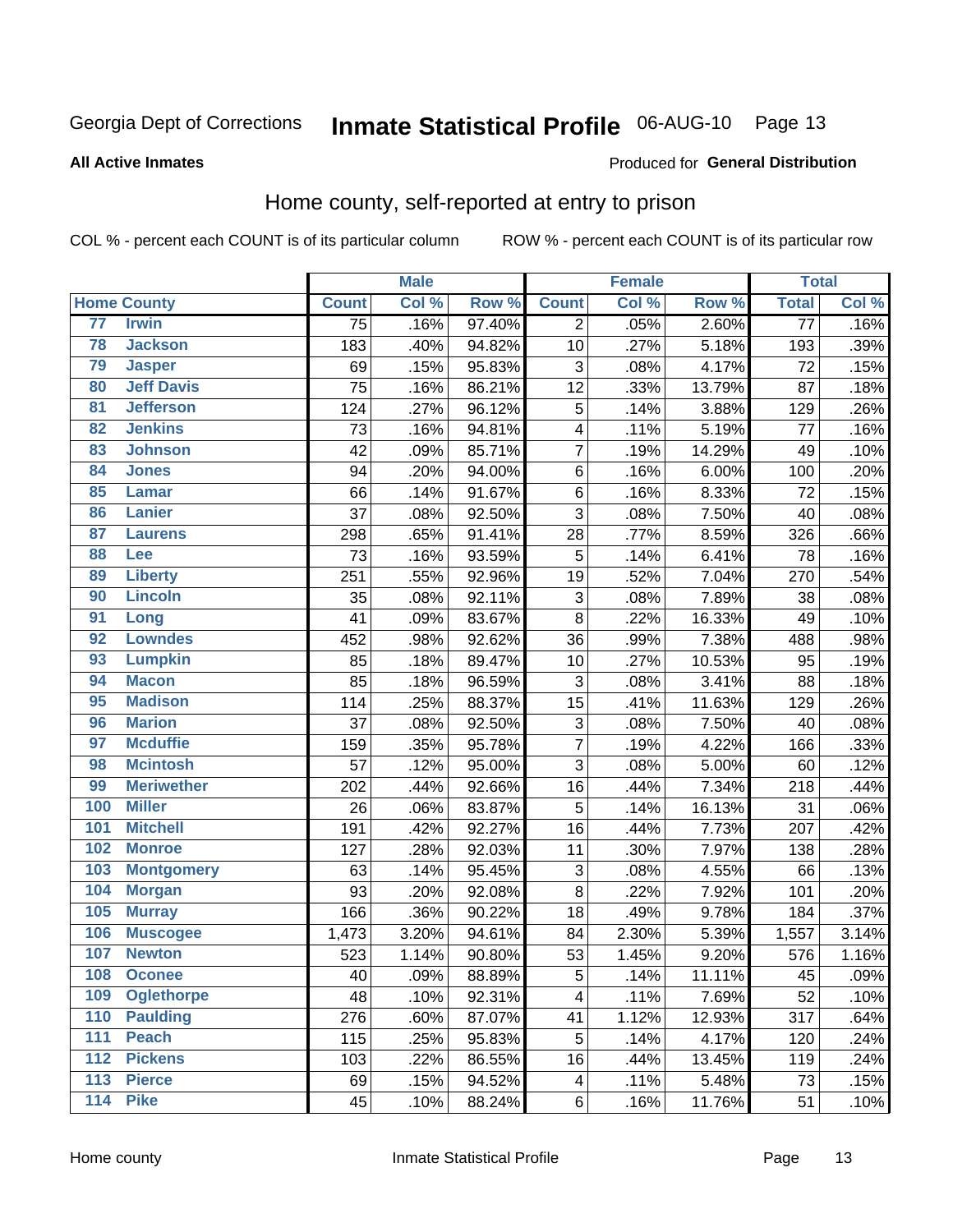# Inmate Statistical Profile 06-AUG-10 Page 14

#### **All Active Inmates**

#### Produced for General Distribution

### Home county, self-reported at entry to prison

COL % - percent each COUNT is of its particular column

|                  |                    |                  | <b>Male</b> |         |                         | <b>Female</b> |        | <b>Total</b>     |       |
|------------------|--------------------|------------------|-------------|---------|-------------------------|---------------|--------|------------------|-------|
|                  | <b>Home County</b> | <b>Count</b>     | Col %       | Row %   | <b>Count</b>            | Col %         | Row %  | <b>Total</b>     | Col % |
|                  | 115 Polk           | $\overline{214}$ | .47%        | 88.80%  | $\overline{27}$         | .74%          | 11.20% | $\overline{241}$ | .49%  |
| $\overline{116}$ | <b>Pulaski</b>     | 79               | .17%        | 89.77%  | 9                       | .25%          | 10.23% | 88               | .18%  |
| 117              | <b>Putnam</b>      | 123              | .27%        | 94.62%  | $\overline{7}$          | .19%          | 5.38%  | 130              | .26%  |
| 118              | Quitman            | 16               | .03%        | 88.89%  | $\overline{c}$          | .05%          | 11.11% | 18               | .04%  |
| 119              | <b>Rabun</b>       | 50               | .11%        | 79.37%  | 13                      | .36%          | 20.63% | 63               | .13%  |
| 120              | <b>Randolph</b>    | 58               | .13%        | 95.08%  | 3                       | .08%          | 4.92%  | 61               | .12%  |
| 121              | <b>Richmond</b>    | 1,621            | 3.53%       | 94.13%  | 101                     | 2.76%         | 5.87%  | 1,722            | 3.47% |
| 122              | <b>Rockdale</b>    | 331              | .72%        | 89.70%  | 38                      | 1.04%         | 10.30% | 369              | .74%  |
| 123              | <b>Schley</b>      | 25               | .05%        | 96.15%  | 1                       | .03%          | 3.85%  | 26               | .05%  |
| 124              | <b>Screven</b>     | 112              | .24%        | 92.56%  | $\boldsymbol{9}$        | .25%          | 7.44%  | 121              | .24%  |
| 125              | <b>Seminole</b>    | 53               | .12%        | 85.48%  | $\overline{9}$          | .25%          | 14.52% | 62               | .12%  |
| 126              | <b>Spalding</b>    | 539              | 1.17%       | 91.82%  | 48                      | 1.31%         | 8.18%  | 587              | 1.18% |
| 127              | <b>Stephens</b>    | 168              | .37%        | 91.30%  | 16                      | .44%          | 8.70%  | 184              | .37%  |
| 128              | <b>Stewart</b>     | 32               | .07%        | 94.12%  | $\overline{2}$          | .05%          | 5.88%  | 34               | .07%  |
| 129              | <b>Sumter</b>      | 219              | .48%        | 95.22%  | 11                      | .30%          | 4.78%  | 230              | .46%  |
| 130              | <b>Talbot</b>      | 70               | .15%        | 94.59%  | $\overline{\mathbf{4}}$ | .11%          | 5.41%  | 74               | .15%  |
| 131              | <b>Taliaferro</b>  | 11               | .02%        | 100.00% |                         |               |        | 11               | .02%  |
| 132              | <b>Tattnall</b>    | 156              | .34%        | 91.23%  | 15                      | .41%          | 8.77%  | 171              | .34%  |
| 133              | <b>Taylor</b>      | 78               | .17%        | 96.30%  | $\overline{3}$          | .08%          | 3.70%  | 81               | .16%  |
| 134              | <b>Telfair</b>     | 106              | .23%        | 89.08%  | 13                      | .36%          | 10.92% | 119              | .24%  |
| 135              | <b>Terrell</b>     | 67               | .15%        | 93.06%  | 5                       | .14%          | 6.94%  | 72               | .15%  |
| 136              | <b>Thomas</b>      | 235              | .51%        | 92.52%  | 19                      | .52%          | 7.48%  | 254              | .51%  |
| 137              | <b>Tift</b>        | 276              | .60%        | 93.88%  | 18                      | .49%          | 6.12%  | 294              | .59%  |
| 138              | <b>Toombs</b>      | 282              | .61%        | 95.27%  | 14                      | .38%          | 4.73%  | 296              | .60%  |
| 139              | <b>Towns</b>       | 32               | .07%        | 88.89%  | 4                       | .11%          | 11.11% | 36               | .07%  |
| 140              | <b>Treutlen</b>    | 59               | .13%        | 92.19%  | 5                       | .14%          | 7.81%  | 64               | .13%  |
| 141              | <b>Troup</b>       | 504              | 1.10%       | 90.32%  | 54                      | 1.48%         | 9.68%  | 558              | 1.12% |
| 142              | <b>Turner</b>      | 72               | .16%        | 96.00%  | $\mathbf{3}$            | .08%          | 4.00%  | 75               | .15%  |
| $\overline{143}$ | <b>Twiggs</b>      | 54               | .12%        | 91.53%  | 5                       | .14%          | 8.47%  | 59               | .12%  |
| 144              | <b>Union</b>       | 66               | .14%        | 89.19%  | $\overline{8}$          | .22%          | 10.81% | 74               | .15%  |
| 145              | <b>Upson</b>       | 167              | .36%        | 92.27%  | 14                      | .38%          | 7.73%  | 181              | .36%  |
| 146              | <b>Walker</b>      | 370              | .80%        | 91.81%  | 33                      | .90%          | 8.19%  | 403              | .81%  |
| 147              | <b>Walton</b>      | 363              | .79%        | 91.90%  | 32                      | .88%          | 8.10%  | 395              | .80%  |
| 148              | <b>Ware</b>        | 258              | .56%        | 94.85%  | 14                      | .38%          | 5.15%  | 272              | .55%  |
| 149              | <b>Warren</b>      | 35               | .08%        | 92.11%  | 3                       | .08%          | 7.89%  | 38               | .08%  |
| 150              | <b>Washington</b>  | 144              | .31%        | 89.44%  | 17                      | .47%          | 10.56% | 161              | .32%  |
| 151              | <b>Wayne</b>       | 170              | .37%        | 91.40%  | 16                      | .44%          | 8.60%  | 186              | .37%  |
| 152              | <b>Webster</b>     | 8                | .02%        | 100.00% |                         |               |        | 8                | .02%  |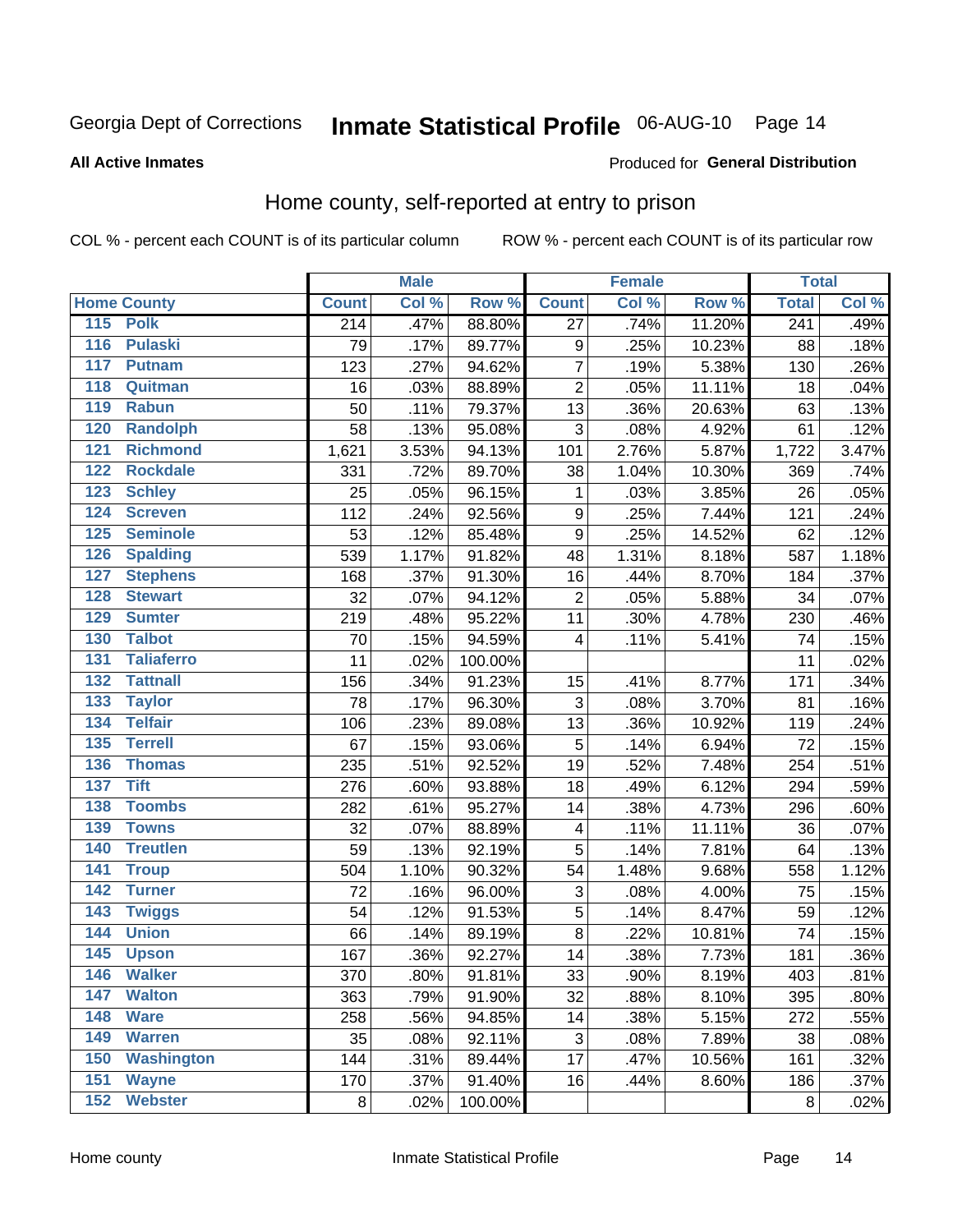# Inmate Statistical Profile 06-AUG-10 Page 15

**All Active Inmates** 

#### Produced for General Distribution

### Home county, self-reported at entry to prison

COL % - percent each COUNT is of its particular column

|                         |              | <b>Male</b> |           |              | <b>Female</b> |          | <b>Total</b> |       |
|-------------------------|--------------|-------------|-----------|--------------|---------------|----------|--------------|-------|
| <b>Home County</b>      | <b>Count</b> | Col %       | Row %     | <b>Count</b> | Col %         | Row %    | <b>Total</b> | Col % |
| <b>Wheeler</b><br>153   | 29           | $.06\%$     | 87.88%    | 4            | .11%          | 12.12%   | 33           | .07%  |
| <b>White</b><br>154     | 88           | .19%        | 86.27%    | 14           | .38%          | 13.73%   | 102          | .21%  |
| <b>Whitfield</b><br>155 | 479          | 1.04%       | 86.62%    | 74           | 2.03%         | 13.38%   | 553          | 1.11% |
| <b>Wilcox</b><br>156    | 63           | .14%        | 88.73%    | 8            | $.22\%$       | 11.27%   | 71           | .14%  |
| <b>Wilkes</b><br>157    | 61           | .13%        | 92.42%    | 5            | .14%          | 7.58%    | 66           | .13%  |
| <b>Wilkinson</b><br>158 | 57           | .12%        | 90.48%    | 6            | .16%          | 9.52%    | 63           | .13%  |
| 159<br><b>Worth</b>     | 104          | .23%        | $93.69\%$ | 7            | .19%          | $6.31\%$ | 111          | .22%  |
| <b>Unknown</b><br>160   | 1,623        | 3.53%       | 93.49%    | 113          | 3.09%         | 6.51%    | 1,736        | 3.50% |
| <b>Total Rported</b>    | 45,983       | 100%        | 92.64%    | 3,654        | 100%          | 7.36%    | 49,637       | 100%  |

| ported<br>n o | 2,682  | 0Z   | 2,764  |
|---------------|--------|------|--------|
| <b>otal</b>   | 48,665 | ,736 | 52,401 |

|  | Mode | ™ulton | ∶ulton | ™ulton |
|--|------|--------|--------|--------|
|--|------|--------|--------|--------|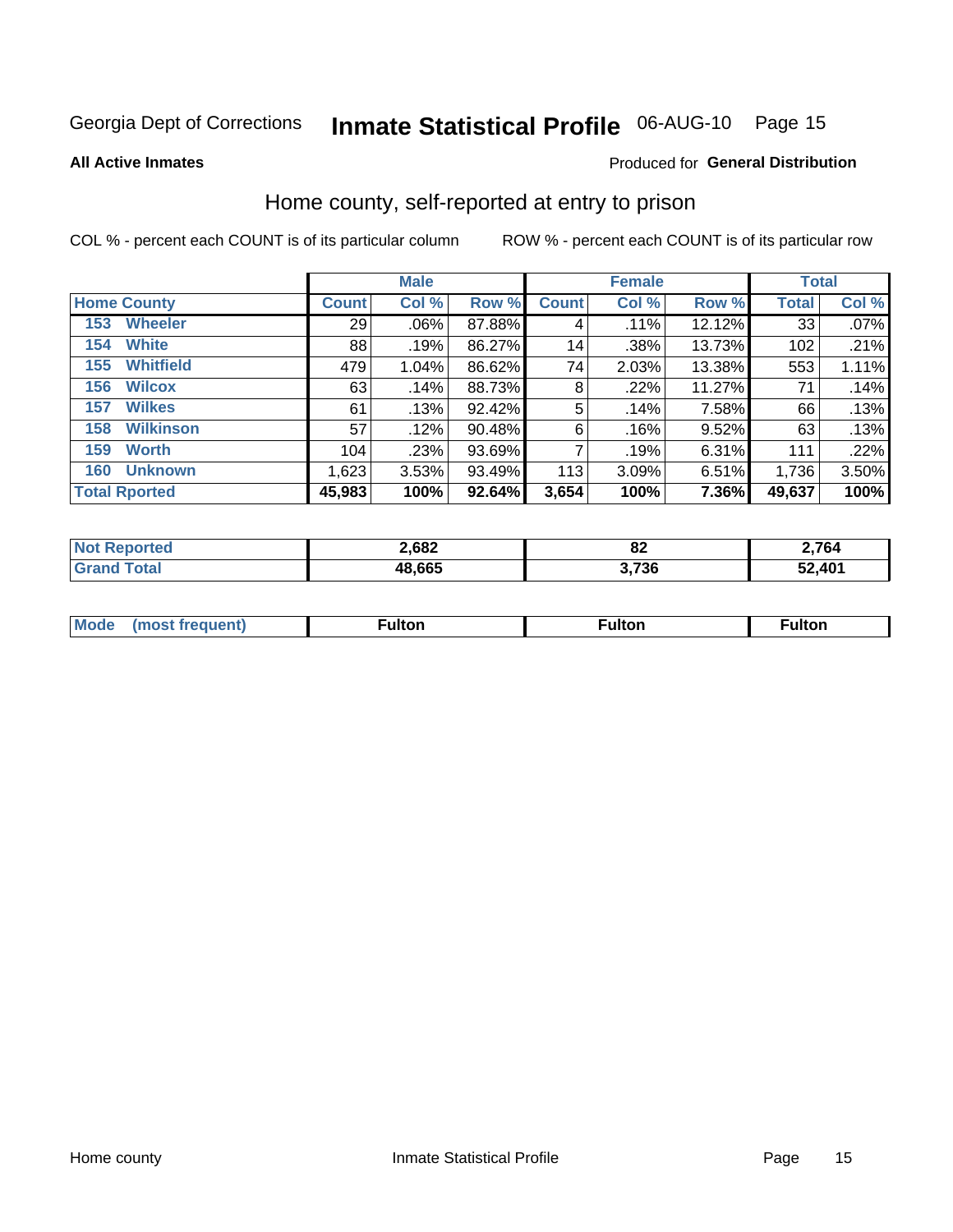# Inmate Statistical Profile 06-AUG-10 Page 16

**All Active Inmates** 

#### **Produced for General Distribution**

### Socioeconomic class, self-reported at entry to prison

COL % - percent each COUNT is of its particular column

|                            |              | <b>Male</b> |        |              | <b>Female</b> |          |        | <b>Total</b> |
|----------------------------|--------------|-------------|--------|--------------|---------------|----------|--------|--------------|
| <b>Socioeconomic Class</b> | <b>Count</b> | Col %       | Row %  | <b>Count</b> | Col %         | Row %    | Total  | Col %        |
| <b>Welfare</b>             | 3,647        | 9.87%       | 94.26% | 222          | $9.90\%$      | 5.74%    | 3,869  | 9.87%        |
| <b>Occ Employ</b>          | .290         | 3.49%       | 98.17% | 24           | 1.07%         | 1.83%    | 1,314  | 3.35%        |
| <b>Minimum Std</b>         | 14,741       | 39.90%      | 95.48% | 697          | 31.09%        | 4.51%    | 15,439 | 39.40%       |
| <b>Middle</b>              | 17,266       | 46.74%      | 93.00% | 1,299        | 57.94%        | $7.00\%$ | 18,565 | 47.38%       |
| <b>Total Reported</b>      | 36,944       | 100%        | 94.28% | 2,242        | 100%          | 5.72%    | 39,187 | 100%         |

| <b>Not Reported</b>   | 14 74 7<br>. .<br>. | ,494  | 12.211<br>I J.Z.I I |
|-----------------------|---------------------|-------|---------------------|
| <b>Total</b><br>Grand | 48,661              | 3,736 | 52,398              |

| ____ | Mid | .  | . .  |
|------|-----|----|------|
| ____ | --  | .  | Mi   |
| ____ | di∈ | M. | омие |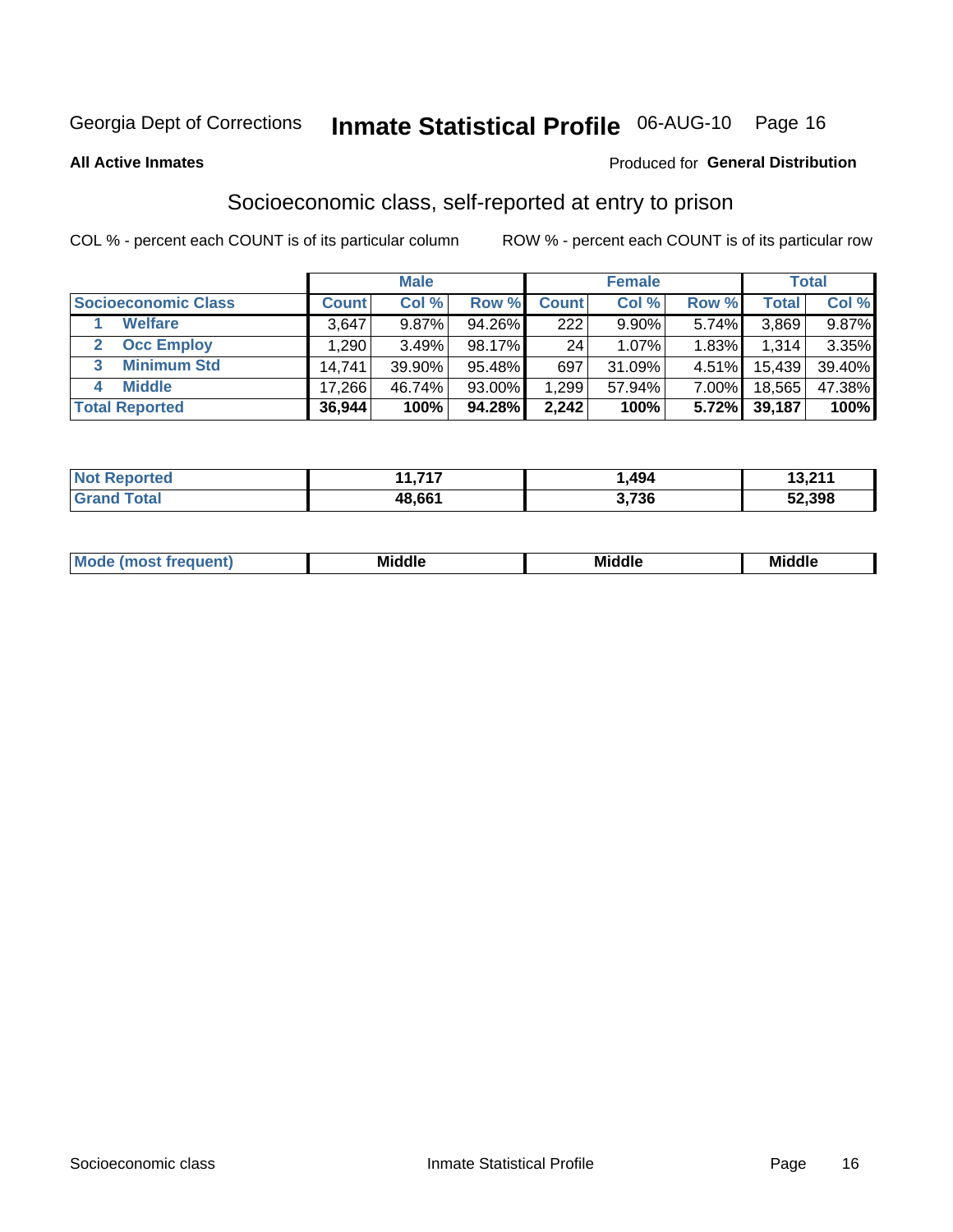# Inmate Statistical Profile 06-AUG-10 Page 17

**All Active Inmates** 

#### Produced for General Distribution

### Environment to age 16, self-reported at entry to prison

COL % - percent each COUNT is of its particular column

|                                      |              | <b>Male</b> |           |              | <b>Female</b> |          |        | <b>Total</b> |
|--------------------------------------|--------------|-------------|-----------|--------------|---------------|----------|--------|--------------|
| <b>Environment to age 16</b>         | <b>Count</b> | Col %       | Row %     | <b>Count</b> | Col %         | Row %    | Total  | Col %        |
| <b>Rural/Farm</b>                    | 1,434        | 3.86%       | 95.28%    | 71           | 3.19%         | 4.72%    | 1,505  | 3.82%        |
| <b>Rural/Nfarm</b><br>$\overline{2}$ | 2,058        | 5.54%       | 89.21%    | 249          | 11.19%        | 10.79%   | 2,307  | 5.86%        |
| 3 S.M.S.A                            | 12,655       | 34.07%      | 96.88%    | 406          | 18.24%        | $3.11\%$ | 13,062 | 33.17%       |
| <b>Urban</b><br>4                    | 8,144        | 21.92%      | 91.43%    | 763          | 34.28%        | 8.57%    | 8,907  | 22.62%       |
| 5 Small Town                         | 12,857       | 34.61%      | 94.58%    | 737          | 33.11%        | 5.42%    | 13,594 | 34.52%       |
| <b>Total Reported</b>                | 37,148       | 100%        | $94.34\%$ | 2,226        | 100%          | 5.65%    | 39,375 | 100%         |

| <b>Not Reported</b> | 1,517<br>14 | .510، | 13,027 |
|---------------------|-------------|-------|--------|
| Total               | 48,665      | 3,736 | 52,402 |

| Mo<br>auent).<br>nc | owr<br>-----<br>smai | . IRIAAN<br>____ | ⊺owr<br>-----<br>. וורי |
|---------------------|----------------------|------------------|-------------------------|
|                     |                      |                  |                         |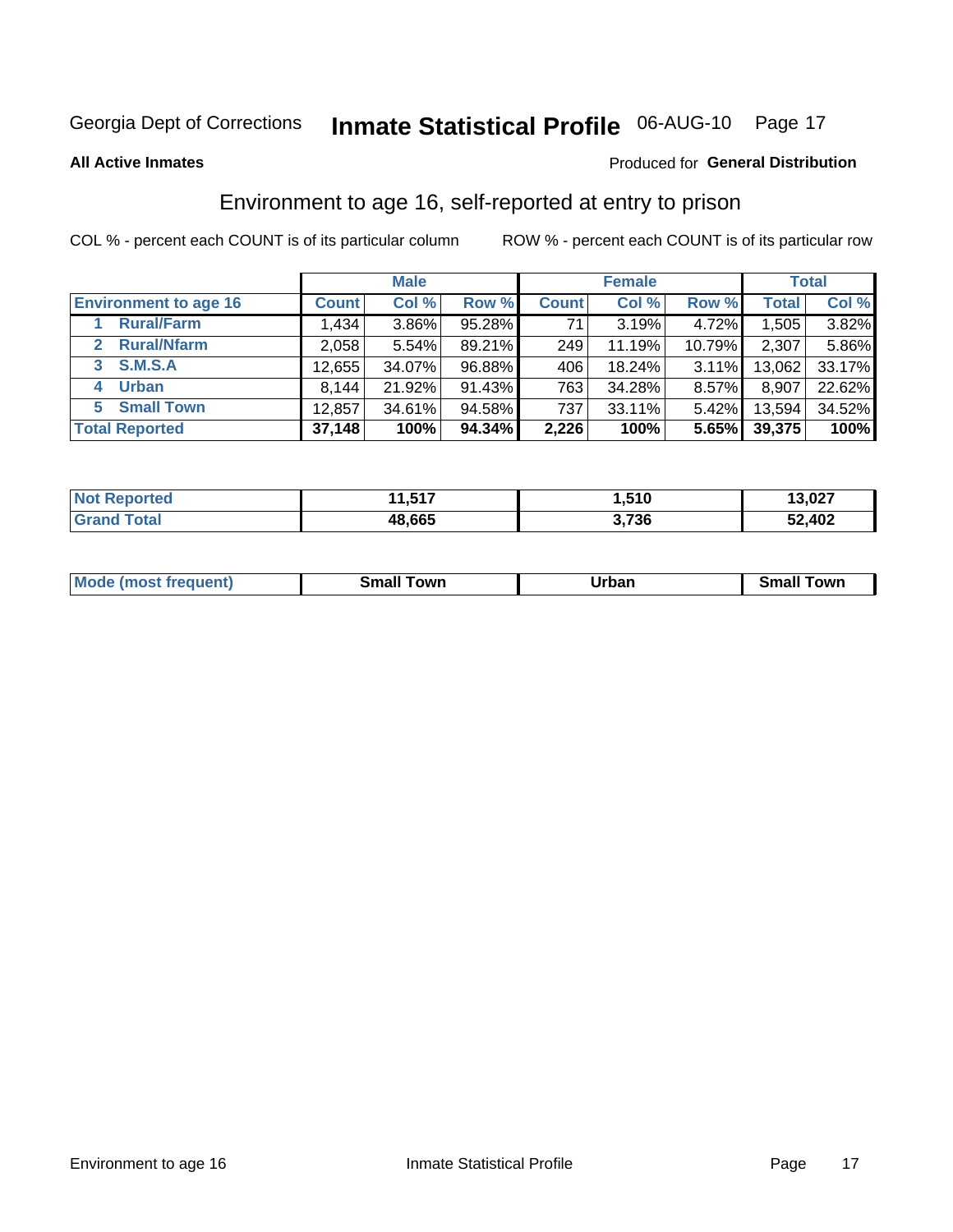# Inmate Statistical Profile 06-AUG-10 Page 18

#### **All Active Inmates**

#### Produced for General Distribution

### Guardian status to age 16, self-reported at entry to prison

COL % - percent each COUNT is of its particular column

|                                  |              | <b>Male</b> |           |              | <b>Female</b> |       |        | <b>Total</b> |
|----------------------------------|--------------|-------------|-----------|--------------|---------------|-------|--------|--------------|
| <b>Guardian Status To Age 16</b> | <b>Count</b> | Col %       | Row %     | <b>Count</b> | Col %         | Row % | Total  | Col %        |
| 1 Orphanage                      | 24           | .11%        | 96.00%    |              | $.17\%$       | 4.00% | 25     | $.11\%$      |
| 2 Father Only                    | 656          | 2.97%       | $97.62\%$ | 16           | 2.65%         | 2.38% | 672    | 2.96%        |
| <b>3 Both Parents</b>            | 8,633        | 39.12%      | 97.01%    | 266          | 44.11%        | 2.99% | 8,899  | 39.25%       |
| <b>4 Mother Only</b>             | 9,622        | 43.60%      | 98.02%    | 194          | 32.17%        | 1.98% | 9,816  | 43.30%       |
| <b>6 Oth Female</b>              | 574          | 2.60%       | 96.96%    | 18           | 2.99%         | 3.04% | 592    | 2.61%        |
| <b>7 Oth Male</b>                | 95           | .43%        | 98.96%    |              | $.17\%$       | 1.04% | 96     | .42%         |
| 8 Step-Parents                   | 212          | .96%        | 100.00%   |              |               |       | 212    | .94%         |
| 9 Foster Home                    | 365          | 1.65%       | 96.56%    | 13           | 2.16%         | 3.44% | 378    | 1.67%        |
| <b>10 Grand Parents</b>          | 1,886        | 8.55%       | 95.25%    | 94           | 15.59%        | 4.75% | 1,980  | 8.73%        |
| <b>Total Reported</b>            | 22,067       | 100%        | 97.34%    | 603          | 100%          | 2.66% | 22,670 | 100%         |

| <b>Not</b><br>Reported | 26,596 | 3,133 | 29,729 |
|------------------------|--------|-------|--------|
| ™ota.                  | 48.663 | 3,736 | 52,399 |

| Mode | วทIv<br>Mot | <b>Both Parents</b><br>Parents | lM.<br>Only<br>. |
|------|-------------|--------------------------------|------------------|
|      |             |                                |                  |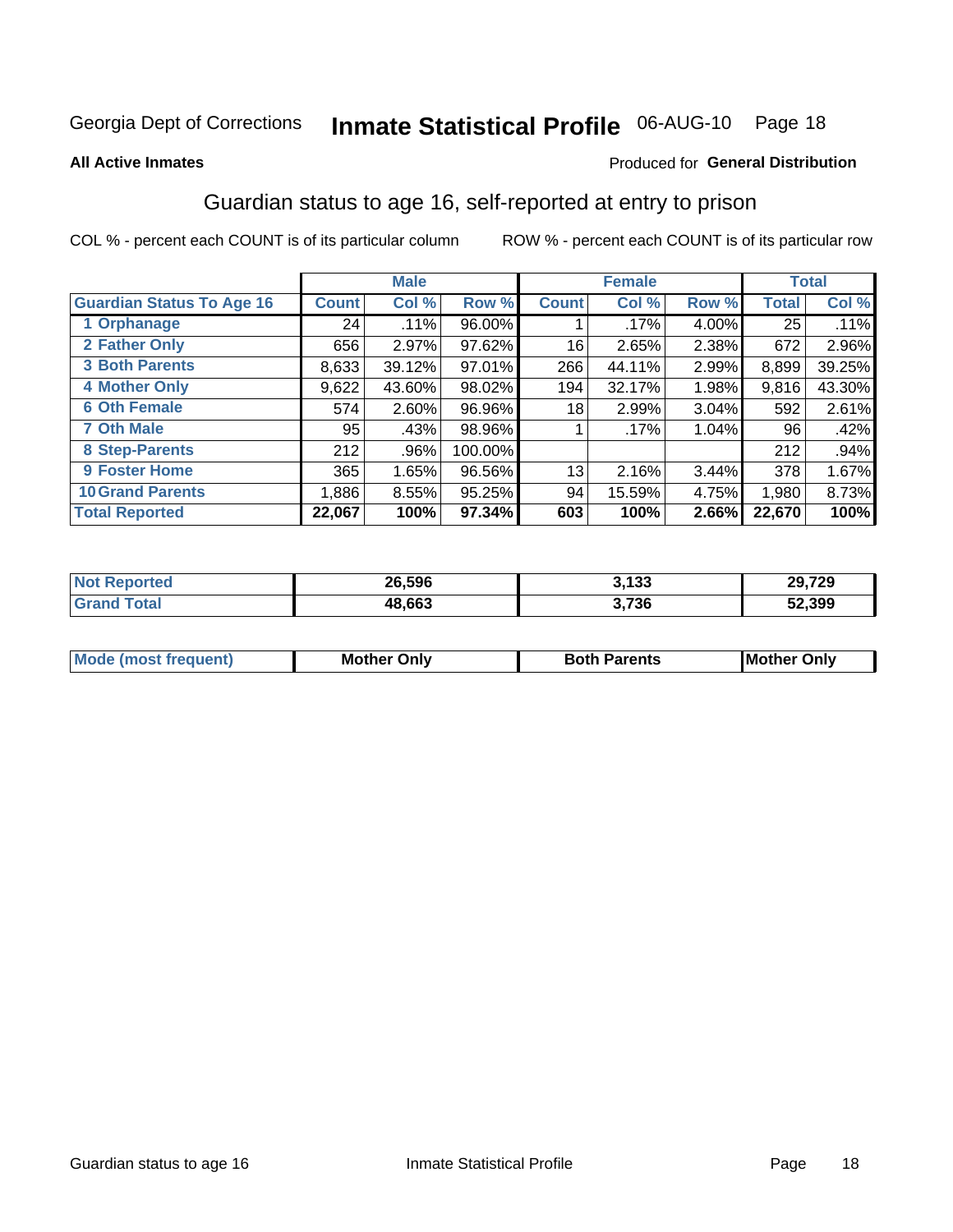# Inmate Statistical Profile 06-AUG-10 Page 19

### **All Active Inmates**

### Produced for General Distribution

### Employment status before prison, self-reported at entry to prison

COL % - percent each COUNT is of its particular column

|                                  |              | <b>Male</b> |        |              | <b>Female</b> |          |              | <b>Total</b> |
|----------------------------------|--------------|-------------|--------|--------------|---------------|----------|--------------|--------------|
| <b>Employment Status</b>         | <b>Count</b> | Col %       | Row %  | <b>Count</b> | Col %         | Row %    | <b>Total</b> | Col %        |
| <b>Full Time</b>                 | 20,955       | 49.82%      | 95.58% | 968          | 43.98%        | 4.42%    | 21,923       | 49.53%       |
| <b>Part Time</b><br>$\mathbf{2}$ | 3,458        | 8.22%       | 96.57% | 123          | 5.59%         | $3.43\%$ | 3,581        | 8.09%        |
| Unempl $<$ 6m<br>3               | 4,262        | 10.13%      | 97.11% | 127          | 5.77%         | 2.89%    | 4,389        | 9.92%        |
| Unempl > 6m<br>4                 | 7,817        | 18.58%      | 93.62% | 532          | 24.17%        | 6.37%    | 8,350        | 18.86%       |
| <b>Never Workd</b><br>5          | 3,571        | 8.49%       | 96.46% | 131          | 5.95%         | 3.54%    | 3,702        | 8.36%        |
| <b>Student</b><br>6              | 489          | 1.16%       | 86.86% | 74           | 3.36%         | 13.14%   | 563          | 1.27%        |
| <b>Incapable</b>                 | 1,510        | 3.59%       | 85.99% | 246          | 11.18%        | 14.01%   | 1,756        | 3.97%        |
| <b>Total Reported</b>            | 42,062       | 100%        | 95.03% | 2,201        | 100%          | 4.97%    | 44,264       | 100%         |

| rted<br>NO | 6.600  | 1,535 | ,135   |
|------------|--------|-------|--------|
| $\sim$     | 48,662 | 3,736 | 52,399 |

| Mc | ∙u∥<br>----<br>ıme | ίuΙ<br>Πmε |
|----|--------------------|------------|
|    |                    |            |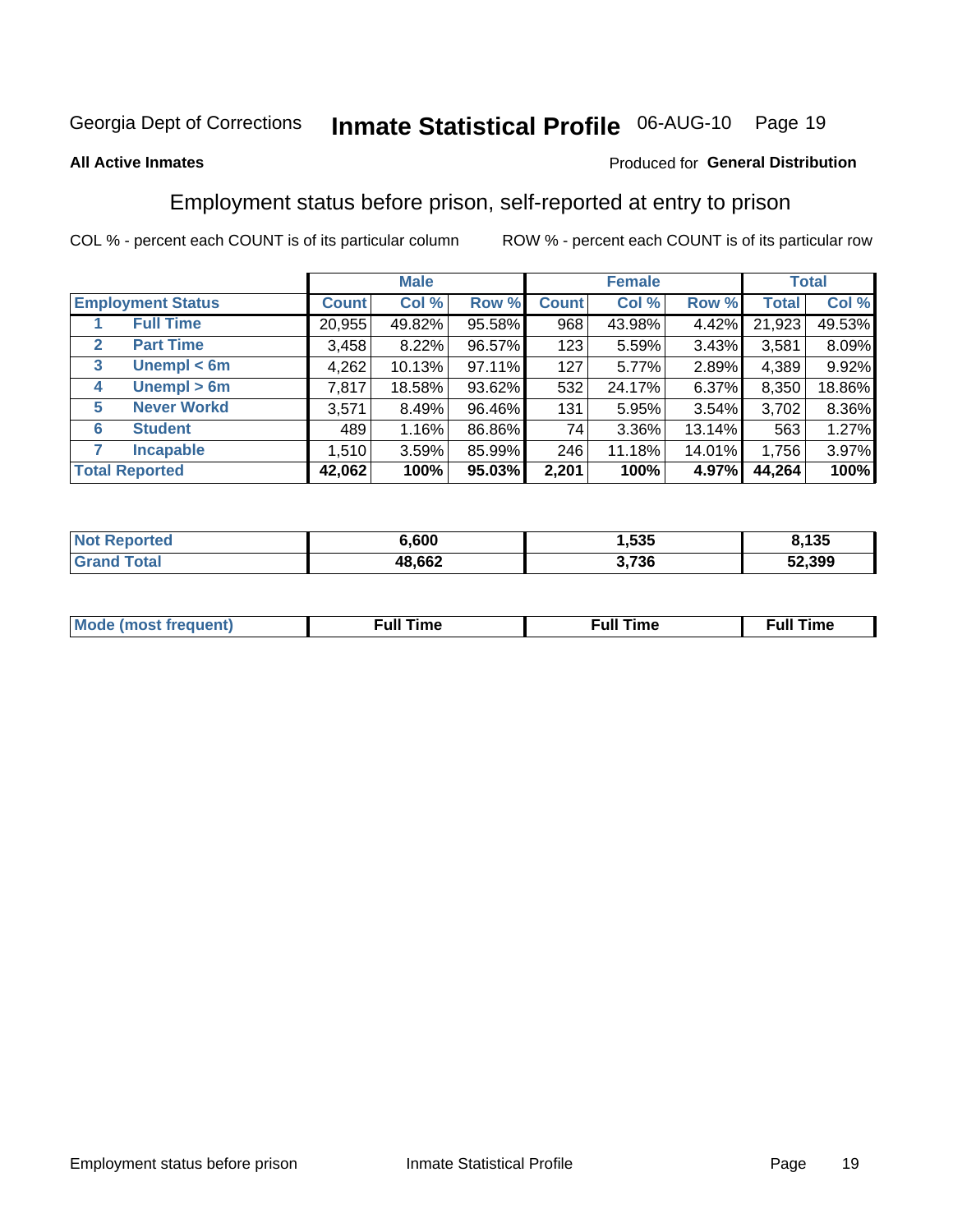### **All Active Inmates**

Produced for General Distribution

### Age at admission

COL % - percent each COUNT is of its particular column

|                         |              | <b>Male</b> |         |              | <b>Female</b> |        |              | <b>Total</b> |
|-------------------------|--------------|-------------|---------|--------------|---------------|--------|--------------|--------------|
| <b>Age At Admission</b> | <b>Count</b> | Col %       | Row %   | <b>Count</b> | Col %         | Row %  | <b>Total</b> | Col %        |
| 13                      | 1            | 0.01%       | 100.00% |              |               |        | 1            | 0.01%        |
| $\overline{14}$         | 14           | 0.03%       | 93.33%  | 1            | 0.03%         | 6.67%  | 15           | 0.03%        |
| 15                      | 63           | 0.13%       | 98.44%  | 1            | 0.03%         | 1.56%  | 64           | 0.12%        |
| 16                      | 177          | 0.36%       | 95.16%  | 9            | 0.24%         | 4.84%  | 186          | 0.35%        |
| $\overline{17}$         | 768          | 1.58%       | 96.97%  | 24           | 0.64%         | 3.03%  | 792          | 1.51%        |
| 18                      | 1,597        | 3.28%       | 97.56%  | 40           | 1.07%         | 2.44%  | 1,637        | 3.12%        |
| 19                      | 2,172        | 4.46%       | 96.58%  | 77           | 2.06%         | 3.42%  | 2,249        | 4.29%        |
| $\overline{20}$         | 2,139        | 4.40%       | 94.27%  | 130          | 3.48%         | 5.73%  | 2,269        | 4.33%        |
| $\overline{21}$         | 2,152        | 4.42%       | 94.76%  | 119          | 3.19%         | 5.24%  | 2,271        | 4.33%        |
| $\overline{22}$         | 2,131        | 4.38%       | 94.63%  | 121          | 3.24%         | 5.37%  | 2,252        | 4.30%        |
| 23                      | 2,032        | 4.18%       | 93.99%  | 130          | 3.48%         | 6.01%  | 2,162        | 4.13%        |
| $\overline{24}$         | 1,974        | 4.06%       | 93.38%  | 140          | 3.75%         | 6.62%  | 2,114        | 4.03%        |
| $\overline{25}$         | 1,870        | 3.84%       | 92.90%  | 143          | 3.83%         | 7.10%  | 2,013        | 3.84%        |
| 26                      | 1,782        | 3.66%       | 93.25%  | 129          | 3.45%         | 6.75%  | 1,911        | 3.65%        |
| 27                      | 1,789        | 3.68%       | 93.37%  | 127          | 3.40%         | 6.63%  | 1,916        | 3.66%        |
| 28                      | 1,786        | 3.67%       | 93.75%  | 119          | 3.19%         | 6.25%  | 1,905        | 3.64%        |
| 29                      | 1,689        | 3.47%       | 92.55%  | 136          | 3.64%         | 7.45%  | 1,825        | 3.48%        |
| 30                      | 1,581        | 3.25%       | 92.29%  | 132          | 3.53%         | 7.71%  | 1,713        | 3.27%        |
| 31                      | 1,459        | 3.00%       | 91.76%  | 131          | 3.51%         | 8.24%  | 1,590        | 3.03%        |
| $\overline{32}$         | 1,338        | 2.75%       | 93.18%  | 98           | 2.62%         | 6.82%  | 1,436        | 2.74%        |
| 33                      | 1,283        | 2.64%       | 92.50%  | 104          | 2.78%         | 7.50%  | 1,387        | 2.65%        |
| $\overline{34}$         | 1,253        | 2.57%       | 91.39%  | 118          | 3.16%         | 8.61%  | 1,371        | 2.62%        |
| 35                      | 1,218        | 2.50%       | 91.86%  | 108          | 2.89%         | 8.14%  | 1,326        | 2.53%        |
| 36                      | 1,199        | 2.46%       | 91.95%  | 105          | 2.81%         | 8.05%  | 1,304        | 2.49%        |
| $\overline{37}$         | 1,195        | 2.46%       | 92.14%  | 102          | 2.73%         | 7.86%  | 1,297        | 2.48%        |
| 38                      | 1,100        | 2.26%       | 91.06%  | 108          | 2.89%         | 8.94%  | 1,208        | 2.31%        |
| 39                      | 1,091        | 2.24%       | 89.65%  | 126          | 3.37%         | 10.35% | 1,217        | 2.32%        |
| 40                      | 1,084        | 2.23%       | 91.17%  | 105          | 2.81%         | 8.83%  | 1,189        | 2.27%        |
| 41                      | 977          | 2.01%       | 90.80%  | 99           | 2.65%         | 9.20%  | 1,076        | 2.05%        |
| 42                      | 978          | 2.01%       | 90.39%  | 104          | 2.78%         | 9.61%  | 1,082        | 2.06%        |
| 43                      | 920          | 1.89%       | 89.84%  | 104          | 2.78%         | 10.16% | 1,024        | 1.95%        |
| 44                      | 899          | 1.85%       | 90.99%  | 89           | 2.38%         | 9.01%  | 988          | 1.89%        |
| 45                      | 823          | 1.69%       | 89.07%  | 101          | 2.70%         | 10.93% | 924          | 1.76%        |
| 46                      | 768          | 1.58%       | 89.10%  | 94           | 2.52%         | 10.90% | 862          | 1.65%        |
| 47                      | 717          | 1.47%       | 91.34%  | 68           | 1.82%         | 8.66%  | 785          | 1.50%        |
| 48                      | 650          | 1.34%       | 90.78%  | 66           | 1.77%         | 9.22%  | 716          | 1.37%        |
| 49                      | 605          | 1.24%       | 93.22%  | 44           | 1.18%         | 6.78%  | 649          | 1.24%        |
| 50                      | 492          | 1.01%       | 89.62%  | 57           | 1.53%         | 10.38% | 549          | 1.05%        |
| 51                      | 436          | 0.90%       | 91.98%  | 38           | 1.02%         | 8.02%  | 474          | 0.90%        |
| 52                      | 403          | 0.83%       | 91.80%  | 36           | 0.96%         | 8.20%  | 439          | 0.84%        |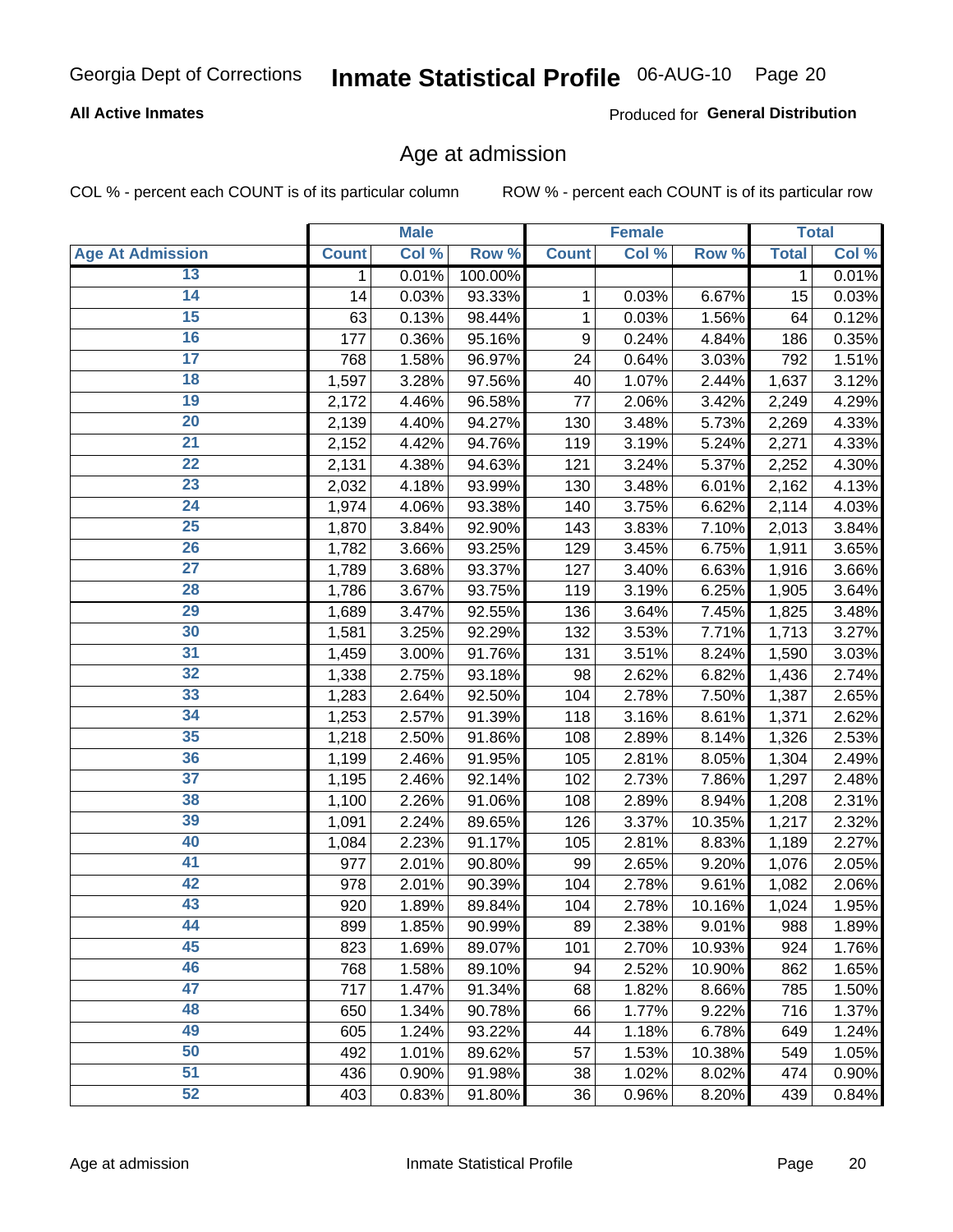### **All Active Inmates**

Produced for General Distribution

### Age at admission

COL % - percent each COUNT is of its particular column

|                         |                | <b>Male</b> |         |                         | <b>Female</b> |        |                | <b>Total</b> |
|-------------------------|----------------|-------------|---------|-------------------------|---------------|--------|----------------|--------------|
| <b>Age At Admission</b> | <b>Count</b>   | Col %       | Row %   | <b>Count</b>            | Col %         | Row %  | <b>Total</b>   | Col %        |
| 53                      | 360            | 0.74%       | 89.55%  | $\overline{42}$         | 1.12%         | 10.45% | 402            | 0.77%        |
| 54                      | 251            | 0.52%       | 94.01%  | 16                      | 0.43%         | 5.99%  | 267            | 0.51%        |
| 55                      | 257            | 0.53%       | 92.45%  | 21                      | 0.56%         | 7.55%  | 278            | 0.53%        |
| 56                      | 212            | 0.44%       | 93.81%  | 14                      | 0.37%         | 6.19%  | 226            | 0.43%        |
| 57                      | 183            | 0.38%       | 94.33%  | 11                      | 0.29%         | 5.67%  | 194            | 0.37%        |
| 58                      | 132            | 0.27%       | 92.96%  | 10                      | 0.27%         | 7.04%  | 142            | 0.27%        |
| 59                      | 135            | 0.28%       | 92.47%  | 11                      | 0.29%         | 7.53%  | 146            | 0.28%        |
| 60                      | 103            | 0.21%       | 96.26%  | $\overline{\mathbf{4}}$ | 0.11%         | 3.74%  | 107            | 0.20%        |
| 61                      | 69             | 0.14%       | 92.00%  | 6                       | 0.16%         | 8.00%  | 75             | 0.14%        |
| 62                      | 66             | 0.14%       | 95.65%  | 3                       | 0.08%         | 4.35%  | 69             | 0.13%        |
| 63                      | 53             | 0.11%       | 92.98%  | $\overline{\mathbf{4}}$ | 0.11%         | 7.02%  | 57             | 0.11%        |
| 64                      | 46             | 0.09%       | 97.87%  | 1                       | 0.03%         | 2.13%  | 47             | 0.09%        |
| 65                      | 38             | 0.08%       | 100.00% |                         |               |        | 38             | 0.07%        |
| 66                      | 26             | 0.05%       | 96.30%  | 1                       | 0.03%         | 3.70%  | 27             | 0.05%        |
| 67                      | 20             | 0.04%       | 86.96%  | 3                       | 0.08%         | 13.04% | 23             | 0.04%        |
| 68                      | 20             | 0.04%       | 90.91%  | $\overline{2}$          | 0.05%         | 9.09%  | 22             | 0.04%        |
| 69                      | 26             | 0.05%       | 100.00% |                         |               |        | 26             | 0.05%        |
| 70                      | 10             | 0.02%       | 83.33%  | $\overline{2}$          | 0.05%         | 16.67% | 12             | 0.02%        |
| $\overline{71}$         | $\,6$          | 0.01%       | 100.00% |                         |               |        | 6              | 0.01%        |
| $\overline{72}$         | 8              | 0.02%       | 100.00% |                         |               |        | 8              | 0.02%        |
| $\overline{73}$         | 8              | 0.02%       | 100.00% |                         |               |        | 8              | 0.02%        |
| $\overline{74}$         | 5              | 0.01%       | 100.00% |                         |               |        | 5              | 0.01%        |
| 75                      | 8              | 0.02%       | 100.00% |                         |               |        | 8              | 0.02%        |
| 76                      | $\overline{7}$ | 0.01%       | 100.00% |                         |               |        | $\overline{7}$ | 0.01%        |
| $\overline{77}$         | $\overline{2}$ | 0.01%       | 66.67%  | 1                       | 0.03%         | 33.33% | $\overline{3}$ | 0.01%        |
| 78                      | $\overline{2}$ | 0.01%       | 100.00% |                         |               |        | $\overline{2}$ | 0.01%        |
| 79                      | $\overline{3}$ | 0.01%       | 75.00%  | 1                       | 0.03%         | 25.00% | 4              | 0.01%        |
| 80                      | $\overline{2}$ | 0.01%       | 100.00% |                         |               |        | $\overline{2}$ | 0.01%        |
| 81                      | $\mathbf{1}$   | 0.01%       | 100.00% |                         |               |        | $\mathbf{1}$   | 0.01%        |
| 82                      | 1              | 0.01%       | 100.00% |                         |               |        | 1              | 0.01%        |
| <b>Total Reported</b>   | 48,665         | 100%        | 92.87%  | 3,736                   | 100%          | 7.13%  | 52,401         | 100%         |

| <b>Not Reported</b> |        |       |        |
|---------------------|--------|-------|--------|
| <b>Grand Total</b>  | 48,665 | 3,736 | 52,401 |

| Mean<br>(average)              | 31.81 | 34.05   | 31.97 |
|--------------------------------|-------|---------|-------|
| Median (middle)                | 30    | …<br>აა | 30    |
| <b>Mode</b><br>(most frequent) | 19    | 25      | n,    |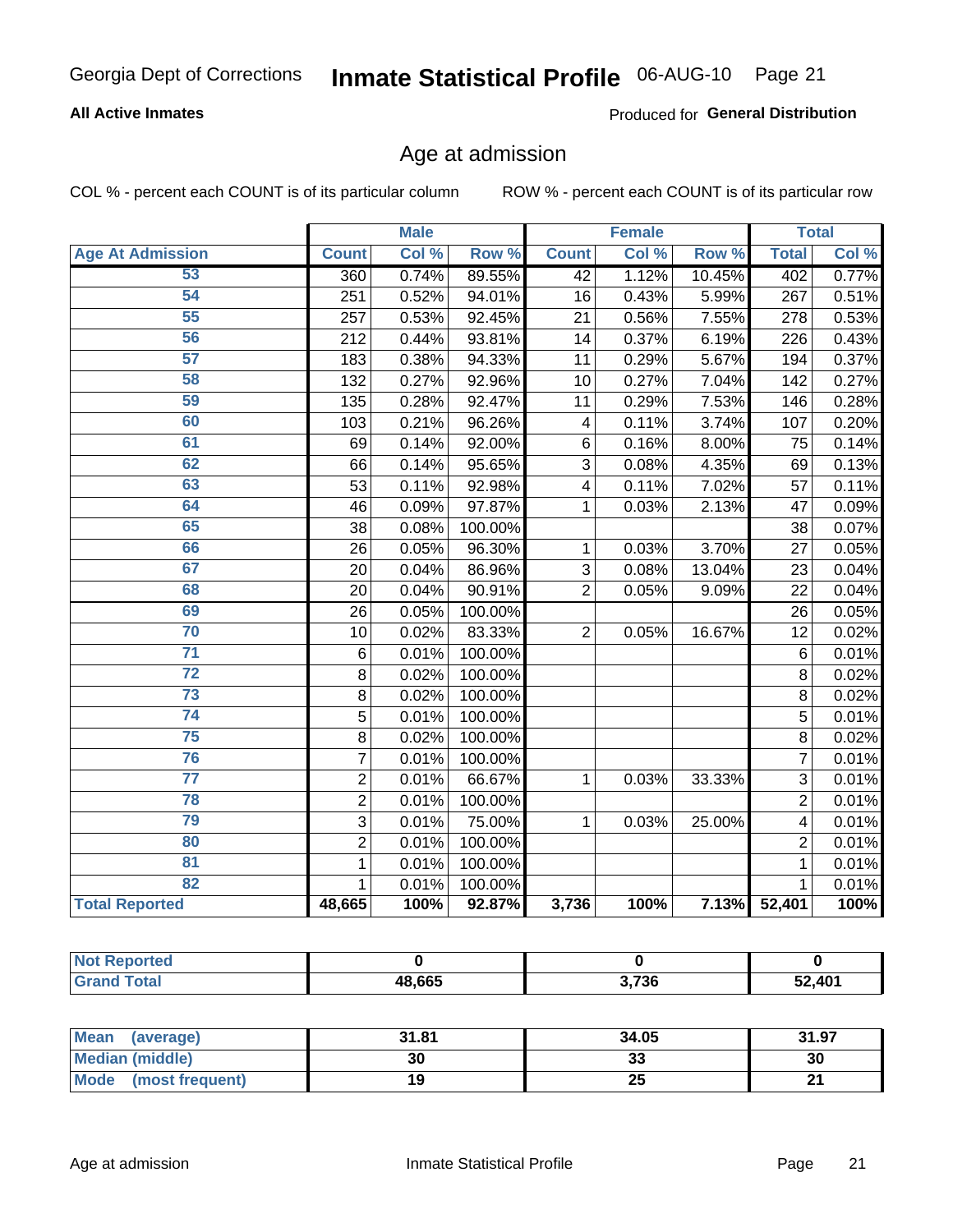### **All Active Inmates**

### Produced for General Distribution

### Height, measured at entry to prison

COL % - percent each COUNT is of its particular column

|                       |                  | <b>Male</b> |         |              | <b>Female</b> |        |                | <b>Total</b> |
|-----------------------|------------------|-------------|---------|--------------|---------------|--------|----------------|--------------|
| <b>Height</b>         | <b>Count</b>     | Col %       | Row %   | <b>Count</b> | Col %         | Row %  | <b>Total</b>   | Col %        |
| 4'10"                 | 3                | 0.03%       | 23.08%  | 10           | 4.88%         | 76.92% | 13             | 0.11%        |
| 4'11''                | 12               | 0.10%       | 15.38%  | 66           | 32.20%        | 84.62% | 78             | 0.64%        |
| 5'02''                | $\boldsymbol{2}$ | 0.02%       | 100.00% |              |               |        | $\overline{2}$ | 0.02%        |
| 5'03''                | $\mathbf 2$      | 0.02%       | 100.00% |              |               |        | $\overline{2}$ | 0.02%        |
| 5'04''                | 1                | 0.01%       | 100.00% |              |               |        | 1              | 0.01%        |
| 5'05''                | 13               | 0.11%       | 100.00% |              |               |        | 13             | 0.11%        |
| 5'06''                | 14               | 0.12%       | 100.00% |              |               |        | 14             | 0.12%        |
| 5'07''                | 23               | 0.19%       | 100.00% |              |               |        | 23             | 0.19%        |
| 5'08''                | 26               | 0.22%       | 100.00% |              |               |        | 26             | 0.21%        |
| 5'09''                | 30               | 0.25%       | 100.00% |              |               |        | 30             | 0.25%        |
| 5'10''                | 5,725            | 48.10%      | 98.64%  | 78           | 38.05%        | 1.34%  | 5,804          | 47.94%       |
| 5'11''                | 5,957            | 50.05%      | 99.15%  | 51           | 24.88%        | 0.85%  | 6,008          | 49.62%       |
| 6'00''                | 24               | 0.20%       | 100.00% |              |               |        | 24             | 0.20%        |
| 6'01''                | 17               | 0.14%       | 100.00% |              |               |        | 17             | 0.14%        |
| 6'02''                | 16               | 0.13%       | 100.00% |              |               |        | 16             | 0.13%        |
| 6'03''                | 4                | 0.03%       | 100.00% |              |               |        | 4              | 0.03%        |
| 6'04''                | $\overline{5}$   | 0.04%       | 100.00% |              |               |        | 5              | 0.04%        |
| 6'05''                | 3                | 0.03%       | 100.00% |              |               |        | 3              | 0.02%        |
| 6'06''                | 1                | 0.01%       | 100.00% |              |               |        | 1              | 0.01%        |
| 6'10''                | $\overline{7}$   | 0.06%       | 100.00% |              |               |        | 7              | 0.06%        |
| 6'11''                | 16               | 0.13%       | 100.00% |              |               |        | 16             | 0.13%        |
| Seven feet +          | 1                | 0.01%       | 100.00% |              |               |        |                | 0.01%        |
| <b>Total Reported</b> | 11,902           | 100%        | 98.30%  | 205          | 100%          | 1.69%  | 12,108         | 100%         |

| <b>Not</b><br><b>Reported</b> | 36,763 | 3,531 | 40,294 |
|-------------------------------|--------|-------|--------|
| <b>Total</b><br>Gra           | 48,665 | 3,736 | 52,402 |

| <b>Mean</b><br>(average)       | 544"  | 5'06" | 5'10" |
|--------------------------------|-------|-------|-------|
| <b>Median (middle)</b>         | 544"  | 5'10" | 5'11" |
| <b>Mode</b><br>(most frequent) | 5'11" | 5'10" | 5'11" |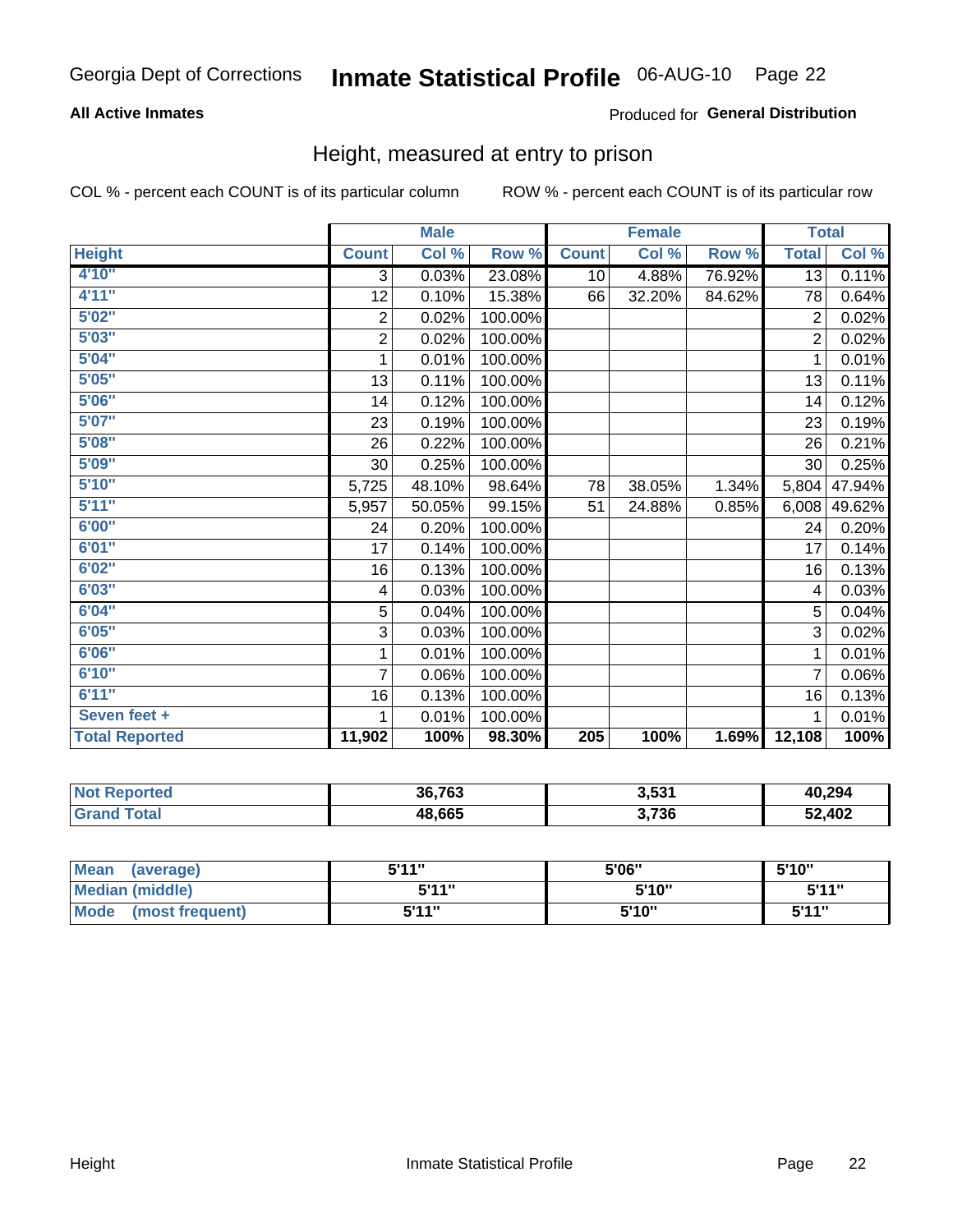### **All Active Inmates**

### Produced for General Distribution

### Weight, measured at entry to prison

COL % - percent each COUNT is of its particular column

|                        |                | <b>Male</b> |                  |                 | <b>Female</b> |        | <b>Total</b>    |        |
|------------------------|----------------|-------------|------------------|-----------------|---------------|--------|-----------------|--------|
| Weight                 | <b>Count</b>   | Col %       | Row <sup>%</sup> | <b>Count</b>    | Col %         | Row %  | <b>Total</b>    | Col %  |
| <b>Under 80 pounds</b> | 31             | 0.06%       | 91.18%           | $\overline{3}$  | 0.08%         | 8.82%  | $\overline{34}$ | 0.07%  |
| 80 - 89 pounds         | 12             | 0.02%       | 85.71%           | $\overline{2}$  | 0.05%         | 14.29% | 14              | 0.03%  |
| 90 - 99 pounds         | 5              | 0.01%       | 29.41%           | $\overline{12}$ | 0.32%         | 70.59% | 17              | 0.03%  |
| 100 - 109 pounds       | 14             | 0.03%       | 20.90%           | 53              | 1.42%         | 79.10% | 67              | 0.13%  |
| 110 - 119 pounds       | 81             | 0.17%       | 31.64%           | 175             | 4.68%         | 68.36% | 256             | 0.49%  |
| 120 - 129 pounds       | 422            | 0.87%       | 56.42%           | 326             | 8.73%         | 43.58% | 748             | 1.43%  |
| 130 - 139 pounds       | 1,332          | 2.75%       | 75.47%           | 433             | 11.59%        | 24.53% | 1,765           | 3.38%  |
| 140 - 149 pounds       | 3,294          | 6.80%       | 87.37%           | 476             | 12.74%        | 12.63% | 3,770           | 7.23%  |
| 150 - 159 pounds       | 4,574          | 9.45%       | 92.35%           | 379             | 10.14%        | 7.65%  | 4,953           | 9.50%  |
| 160 - 169 pounds       | 7,036          | 14.53%      | 94.58%           | 403             | 10.79%        | 5.42%  | 7,439           | 14.27% |
| 170 - 179 pounds       | 6,006          | 12.41%      | 94.88%           | 324             | 8.67%         | 5.12%  | 6,330           | 12.14% |
| 180 - 189 pounds       | 6,803          | 14.05%      | 95.66%           | 309             | 8.27%         | 4.34%  | 7,112           | 13.64% |
| 190 - 199 pounds       | 4,368          | 9.02%       | 95.92%           | 186             | 4.98%         | 4.08%  | 4,554           | 8.73%  |
| 200 - 209 pounds       | 3,997          | 8.26%       | 96.31%           | 153             | 4.10%         | 3.69%  | 4,150           | 7.96%  |
| 210 - 219 pounds       | 2,807          | 5.80%       | 96.13%           | 113             | 3.02%         | 3.87%  | 2,920           | 5.60%  |
| 220 - 229 pounds       | 2,505          | 5.17%       | 96.24%           | 98              | 2.62%         | 3.76%  | 2,603           | 4.99%  |
| 230 - 239 pounds       | 1,486          | 3.07%       | 95.13%           | 76              | 2.03%         | 4.87%  | 1,562           | 3.00%  |
| 240 - 249 pounds       | 1,232          | 2.54%       | 95.21%           | 62              | 1.66%         | 4.79%  | 1,294           | 2.48%  |
| 250 - 259 pounds       | 753            | 1.56%       | 95.08%           | 39              | 1.04%         | 4.92%  | 792             | 1.52%  |
| 260 - 269 pounds       | 583            | 1.20%       | 94.64%           | 33              | 0.88%         | 5.36%  | 616             | 1.18%  |
| 270 - 279 pounds       | 321            | 0.66%       | 93.59%           | 22              | 0.59%         | 6.41%  | 343             | 0.66%  |
| 280 - 289 pounds       | 272            | 0.56%       | 93.79%           | 18              | 0.48%         | 6.21%  | 290             | 0.56%  |
| 290 - 299 pounds       | 121            | 0.25%       | 94.53%           | 7               | 0.19%         | 5.47%  | 128             | 0.25%  |
| 300 - 309 pounds       | 113            | 0.23%       | 88.98%           | 14              | 0.37%         | 11.02% | 127             | 0.24%  |
| 310 - 319 pounds       | 57             | 0.12%       | 95.00%           | 3               | 0.08%         | 5.00%  | 60              | 0.12%  |
| 320 - 329 pounds       | 71             | 0.15%       | 91.03%           | 7               | 0.19%         | 8.97%  | 78              | 0.15%  |
| 330 - 339 pounds       | 26             | 0.05%       | 96.30%           | $\mathbf 1$     | 0.03%         | 3.70%  | 27              | 0.05%  |
| 340 - 349 pounds       | 15             | 0.03%       | 83.33%           | 3               | 0.08%         | 16.67% | 18              | 0.03%  |
| 350 - 359 pounds       | 30             | 0.06%       | 90.91%           | 3               | 0.08%         | 9.09%  | 33              | 0.06%  |
| 360 - 369 pounds       | 13             | 0.03%       | 86.67%           | $\overline{2}$  | 0.05%         | 13.33% | 15              | 0.03%  |
| 370 - 379 pounds       | 10             | 0.02%       | 100.00%          |                 |               |        | 10              | 0.02%  |
| 380 - 389 pounds       | 5              | 0.01%       | 100.00%          |                 |               |        | 5               | 0.01%  |
| 390 - 399 pounds       | $\overline{2}$ | 0.01%       | 100.00%          |                 |               |        | $\overline{2}$  | 0.01%  |
| 400 pounds and over    | 14             | 0.03%       | 93.33%           | 1               | 0.03%         | 6.67%  | 15              | 0.03%  |
| <b>Total Reported</b>  | 48,411         | 100%        | 92.84%           | 3,736           | 100%          | 7.16%  | 52,147          | 100.0% |

| <b>Not</b><br><b>Reported</b> | 254    |       | 254    |
|-------------------------------|--------|-------|--------|
| ™otai<br>"Gra <sub>r</sub>    | 48.665 | 3,736 | 52,401 |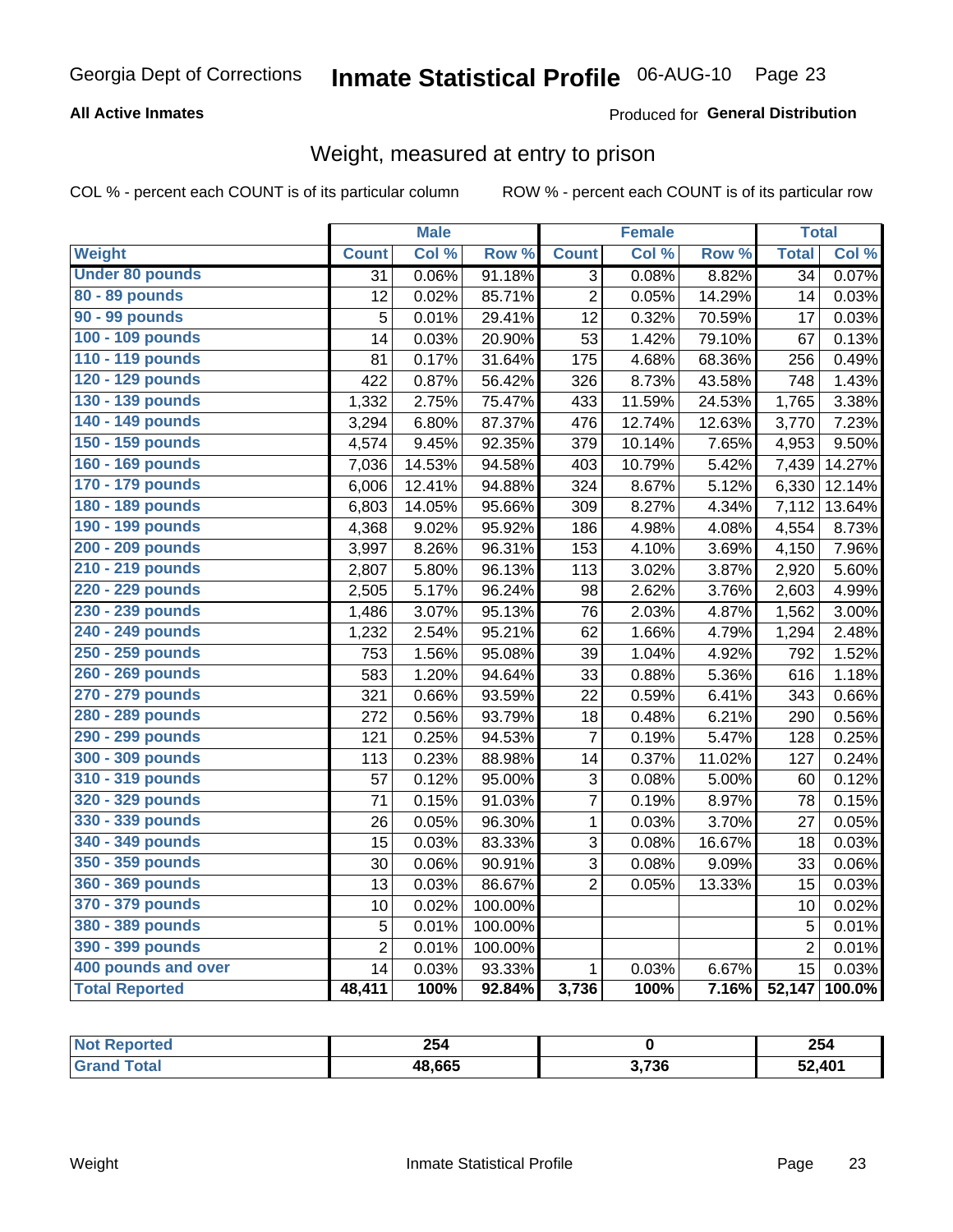### **All Active Inmates**

### Produced for General Distribution

### Weight, measured at entry to prison

COL % - percent each COUNT is of its particular column

|                          | <b>Male</b> | <b>Female</b> | Total |
|--------------------------|-------------|---------------|-------|
| <b>Mean</b><br>(average) | 185         | 165           | 183   |
| <b>Median (middle)</b>   | 180         | 160           | 180   |
| Mode<br>(most frequent)  | 180         | 140           | 180   |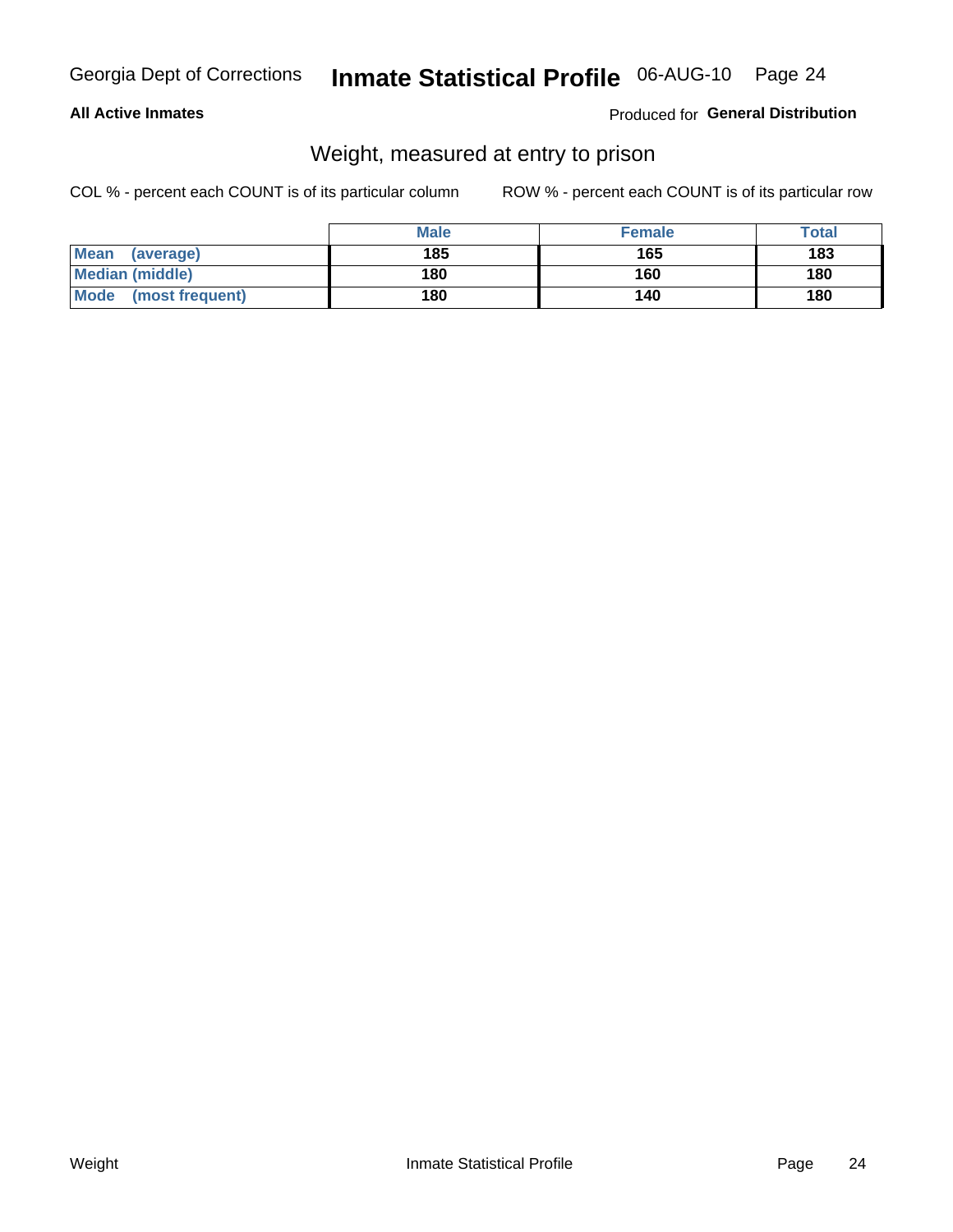# Inmate Statistical Profile 06-AUG-10 Page 25

**All Active Inmates** 

**Produced for General Distribution** 

### Military service

COL % - percent each COUNT is of its particular column

|                          |              | <b>Male</b> |             |       | <b>Female</b> |          |              | <b>Total</b> |
|--------------------------|--------------|-------------|-------------|-------|---------------|----------|--------------|--------------|
| <b>Military service</b>  | <b>Count</b> | Col %       | Row % Count |       | Col %         | Row %    | <b>Total</b> | Col %        |
| <b>Air Force</b>         | .853         | 4.63%       | 98.25%      | 33    | .96%          | 1.75%    | 1,886        | 4.34%        |
| 2<br>Army                | 341          | .85%        | 96.88%      | 11    | .32%          | 3.13%    | 352          | .81%         |
| <b>Navy</b><br>3         | 607          | 1.52%       | 98.54%      | 9     | .26%          | 1.46%    | 616          | 1.42%        |
| <b>Marines</b><br>4      | 40           | $.10\%$     | 100.00%     |       |               |          | 40           | .09%         |
| <b>Coast Guard</b><br>5. | 430          | 1.08%       | 99.77%      |       | .03%          | .23%     | 431          | .99%         |
| <b>None</b><br>96        | 36,710       | 91.82%      | 91.58%      | 3,374 | 98.42%        | $8.42\%$ | 40,085       | 92.34%       |
| <b>Total Reported</b>    | 39,981       | 100%        | 92.10%      | 3,428 | 100%          | 7.90%    | 43,410       | 100%         |

| <b>Not</b><br>Reported | 3.684  | 308   | 8,992  |
|------------------------|--------|-------|--------|
| ⊺otai                  | 48,665 | 3,736 | 52,402 |

|  | <b>Mode (most frequent)</b> | Force | <b>Force</b><br>Л і Р | <b>Force</b><br>ΑL |
|--|-----------------------------|-------|-----------------------|--------------------|
|--|-----------------------------|-------|-----------------------|--------------------|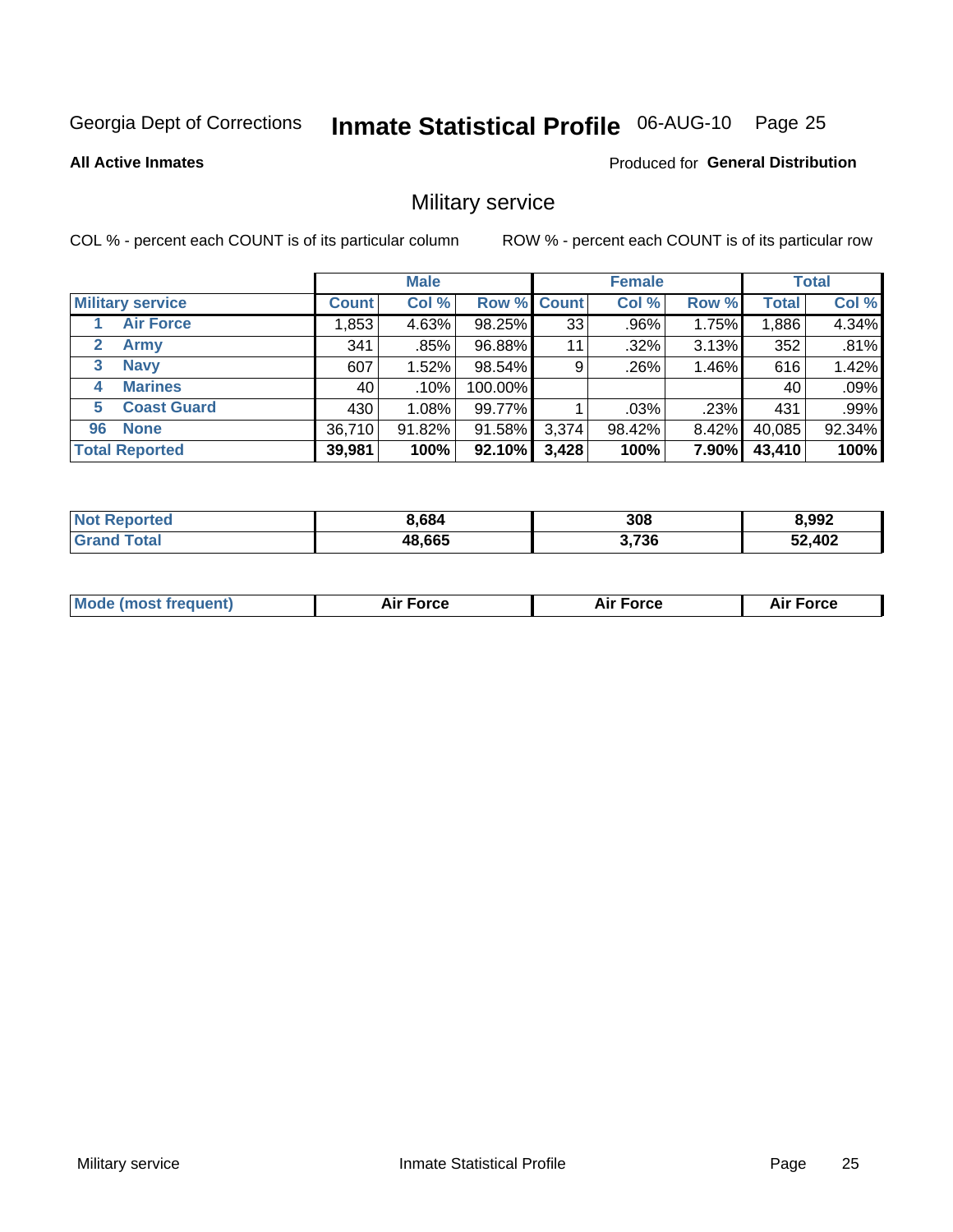# Inmate Statistical Profile 06-AUG-10 Page 26

#### **All Active Inmates**

#### **Produced for General Distribution**

### Type of admission to prison

COL % - percent each COUNT is of its particular column

|                |                             |                  | <b>Male</b> |                    |     | <b>Female</b> |        |                | <b>Total</b> |
|----------------|-----------------------------|------------------|-------------|--------------------|-----|---------------|--------|----------------|--------------|
|                | <b>Type of Admission</b>    | <b>Count</b>     | Col %       | <b>Row % Count</b> |     | Col %         | Row %  | <b>Total</b>   | Col %        |
|                | <b>Committed From Court</b> | 43,535           | 89.61%      | 92.88% 3,336       |     | 89.41%        | 7.12%  | 46,872         | 89.60%       |
| $\overline{2}$ | <b>Return Appeal/Bond</b>   | 4                | .01%        | 100.00%            |     |               |        | 4              | .01%         |
| 3              | <b>Parole Rev/New Sent</b>  | 1,960            | 4.03%       | 94.28%             | 119 | 3.19%         | 5.72%  | 2,079          | 3.97%        |
| 4              | <b>Par Rev/No New Sent</b>  | 803              | 1.65%       | 91.77%             | 72  | 1.93%         | 8.23%  | 875            | 1.67%        |
| 5              | <b>Prob Viol/Total Rev</b>  |                  | .01%        | 100.00%            |     |               |        |                | .01%         |
| $6\phantom{a}$ | <b>Prob Viol/Partial</b>    | 799              | 1.64%       | 88.98%             | 99  | 2.65%         | 11.02% | 898            | 1.72%        |
| 7              | <b>Admit Fm Other Cust</b>  | 9                | .02%        | 100.00%            |     |               |        | 9              | .02%         |
| 9              | <b>Prob Rev/Remainder</b>   | 1,320            | 2.72%       | 92.70%             | 104 | 2.79%         | 7.30%  | 1,424          | 2.72%        |
| 10             | <b>New Sent/Par Rev Pnd</b> | 15 <sub>15</sub> | .03%        | 100.00%            |     |               |        | 15             | .03%         |
| 11             | <b>Life W/O Parole</b>      | 15               | .03%        | 100.00%            |     |               |        | 15             | .03%         |
| 30             | <b>Par Rev/Rsn Unknown</b>  | 80               | .16%        | 98.77%             |     | .03%          | 1.23%  | 81             | .15%         |
| 32             | <b>Pb Parole Rescinded</b>  | 3                | .01%        | 100.00%            |     |               |        | 3              | .01%         |
| 33             | <b>Prob Revoc/Spec Cond</b> | 12 <sub>2</sub>  | .02%        | 100.00%            |     |               |        | 12             | .02%         |
| 40             | <b>Par Rev/Revoc Center</b> | 18               | .04%        | 100.00%            |     |               |        | 18             | .03%         |
| 44             | <b>Whitworth Detention</b>  | $\overline{2}$   | .01%        | 100.00%            |     |               |        | $\overline{2}$ | .01%         |
| 50             | <b>Dcys At Risk</b>         | 2                | .01%        | 100.00%            |     |               |        | $\overline{2}$ | .01%         |
| 97             | <b>Other</b>                | 5                | .01%        | 100.00%            |     |               |        | 5              | .01%         |
|                | <b>Total Reported</b>       | 48,583           | 100%        | 92.87% 3,731       |     | 100%          | 7.13%  | 52,315         | 100%         |

| <b>Not</b> | 00     |                | ົ            |
|------------|--------|----------------|--------------|
| . Reported | .OZ    |                | $\mathbf{o}$ |
| ™otal      | 48.665 | $^{\circ}$ 736 | 52,402       |

| <b>Mode (most frequent)</b> | Court Cmmt | <b>Court Cmmt</b> | Court Cmmt |
|-----------------------------|------------|-------------------|------------|
|                             |            |                   |            |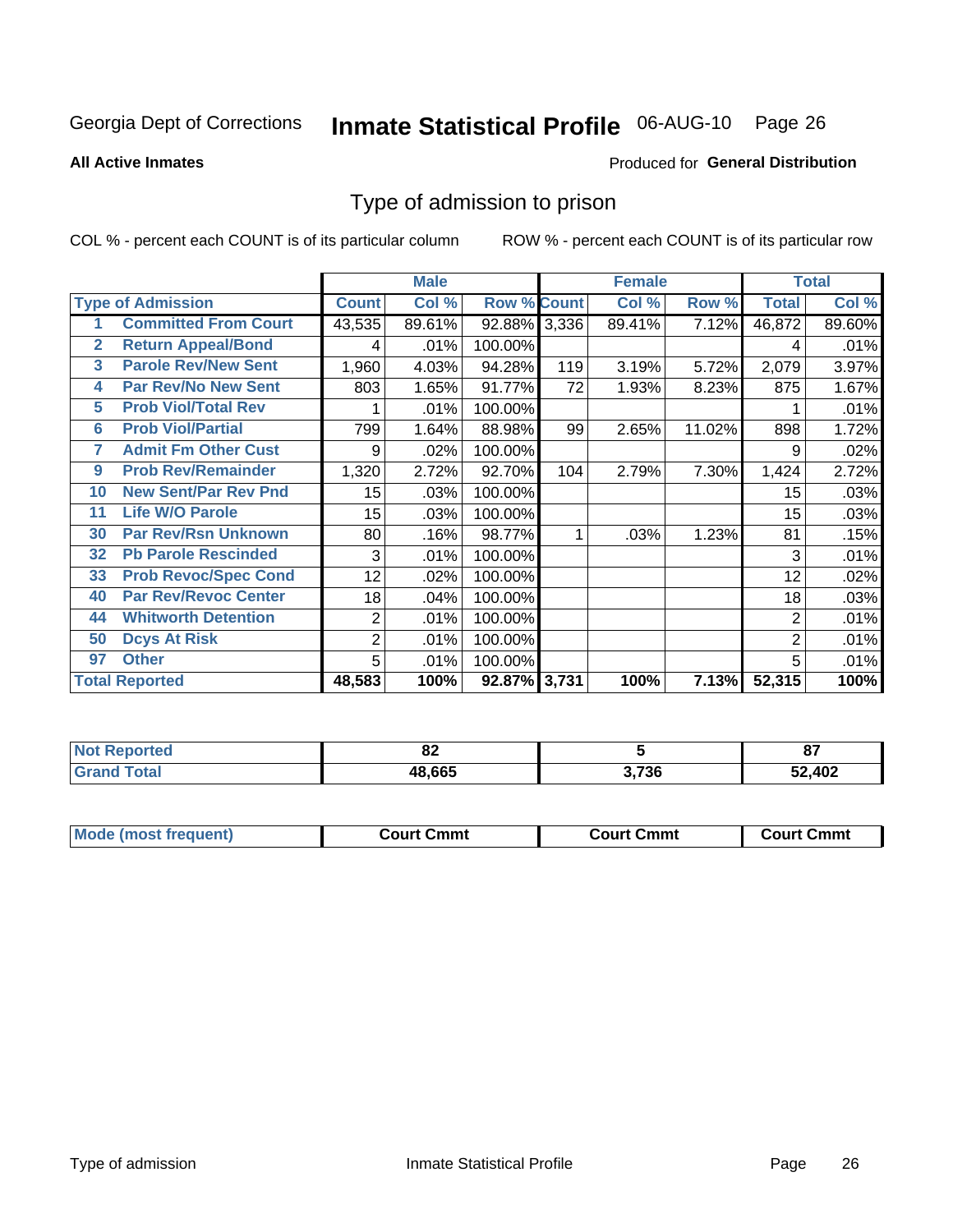# Inmate Statistical Profile 06-AUG-10 Page 27

**All Active Inmates** 

#### **Produced for General Distribution**

### Current / last security status

COL % - percent each COUNT is of its particular column

|                        |              | <b>Male</b> |                    |       | <b>Female</b> |          |        | <b>Total</b> |
|------------------------|--------------|-------------|--------------------|-------|---------------|----------|--------|--------------|
| <b>Security Status</b> | <b>Count</b> | Col %       | <b>Row % Count</b> |       | Col %         | Row %    | Total  | Col %        |
| 0 Diag Incom           | 2            | .01%        | $50.00\%$          | 2     | $.06\%$       | 50.00%   | 4      | .01%         |
| 1 Wrk Releas           |              | $.02\%$     | 100.00%            |       | .00%          |          |        | .01%         |
| 2 Trusty               | 26           | $.06\%$     | 96.30%             |       | $.03\%$       | 3.70%    | 27     | .05%         |
| 3 Minimum              | 11,898       | 25.53%      | 85.44%             | 2,027 | 58.30%        | 14.56%   | 13,925 | 27.80%       |
| 4 Medium               | 27,135       | 58.22%      | 95.67%             | 1,227 | 35.29%        | 4.33%    | 28,362 | 56.63%       |
| 5 Close                | 7,442        | 15.97%      | 97.14%             | 219   | 6.30%         | 2.86%    | 7,661  | 15.30%       |
| <b>Maximum</b><br>6.   | 95           | .20%        | 98.96%             |       | .03%          | $1.04\%$ | 96     | .19%         |
| <b>Total Reported</b>  | 46,605       | 100%        | 93.06%             | 3,477 | 100%          | 6.94%    | 50,082 | 100%         |

| <b>Still being diagnosed</b> | 2.060  | 259   | 2,319  |
|------------------------------|--------|-------|--------|
| <b>Not Reported</b>          |        |       |        |
| <b>Grand Total</b>           | 48,665 | 3,736 | 52,401 |

| <b>Mod</b><br>eauent) | Mec<br>. .<br>edium | <b>BAL</b><br>num | Me<br>dium |
|-----------------------|---------------------|-------------------|------------|
|                       |                     |                   |            |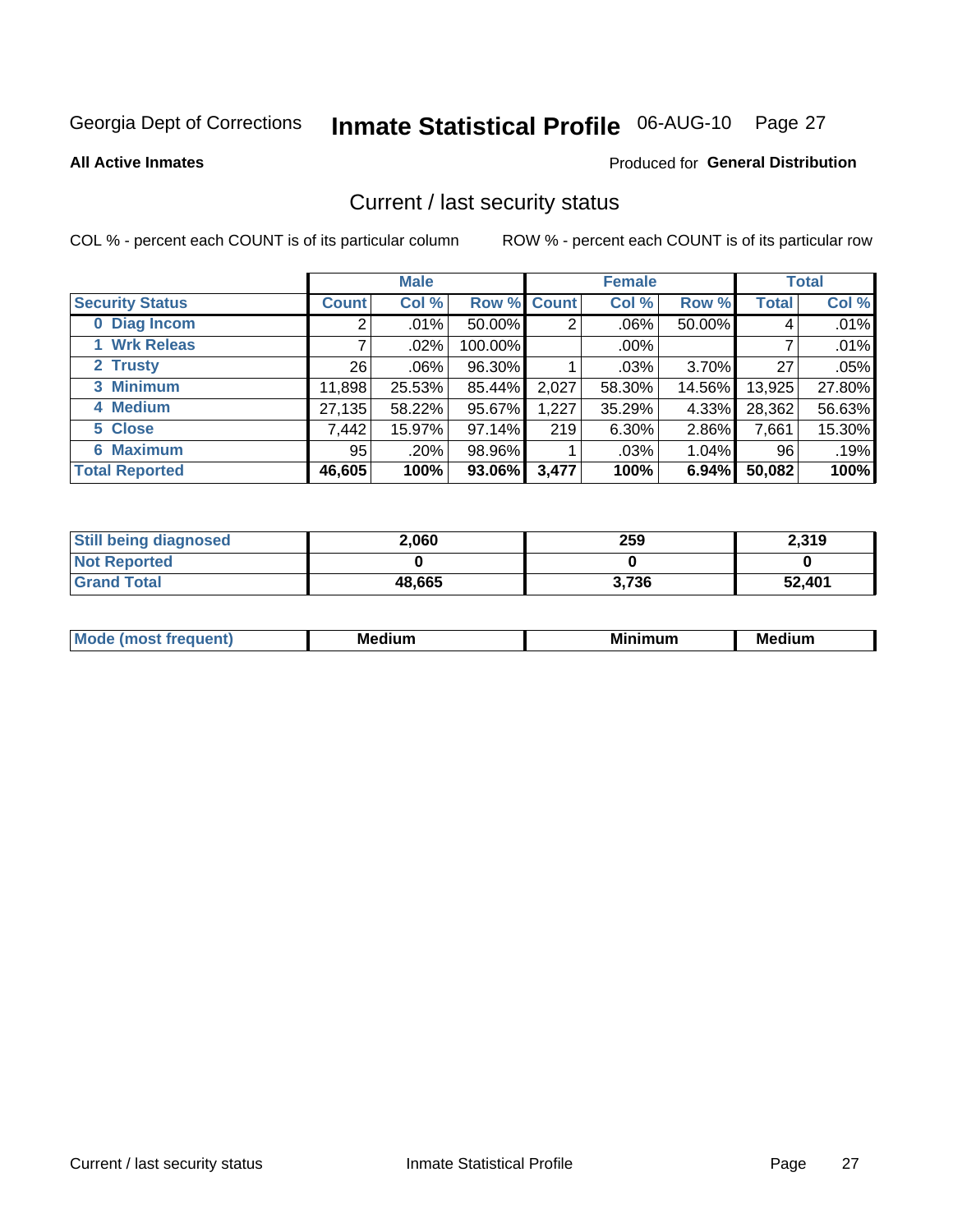# Inmate Statistical Profile 06-AUG-10 Page 28

**All Active Inmates** 

#### Produced for General Distribution

### Current / last type of institution

COL % - percent each COUNT is of its particular column

|                            |              | <b>Male</b> |             |       | <b>Female</b> |          |              | <b>Total</b> |
|----------------------------|--------------|-------------|-------------|-------|---------------|----------|--------------|--------------|
| <b>Type of Institution</b> | <b>Count</b> | Col %       | Row % Count |       | Col %         | Row %    | <b>Total</b> | Col %        |
| <b>Transitional Center</b> | 2,242        | 4.65%       | 91.66%      | 204   | 5.54%         | 8.34%    | 2,446        | 4.71%        |
| <b>County Camp</b>         | 4,778        | 9.91%       | 100.00%     |       |               |          | 4,778        | 9.21%        |
| <b>State Prison</b>        | 35,162       | 72.93%      | 91.43%      | 3,295 | 89.47%        | $8.57\%$ | 38,458       | 74.11%       |
| <b>Private Prison</b>      | 4,940        | 10.25%      | 100.00%     |       |               |          | 4,940        | 9.52%        |
| <b>Pre Release Center</b>  | 1,090        | 2.26%       | 85.56%      | 184   | 5.00%         | 14.44%   | 1,274        | 2.45%        |
| <b>Total Reported</b>      | 48,212       | 100%        | 92.9%       | 3,683 | 100%          | 7.1%     | 51,896       | 100%         |

| orted | 157<br>400 | ວະ    | 506    |
|-------|------------|-------|--------|
|       | 48,665     | 3,736 | 52,402 |

| <b>Mode (most frequent)</b> | <b>State Prison</b> | <b>State Prison</b> | <b>State Prison</b> |
|-----------------------------|---------------------|---------------------|---------------------|
|-----------------------------|---------------------|---------------------|---------------------|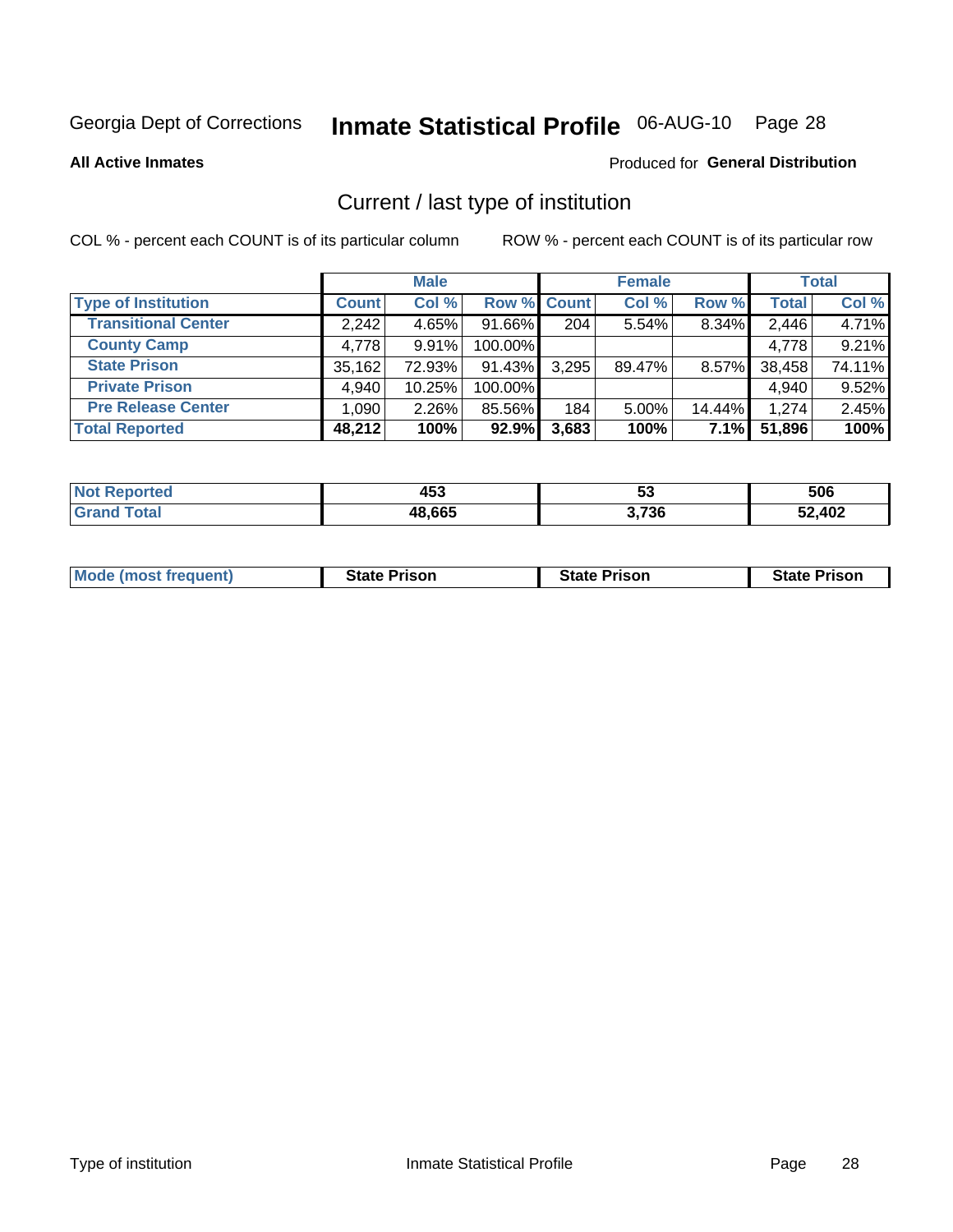# Inmate Statistical Profile 06-AUG-10 Page 29

Produced for General Distribution

#### **All Active Inmates**

### Institution type - transitional centers

COL % - percent each COUNT is of its particular column

|     |                                          |              | <b>Male</b> |         |              | <b>Female</b> |         |              | <b>Total</b> |
|-----|------------------------------------------|--------------|-------------|---------|--------------|---------------|---------|--------------|--------------|
|     | <b>Institution Type - Trans. Centers</b> | <b>Count</b> | Col %       | Row %   | <b>Count</b> | Col %         | Row %   | <b>Total</b> | Col %        |
| 220 | <b>Albany Trans-Ctr</b>                  | 149          | 6.65%       | 100.00% |              |               |         | 149          | 6.09%        |
| 223 | <b>Atlanta Male Trans-Ctr</b>            | 250          | 11.15%      | 100.00% |              |               |         | 250          | 10.22%       |
| 246 | <b>Augusta Trans-Ctr</b>                 | 201          | 8.97%       | 100.00% |              |               |         | 201          | 8.22%        |
| 249 | <b>Clayton Transitional Ctr</b>          | 330          | 14.72%      | 100.00% |              |               |         | 330          | 13.49%       |
| 247 | <b>Coastal Transitional Ctr</b>          | 249          | 11.11%      | 100.00% |              |               |         | 249          | 10.18%       |
| 225 | <b>Columbus Trans-Ctr</b>                | 179          | 7.98%       | 100.00% |              |               |         | 179          | 7.32%        |
| 252 | <b>Emanuel-Swainsboro Tc</b>             | 212          | 9.46%       | 100.00% |              |               |         | 212          | 8.67%        |
| 250 | <b>Helms Trans-Ctr</b>                   | 103          | 4.59%       | 100.00% |              |               |         | 103          | 4.21%        |
| 248 | <b>Lagrange Trans Ctr</b>                | 155          | 6.91%       | 100.00% |              |               |         | 155          | 6.34%        |
| 231 | <b>Macon Male Trans-Ctr</b>              | 153          | 6.82%       | 100.00% |              |               |         | 153          | 6.26%        |
| 235 | <b>Metro Womens Trans-Ctr</b>            |              |             |         | 204          | 100.00%       | 100.00% | 204          | $8.34\%$     |
| 253 | <b>Smith Trans-Ctr</b>                   | 159          | 7.09%       | 100.00% |              |               |         | 159          | 6.50%        |
| 230 | <b>Valdosta Trans-Ctr</b>                | 102          | 4.55%       | 100.00% |              |               |         | 102          | 4.17%        |
|     | <b>Total Reported</b>                    | 2,242        | 100%        | 91.66%  | 204          | 100%          | 8.34%   | 2,446        | 100%         |

| <b>NOT</b><br>rtea |       |                      |       |
|--------------------|-------|----------------------|-------|
|                    | 2,242 | 204<br>$\sim$ $\sim$ | 2,446 |

| Mode (most frequent) | 249 Clayton Transitional Ctrl 235 Metro Womens Trans- | 249 Clayton<br><b>Transitional Ctr</b> |
|----------------------|-------------------------------------------------------|----------------------------------------|
|                      |                                                       |                                        |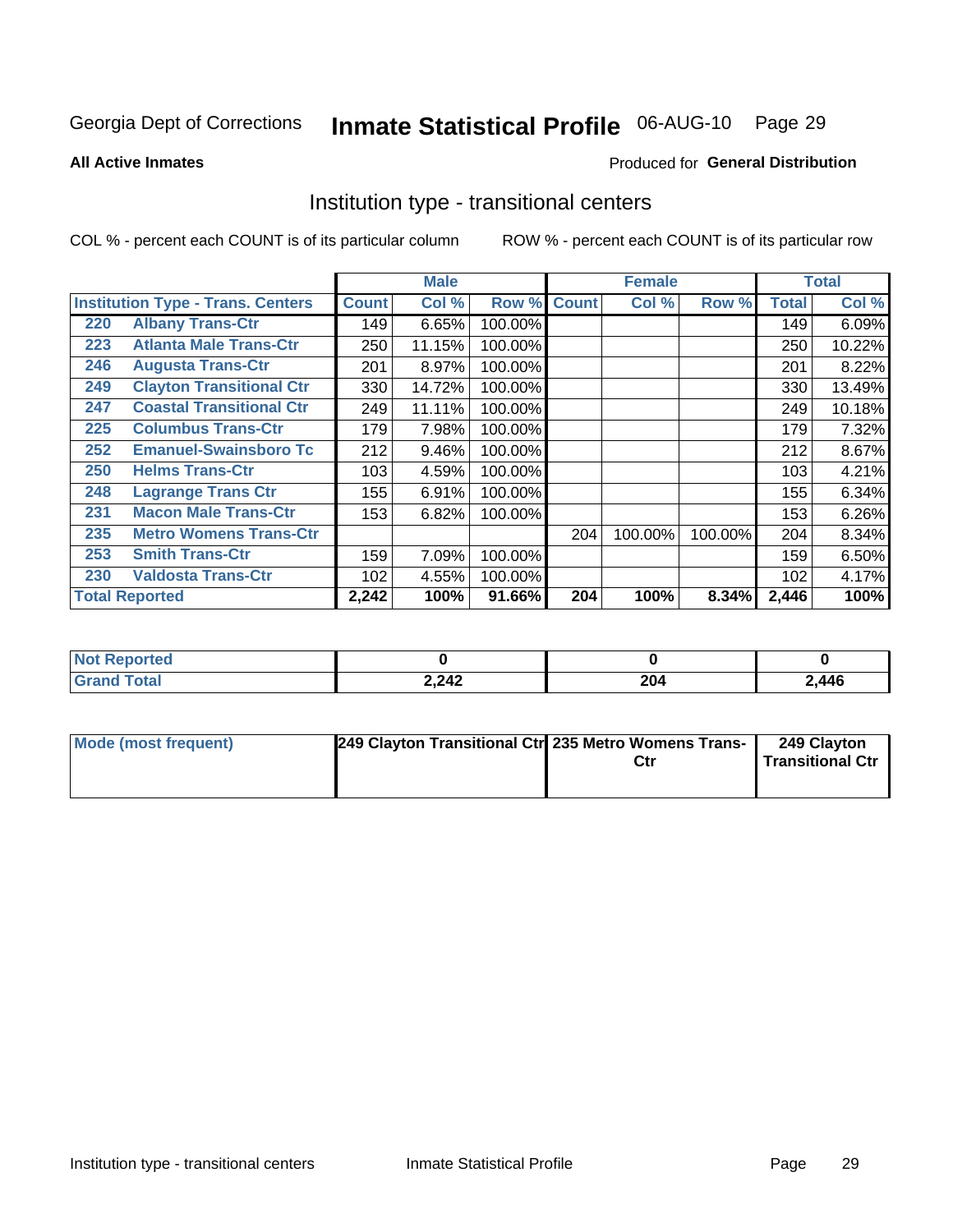# Inmate Statistical Profile 06-AUG-10 Page 30

#### **All Active Inmates**

### Produced for General Distribution

### Institution type - mental hospitals

COL % - percent each COUNT is of its particular column

|                                                  | Male  |                    | <b>Female</b> |                          | Total |
|--------------------------------------------------|-------|--------------------|---------------|--------------------------|-------|
| <b>Institution Type - Mental Hospitals Count</b> | Col % | <b>Row % Count</b> |               | <b>Col % Row % Total</b> | Col%  |
| <b>Total Reported</b>                            |       |                    |               |                          |       |

| <b>Not Reported</b>                     |  |  |
|-----------------------------------------|--|--|
| <b>otal</b><br>C <sub>r</sub><br>______ |  |  |

| Mode.<br>frequent) | <b>Nul</b><br>_____ | <b>Null</b> | <b>Null</b> |
|--------------------|---------------------|-------------|-------------|
|                    |                     |             |             |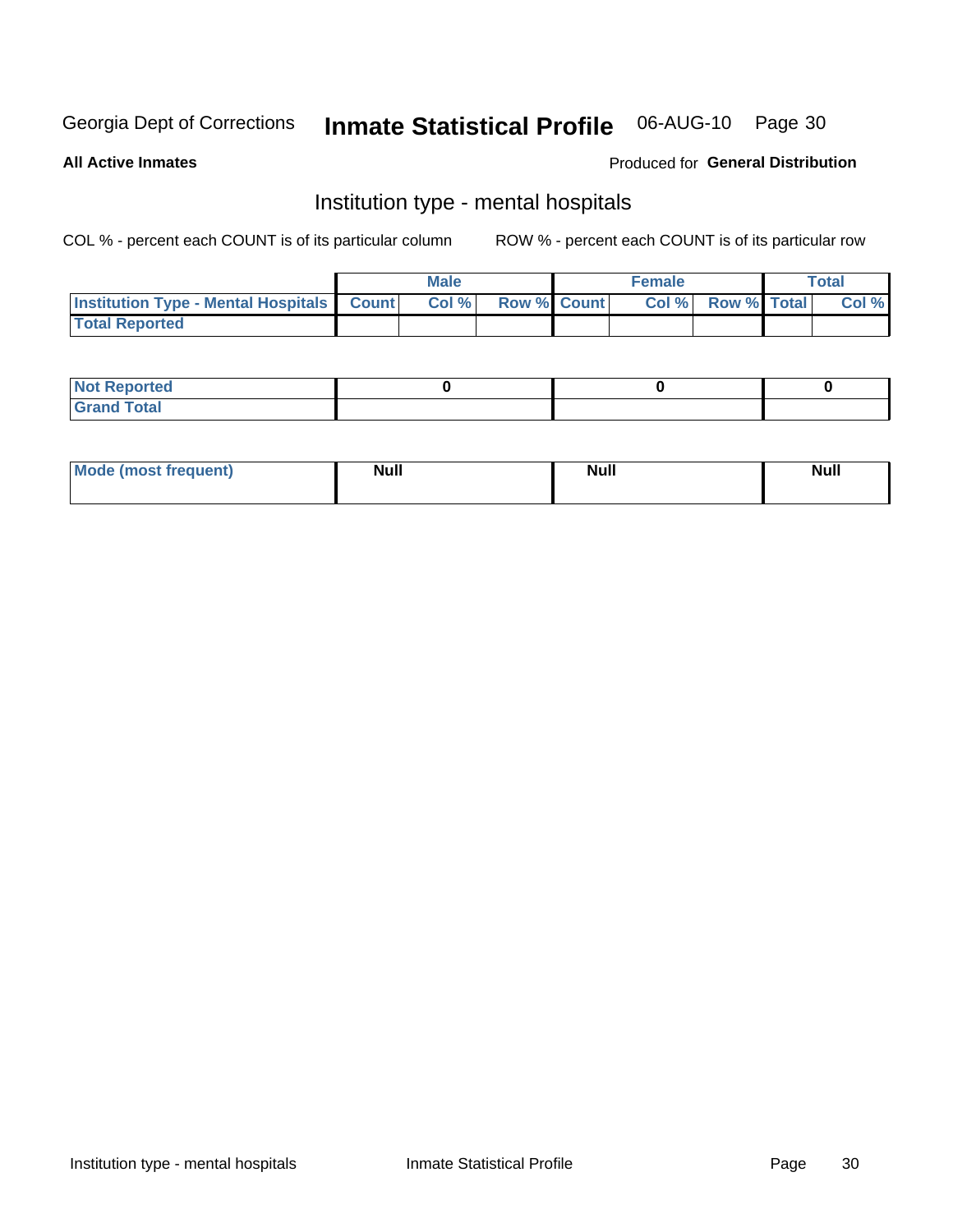# Inmate Statistical Profile 06-AUG-10 Page 31

#### **All Active Inmates**

#### **Produced for General Distribution**

### Institution type - county prisons

COL % - percent each COUNT is of its particular column

|                                          |              | <b>Male</b> |         |              | <b>Female</b> |                          |              | <b>Total</b> |
|------------------------------------------|--------------|-------------|---------|--------------|---------------|--------------------------|--------------|--------------|
| <b>Institution Type - County Prisons</b> | <b>Count</b> | Col %       | Row %   | <b>Count</b> | Col %         | Row %                    | <b>Total</b> | Col %        |
| <b>Bulloch County Ci</b><br>402          | 128          | 2.68%       | 100.00% |              |               |                          | 128          | 2.68%        |
| <b>Carroll County Ci</b><br>404          | 203          | 4.25%       | 100.00% |              |               |                          | 203          | 4.25%        |
| <b>Clarke County Ci</b><br>406           | 103          | 2.16%       | 100.00% |              |               |                          | 103          | 2.16%        |
| <b>Clayton County Ci</b><br>456          | 225          | 4.71%       | 100.00% |              |               |                          | 225          | 4.71%        |
| <b>Colquitt County Ci</b><br>407         | 173          | 3.62%       | 100.00% |              |               |                          | 173          | 3.62%        |
| <b>Coweta County Ci</b><br>409           | 195          | 4.08%       | 100.00% |              |               |                          | 195          | 4.08%        |
| <b>Decatur County Ci</b><br>411          | 211          | 4.42%       | 100.00% |              |               |                          | 211          | 4.42%        |
| <b>Effingham County Ci</b><br>413        | 237          | 4.96%       | 100.00% |              |               |                          | 237          | 4.96%        |
| <b>Floyd County Ci</b><br>415            | 339          | 7.10%       | 100.00% |              |               |                          | 339          | 7.10%        |
| <b>Gwinnett County Ci</b><br>419         | 122          | 2.55%       | 100.00% |              |               |                          | 122          | 2.55%        |
| <b>Hall County Ci</b><br>420             | 147          | 3.08%       | 100.00% |              |               |                          | 147          | 3.08%        |
| <b>Harris County Ci</b><br>422           | 106          | 2.22%       | 100.00% |              |               |                          | 106          | 2.22%        |
| <b>Jackson County Ci</b><br>426          | 164          | 3.43%       | 100.00% |              |               |                          | 164          | 3.43%        |
| <b>Jefferson County Ci</b><br>428        | 179          | 3.75%       | 100.00% |              |               |                          | 179          | 3.75%        |
| <b>Mitchell County Ci</b><br>433         | 113          | 2.37%       | 100.00% |              |               |                          | 113          | 2.37%        |
| <b>Muscogee County Ci</b><br>435         | 518          | 10.84%      | 100.00% |              |               |                          | 518          | 10.84%       |
| <b>Richmond County Ci</b><br>439         | 205          | 4.29%       | 100.00% |              |               |                          | 205          | 4.29%        |
| <b>Screven County Prison</b><br>440      | 143          | 2.99%       | 100.00% |              |               |                          | 143          | 2.99%        |
| <b>Spalding County Ci</b><br>441         | 379          | 7.93%       | 100.00% |              |               |                          | 379          | 7.93%        |
| <b>Sumter County Ci</b><br>443           | 333          | 6.97%       | 100.00% |              |               |                          | 333          | 6.97%        |
| <b>Terrell County Ci</b><br>444          | 130          | 2.72%       | 100.00% |              |               |                          | 130          | 2.72%        |
| <b>Thomas County Ci</b><br>445           | 166          | 3.47%       | 100.00% |              |               |                          | 166          | 3.47%        |
| <b>Troup County Ci</b><br>447            | 259          | 5.42%       | 100.00% |              |               |                          | 259          | 5.42%        |
| <b>Total Reported</b>                    | 4,778        | 100%        | 100%    |              |               | $\overline{\frac{9}{6}}$ | 4,778        | 100%         |

| <b>Not Reported</b>           |     |                  |
|-------------------------------|-----|------------------|
| <b>Total</b><br>l Grand<br>-- | 770 | 770<br><i>10</i> |

| <b>Mode (most frequent)</b> | 435 Muscogee County Ci | <b>Null</b> | 435 Muscogee<br><b>County Ci</b> |
|-----------------------------|------------------------|-------------|----------------------------------|
|-----------------------------|------------------------|-------------|----------------------------------|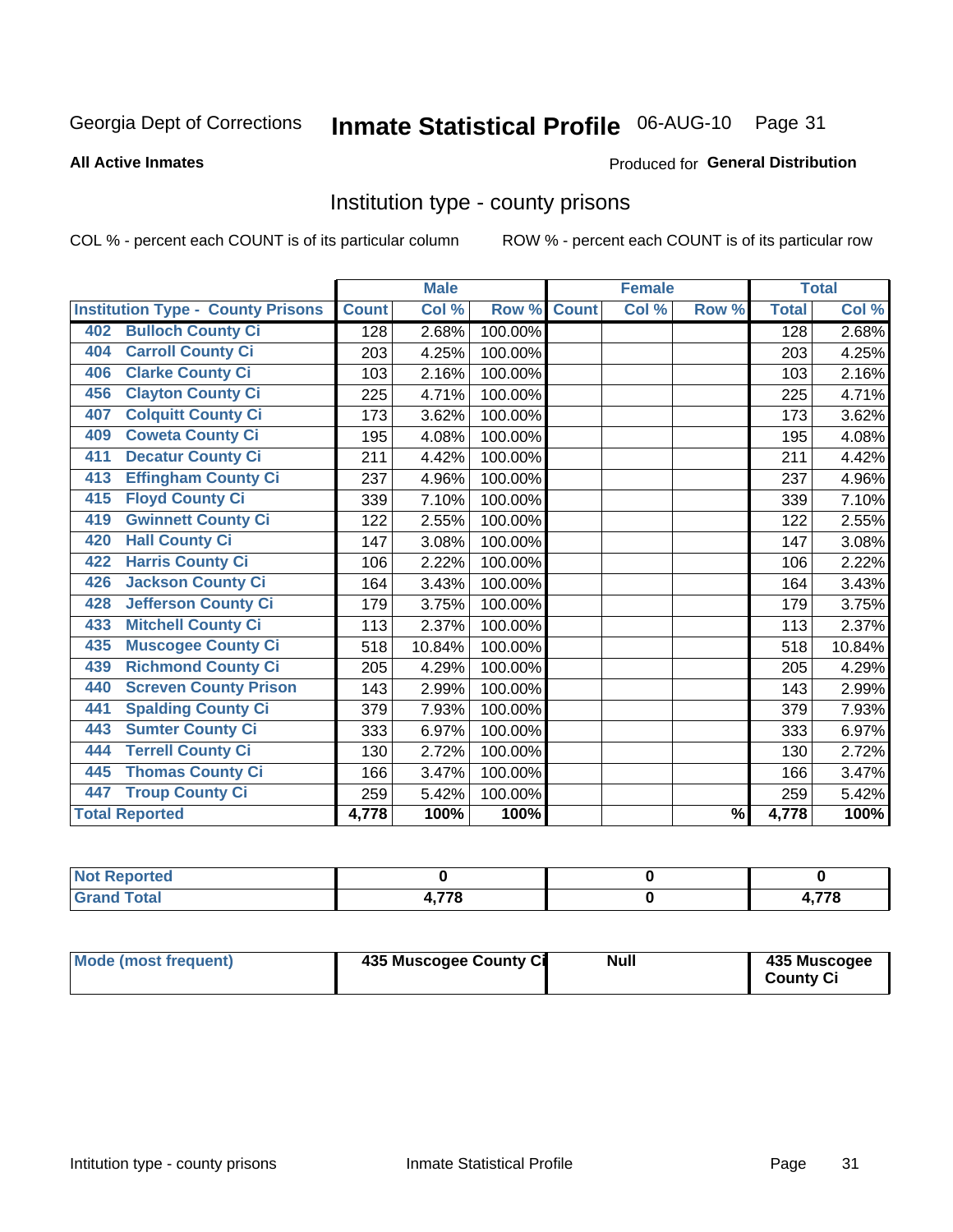# Inmate Statistical Profile 06-AUG-10 Page 32

#### **All Active Inmates**

#### Produced for General Distribution

### Institution type - state prisons

COL % - percent each COUNT is of its particular column

|                                         |                | <b>Male</b> |         |              | <b>Female</b> |         | <b>Total</b> |       |
|-----------------------------------------|----------------|-------------|---------|--------------|---------------|---------|--------------|-------|
| <b>Institution Type - State Prisons</b> | <b>Count</b>   | Col %       | Row %   | <b>Count</b> | Col %         | Row %   | <b>Total</b> | Col % |
| <b>Arrendale State Prison</b><br>508    |                |             |         | 1,371        | 41.61%        | 100.00% | 1,371        | 3.56% |
| 532<br><b>Augusta State Med.</b>        | 1,147          | 3.26%       | 99.57%  | 5            | .15%          | .43%    | 1,152        | 3.00% |
| <b>Prison</b>                           |                |             |         |              |               |         |              |       |
| <b>543 Autry State Prison</b>           | 1,636          | 4.65%       | 100.00% |              |               |         | 1,636        | 4.25% |
| <b>Baldwin State Prison</b><br>553      | 923            | 2.62%       | 100.00% |              |               |         | 923          | 2.40% |
| <b>Burrus Corr Trn Cntr</b><br>534      | 680            | 1.93%       | 100.00% |              |               |         | 680          | 1.77% |
| 547<br><b>Calhoun State Prison</b>      | 1,628          | 4.63%       | 100.00% |              |               |         | 1,628        | 4.23% |
| <b>Central State Prison</b><br>531      | 836            | 2.38%       | 100.00% |              |               |         | 836          | 2.17% |
| 523<br><b>Coastal State Prison</b>      | 1,476          | 4.20%       | 99.93%  |              |               |         | 1,477        | 3.84% |
| <b>Dodge State Prison</b><br>503        | 1,201          | 3.42%       | 100.00% |              |               |         | 1,201        | 3.12% |
| <b>Dooly State Prison</b><br>548        | 1,687          | 4.80%       | 100.00% |              |               |         | 1,687        | 4.39% |
| <b>Ga Diag &amp; Class Pris</b><br>521  | 1,657          | 4.71%       | 100.00% |              |               |         | 1,657        | 4.31% |
| 517<br><b>Ga State Prison</b>           | 1,493          | 4.25%       | 100.00% |              |               |         | 1,493        | 3.88% |
| <b>Hancock State Prison</b><br>541      | 1,306          | 3.71%       | 100.00% |              |               |         | 1,306        | 3.40% |
| <b>Hays State Prison</b><br>540         | 1,674          | 4.76%       | 100.00% |              |               |         | 1,674        | 4.35% |
| <b>Johnson State Prison</b><br>545      | 1,540          | 4.38%       | 100.00% |              |               |         | 1,540        | 4.00% |
| <b>Lee State Prison</b><br>510          | 723            | 2.06%       | 100.00% |              |               |         | 723          | 1.88% |
| 564<br><b>Long State Prison</b>         | 215            | .61%        | 100.00% |              |               |         | 215          | .56%  |
| <b>Macon State Prison</b><br>549        | 1,751          | 4.98%       | 100.00% |              |               |         | 1,751        | 4.55% |
| 519<br><b>Men'S State Prison</b>        | 665            | 1.89%       | 100.00% |              |               |         | 665          | 1.73% |
| <b>Metro State Prison (W)</b><br>554    | $\overline{7}$ | .02%        | .95%    | 729          | 22.12%        | 99.05%  | 736          | 1.91% |
| 509<br><b>Montgomery State Prison</b>   | 376            | 1.07%       | 100.00% |              |               |         | 376          | .98%  |
| 505<br><b>Phillips State Prison</b>     | 1,061          | 3.02%       | 100.00% |              |               |         | 1,061        | 2.76% |
| <b>Pulaski State Prison (W)</b><br>557  |                |             |         | 1,190        | 36.12%        | 100.00% | 1,190        | 3.09% |
| <b>Rogers State Prison</b><br>533       | 1,556          | 4.43%       | 100.00% |              |               |         | 1,556        | 4.05% |
| <b>Rutledge State Prison</b><br>530     | 585            | 1.66%       | 100.00% |              |               |         | 585          | 1.52% |
| <b>Smith State Prison</b><br>550        | 1,607          | 4.57%       | 100.00% |              |               |         | 1,607        | 4.18% |
| <b>Telfair State Prison</b><br>542      | 1,137          | 3.23%       | 100.00% |              |               |         | 1,137        | 2.96% |
| <b>Valdosta State Prison</b><br>537     | 1,312          | 3.73%       | 100.00% |              |               |         | 1,312        | 3.41% |
| 506<br><b>Walker State Prison</b>       | 391            | 1.11%       | 100.00% |              |               |         | 391          | 1.02% |
| 501<br><b>Ware State Prison</b>         | 1,510          | 4.29%       | 100.00% |              |               |         | 1,510        | 3.93% |
| <b>Washington Sp</b><br>552             | 1,541          | 4.38%       | 100.00% |              |               |         | 1,541        | 4.01% |
| <b>Wilcox State Prison</b><br>546       | 1,841          | 5.24%       | 100.00% |              |               |         | 1,841        | 4.79% |
| <b>Total Reported</b>                   | 35,162         | 100%        | 91.43%  | 3,295        | 100%          | 8.57%   | 38,458       | 100%  |

| Reported |        |       |        |
|----------|--------|-------|--------|
| Total    | 35,162 | 3,295 | 38,458 |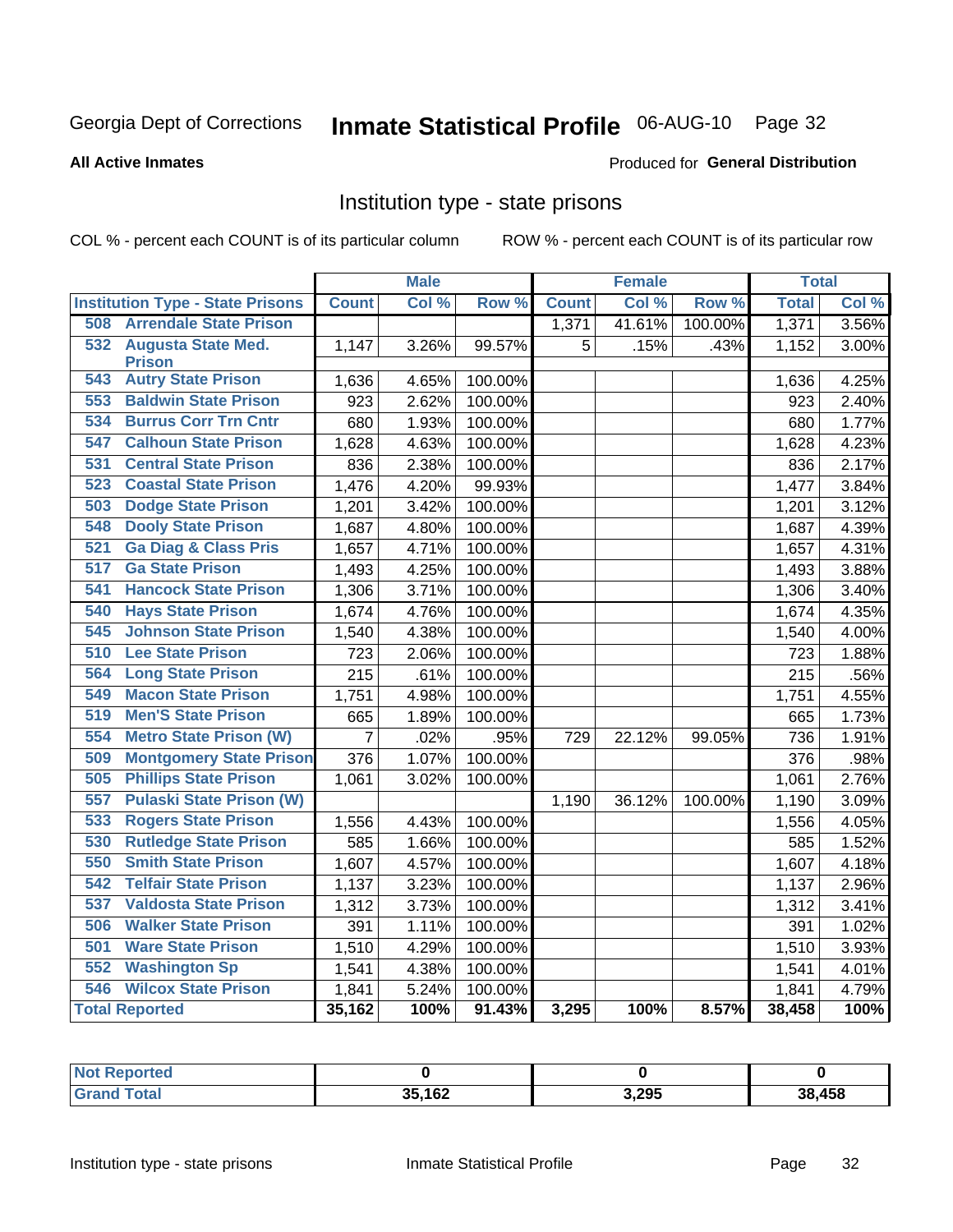# Inmate Statistical Profile 06-AUG-10 Page 33

#### **All Active Inmates**

#### Produced for General Distribution

### Institution type - state prisons

COL % - percent each COUNT is of its particular column

|                      | Male                    | <b>Female</b>                     | $\tau$ otai                  |
|----------------------|-------------------------|-----------------------------------|------------------------------|
| Mode (most frequent) | 546 Wilcox State Prison | <b>508 Arrendale State Prison</b> | 546 Wilcox State  <br>Prison |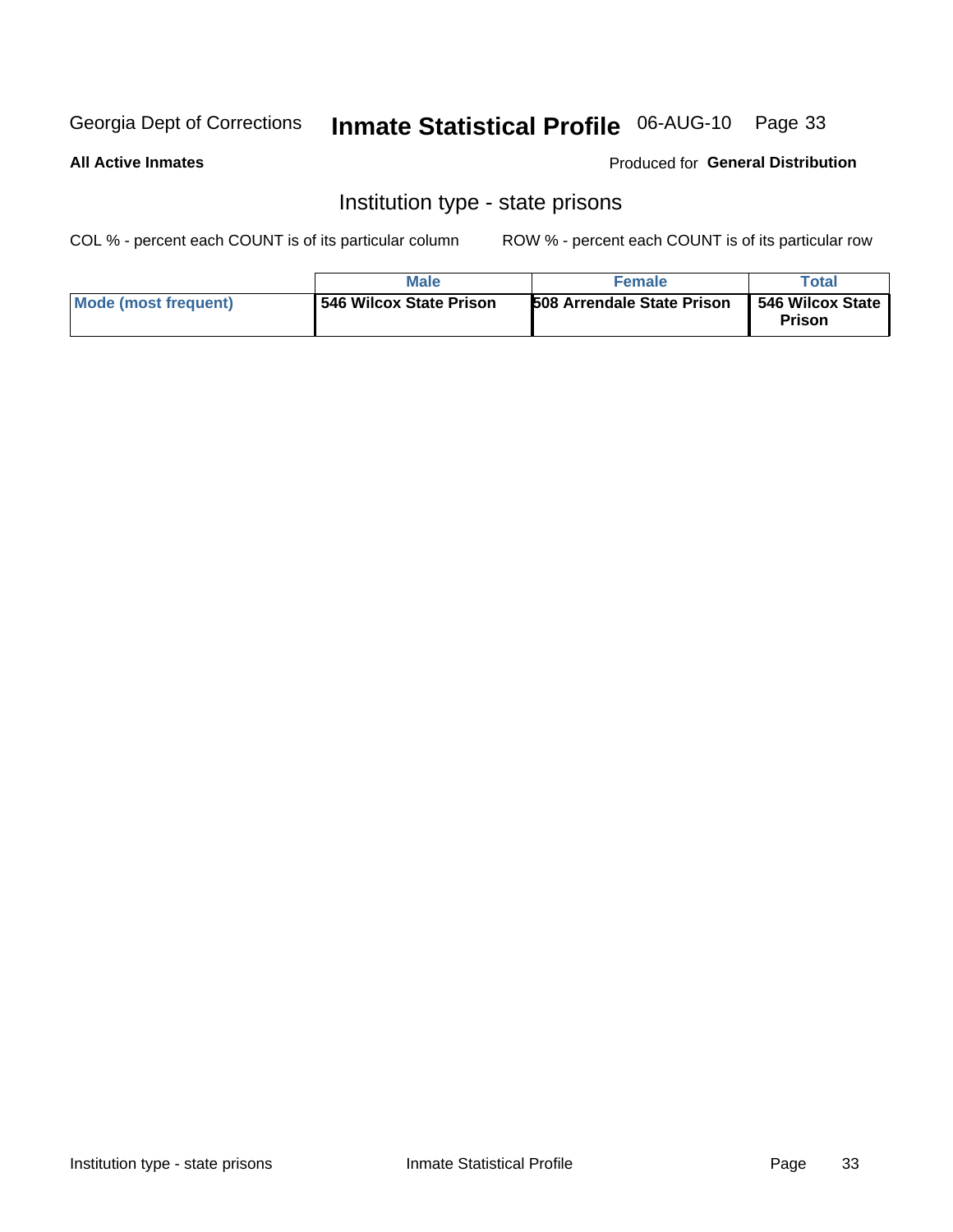# Inmate Statistical Profile 06-AUG-10 Page 33

**All Active Inmates** 

#### Produced for General Distribution

### Institution type - private prisons

COL % - percent each COUNT is of its particular column

|                                           |              | <b>Male</b> |                    | <b>Female</b> |       |              | <b>Total</b> |
|-------------------------------------------|--------------|-------------|--------------------|---------------|-------|--------------|--------------|
| <b>Institution Type - Private Prisons</b> | <b>Count</b> | Col%        | <b>Row % Count</b> | Col %         | Row % | <b>Total</b> | Col %        |
| 569<br><b>Coffee Corr Facility</b>        | 2,556        | $51.74\%$   | $100.00\%$         |               |       | 2.556        | 51.74%       |
| <b>Wheeler Corr Facility</b><br>571       | 2.384        | 48.26%      | 100.00%            |               |       | 2,384        | 48.26%       |
| <b>Total Reported</b>                     | 4.940        | 100%        | $100\%$            |               | %I    | 4.940        | 100%         |

| portea<br>NOT         |       |       |
|-----------------------|-------|-------|
| $\sim$<br><b>Utal</b> | 4,940 | 1,940 |

| Mode (most frequent) | <b>569 Coffee Corr Facility</b> | <b>Null</b> | 569 Coffee Corr<br><b>Facility</b> |
|----------------------|---------------------------------|-------------|------------------------------------|
|----------------------|---------------------------------|-------------|------------------------------------|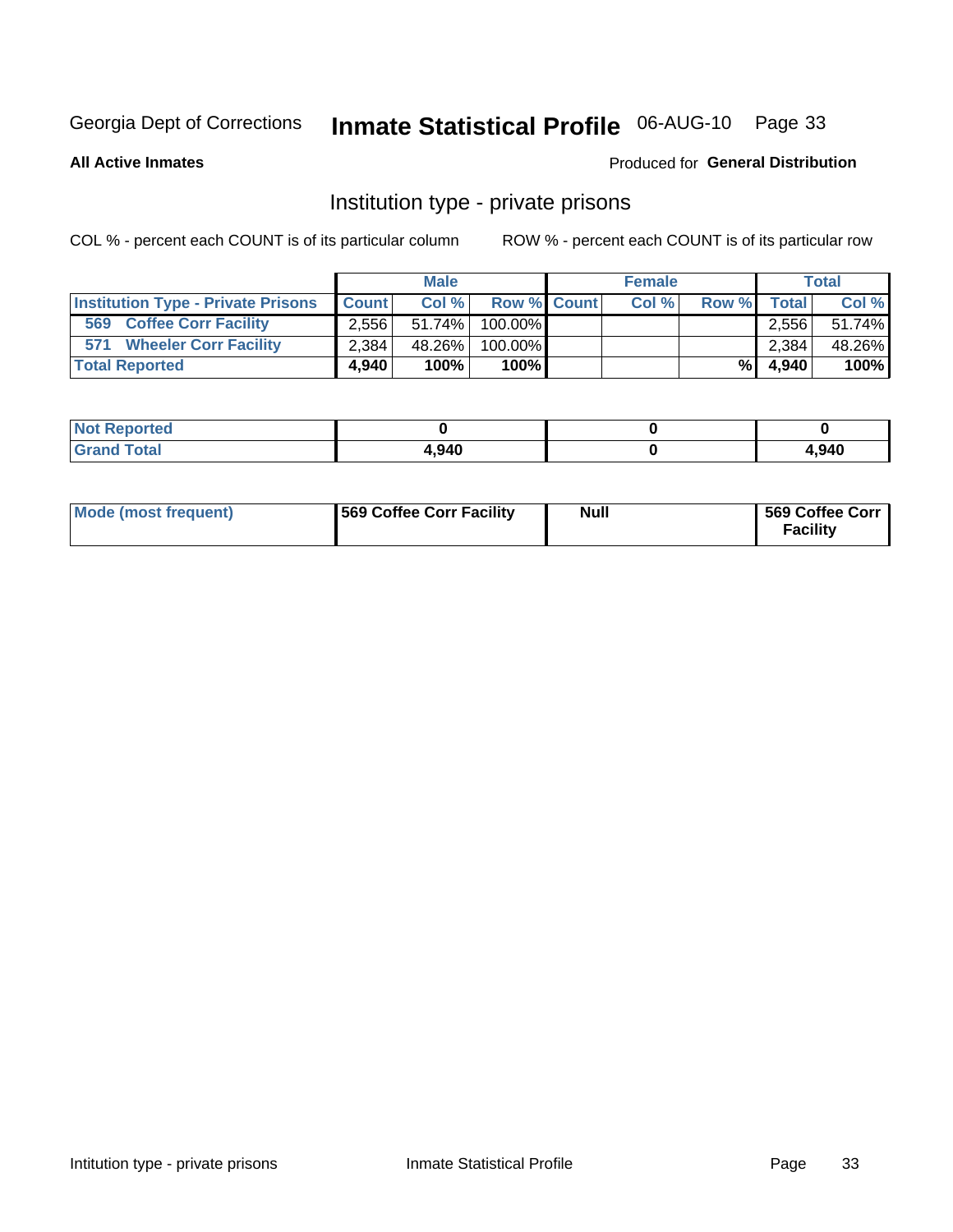# Inmate Statistical Profile 06-AUG-10 Page 34

**All Active Inmates** 

Produced for General Distribution

# Institution type - prison annexes

COL % - percent each COUNT is of its particular column

|                                                   | <b>Male</b> |       |              | <b>Female</b> |             | <b>Total</b> |
|---------------------------------------------------|-------------|-------|--------------|---------------|-------------|--------------|
| <b>Institution Type - Prison Annexe   Count  </b> | Col %       | Row % | <b>Count</b> | Col %         | Row % Total | Col %        |
| <b>Total Reported</b>                             |             |       |              |               |             |              |

| <b>Reported</b><br>I NOT                      |  |  |
|-----------------------------------------------|--|--|
| <b>Total</b><br>Carar<br>$\sim$ . When $\sim$ |  |  |

| <b>Mode</b>     | <b>Null</b> | <b>Null</b> | <b>Null</b> |
|-----------------|-------------|-------------|-------------|
| most frequent). |             |             |             |
|                 |             |             |             |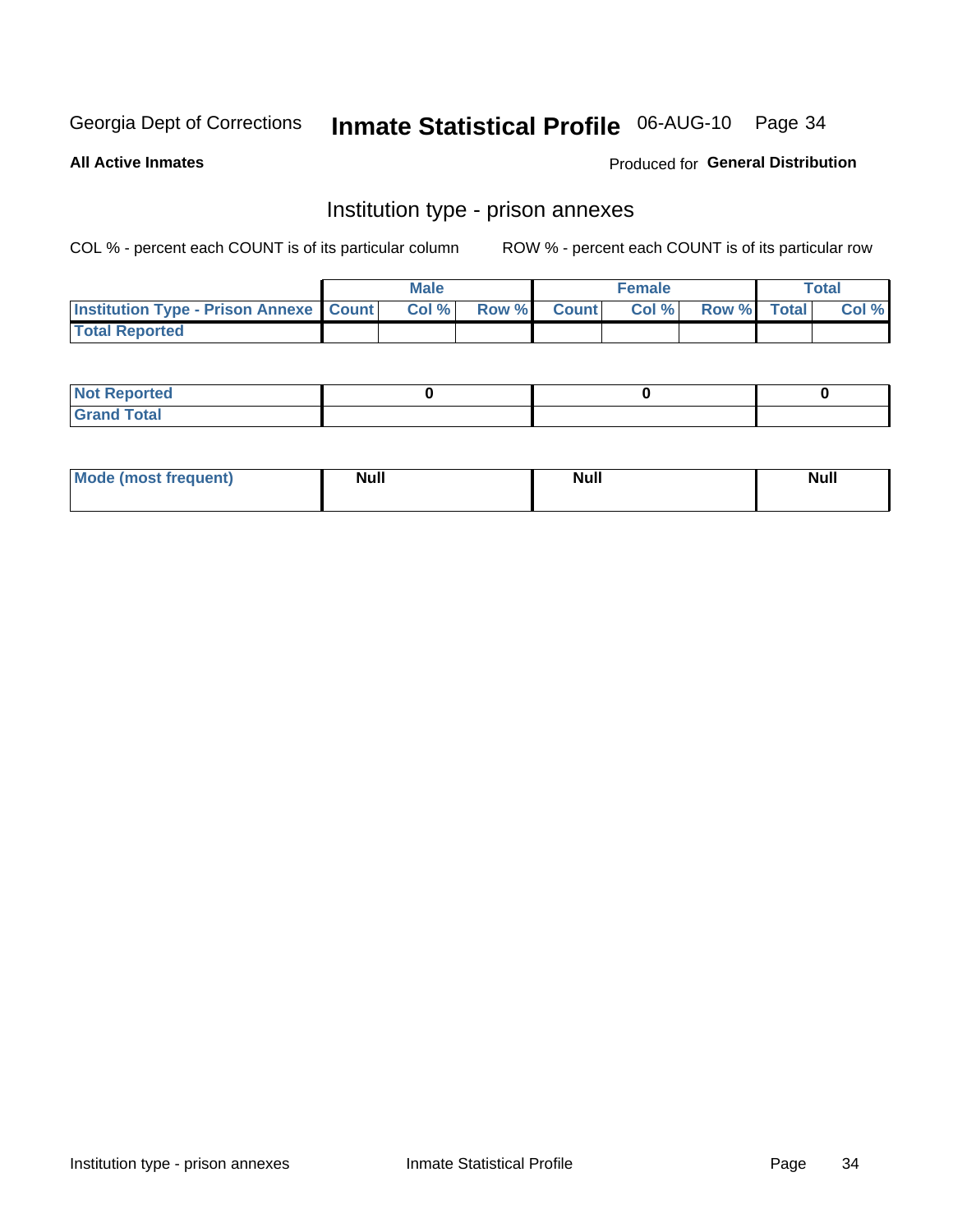# Inmate Statistical Profile 06-AUG-10 Page 35

**All Active Inmates** 

Produced for General Distribution

# Institution type - pre-release centers

COL % - percent each COUNT is of its particular column

|                                         |              | <b>Male</b> |         |              | <b>Female</b> |         |              | <b>Total</b> |
|-----------------------------------------|--------------|-------------|---------|--------------|---------------|---------|--------------|--------------|
| <b>Institution Type - Prison Annexe</b> | <b>Count</b> | Col %       | Row %   | <b>Count</b> | Col %         | Row %   | <b>Total</b> | Col %        |
| 7507 Appling Pre-Release Ctr            | 220          | 20.18%      | 100.00% |              |               |         | 220          | 17.27%       |
| 7521 Lamar Pre-Release Center           | 215          | 19.72%      | 100.00% |              |               |         | 215          | 16.88%       |
| <b>7546 Turner Pre-Release</b>          | 207          | 18.99%      | 100.00% |              |               |         | 207          | 16.25%       |
| <b>Center</b>                           |              |             |         |              |               |         |              |              |
| 7538 W Central Pre-Release Ctr          |              |             |         | 184          | 100.00%       | 100.00% | 184          | 14.44%       |
| 556 Western Pre-Release Cntr            | 224          | 20.55%      | 100.00% |              |               |         | 224          | 17.58%       |
| 7572 Wilkes Pre-Release                 | 224          | 20.55%      | 100.00% |              |               |         | 224          | 17.58%       |
| <b>Center</b>                           |              |             |         |              |               |         |              |              |
| <b>Total Reported</b>                   | 1,090        | 100%        | 85.56%  | 184          | 100%          | 14.44%  | 1,274        | 100%         |

| ported<br>m. |      |     |                           |
|--------------|------|-----|---------------------------|
| 'otal        | .090 | 184 | $\sim$ $\sim$ $\sim$<br>. |

| Mode (most frequent) |      | 556 Western Pre-Release   7538 W Central Pre-Release   556 Western Pre- |                     |  |  |
|----------------------|------|-------------------------------------------------------------------------|---------------------|--|--|
|                      | Cntr | Ctr                                                                     | <b>Release Cntr</b> |  |  |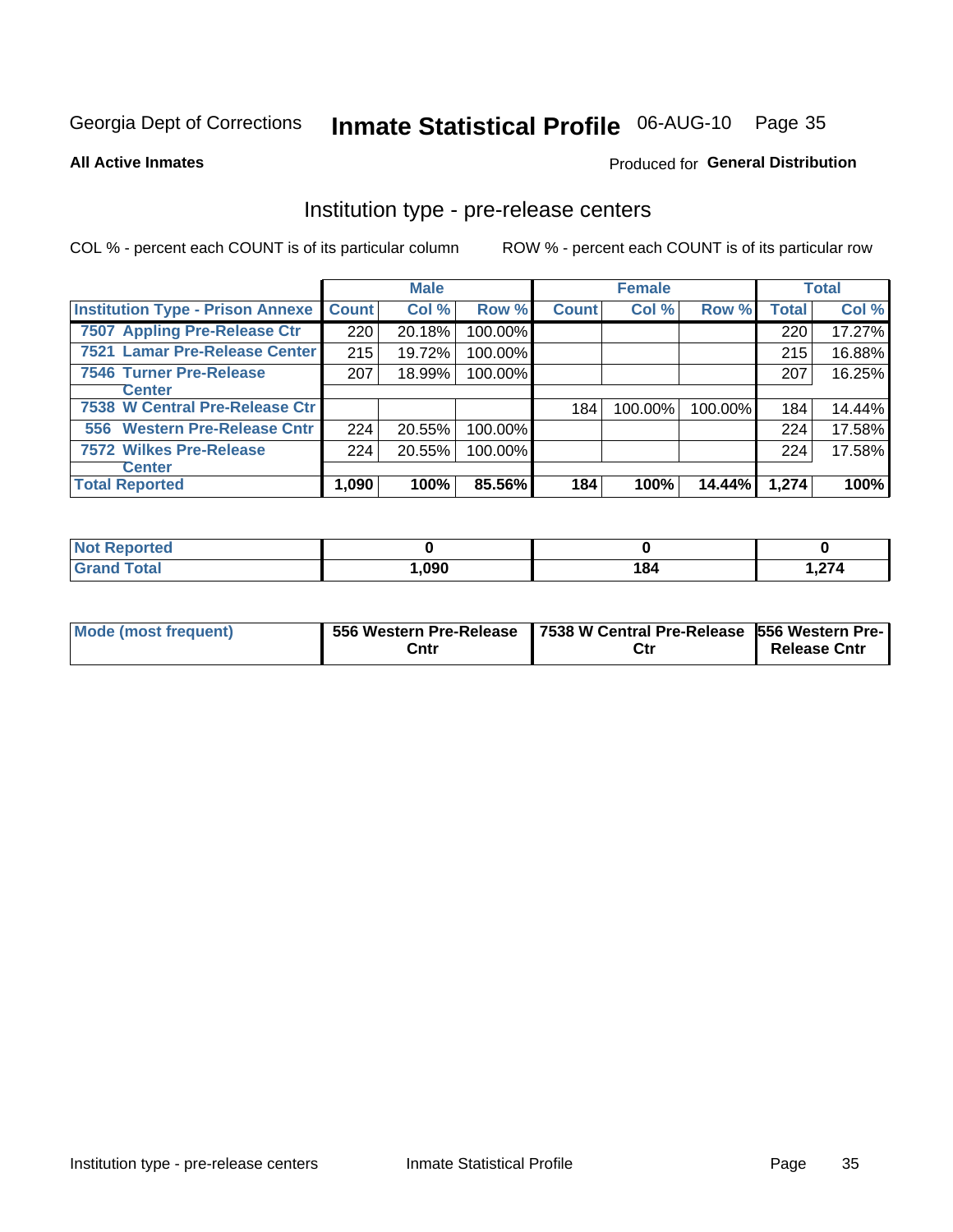# Inmate Statistical Profile 06-AUG-10 Page 36

**All Active Inmates** 

#### Produced for General Distribution

## Institution type - inmate boot camp

COL % - percent each COUNT is of its particular column

|                                      |              | <b>Male</b> |             | <b>Female</b> |             | Total |
|--------------------------------------|--------------|-------------|-------------|---------------|-------------|-------|
| <b>Institution Type - Boot Camps</b> | <b>Count</b> | Col %       | Row % Count | Col%          | Row % Total | Col % |
| <b>Total Rported</b>                 |              |             |             |               |             |       |

| <b>Not Reported</b>               |  |  |
|-----------------------------------|--|--|
| T <sub>ofol</sub><br>---<br>_____ |  |  |

| <b>I Mode (most frequent)</b> | <b>Null</b> | <b>Moll</b><br><b>IVAII</b> | . . |
|-------------------------------|-------------|-----------------------------|-----|
|                               |             |                             |     |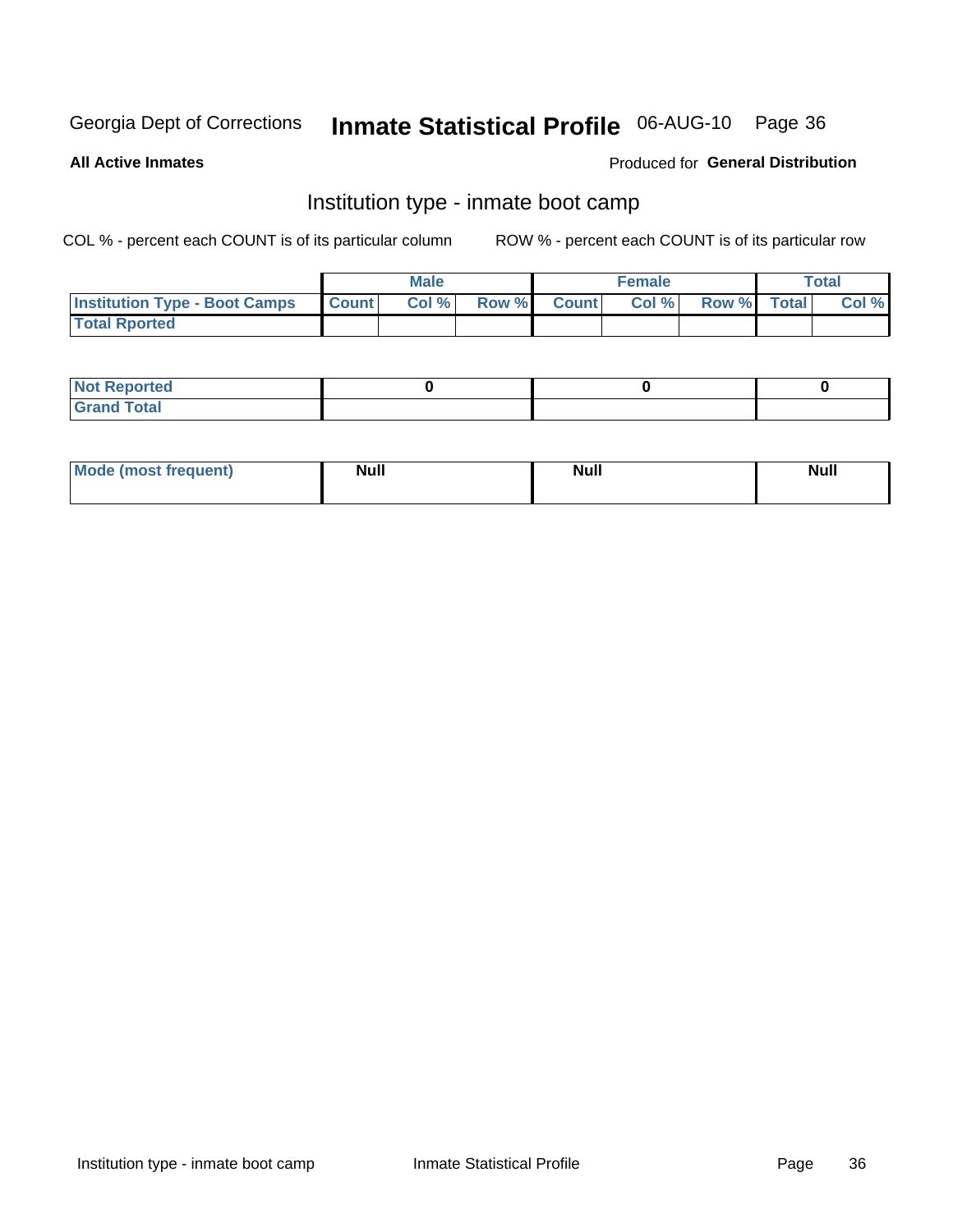# Inmate Statistical Profile 06-AUG-10 Page 37

#### **All Active Inmates**

#### Produced for General Distribution

## Number of disciplinary reports

COL % - percent each COUNT is of its particular column

|                                       |              | <b>Male</b> |             |       | <b>Female</b> |       |        | <b>Total</b> |
|---------------------------------------|--------------|-------------|-------------|-------|---------------|-------|--------|--------------|
| <b>Number of Disciplinary Reports</b> | <b>Count</b> | Col %       | Row % Count |       | Col %         | Row % | Total  | Col %        |
|                                       | 20,162       | 41.43%      | 90.08%      | 2,220 | 59.42%        | 9.92% | 22,383 | 42.71%       |
|                                       | 2,407        | 4.95%       | 94.58%      | 138   | 3.69%         | 5.42% | 2,545  | 4.86%        |
| $\mathbf{2}$                          | 5,940        | 12.21%      | 92.22%      | 501   | 13.41%        | 7.78% | 6,441  | 12.29%       |
| 3                                     | 1.790        | 3.68%       | 94.86%      | 97    | 2.60%         | 5.14% | 1,887  | 3.60%        |
|                                       | 2,911        | 5.98%       | 94.09%      | 183   | 4.90%         | 5.91% | 3,094  | 5.90%        |
| 5                                     | 1,319        | 2.71%       | 95.93%      | 56    | 1.50%         | 4.07% | 1,375  | 2.62%        |
| <b>More Than 5</b>                    | 14,136       | 29.05%      | 96.31%      | 541   | 14.48%        | 3.69% | 14,677 | 28.01%       |
| <b>Total Reported</b>                 | 48,665       | 100%        | 92.87%      | 3,736 | 100%          | 7.13% | 52,402 | 100%         |

| วrted<br>NOI |        |       |        |
|--------------|--------|-------|--------|
| Total        | 48.665 | 3,736 | 52,402 |

| Mean (average)         | <b>C</b> 24<br>0.Z I | 2.99 | 5.98 |
|------------------------|----------------------|------|------|
| <b>Median (middle)</b> |                      |      |      |
| Mode (most frequent)   |                      |      |      |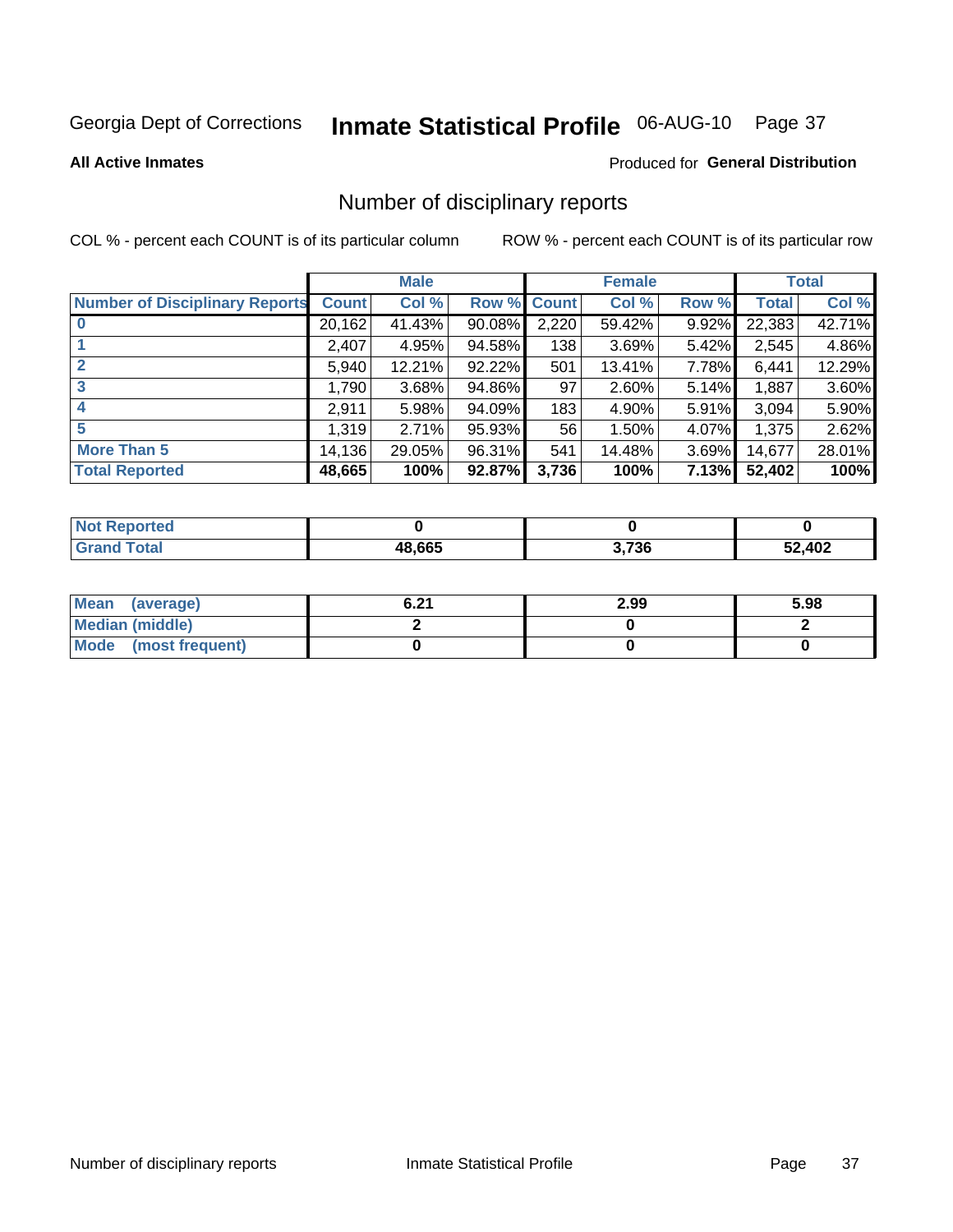# Inmate Statistical Profile 06-AUG-10 Page 38

**All Active Inmates** 

#### **Produced for General Distribution**

## Number of transfers

COL % - percent each COUNT is of its particular column

|                            |        | <b>Male</b> |                    |       | <b>Female</b> |          |              | <b>Total</b> |
|----------------------------|--------|-------------|--------------------|-------|---------------|----------|--------------|--------------|
| <b>Number of Transfers</b> | Count  | Col %       | <b>Row % Count</b> |       | Col %         | Row %    | <b>Total</b> | Col %        |
|                            | 2,607  | 5.36%       | 84.92%             | 462   | 12.37%        | 15.05%   | 3,070        | 5.86%        |
|                            | 5,247  | 10.78%      | 91.00%             | 519   | 13.89%        | $9.00\%$ | 5,766        | 11.00%       |
| $\mathbf{2}$               | 12,540 | 25.77%      | 88.93%             | ,561  | 41.78%        | 11.07%   | 14,101       | 26.91%       |
| 3                          | 7,363  | 15.13%      | 93.01%             | 553   | 14.80%        | 6.99%    | 7,916        | 15.11%       |
| 4                          | 5,801  | 11.92%      | 95.63%             | 265   | 7.09%         | 4.37%    | 6,066        | 11.58%       |
| 5                          | 4,874  | 10.02%      | 95.96%             | 205   | 5.49%         | 4.04%    | 5,079        | 9.69%        |
| <b>More Than 5</b>         | 10,233 | 21.03%      | 98.36%             | 171   | 4.58%         | $1.64\%$ | 10,404       | 19.85%       |
| <b>Total Reported</b>      | 48,665 | 100%        | 92.87%             | 3,736 | 100%          | 7.13%    | 52,402       | 100%         |

| <b>Not Reported</b> |        |       |        |
|---------------------|--------|-------|--------|
| <b>Total</b>        | 48.665 | 3,736 | 52,402 |

| Mean (average)       | 3.87 | 2.30 | 3.76 |
|----------------------|------|------|------|
| Median (middle)      |      |      |      |
| Mode (most frequent) |      |      |      |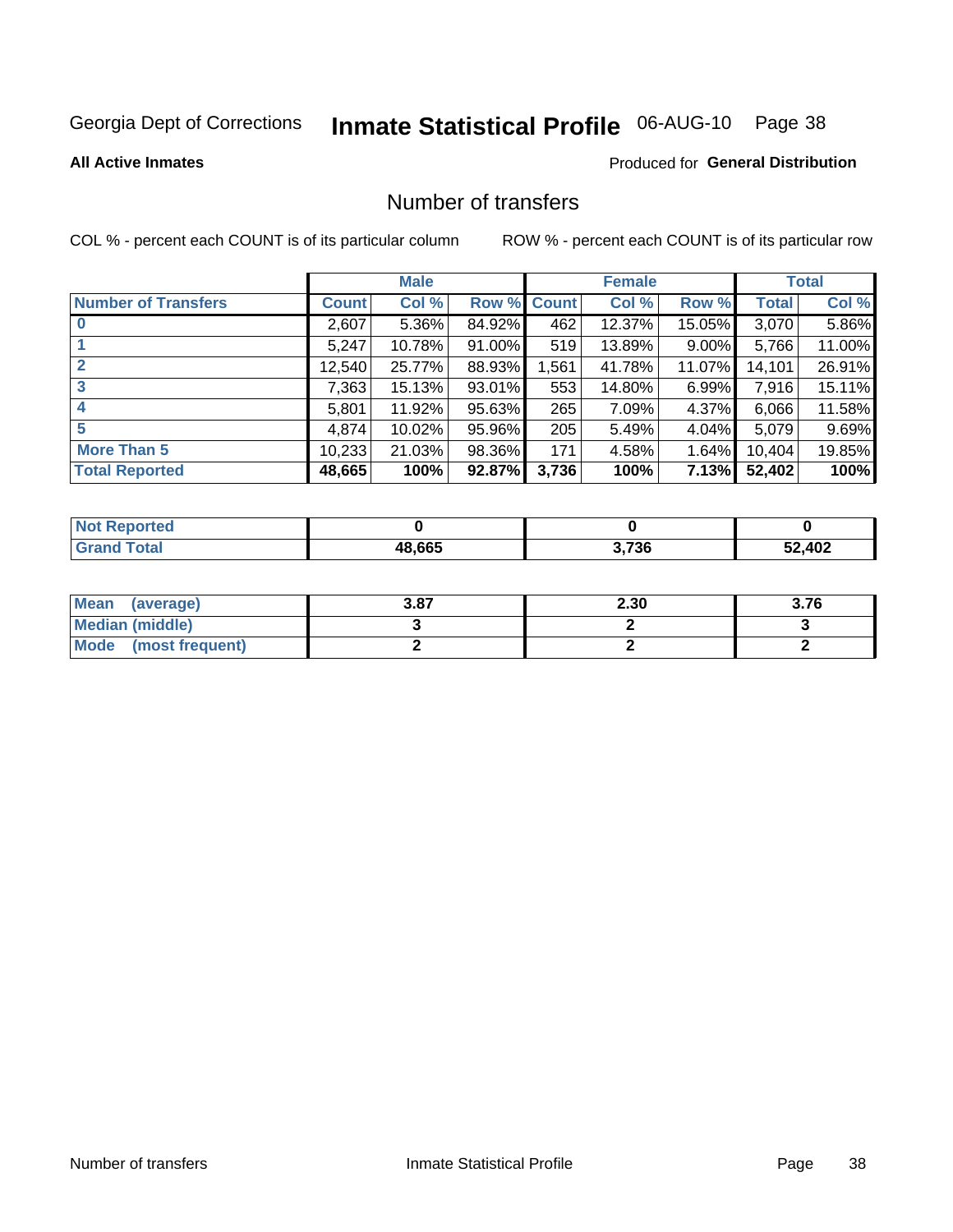# Inmate Statistical Profile 06-AUG-10 Page 39

**All Active Inmates** 

#### Produced for General Distribution

## Number of escapes

COL % - percent each COUNT is of its particular column

|                          |                 | <b>Male</b> |             |       | <b>Female</b> |       |        | <b>Total</b> |
|--------------------------|-----------------|-------------|-------------|-------|---------------|-------|--------|--------------|
| <b>Number of Escapes</b> | <b>Count</b>    | Col %       | Row % Count |       | Col %         | Row % | Total  | Col %        |
|                          | 48,347          | 99.35%      | 92.84%      | 3,729 | 99.81%        | 7.16% | 52,077 | 99.38%       |
|                          | 142             | 0.29%       | 99.30%      |       | 0.03%         | 0.70% | 143    | 0.27%        |
|                          | 161             | 0.33%       | 96.41%      | 6     | 0.16%         | 3.59% | 167    | 0.32%        |
|                          | 10 <sub>1</sub> | 0.02%       | 100.00%     |       |               |       | 10     | 0.02%        |
|                          | 5               | 0.01%       | 100.00%     |       |               |       | 5      | 0.01%        |
| <b>Total Reported</b>    | 48,665          | 100%        | 92.87%      | 3,736 | 100%          | 7.13% | 52,402 | 100%         |

| TAN |        |       |        |
|-----|--------|-------|--------|
|     | 48.665 | 3,736 | 52,402 |

| Mean (average)         |  | .0 <sup>4</sup> |
|------------------------|--|-----------------|
| <b>Median (middle)</b> |  |                 |
| Mode (most frequent)   |  |                 |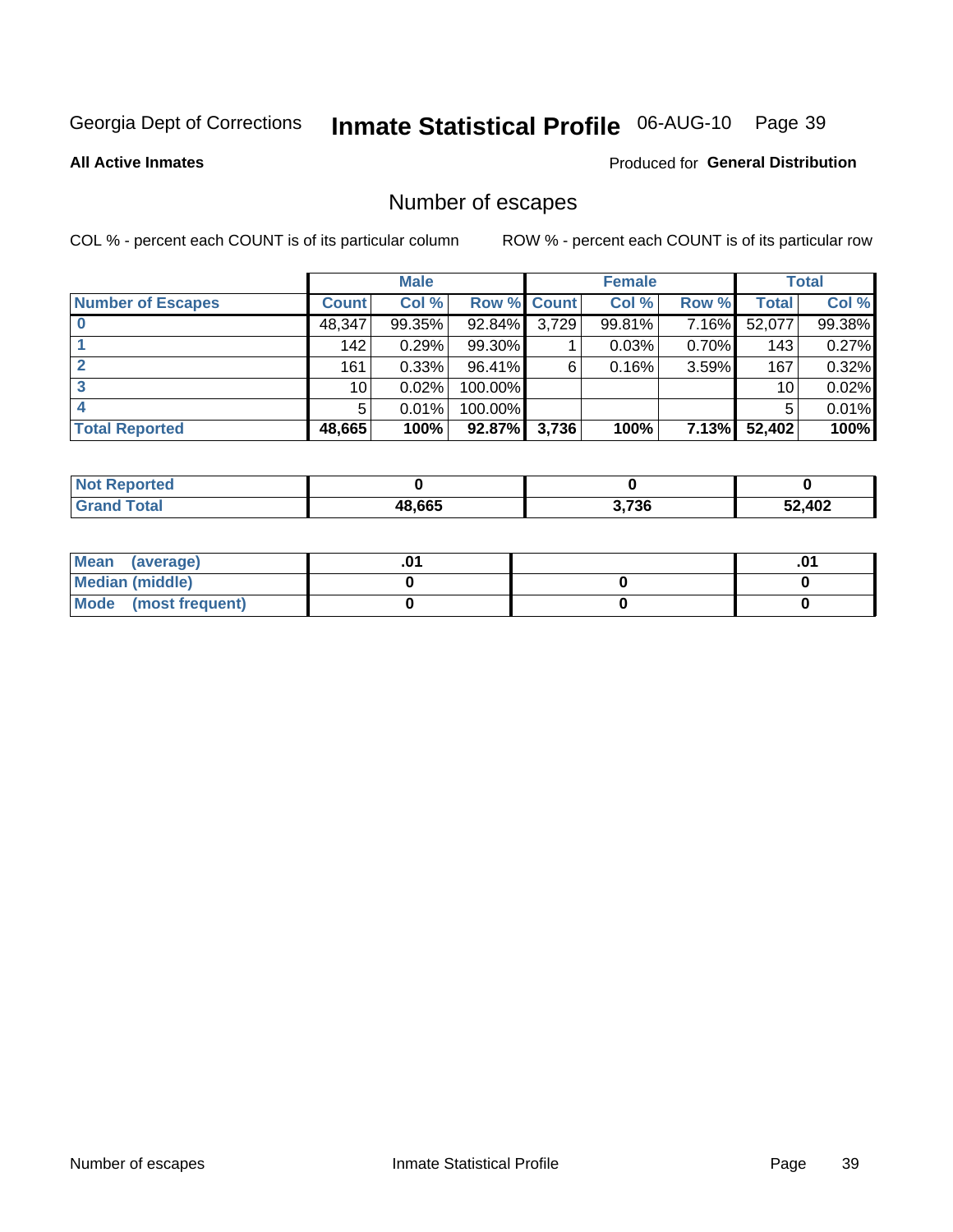# Inmate Statistical Profile 06-AUG-10 Page 40

**All Active Inmates** 

#### Produced for General Distribution

## Split sentences - Probation to follow

COL % - percent each COUNT is of its particular column

|                            |              | <b>Male</b> |                    |     | <b>Female</b> |          |              | <b>Total</b> |
|----------------------------|--------------|-------------|--------------------|-----|---------------|----------|--------------|--------------|
| <b>Probation to follow</b> | <b>Count</b> | Col%        | <b>Row % Count</b> |     | Col %         | Row %    | Total        | Col %        |
| <b>Yes</b>                 | 15.270       | $31.38\%$   | $94.50\%$          | 888 | 23.77%        | $5.50\%$ | 16, 158      | $30.83\%$    |
| <b>No</b>                  | 33,395       | 68.62%      | $92.14\%$ 2.848    |     | 76.23%        | 7.86%    | 36,244       | 69.17%       |
| <b>Total Reported</b>      | 48,665       | 100%        | $92.87\%$ 3,736    |     | 100%          |          | 7.13% 52,402 | 100%         |

| ________ | 18 RG5 | $\sim$ $\sim$ $\sim$ | <b>AN2</b> |
|----------|--------|----------------------|------------|
|          | ,,,    | 1.5C                 | TVŁ        |
|          |        |                      |            |

| M<br><b>No</b><br>זחםווח<br><b>NC</b><br>--<br>$\sim$ |
|-------------------------------------------------------|
|-------------------------------------------------------|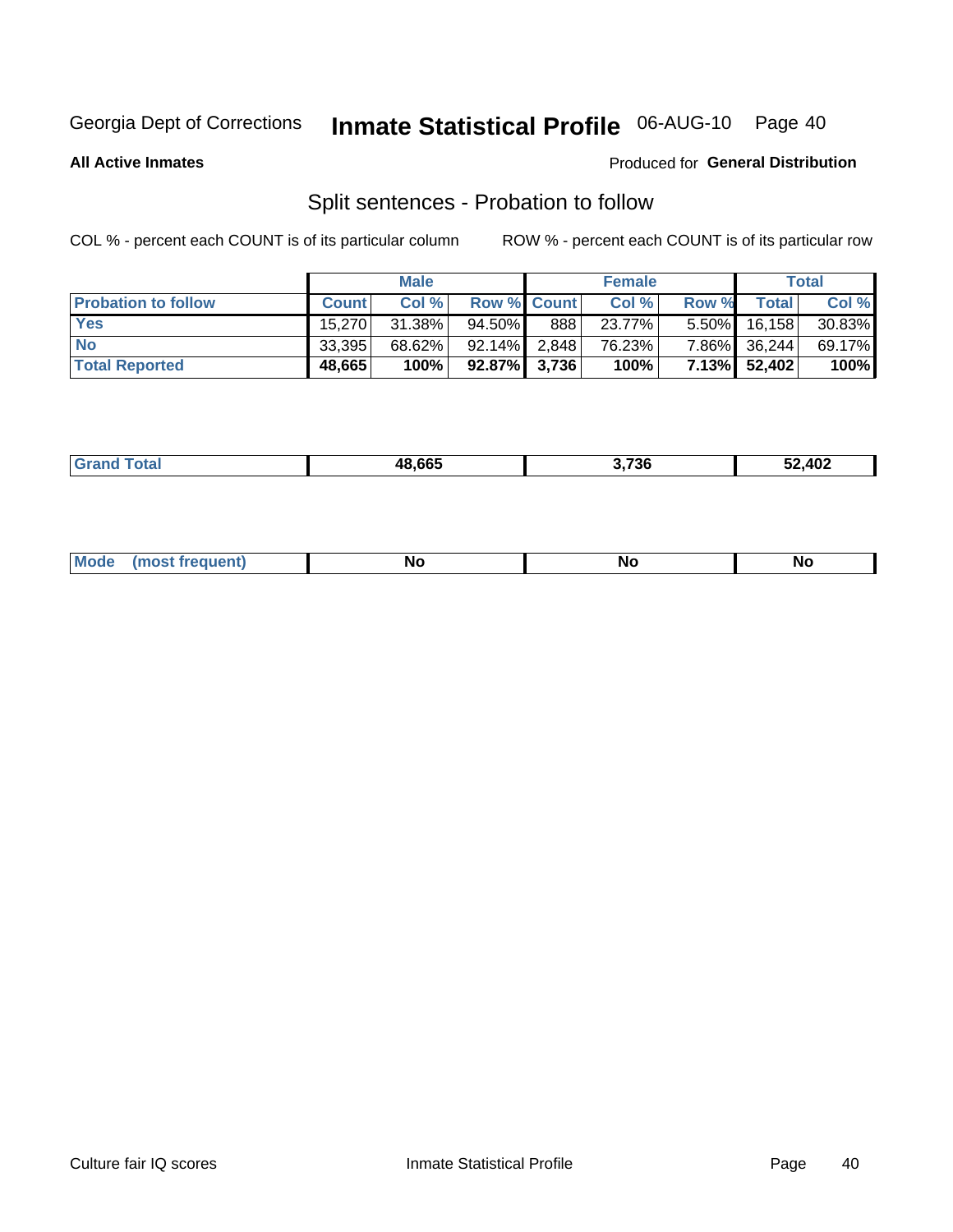# Inmate Statistical Profile 06-AUG-10 Page 41

**All Active Inmates** 

#### Produced for General Distribution

## Probable future release type of still active inmates

COL % - percent each COUNT is of its particular column

|                                         |              | <b>Male</b> |                    |     | <b>Female</b> |          | <b>Total</b> |        |
|-----------------------------------------|--------------|-------------|--------------------|-----|---------------|----------|--------------|--------|
| <b>Probable Future Release Type</b>     | <b>Count</b> | Col %       | <b>Row % Count</b> |     | Col %         | Row %    | <b>Total</b> | Col %  |
| <b>Paroled with probation to follow</b> | 5,828        | 11.98%      | 93.71%             | 391 | 10.47%        | 6.29%    | 6,219        | 11.87% |
| Paroled w/o probation to follow         | 6,602        | 13.57%      | 92.93%             | 502 | 13.44%        | 7.07%    | 7,104        | 13.56% |
| <b>Maxout with probation to follow</b>  | 8,967        | 18.43%      | 94.83%             | 489 | 13.10%        | $5.17\%$ | 9,456        | 18.05% |
| <b>Maxout w/o probation to follow</b>   | 20,036       | 41.18%      | 90.78% 2.035       |     | 54.50%        | $9.22\%$ | 22,072       | 42.13% |
| Life, LWOP or death sentence            | 7,223        | 14.85%      | 95.80%             | 317 | 8.49%         | $4.20\%$ | 7,540        | 14.39% |
| <b>Total Reported</b>                   | 48,656       | 100%        | $92.87\%$ 3,734    |     | 100%          | 7.13%    | 52,391       | 100%   |

| .eleased    |        |      |        |
|-------------|--------|------|--------|
| <b>otal</b> | 48,656 | .734 | 52,391 |

| Mode (most frequent) | Maxout w/o PROB follow   Maxout w/o PROB follow   Maxout w/o PROB |        |
|----------------------|-------------------------------------------------------------------|--------|
|                      |                                                                   | follow |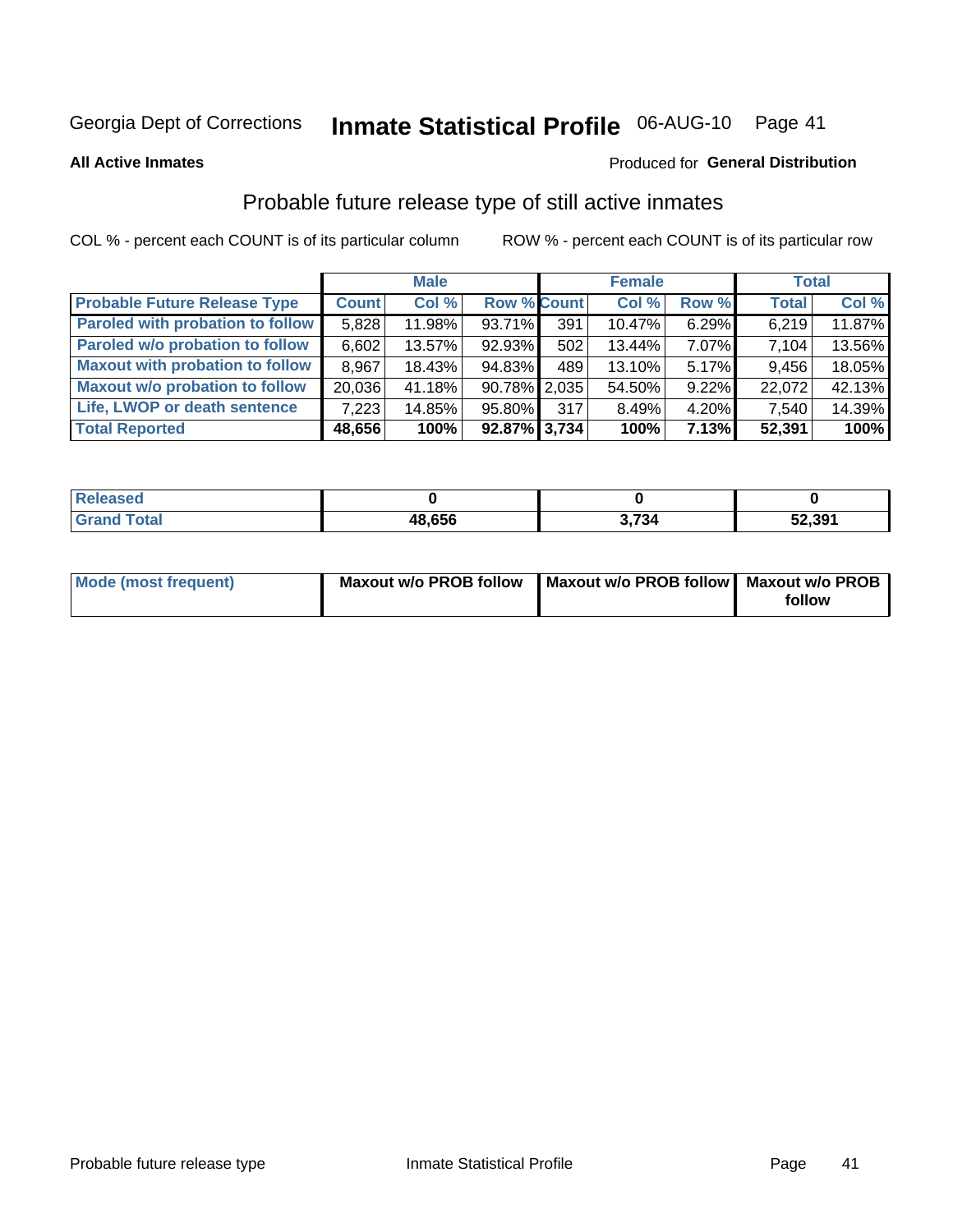#### **All Active Inmates**

### **Produced for General Distribution**

# Time served in current (or last) institution

COL % - percent each COUNT is of its particular column

|                            |              | <b>Male</b> |        |              | <b>Female</b> |        |              | <b>Total</b> |
|----------------------------|--------------|-------------|--------|--------------|---------------|--------|--------------|--------------|
| <b>Time In Institution</b> | <b>Count</b> | Col %       | Row %  | <b>Count</b> | Col %         | Row %  | <b>Total</b> | Col %        |
| 0 to 3 months              | 11,939       | 24.53%      | 91.85% | 1,058        | 28.32%        | 8.14%  | 12,998       | 24.80%       |
| 3.01 to 6 months           | 8,139        | 16.72%      | 92.70% | 641          | 17.16%        | 7.30%  | 8,780        | 16.76%       |
| 6.01 to 9 months           | 5,197        | 10.68%      | 92.08% | 447          | 11.96%        | 7.92%  | 5,644        | 10.77%       |
| 9.01 to 12 months          | 4,227        | 8.69%       | 92.80% | 328          | 8.78%         | 7.20%  | 4,555        | 8.69%        |
| 12.01 to 18 months         | 6,074        | 12.48%      | 94.07% | 383          | 10.25%        | 5.93%  | 6,457        | 12.32%       |
| <b>18.01 to 24 months</b>  | 3,882        | 7.98%       | 94.22% | 238          | 6.37%         | 5.78%  | 4,120        | 7.86%        |
| $2.01$ to 3 years          | 3,553        | 7.30%       | 92.57% | 285          | 7.63%         | 7.43%  | 3,838        | 7.32%        |
| $3.01$ to 4 years          | 1,626        | 3.34%       | 95.14% | 83           | 2.22%         | 4.86%  | 1,709        | 3.26%        |
| 4.01 to 5 years            | 1,085        | 2.23%       | 93.29% | 78           | 2.09%         | 6.71%  | 1,163        | 2.22%        |
| 5.01 to 6 years            | 669          | 1.37%       | 86.43% | 105          | 2.81%         | 13.57% | 774          | 1.48%        |
| 6.01 to 7 years            | 526          | 1.08%       | 97.05% | 16           | 0.43%         | 2.95%  | 542          | 1.03%        |
| 7.01 to 8 years            | 370          | 0.76%       | 96.61% | 13           | 0.35%         | 3.39%  | 383          | 0.73%        |
| $8.01$ to 9 years          | 322          | 0.66%       | 94.99% | 17           | 0.46%         | 5.01%  | 339          | 0.65%        |
| 9.01 to 10 years           | 217          | 0.45%       | 94.76% | 12           | 0.32%         | 5.24%  | 229          | 0.44%        |
| Over 10 years              | 839          | 1.72%       | 96.33% | 32           | 0.86%         | 3.67%  | 871          | 1.66%        |
| <b>Total Reported</b>      | 48,665       | 100%        | 92.87% | 3,736        | 100%          | 7.13%  | 52,402       | 100%         |

| <b>Penorted</b><br><b>Not</b> |        |     |        |
|-------------------------------|--------|-----|--------|
| <b>intal</b>                  | 48.665 | 72C | 52,402 |

| <b>Mean</b><br>(average) | 25 months | 14 months | 24 months |  |
|--------------------------|-----------|-----------|-----------|--|
| Median (middle)          | 8 months  | 7 months  | 8 months  |  |
| Mode (most frequent)     | ' months  | months    | l months  |  |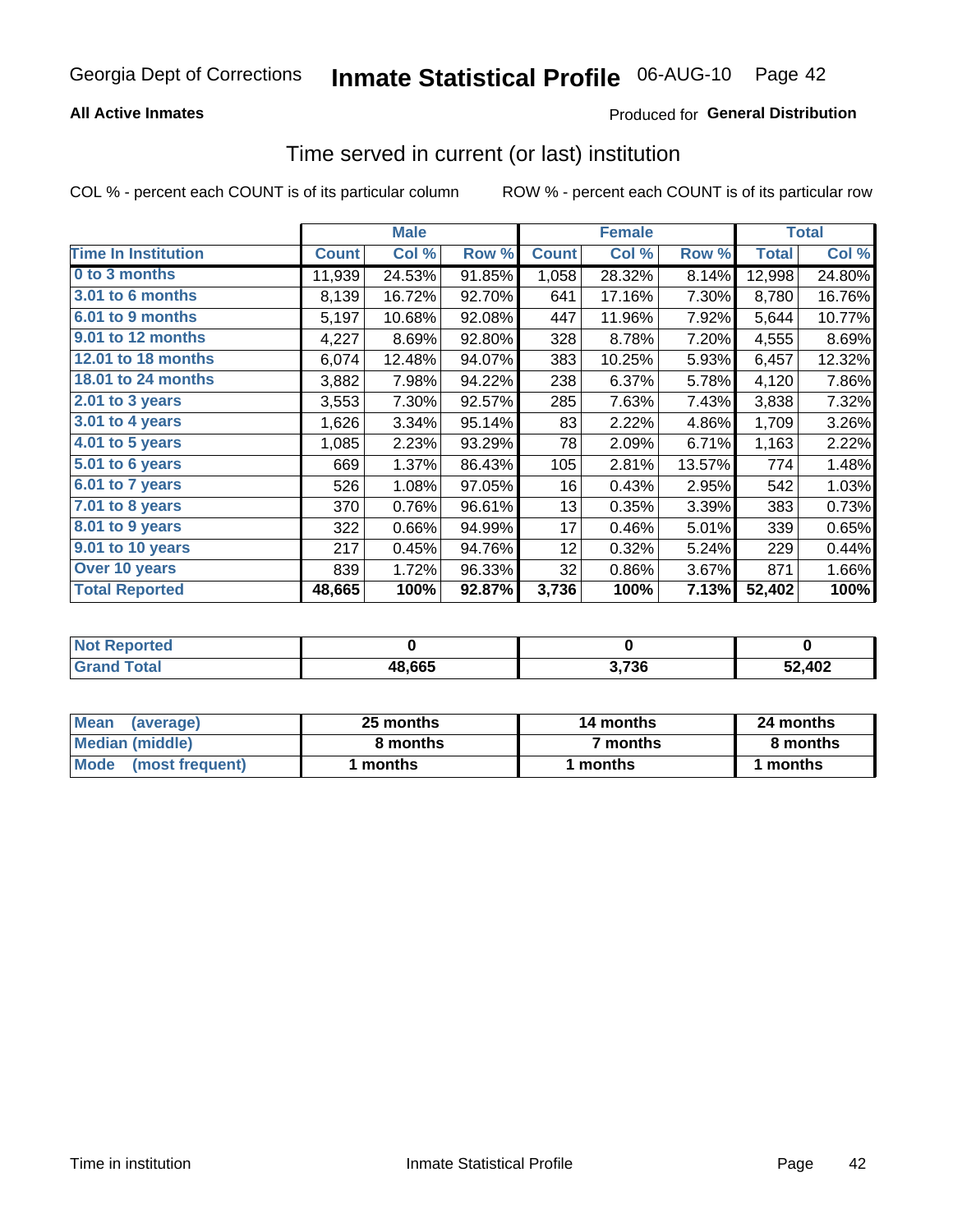# Inmate Statistical Profile 06-AUG-10 Page 43

#### **All Active Inmates**

#### Produced for General Distribution

## Highest grade level attained

COL % - percent each COUNT is of its particular column

|                              |              | <b>Male</b> |         |                | <b>Female</b>             |        |              | <b>Total</b> |
|------------------------------|--------------|-------------|---------|----------------|---------------------------|--------|--------------|--------------|
| <b>Grade Level</b>           | <b>Count</b> | Col %       | Row %   | <b>Count</b>   | $\overline{\text{Col}}$ % | Row %  | <b>Total</b> | Col %        |
| No school at all             | 33           | 0.07%       | 100.00% |                |                           |        | 33           | 0.06%        |
| Grade 1                      | 48           | 0.10%       | 97.96%  | 1              | 0.03%                     | 2.04%  | 49           | 0.09%        |
| <b>Grade 2</b>               | 86           | 0.18%       | 97.73%  | 2              | 0.05%                     | 2.27%  | 88           | 0.17%        |
| <b>Grade 3</b>               | 124          | 0.26%       | 93.94%  | 8              | 0.22%                     | 6.06%  | 132          | 0.25%        |
| Grade 4                      | 157          | 0.33%       | 94.58%  | 9              | 0.24%                     | 5.42%  | 166          | 0.32%        |
| Grade 5                      | 200          | 0.42%       | 90.50%  | 21             | 0.57%                     | 9.50%  | 221          | 0.43%        |
| Grade 6                      | 717          | 1.49%       | 95.22%  | 36             | 0.98%                     | 4.78%  | 753          | 1.45%        |
| <b>Grade 7</b>               | 1,032        | 2.15%       | 94.59%  | 59             | 1.61%                     | 5.41%  | 1,091        | 2.11%        |
| <b>Grade 8</b>               | 3,723        | 7.74%       | 93.57%  | 256            | 6.97%                     | 6.43%  | 3,979        | 7.68%        |
| Grade 9                      | 6,437        | 13.38%      | 94.27%  | 391            | 10.64%                    | 5.73%  | 6,828        | 13.18%       |
| Grade 10                     | 8,691        | 18.06%      | 94.84%  | 473            | 12.87%                    | 5.16%  | 9,164        | 17.70%       |
| Grade 11                     | 8,449        | 17.56%      | 94.82%  | 462            | 12.57%                    | 5.18%  | 8,911        | 17.21%       |
| <b>Grade 12 or GED</b>       | 13,375       | 27.80%      | 92.03%  | 1,158          | 31.51%                    | 7.97%  | 14,534       | 28.06%       |
| <b>Some tech school</b>      | 348          | 0.72%       | 85.29%  | 60             | 1.63%                     | 14.71% | 408          | 0.79%        |
| <b>Completed tech school</b> | 414          | 0.86%       | 86.43%  | 65             | 1.77%                     | 13.57% | 479          | 0.92%        |
| College, 1 year              | 1,331        | 2.77%       | 85.43%  | 227            | 6.18%                     | 14.57% | 1,558        | 3.01%        |
| College, 2 year              | 1,723        | 3.58%       | 86.84%  | 261            | 7.10%                     | 13.16% | 1,984        | 3.83%        |
| College, 3 year              | 468          | 0.97%       | 89.83%  | 53             | 1.44%                     | 10.17% | 521          | 1.01%        |
| <b>Bachelor's degree</b>     | 602          | 1.25%       | 84.31%  | 112            | 3.05%                     | 15.69% | 714          | 1.38%        |
| <b>Master's degree</b>       | 113          | 0.23%       | 86.26%  | 18             | 0.49%                     | 13.74% | 131          | 0.25%        |
| Ph.D. degree                 | 14           | 0.03%       | 93.33%  | 1              | 0.03%                     | 6.67%  | 15           | 0.03%        |
| Law degree                   | 15           | 0.03%       | 88.24%  | $\overline{2}$ | 0.05%                     | 11.76% | 17           | 0.03%        |
| <b>Some medical school</b>   | $\mathbf{1}$ | 0.01%       | 100.00% |                |                           |        | 1            | 0.01%        |
| <b>Medical degree</b>        | 10           | 0.02%       | 100.00% |                |                           |        | 10           | 0.02%        |
| <b>Total Reported</b>        | 48,111       | 100%        | 92.90%  | 3,675          | 100%                      | 7.10%  | 51,787       | 100%         |

| 554    | e.    | <b>CAF</b><br>UIJ |
|--------|-------|-------------------|
| 18.665 | 3,736 | 402               |

| <b>Mean</b><br>(average)       | 10.66           | 11.25           | 10.71           |
|--------------------------------|-----------------|-----------------|-----------------|
| Median (middle)                | Grade 11        | Grade 12 or GED | Grade 11        |
| <b>Mode</b><br>(most frequent) | Grade 12 or GED | Grade 12 or GED | Grade 12 or GED |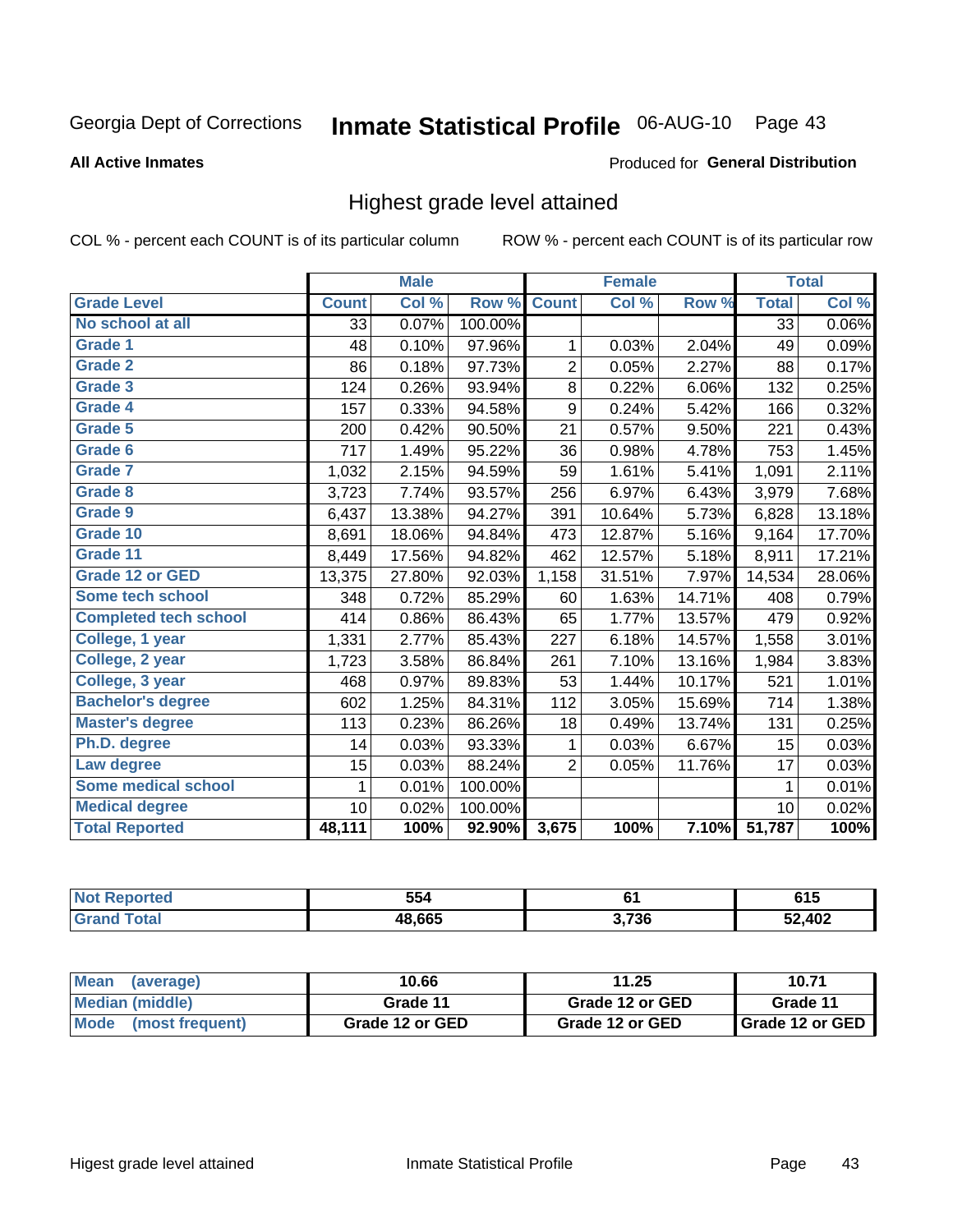# Inmate Statistical Profile 06-AUG-10 Page 44

**All Active Inmates** 

#### **Produced for General Distribution**

## Culture fair IQ scores

COL % - percent each COUNT is of its particular column

|                       |                 | <b>Male</b> |                    |       | <b>Female</b> |        |              | <b>Total</b> |
|-----------------------|-----------------|-------------|--------------------|-------|---------------|--------|--------------|--------------|
| <b>IQ Scores</b>      | <b>Count</b>    | Col %       | <b>Row % Count</b> |       | Col %         | Row %  | <b>Total</b> | Col %        |
| $60 - 69$             | 1,431           | 3.21%       | 95.27%             | 71    | 2.28%         | 4.73%  | 1,502        | 3.15%        |
| $70 - 79$             | 3,631           | 8.15%       | 92.51%             | 294   | 9.42%         | 7.49%  | 3,925        | 8.24%        |
| $80 - 89$             | 6,918           | 15.53%      | 89.61%             | 802   | 25.71%        | 10.39% | 7,720        | 16.20%       |
| $90 - 99$             | 11,769          | 26.43%      | 91.81%             | 1,050 | 33.65%        | 8.19%  | 12,819       | 26.90%       |
| $100 - 109$           | 11,901          | 26.72%      | 96.44%             | 439   | 14.07%        | 3.56%  | 12,340       | 25.89%       |
| $110 - 119$           | 7,330           | 16.46%      | 97.10%             | 219   | 7.02%         | 2.90%  | 7,549        | 15.84%       |
| $120 - 129$           | 1,478           | 3.32%       | 91.52%             | 137   | 4.39%         | 8.48%  | 1,615        | 3.39%        |
| $130 - 139$           | 63              | 0.14%       | 47.37%             | 70    | 2.24%         | 52.63% | 133          | 0.28%        |
| 140 & Up              | 16 <sup>1</sup> | 0.04%       | 29.63%             | 38    | 1.22%         | 70.37% | 54           | 0.11%        |
| <b>Total Reported</b> | 44,537          | 100%        | 93.45%             | 3,120 | 100%          | 6.55%  | 47,657       | 100%         |

| <b>Not Reported</b>         | 3,366  | 362   | 3,729  |
|-----------------------------|--------|-------|--------|
| <b>Not Valid (under 60)</b> | 762    | 254   | 1,016  |
| <b>Grand Total</b>          | 48,665 | 3,736 | 52,402 |

| Mean<br>(average)       | 97  | 96 | 97 |
|-------------------------|-----|----|----|
| <b>Median (middle)</b>  | 99  | 94 | 99 |
| Mode<br>(most frequent) | 103 | 94 | 99 |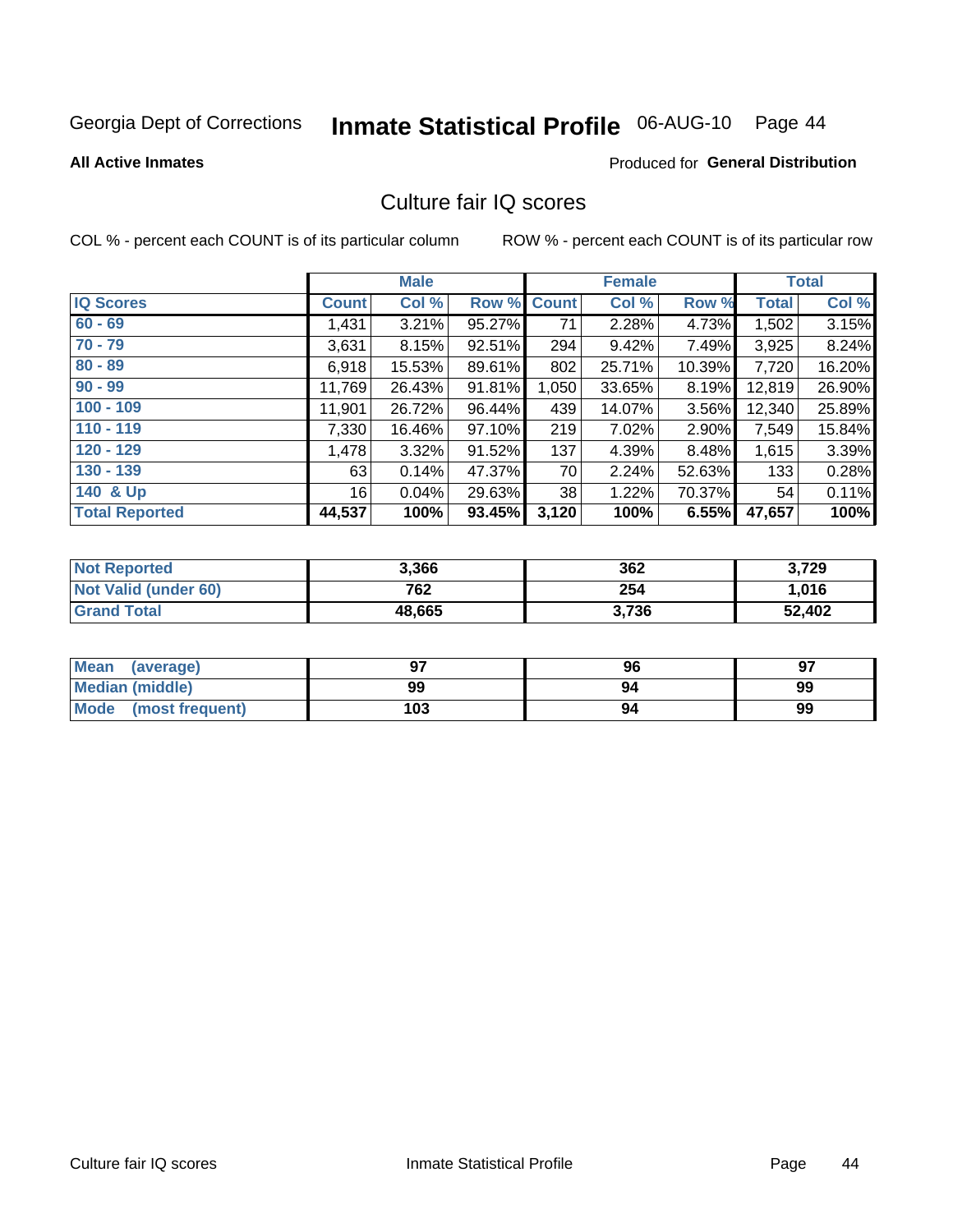# Inmate Statistical Profile 06-AUG-10 Page 45

**All Active Inmates** 

#### Produced for General Distribution

## Wide Range Achievement Test (WRAT) reading score

COL % - percent each COUNT is of its particular column

|                           |              | <b>Male</b> |        |              | <b>Female</b> |        |              | <b>Total</b> |
|---------------------------|--------------|-------------|--------|--------------|---------------|--------|--------------|--------------|
| <b>WRAT Reading Score</b> | <b>Count</b> | Col %       | Row %  | <b>Count</b> | Col %         | Row %  | <b>Total</b> | Col %        |
| 0.1 to 0.9                | 966          | 2.14%       | 98.67% | 13           | 0.38%         | 1.33%  | 979          | 2.01%        |
| 1.0 to 1.9                | 1,147        | 2.54%       | 97.12% | 34           | 1.01%         | 2.88%  | 1,181        | 2.43%        |
| 2.0 to 2.9                | 2,058        | 4.55%       | 96.26% | 80           | 2.37%         | 3.74%  | 2,138        | 4.40%        |
| 3.0 to 3.9                | 3,769        | 8.33%       | 95.01% | 198          | 5.86%         | 4.99%  | 3,967        | 8.16%        |
| 4.0 to 4.9                | 4,331        | 9.57%       | 94.28% | 263          | 7.79%         | 5.72%  | 4,594        | 9.45%        |
| 5.0 to 5.9                | 3,701        | 8.18%       | 94.82% | 202          | 5.98%         | 5.18%  | 3,903        | 8.03%        |
| 6.0 to 6.9                | 3,974        | 8.78%       | 93.51% | 276          | 8.17%         | 6.49%  | 4,250        | 8.74%        |
| 7.0 to 7.9                | 1,789        | 3.95%       | 93.81% | 118          | 3.49%         | 6.19%  | 1,907        | 3.92%        |
| 8.0 to 8.9                | 3,548        | 7.84%       | 93.71% | 238          | 7.05%         | 6.29%  | 3,786        | 7.79%        |
| 9.0 to 9.9                | 2,700        | 5.97%       | 94.94% | 144          | 4.26%         | 5.06%  | 2,844        | 5.85%        |
| 10.0 to 10.9              | 2,607        | 5.76%       | 92.81% | 202          | 5.98%         | 7.19%  | 2,809        | 5.78%        |
| 11.0 to 11.9              | 3,287        | 7.26%       | 90.60% | 341          | 10.10%        | 9.40%  | 3,628        | 7.46%        |
| 12.0 to 12.9              | 9,602        | 21.22%      | 89.98% | 1,069        | 31.66%        | 10.02% | 10,671       | 21.95%       |
| 13                        | 1,766        | 3.90%       | 89.87% | 199          | 5.89%         | 10.13% | 1,965        | 4.04%        |
| <b>Total Reported</b>     | 45,245       | 100%        | 93.05% | 3,377        | 100%          | 6.95%  | 48,622       | 100.0%       |

| <b>rted</b><br>NO | 3,420  | 359   | 3 77Q<br>- 1 |
|-------------------|--------|-------|--------------|
|                   | 48.665 | 3,736 | 52,401       |

| <b>Mean</b><br>(average)       | 8.05       | 9.34 | 8.14 |
|--------------------------------|------------|------|------|
| <b>Median (middle)</b>         | י ה<br>0.Z | 10.8 | o.z  |
| <b>Mode</b><br>(most frequent) | 12.9       | 12.9 | 12.9 |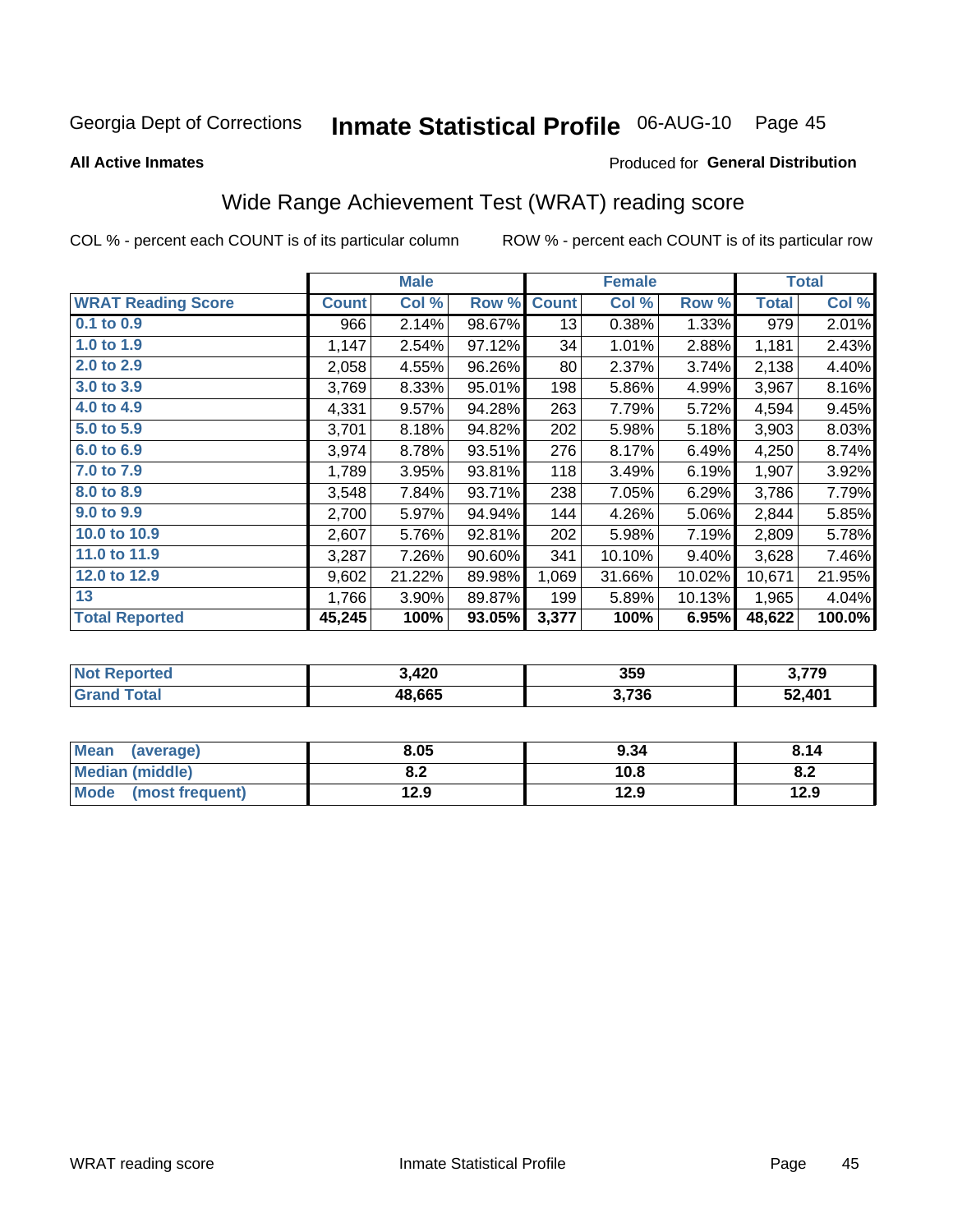# Inmate Statistical Profile 06-AUG-10 Page 46

**All Active Inmates** 

#### Produced for General Distribution

## Wide Range Achievement Test (WRAT) math score

COL % - percent each COUNT is of its particular column

| <b>WRAT Mathematic Score</b><br><b>Count</b><br>$0.1$ to $0.9$<br>1.0 to 1.9<br>2.0 to 2.9<br>3.0 to 3.9 | 126<br>320<br>1,153 | Col %<br>0.28%<br>0.71% | Row %<br>96.92%<br>95.81% | <b>Count</b><br>4 | Col %<br>0.12% | Row %<br>3.08% | <b>Total</b><br>130 | Col %<br>0.27% |
|----------------------------------------------------------------------------------------------------------|---------------------|-------------------------|---------------------------|-------------------|----------------|----------------|---------------------|----------------|
|                                                                                                          |                     |                         |                           |                   |                |                |                     |                |
|                                                                                                          |                     |                         |                           |                   |                |                |                     |                |
|                                                                                                          |                     |                         |                           | 14                | 0.41%          | 4.19%          | 334                 | 0.69%          |
|                                                                                                          |                     | 2.55%                   | 94.90%                    | 62                | 1.84%          | 5.10%          | 1,215               | 2.50%          |
|                                                                                                          | 2,695               | 5.96%                   | 95.91%                    | 115               | 3.41%          | 4.09%          | 2,810               | 5.78%          |
| 4.0 to 4.9<br>5,479                                                                                      |                     | 12.11%                  | 94.91%                    | 294               | 8.71%          | 5.09%          | 5,773               | 11.87%         |
| 5.0 to 5.9<br>6,759                                                                                      |                     | 14.94%                  | 94.31%                    | 408               | 12.08%         | 5.69%          | 7,167               | 14.74%         |
| 6.0 to 6.9<br>9,841                                                                                      |                     | 21.75%                  | 93.66%                    | 666               | 19.72%         | 6.34%          | 10,507              | 21.61%         |
| 7.0 to 7.9<br>4,868                                                                                      |                     | 10.76%                  | 94.36%                    | 291               | 8.62%          | 5.64%          | 5,159               | 10.61%         |
| 8.0 to 8.9<br>3,985                                                                                      |                     | 8.81%                   | 90.08%                    | 439               | 13.00%         | 9.92%          | 4,424               | 9.10%          |
| 9.0 to 9.9<br>2,936                                                                                      |                     | 6.49%                   | 93.00%                    | 221               | 6.54%          | 7.00%          | 3,157               | 6.49%          |
| 10.0 to 10.9                                                                                             | 1,229               | 2.72%                   | 96.77%                    | 41                | 1.21%          | 3.23%          | 1,270               | 2.61%          |
| 11.0 to 11.9<br>1,634                                                                                    |                     | 3.61%                   | 90.43%                    | 173               | 5.12%          | 9.57%          | 1,807               | 3.72%          |
| 12.0 to 12.9<br>4,013                                                                                    |                     | 8.87%                   | 86.67%                    | 617               | 18.27%         | 13.33%         | 4,630               | 9.52%          |
| 13                                                                                                       | 215                 | 0.48%                   | 87.04%                    | 32                | 0.95%          | 12.96%         | 247                 | 0.51%          |
| <b>Total Reported</b><br>45,253                                                                          |                     | 100%                    | 93.06%                    | 3,377             | 100%           | 6.94%          | 48,630              | 100.0%         |

| <b>Not Reported</b> | 3 412<br>. 41 L | 359   | <b>2.774</b><br>v. |
|---------------------|-----------------|-------|--------------------|
| <b>Grand Total</b>  | 48,665          | 3,736 | 52,401             |

| Mean (average)         | 712<br>. . 2 | 8.03 | 7.18 |
|------------------------|--------------|------|------|
| <b>Median (middle)</b> | 6.5          |      | o.o  |
| Mode (most frequent)   | 6.9          | 12.9 | 6.9  |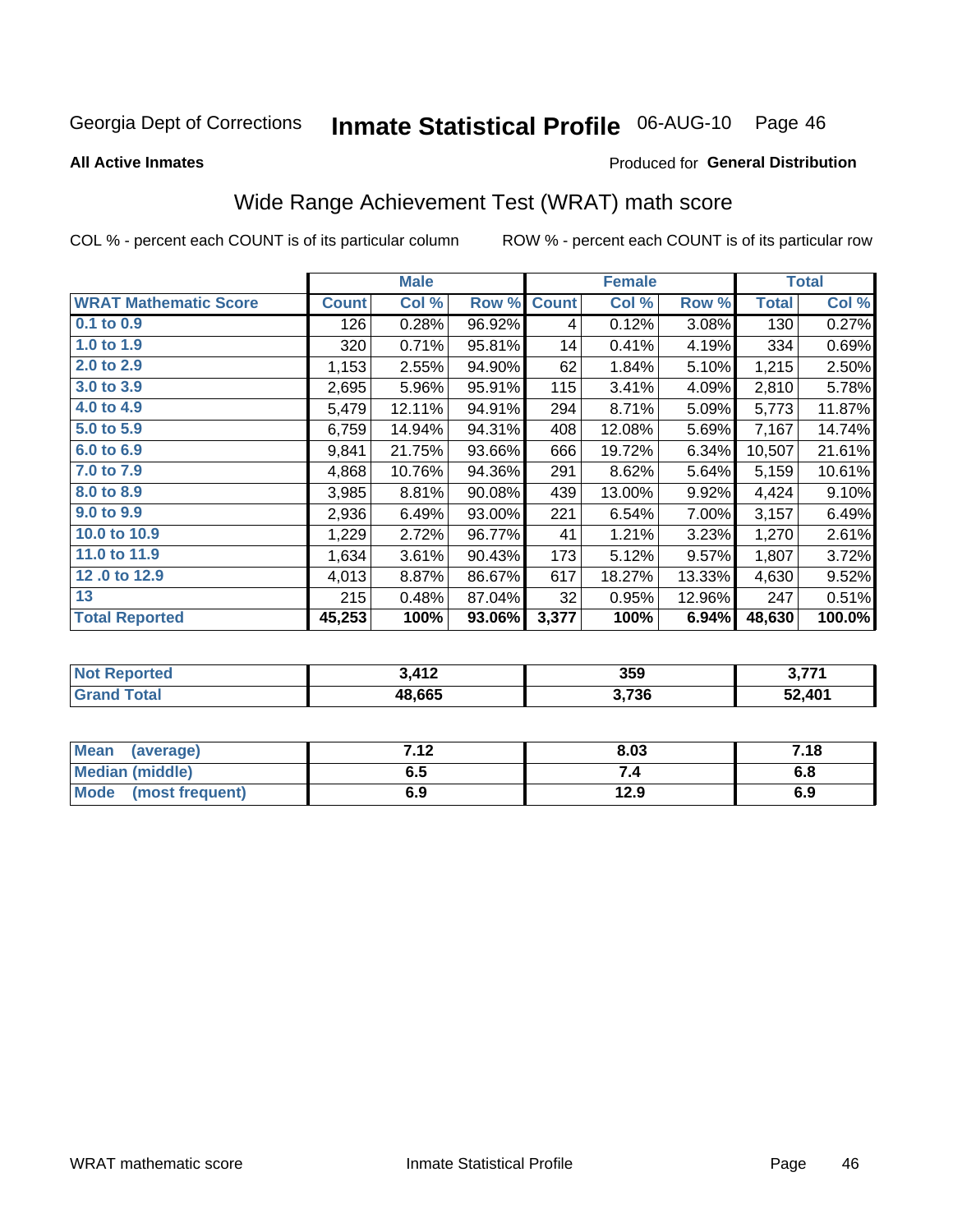#### Inmate Statistical Profile 06-AUG-10 Page 47

**All Active Inmates** 

#### Produced for General Distribution

## Wide Range Achievement Test (WRAT) spelling score

COL % - percent each COUNT is of its particular column

|                            |              | <b>Male</b> |        |              | <b>Female</b> |        |              | <b>Total</b> |
|----------------------------|--------------|-------------|--------|--------------|---------------|--------|--------------|--------------|
| <b>WRAT Spelling Score</b> | <b>Count</b> | Col %       | Row %  | <b>Count</b> | Col %         | Row %  | <b>Total</b> | Col %        |
| $0.1$ to $0.9$             | 1,108        | 2.45%       | 98.58% | 16           | 0.47%         | 1.42%  | 1,124        | 2.31%        |
| 1.0 to 1.9                 | 1,749        | 3.86%       | 97.98% | 36           | 1.07%         | 2.02%  | 1,785        | 3.67%        |
| 2.0 to 2.9                 | 2,966        | 6.55%       | 97.82% | 66           | 1.95%         | 2.18%  | 3,032        | 6.23%        |
| 3.0 to 3.9                 | 3,773        | 8.34%       | 96.35% | 143          | 4.23%         | 3.65%  | 3,916        | 8.05%        |
| 4.0 to 4.9                 | 3,750        | 8.29%       | 96.18% | 149          | 4.41%         | 3.82%  | 3,899        | 8.02%        |
| 5.0 to 5.9                 | 5,287        | 11.68%      | 94.61% | 301          | 8.91%         | 5.39%  | 5,588        | 11.49%       |
| 6.0 to 6.9                 | 4,711        | 10.41%      | 94.39% | 280          | 8.29%         | 5.61%  | 4,991        | 10.26%       |
| 7.0 to 7.9                 | 3,814        | 8.43%       | 93.21% | 278          | 8.23%         | 6.79%  | 4,092        | 8.41%        |
| 8.0 to 8.9                 | 3,554        | 7.85%       | 92.46% | 290          | 8.58%         | 7.54%  | 3,844        | 7.90%        |
| 9.0 to 9.9                 | 2,562        | 5.66%       | 93.44% | 180          | 5.33%         | 6.56%  | 2,742        | 5.64%        |
| 10.0 to 10.9               | 2,447        | 5.41%       | 93.18% | 179          | 5.30%         | 6.82%  | 2,626        | 5.40%        |
| 11.0 to 11.9               | 2,567        | 5.67%       | 90.32% | 275          | 8.14%         | 9.68%  | 2,842        | 5.84%        |
| 12.0 to 12.9               | 6,129        | 13.54%      | 85.21% | 1,064        | 31.49%        | 14.79% | 7,193        | 14.79%       |
| 13                         | 837          | 1.85%       | 87.28% | 122          | 3.61%         | 12.72% | 959          | 1.97%        |
| <b>Total Reported</b>      | 45,254       | 100%        | 93.05% | 3,379        | 100.0%        | 6.95%  | 48,633       | 100%         |

| Reported<br><b>NOT</b> | 411    | 357   | 3,768  |
|------------------------|--------|-------|--------|
| iotal                  | 48.665 | 3,736 | 52,401 |

| <b>Mean</b><br>(average)       | ר ה<br>$\mathbf{z}$ | 9.26 | 7.36 |
|--------------------------------|---------------------|------|------|
| Median (middle)                | ν.,                 | 9.6  | 6.9  |
| <b>Mode</b><br>(most frequent) | 12.9                | 12.9 | 12.9 |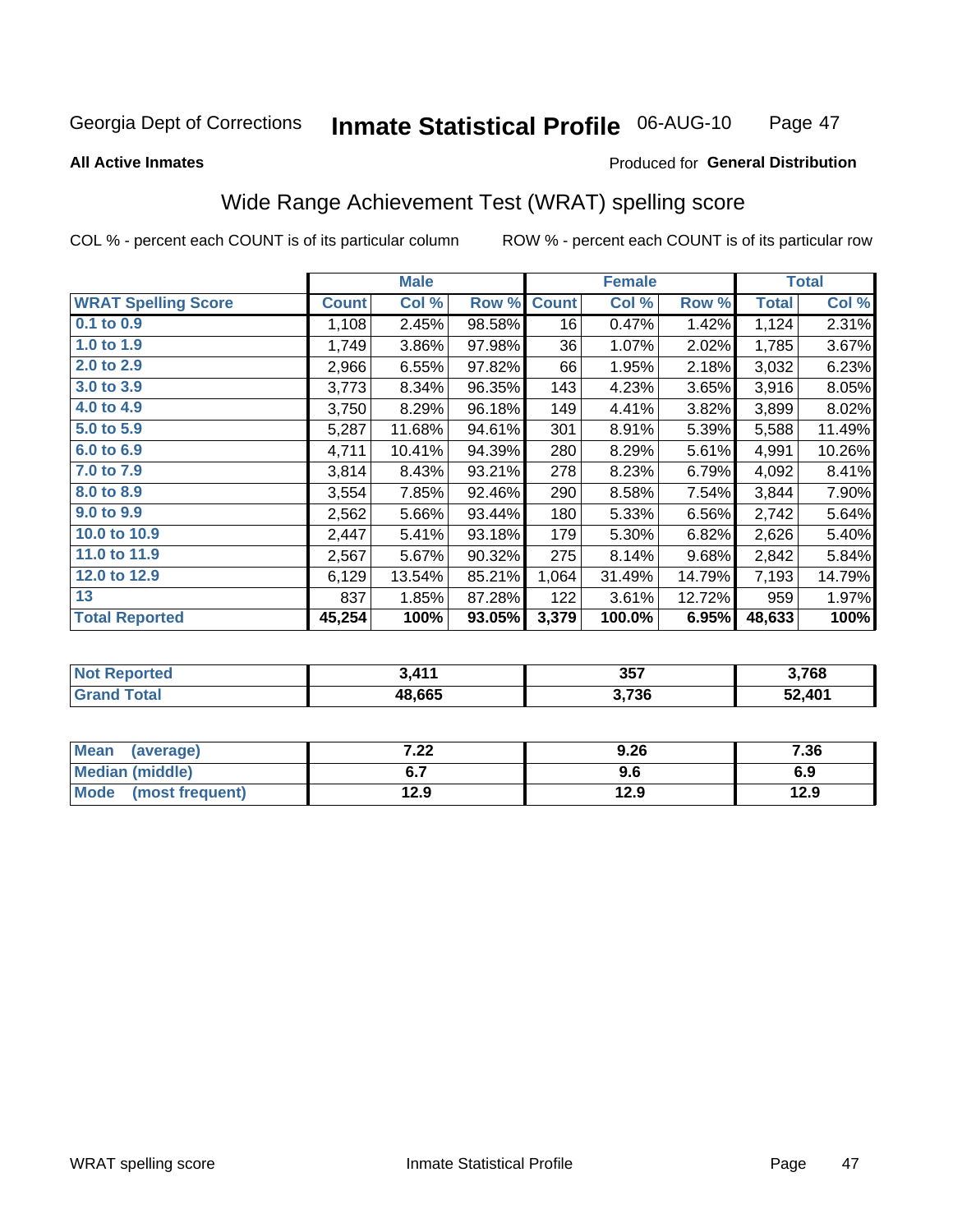#### **All Active Inmates**

### Produced for General Distribution

### Scope of substance abuse - summary

COL % - percent each COUNT is of its particular column

|                        |              | <b>Male</b> |           |              | <b>Female</b> |       |              | <b>Total</b> |
|------------------------|--------------|-------------|-----------|--------------|---------------|-------|--------------|--------------|
| <b>Substance Abuse</b> | <b>Count</b> | Col %       | Row %     | <b>Count</b> | Col %         | Row % | <b>Total</b> | Col %        |
| <b>None</b>            | 23,789       | 48.88%      | 91.56%    | 2,194        | 58.73%        | 8.44% | 25,983       | 49.58%       |
| <b>Drugs only</b>      | 13,636       | 28.02%      | $91.52\%$ | .263         | 33.81%        | 8.48% | 14,900       | 28.43%       |
| <b>Alcohol only</b>    | 2.703        | $5.55\%$    | $98.01\%$ | 55           | $1.47\%$      | 1.99% | 2,758        | 5.26%        |
| Drugs and alcohol      | 8,537        | 17.54%      | $97.44\%$ | 224          | $6.00\%$      | 2.56% | 8,761        | 16.72%       |
| <b>Total Reported</b>  | 48,665       | 100%        | 92.87%    | 3,736        | 100%          | 7.13% | 52,402       | 100%         |

| <b>Not Reported</b> |        |       |        |
|---------------------|--------|-------|--------|
| <b>Grand Total</b>  | 48.665 | 3,736 | 52,402 |

|  | M<br>nuem | None | <b>IODE</b><br>NIJ | None |
|--|-----------|------|--------------------|------|
|--|-----------|------|--------------------|------|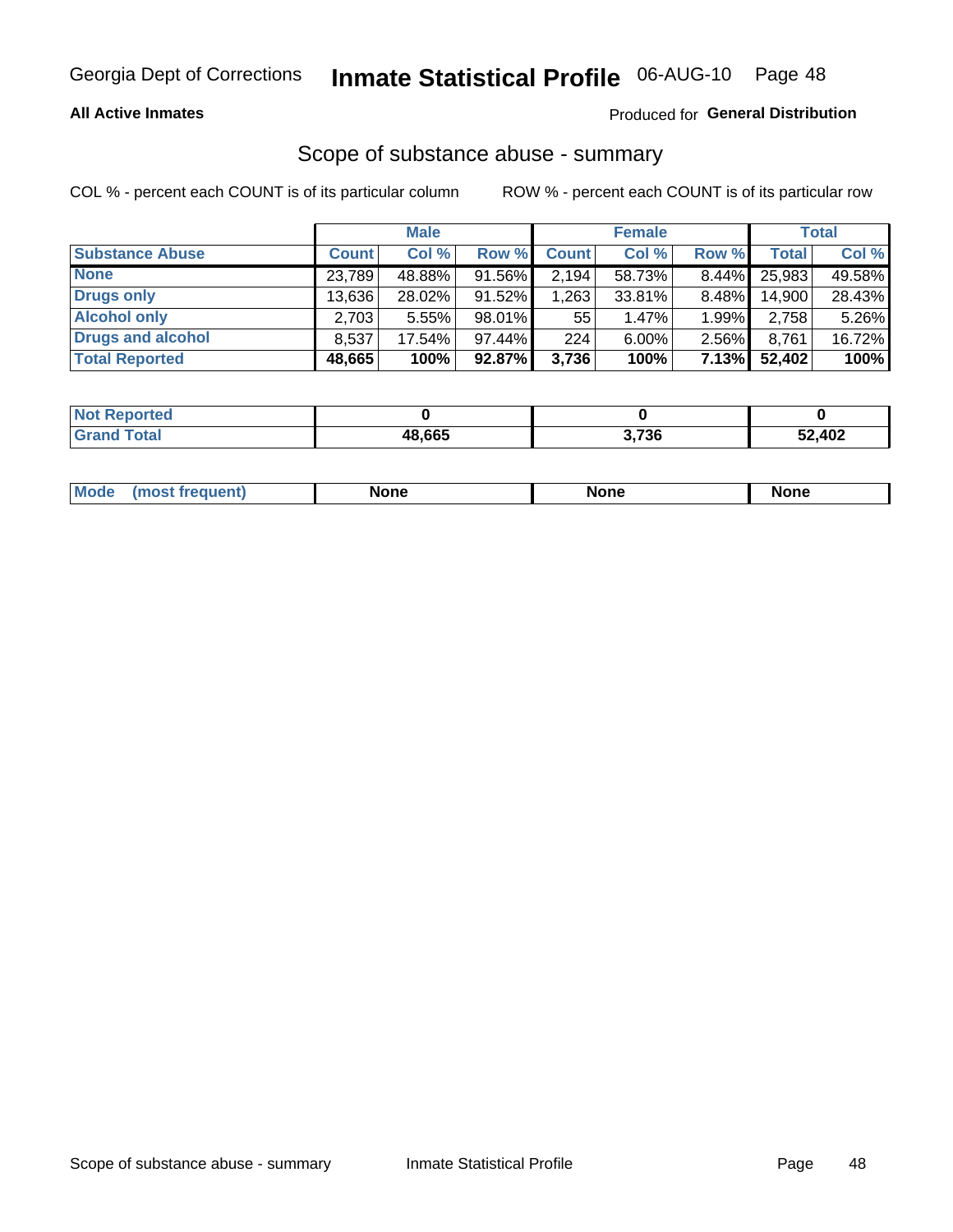#### **All Active Inmates**

### **Produced for General Distribution**

### Scope of substance abuse - detail

COL % - percent each COUNT is of its particular column

|                                      |              | <b>Male</b> |        |              | <b>Female</b> |        |              | <b>Total</b> |
|--------------------------------------|--------------|-------------|--------|--------------|---------------|--------|--------------|--------------|
| <b>Substance Abuse</b>               | <b>Count</b> | Col %       | Row %  | <b>Count</b> | Col %         | Row %  | <b>Total</b> | Col %        |
| No drug or alcohol problems          | 23,789       | 48.88%      | 91.56% | 2,194        | 58.73%        | 8.44%  | 25,983       | 49.58%       |
| Drug addiction but no alcohol        | 229          | 0.47%       | 82.37% | 49           | 1.31%         | 17.63% | 278          | 0.53%        |
| <b>Drug addiction and alcohol</b>    | 97           | 0.20%       | 97.98% | 2            | 0.05%         | 2.02%  | 99           | 0.19%        |
| <b>labuse</b>                        |              |             |        |              |               |        |              |              |
| <b>Drug addiction and alcoholism</b> | 63           | 0.13%       | 95.45% | 3            | 0.08%         | 4.55%  | 66           | 0.13%        |
| No drug problem but alcohol          | 2,234        | 4.59%       | 98.89% | 25           | $0.67\%$      | 1.11%  | 2,259        | 4.31%        |
| <b>labuse</b>                        |              |             |        |              |               |        |              |              |
| No drug problem but alcoholism       | 469          | 0.96%       | 93.99% | 30           | 0.80%         | 6.01%  | 499          | 0.95%        |
| Drug experiment but no alcohol       | 6,420        | 13.19%      | 96.21% | 252          | 6.75%         | 3.78%  | 6,673        | 12.73%       |
| <b>Drug experiment &amp; alcohol</b> | 1,213        | 2.49%       | 98.54% | 18           | 0.48%         | 1.46%  | 1,231        | 2.35%        |
| abuse                                |              |             |        |              |               |        |              |              |
| Drug experiment & alcoholism         | 403          | 0.83%       | 95.50% | 19           | 0.51%         | 4.50%  | 422          | 0.81%        |
| Drug abuse but no alcohol            | 6,987        | 14.36%      | 87.90% | 962          | 25.75%        | 12.10% | 7,949        | 15.17%       |
| Drug abuse and alcohol abuse         | 5,802        | 11.92%      | 98.59% | 83           | 2.22%         | 1.41%  | 5,885        | 11.23%       |
| <b>Drug abuse and alcoholism</b>     | 959          | 1.97%       | 90.64% | 99           | 2.65%         | 9.36%  | 1,058        | 2.02%        |
| <b>Total Reported</b>                | 48,665       | 100%        | 92.87% | 3,736        | 100%          | 7.13%  | 52,402       | 100%         |

| Reported      |              |                       |        |
|---------------|--------------|-----------------------|--------|
| <b>c</b> otal | 48.665<br>л× | <b>2.720</b><br>ა.7ას | 52,402 |

| Mode (most frequent) | No drug or alcohol problems No drug or alcohol problems No drug or alcohol |          |
|----------------------|----------------------------------------------------------------------------|----------|
|                      |                                                                            | problems |
|                      |                                                                            |          |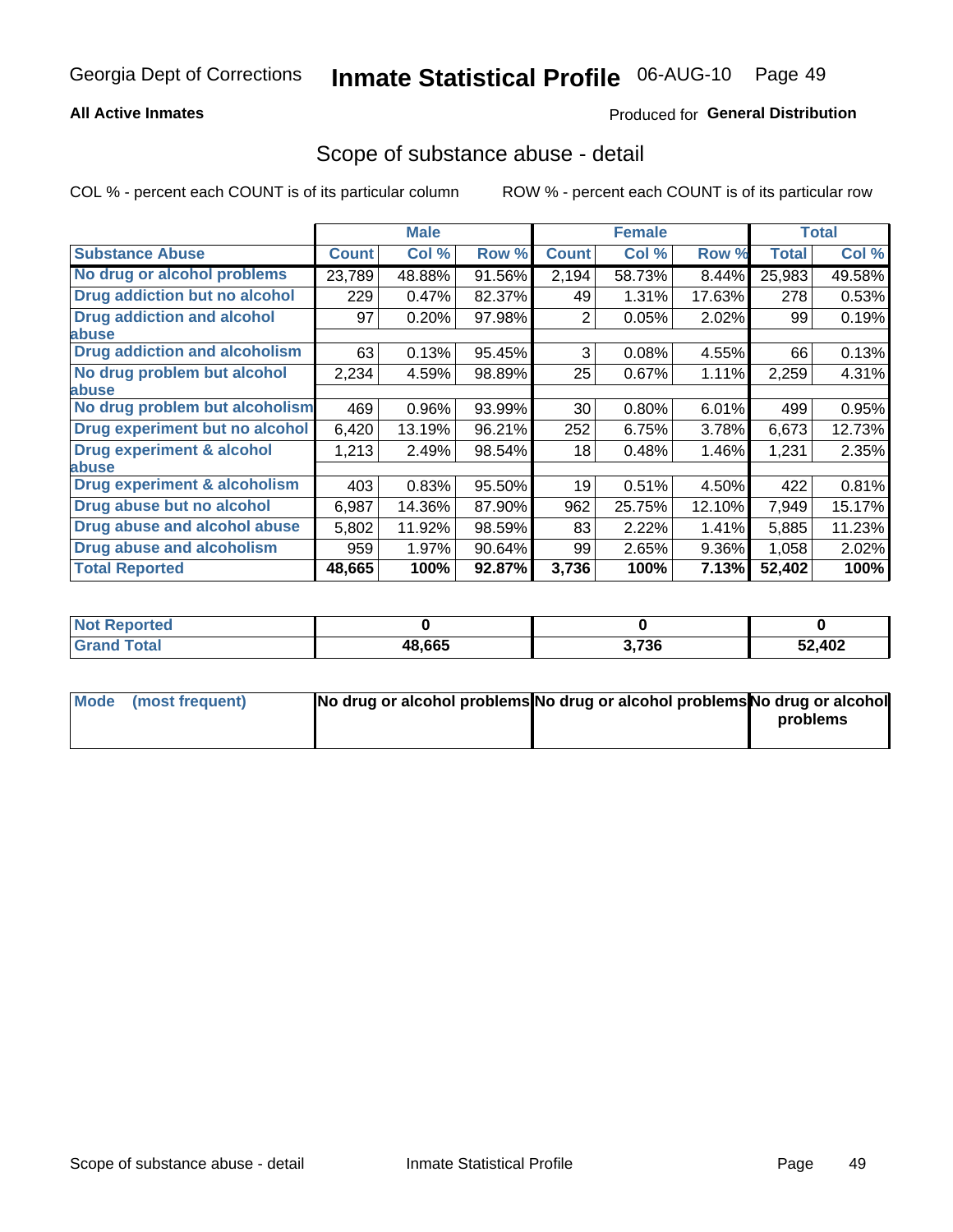# Inmate Statistical Profile 06-AUG-10 Page 50

**All Active Inmates** 

#### **Produced for General Distribution**

## Current / last mental health treatment level

COL % - percent each COUNT is of its particular column

|                                    |              | <b>Male</b> |         |              | <b>Female</b> |        |              | <b>Total</b> |
|------------------------------------|--------------|-------------|---------|--------------|---------------|--------|--------------|--------------|
| <b>Mental Health Treatment Lev</b> | <b>Count</b> | Col %       | Row %   | <b>Count</b> | Col %         | Row %  | <b>Total</b> | Col %        |
| 1 No problem at current time       | 2,308        | 18.51%      | 96.89%  | 74           | 3.27%         | 3.11%  | 2,382        | 16.17%       |
| 2 Receiving outpatient             | 8,214        | 65.86%      | 79.35%  | 2,138        | 94.43%        | 20.65% | 10,352       | 70.25%       |
| <b>Treatment</b>                   |              |             |         |              |               |        |              |              |
| 3 Inpatient, moderate              | 1,536        | 12.32%      | 97.40%  | 41           | 1.81%         | 2.60%  | 1,577        | 10.70%       |
| <b>Treatment</b>                   |              |             |         |              |               |        |              |              |
| 4 Inpatient, intensive             | 384          | 3.08%       | 97.22%  | 11           | 0.49%         | 2.78%  | 395          | 2.68%        |
| <b>Treatment</b>                   |              |             |         |              |               |        |              |              |
| <b>5 Undergoing crisis</b>         | 22           | 0.18%       | 100.00% |              |               |        | 22           | 0.15%        |
| <b>stabilization</b>               |              |             |         |              |               |        |              |              |
| <b>6 Hospital for criminally</b>   | 7            | 0.06%       | 100.00% |              |               |        |              | 0.05%        |
| <b>Tinsane</b>                     |              |             |         |              |               |        |              |              |
| <b>Total Evaluated</b>             | 12,471       | 100%        | 84.64%  | 2,264        | 100%          | 15.36% | 14,735       | 100%         |

| Never had MH evaluation | 36.194 | 472. ا | 37,666 |
|-------------------------|--------|--------|--------|
| <b>Grand Total</b>      | 48,665 | 3,736  | 52,401 |

| <b>Median (middle)</b>         | <b>Receiving outpatient</b><br>treatment | <b>Receiving outpatient</b><br>treatment | <b>Receiving</b><br>outpatient<br>treatment |
|--------------------------------|------------------------------------------|------------------------------------------|---------------------------------------------|
| <b>Mode</b><br>(most frequent) | <b>Receiving outpatient</b><br>treatment | <b>Receiving outpatient</b><br>treatment | Receiving<br>outpatient<br>treatment        |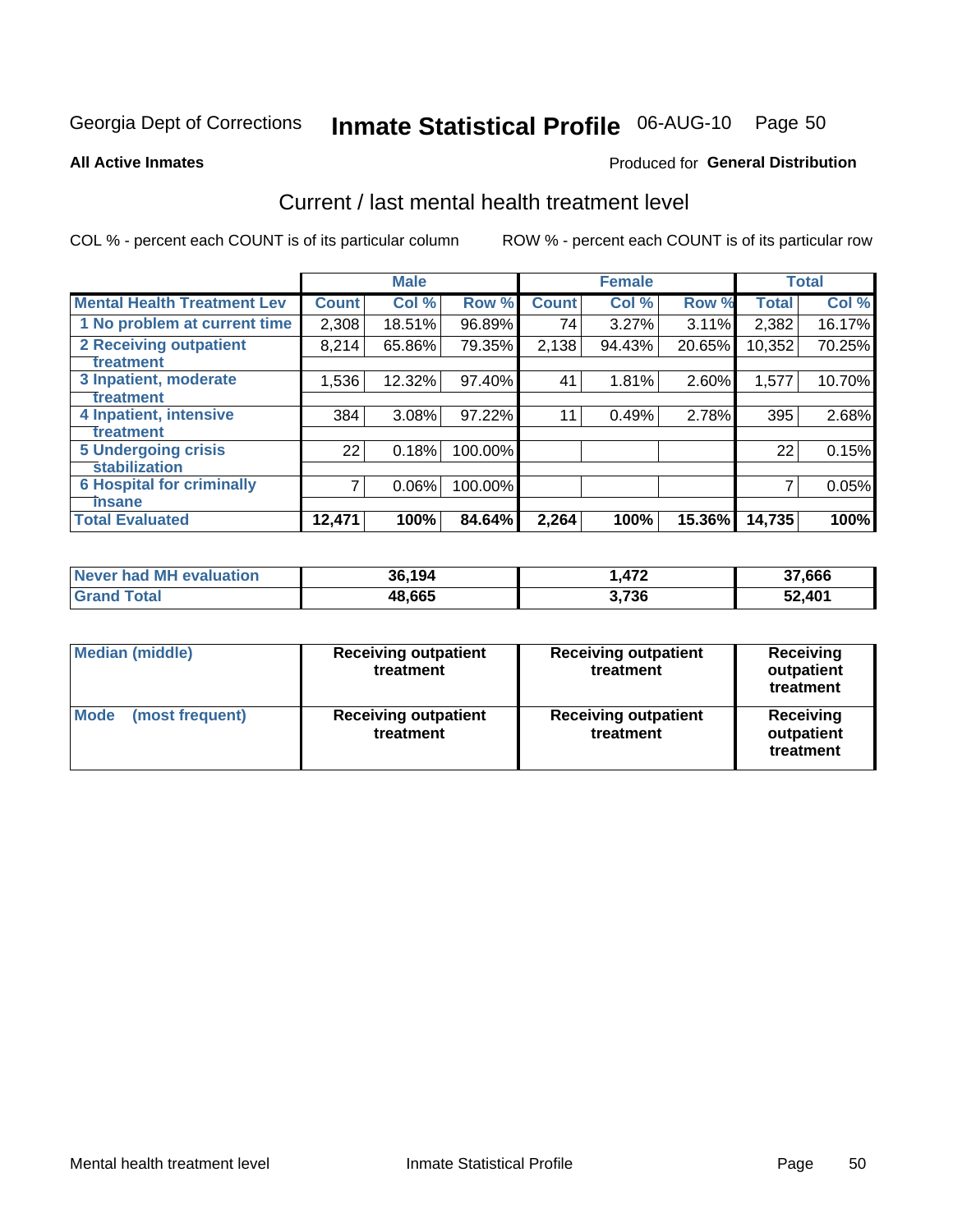#### **All Active Inmates**

#### Produced for General Distribution

## PULHESDWIT medical scale - 'P' overall condition ('P'hysical)

COL % - percent each COUNT is of its particular column

|                                  |              | <b>Male</b> |        |                 | <b>Female</b> |         |              | <b>Total</b> |
|----------------------------------|--------------|-------------|--------|-----------------|---------------|---------|--------------|--------------|
| <b>P' Overall Condition</b>      | <b>Count</b> | Col %       | Row %  | <b>Count</b>    | Col %         | Row %   | <b>Total</b> | Col %        |
| 1 No medical illness             | 34,763       | 74.68%      | 94.49% | 2,028           | 55.81%        | 5.51%   | 36,792       | 73.32%       |
| 2 Well-controlled chronic        | 10,067       | 21.63%      | 87.52% | 1,436           | 39.52%        | 12.48%  | 11,503       | 22.92%       |
| <b>illness</b>                   |              |             |        |                 |               |         |              |              |
| 3 Poorly-controlled chronic      | 1,540        | $3.31\%$    | 93.67% | 104             | 2.86%         | 6.33%   | 1,644        | 3.28%        |
| <b>illness</b>                   |              |             |        |                 |               |         |              |              |
| 4 Significant problems requiring | 173          | 0.37%       | 92.51% | 14 <sub>1</sub> | 0.39%         | 7.49%   | 187          | 0.37%        |
| special housing                  |              |             |        |                 |               |         |              |              |
| 5 Terminal illness, < 6 months   | 5            | 0.01%       | 83.33% |                 | 0.03%         | 16.67%  | 6            | 0.01%        |
| to live                          |              |             |        |                 |               |         |              |              |
| Inmate is pregnant<br>6          |              |             |        | 51              | 1.40%         | 100.00% | 51           | 0.10%        |
| <b>Total Reported</b>            | 46,548       | 100%        | 92.76% | 3,634           | 100%          | 7.24%   | 50,183       | 100%         |

| тео | 2417<br>. | 102 | 2,219 |
|-----|-----------|-----|-------|
|     | 48.665    | 736 | ,402  |

| Mode | (most frequent) | 1 No medical illness | 1 No medical illness | 1 No medical<br>illness |
|------|-----------------|----------------------|----------------------|-------------------------|
|------|-----------------|----------------------|----------------------|-------------------------|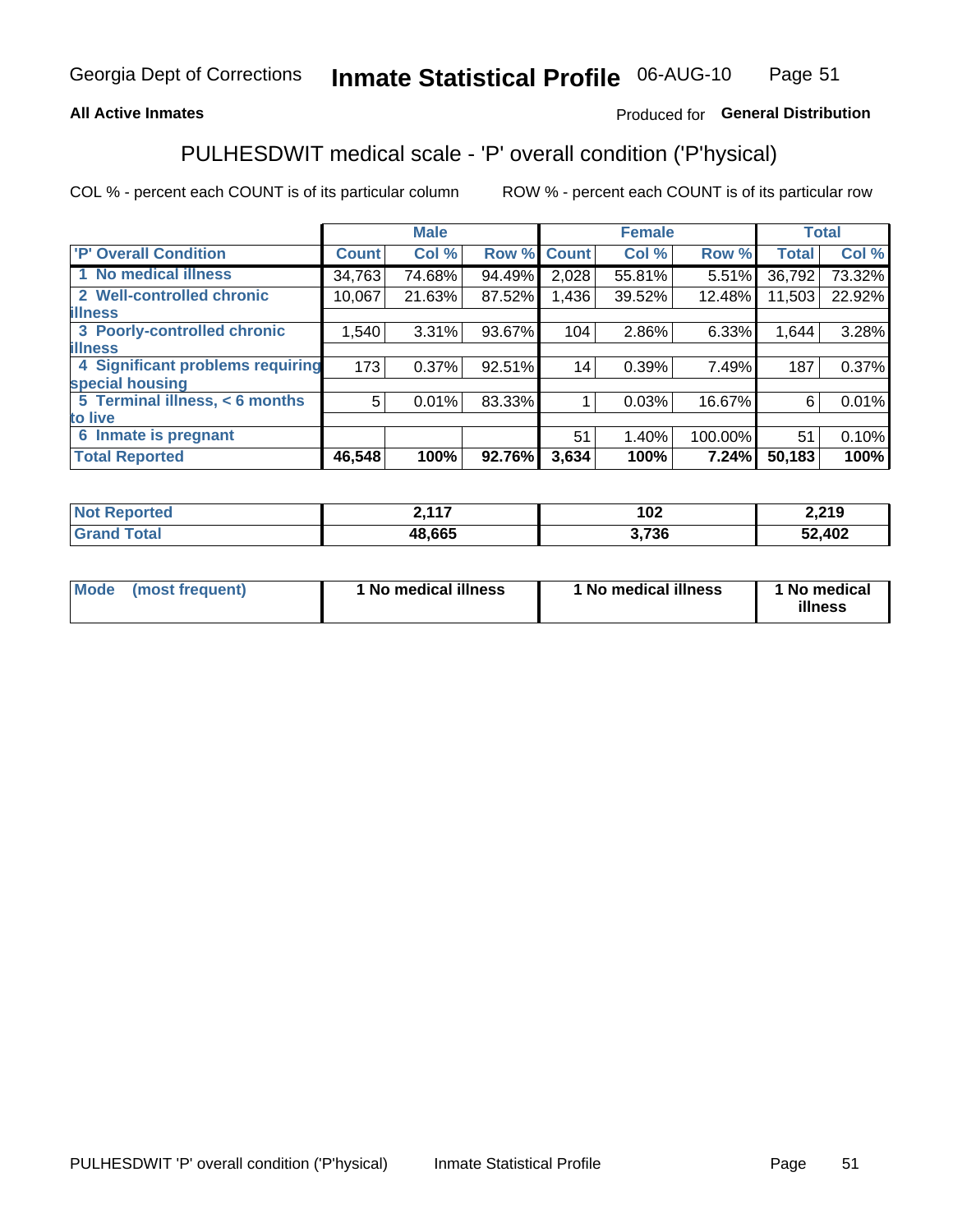#### **All Active Inmates**

#### Produced for General Distribution

# PULHESDWIT medical scale - 'U' upper body

COL % - percent each COUNT is of its particular column

|                              |              | <b>Male</b> |         |                | <b>Female</b> |        |              | <b>Total</b> |
|------------------------------|--------------|-------------|---------|----------------|---------------|--------|--------------|--------------|
| <b>U' Upper Body</b>         | <b>Count</b> | Col %       | Row %   | <b>Count</b>   | Col %         | Row %  | <b>Total</b> | Col %        |
| 1 Upper bones, joints,       | 44,654       | 96.07%      | 92.97%  | 3,375          | 92.80%        | 7.03%  | 48,030       | 95.84%       |
| muscles all OK               |              |             |         |                |               |        |              |              |
| 2 One or both arms minimally | 1,540        | 3.31%       | 86.13%  | 248            | 6.82%         | 13.87% | 1,788        | 3.57%        |
| limited                      |              |             |         |                |               |        |              |              |
| 3 One or both arms           | 236          | 0.51%       | 95.16%  | 12             | 0.33%         | 4.84%  | 248          | 0.49%        |
| <b>moderately limited</b>    |              |             |         |                |               |        |              |              |
| 4 One arm disabled,          | 46           | 0.10%       | 95.83%  | $\overline{2}$ | 0.05%         | 4.17%  | 48           | 0.10%        |
| paralyzed, or amputated      |              |             |         |                |               |        |              |              |
| 5 Both arms disabled,        | 3            | 0.01%       | 100.00% |                |               |        | 3            | 0.01%        |
| paralyzed, or amputated      |              |             |         |                |               |        |              |              |
| <b>Total Reported</b>        | 46,479       | 100%        | 92.74%  | 3,637          | 100%          | 7.26%  | 50,117       | 100.0%       |

| <b>Not Reported</b> | 2,186  | 99    | 2,285  |
|---------------------|--------|-------|--------|
| <b>Grand Total</b>  | 48,665 | 3,736 | 52,402 |

| <b>Mode</b> | (most frequent) | 1 Upper bones, joints,<br>muscles all OK | 1 Upper bones, joints,<br>muscles all OK | 1 Upper bones,<br>joints, muscles all<br>ΟK |
|-------------|-----------------|------------------------------------------|------------------------------------------|---------------------------------------------|
|-------------|-----------------|------------------------------------------|------------------------------------------|---------------------------------------------|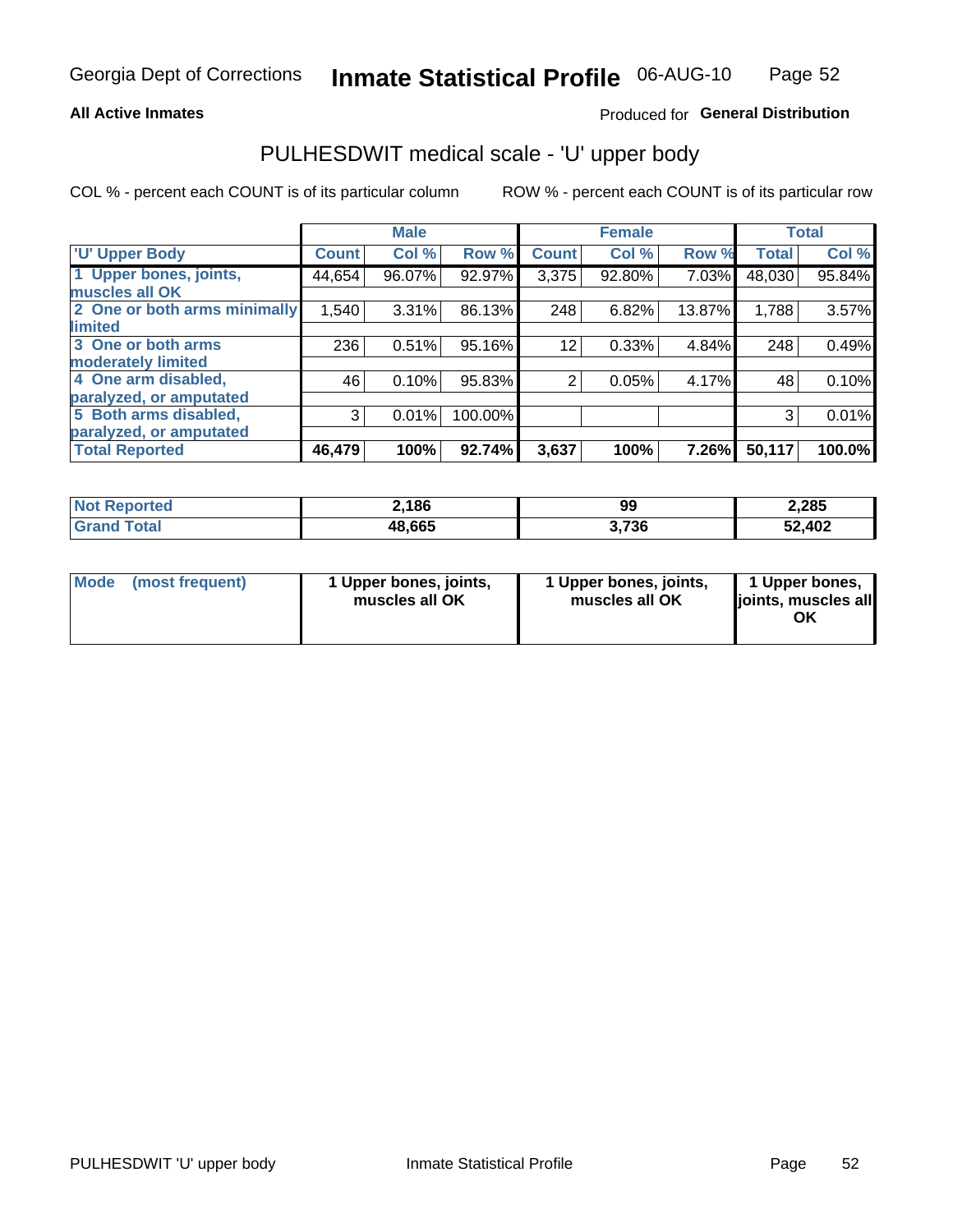#### **All Active Inmates**

### Produced for General Distribution

## PULHESDWIT medical scale - 'L' lower body

COL % - percent each COUNT is of its particular column

|                                |              | <b>Male</b> |        |              | <b>Female</b> |        |              | <b>Total</b> |
|--------------------------------|--------------|-------------|--------|--------------|---------------|--------|--------------|--------------|
| 'L' Lower Body                 | <b>Count</b> | Col %       | Row %  | <b>Count</b> | Col %         | Row %  | <b>Total</b> | Col %        |
| 1 Lower bones, joints,         | 41,383       | 89.04%      | 93.74% | 2,763        | 75.99%        | 6.26%  | 44,147       | 88.09%       |
| muscles all OK                 |              |             |        |              |               |        |              |              |
| 2 One or both legs minimally   | 4,294        | 9.24%       | 83.69% | 837          | 23.02%        | 16.31% | 5,131        | 10.24%       |
| limited                        |              |             |        |              |               |        |              |              |
| 3 One or both legs             | 674          | 1.45%       | 96.29% | 26           | 0.72%         | 3.71%  | 700          | 1.40%        |
| moderately limited             |              |             |        |              |               |        |              |              |
| 4 One leg disabled, paralyzed, | 115          | 0.25%       | 93.50% | 8            | 0.22%         | 6.50%  | 123          | 0.25%        |
| or amputated                   |              |             |        |              |               |        |              |              |
| 5 Both legs disabled,          | 11           | 0.02%       | 84.62% | 2            | 0.06%         | 15.38% | 13           | 0.03%        |
| paralyzed, or amputated        |              |             |        |              |               |        |              |              |
| <b>Total Reported</b>          | 46,477       | 100%        | 92.74% | 3,636        | 100%          | 7.26%  | 50,114       | 100.0%       |

| <b>Not Reported</b>   | ∠,188  | 100   | 2,288  |
|-----------------------|--------|-------|--------|
| <b>Total</b><br>Grand | 48,665 | 3,736 | 52,402 |

| Mode | (most frequent) | 1 Lower bones, joints,<br>muscles all OK | I Lower bones, joints,<br>muscles all OK | 1 Lower bones,<br>joints, muscles all<br>ΟK |
|------|-----------------|------------------------------------------|------------------------------------------|---------------------------------------------|
|------|-----------------|------------------------------------------|------------------------------------------|---------------------------------------------|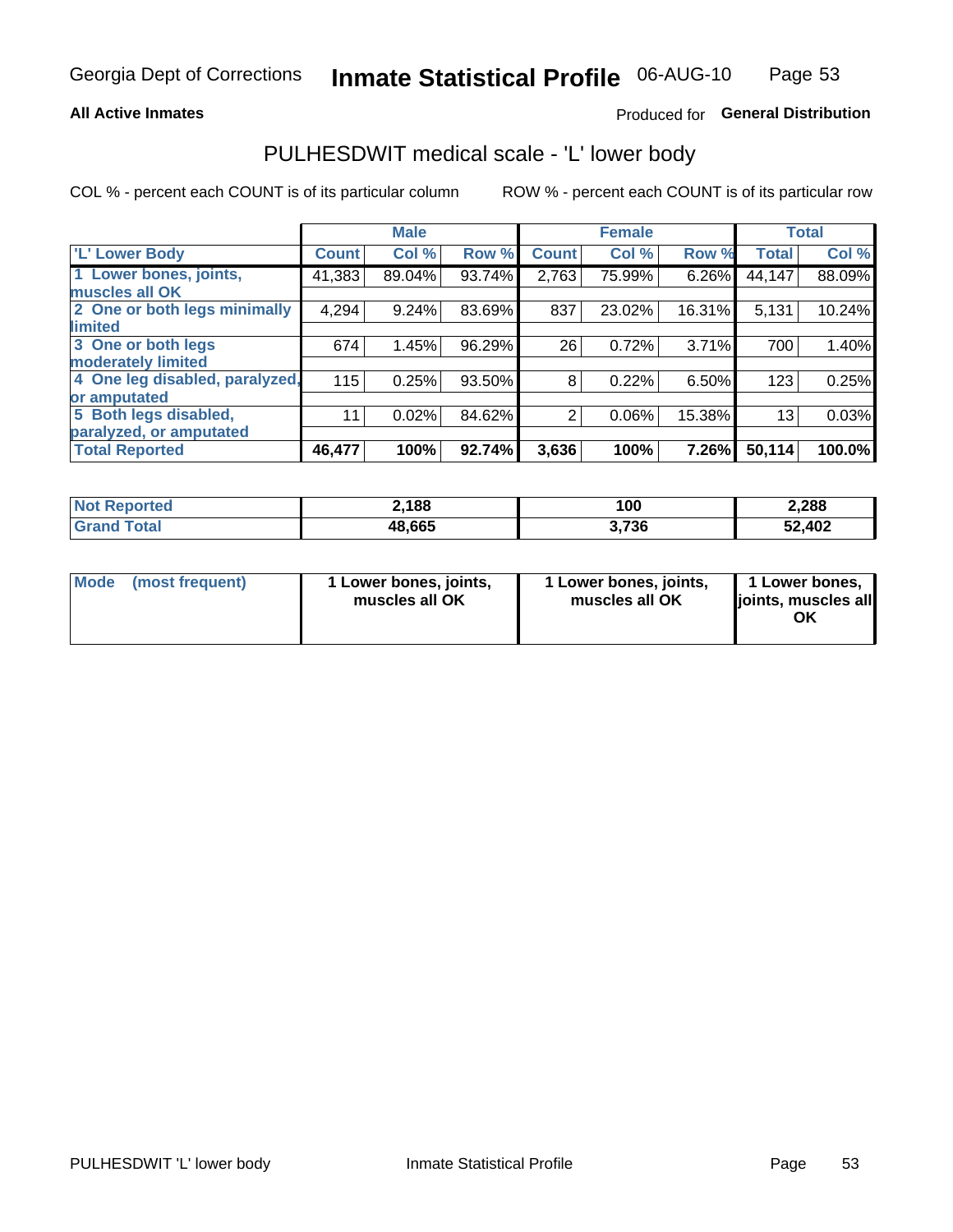#### **All Active Inmates**

#### Produced for General Distribution

## PULHESDWIT medical scale - 'H' hearing

COL % - percent each COUNT is of its particular column

|                                |              | <b>Male</b> |         |             | <b>Female</b> |        | <b>Total</b> |        |
|--------------------------------|--------------|-------------|---------|-------------|---------------|--------|--------------|--------|
| <b>H'</b> Hearing              | <b>Count</b> | Col %       |         | Row % Count | Col %         | Row %  | <b>Total</b> | Col %  |
| 1 Normal hearing both ears     | 45,964       | 98.94%      | 92.73%  | 3,600       | 98.98%        | 7.26%  | 49,565       | 98.94% |
| 2 Some loss in one ear with    | 375          | 0.81%       | 91.69%  | 34          | 0.93%         | 8.31%  | 409          | 0.82%  |
| other OK, or mild loss in both |              |             |         |             |               |        |              |        |
| 3 Total loss in one ear with   | 75           | 0.16%       | 98.68%  |             | 0.03%         | 1.32%  | 76           | 0.15%  |
| mild loss in other             |              |             |         |             |               |        |              |        |
| 4 Severe loss in both ears     | 26           | 0.06%       | 100.00% |             |               |        | 26           | 0.05%  |
| 5 Total loss in both ears,     | 16           | 0.03%       | 88.89%  | 2           | 0.05%         | 11.11% | 18           | 0.04%  |
| requiring special housing      |              |             |         |             |               |        |              |        |
| <b>Total Reported</b>          | 46,456       | 100%        | 92.74%  | 3,637       | 100%          | 7.26%  | 50,094       | 100%   |

| N <sub>of</sub><br>morted and | 2,209  | 99   | 2,308  |
|-------------------------------|--------|------|--------|
| <b>Total</b>                  | 48.665 | .736 | 52,402 |

| Mode (most frequent) | 1 Normal hearing both ears 1 Normal hearing both ears 1 Normal hearing |           |
|----------------------|------------------------------------------------------------------------|-----------|
|                      |                                                                        | both ears |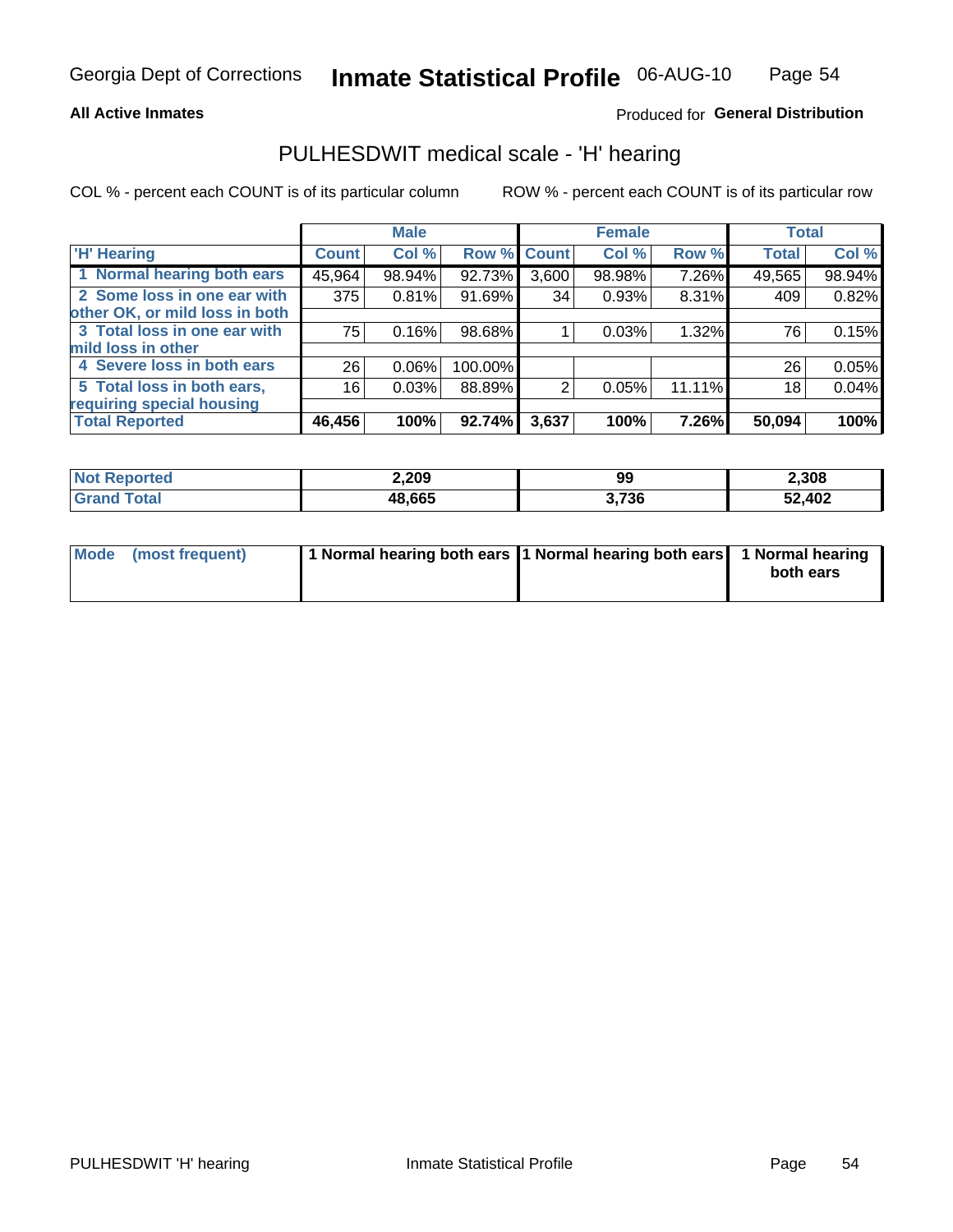#### **All Active Inmates**

#### Produced for General Distribution

## PULHESDWIT medical scale - 'E' vision

COL % - percent each COUNT is of its particular column

|                                 |              | <b>Male</b> |         |              | <b>Female</b> |        |              | <b>Total</b> |
|---------------------------------|--------------|-------------|---------|--------------|---------------|--------|--------------|--------------|
| <b>E' Vision</b>                | <b>Count</b> | Col %       | Row %   | <b>Count</b> | Col %         | Row %  | <b>Total</b> | Col %        |
| 1 Correctable to 20/40 in both  | 38,745       | 84.71%      | 94.47%  | 2,267        | 62.35%        | 5.53%  | 41,013       | 83.07%       |
| eyes                            |              |             |         |              |               |        |              |              |
| 2 Correctable to 20/70 in one   | 6,241        | 13.65%      | 83.20%  | 1,260        | 34.65%        | 16.80% | 7,501        | 15.19%       |
| eye, may be blind in other      |              |             |         |              |               |        |              |              |
| 3 Correctable to 20/200 in one  | 632          | 1.38%       | 85.52%  | 107          | 2.94%         | 14.48% | 739          | 1.50%        |
| eye, may be blind in other      |              |             |         |              |               |        |              |              |
| 4 One eye not correctable to    | 106          | 0.23%       | 98.15%  | 2            | 0.06%         | 1.85%  | 108          | 0.22%        |
| 20/200, other may be blind      |              |             |         |              |               |        |              |              |
| 5 Blind in both eyes, requiring | 13           | 0.03%       | 100.00% |              |               |        | 13           | 0.03%        |
| special housing                 |              |             |         |              |               |        |              |              |
| <b>Total Reported</b>           | 45,737       | 100%        | 92.63%  | 3,636        | 100%          | 7.36%  | 49,374       | 100.0%       |

| <b>Not Reported</b> | 2,928  | 100   | 3,028  |
|---------------------|--------|-------|--------|
| Гоtа                | 48,665 | 3,736 | 52,402 |

| Mode (most frequent) | 1 Correctable to 20/40 in both<br>eves | 1 Correctable to 20/40 in   1 Correctable to  <br>both eves | 20/40 in both eyes |
|----------------------|----------------------------------------|-------------------------------------------------------------|--------------------|
|                      |                                        |                                                             |                    |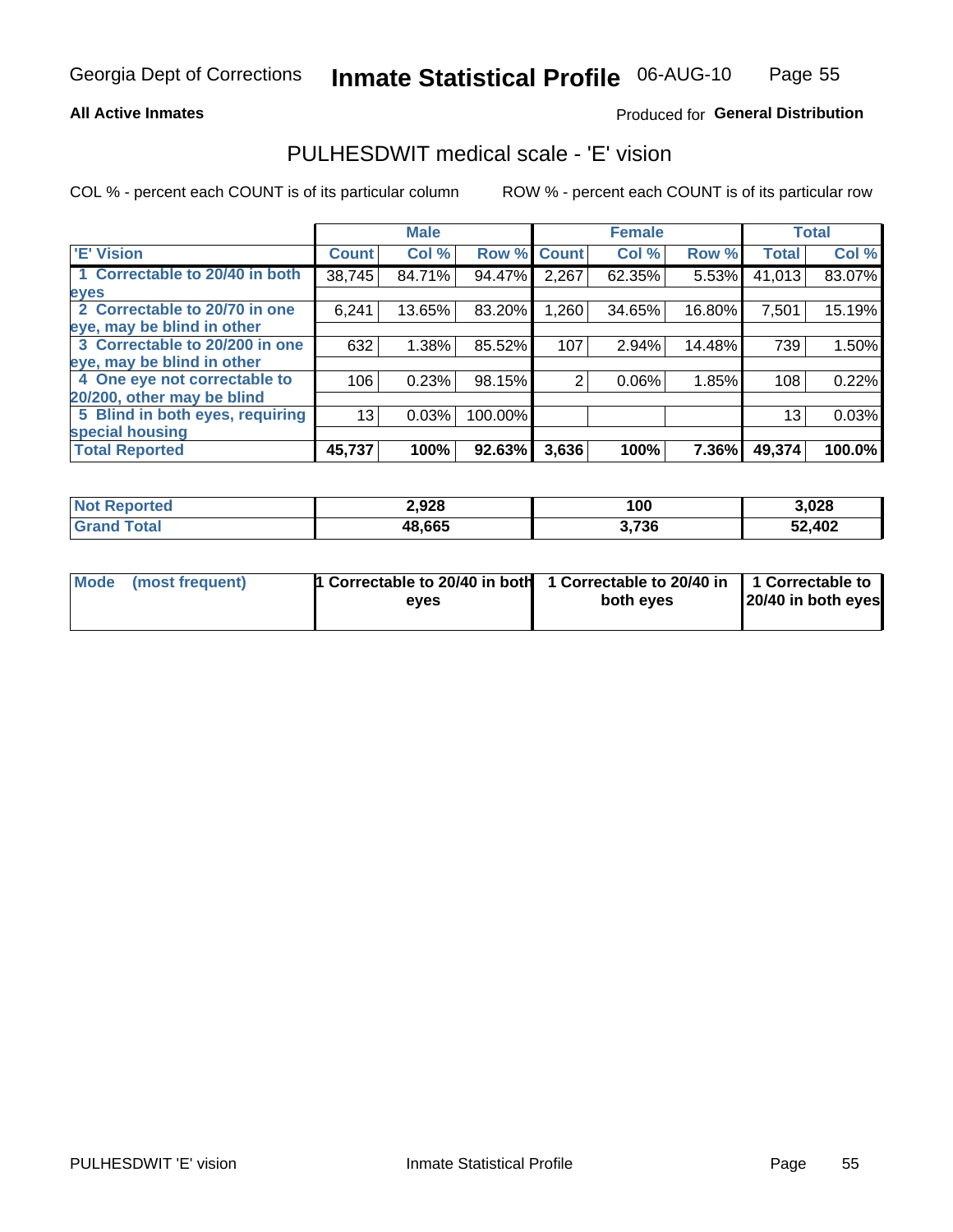#### **All Active Inmates**

### Produced for General Distribution

## PULHESDWIT medical scale - 'S' pSychiatric

COL % - percent each COUNT is of its particular column

|                                        |              | <b>Male</b> |         |                 | <b>Female</b> |        |              | <b>Total</b> |
|----------------------------------------|--------------|-------------|---------|-----------------|---------------|--------|--------------|--------------|
| 'S' pSychiatric                        | <b>Count</b> | Col %       |         | Row % Count     | Col %         | Row %  | <b>Total</b> | Col %        |
| 1 No impairment or disorders           | 39,605       | 86.69%      | 94.84%  | 2,153           | 60.77%        | 5.16%  | 41,759       | 84.82%       |
| 2 Stable, or in remission, or          | 4,644        | 10.16%      | 77.43%  | 354,            | 38.22%        | 22.57% | 5,998        | 12.18%       |
| mild impairment or retardation         |              |             |         |                 |               |        |              |              |
| 3 Requires moderate inpatient          | 1,199        | 2.62%       | 98.12%  | 23              | 0.65%         | 1.88%  | 1,222        | 2.48%        |
| treatment                              |              |             |         |                 |               |        |              |              |
| 4 Requires intensive inpatient         | 214          | 0.47%       | 94.27%  | 13 <sub>1</sub> | 0.37%         | 5.73%  | 227          | 0.46%        |
| treatment                              |              |             |         |                 |               |        |              |              |
| <b>5 Requires Crisis Stabilization</b> | 26           | $0.06\%$    | 100.00% |                 |               |        | 26           | 0.05%        |
| Unit (CSU) inpatient care              |              |             |         |                 |               |        |              |              |
| <b>Total Reported</b>                  | 45,688       | 100%        | 92.80%  | 3,543           | 100%          | 7.20%  | 49,232       | 100%         |

| <b>Not Reported</b>     | 2,977  | 193   | 3,170  |
|-------------------------|--------|-------|--------|
| <b>Total</b><br>' Grand | 48,665 | 3,736 | 52,402 |

| Mode | (most frequent) | 1 No impairment or disorders | 1 No impairment or<br>disorders | 11 No impairment or<br>disorders |
|------|-----------------|------------------------------|---------------------------------|----------------------------------|
|------|-----------------|------------------------------|---------------------------------|----------------------------------|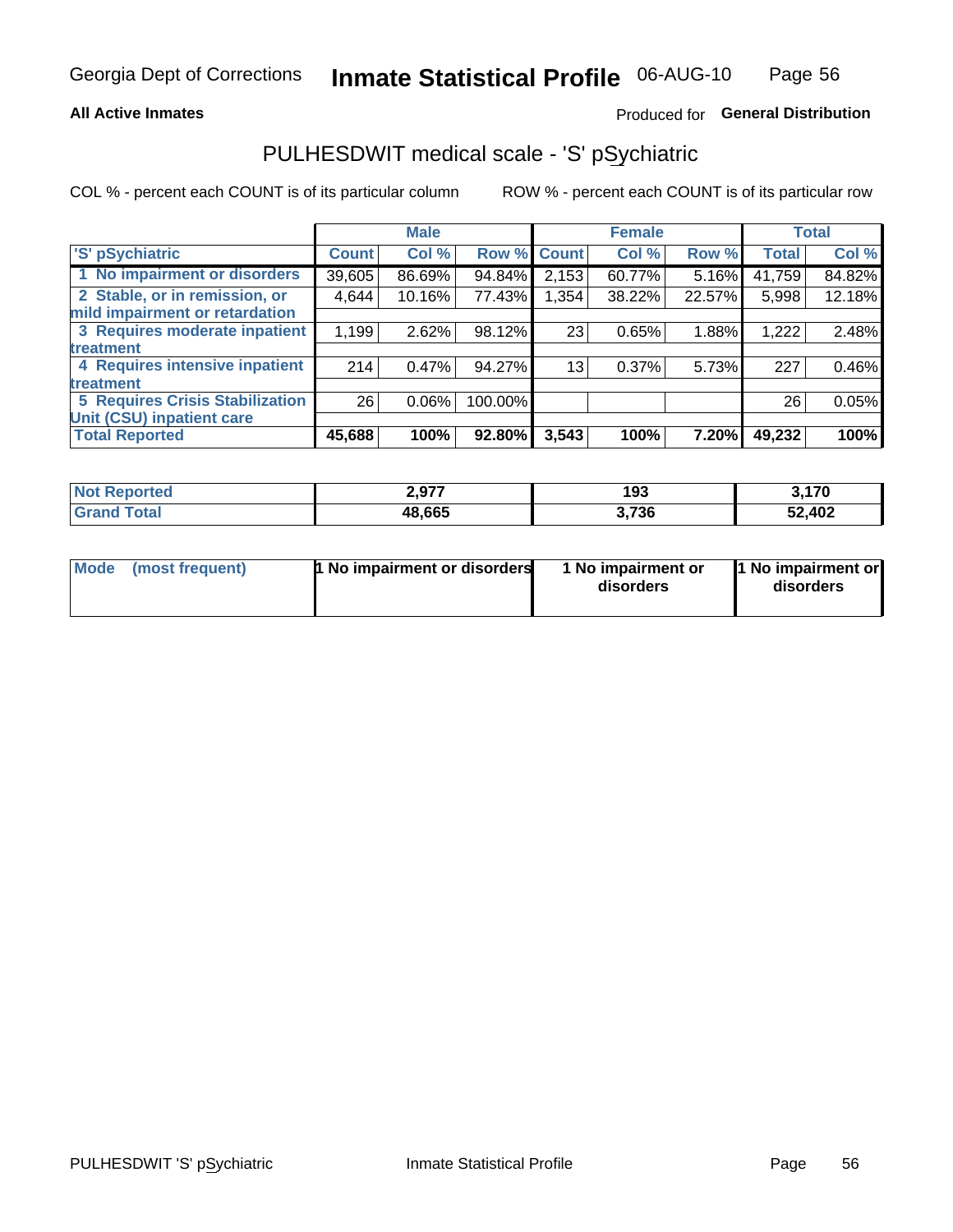#### **All Active Inmates**

#### Produced for General Distribution

## PULHESDWIT medical scale - 'D' dental

COL % - percent each COUNT is of its particular column

|                                 |              | <b>Male</b> |         |              | <b>Female</b> |       |              | <b>Total</b> |
|---------------------------------|--------------|-------------|---------|--------------|---------------|-------|--------------|--------------|
| <b>D'</b> Dental                | <b>Count</b> | Col %       | Row %   | <b>Count</b> | Col %         | Row % | <b>Total</b> | Col %        |
| 1 Minimal routine dental health | 18,197       | 41.26%      | 90.02%  | 2,018        | 57.01%        | 9.98% | 20,215       | 42.43%       |
| <b>needs</b>                    |              |             |         |              |               |       |              |              |
| 2 Moderate cavities and/or gum  | 16,692       | 37.85%      | 92.85%  | 1,285        | 36.30%        | 7.15% | 17,977       | 37.73%       |
| disease                         |              |             |         |              |               |       |              |              |
| 3 Extensive gum disease         | 9,186        | 20.83%      | 97.47%  | 237          | 6.69%         | 2.51% | 9,424        | 19.78%       |
| and/or widespread decay         |              |             |         |              |               |       |              |              |
| 4 Urgent need for dental        | 27           | 0.06%       | 100.00% |              |               |       | 27           | 0.06%        |
| <b>services</b>                 |              |             |         |              |               |       |              |              |
| 5 Life-threatening disease or   |              | 0.01%       | 100.00% |              |               |       |              | 0.01%        |
| extreme pain or infection       |              |             |         |              |               |       |              |              |
| <b>Total Reported</b>           | 44,103       | 100%        | 92.57%  | 3,540        | 100%          | 7.43% | 47,644       | 100.0%       |

| <b>Not Reported</b> | 4,562  | 196   | 4,758  |
|---------------------|--------|-------|--------|
| Гоtа                | 48,665 | 3,736 | 52,402 |

| 1 Minimal routine dental<br>Mode<br>(most frequent)<br>health needs | 1 Minimal routine dental 1 Minimal routine<br>health needs | dental health<br>needs |
|---------------------------------------------------------------------|------------------------------------------------------------|------------------------|
|---------------------------------------------------------------------|------------------------------------------------------------|------------------------|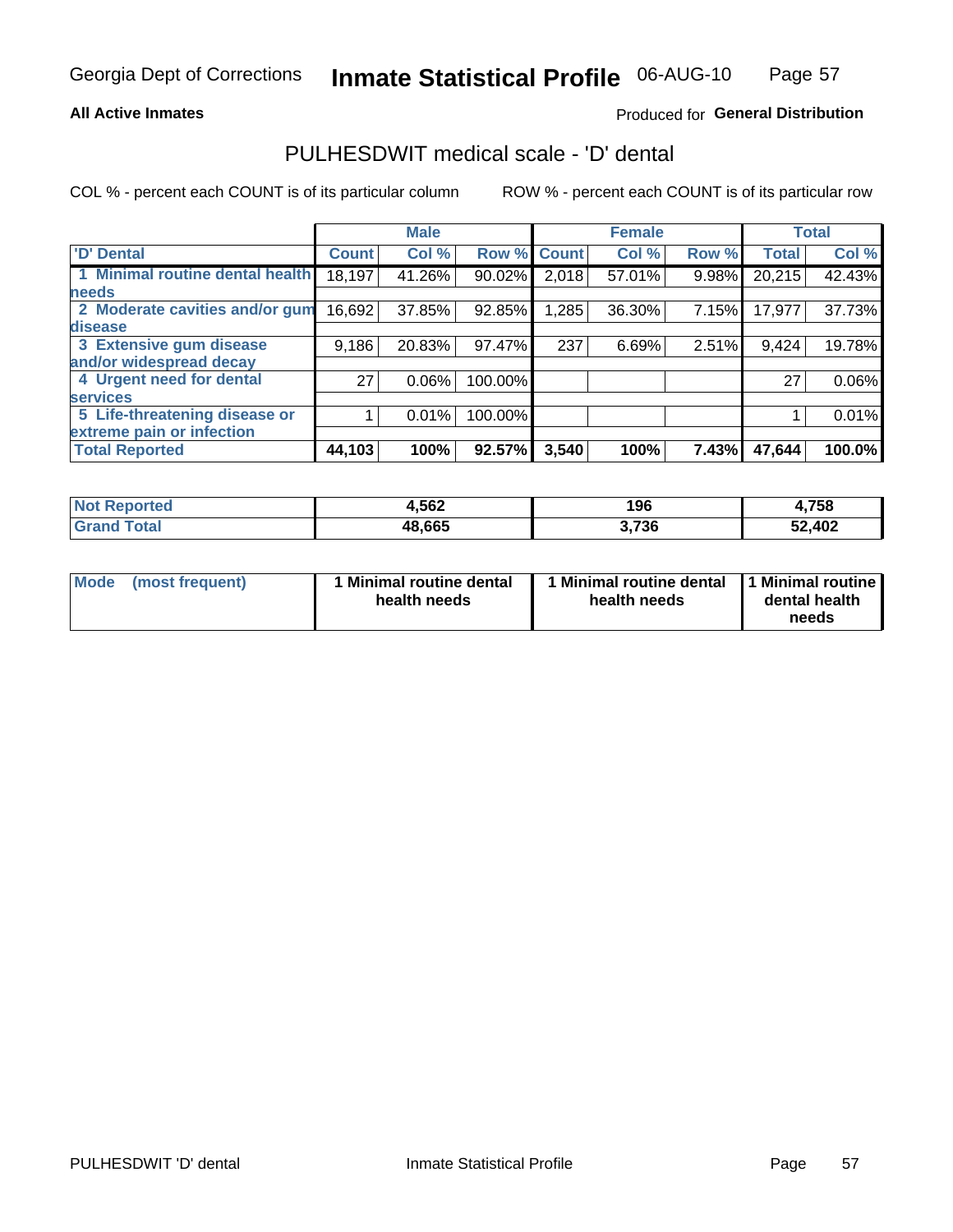#### **All Active Inmates**

### Produced for General Distribution

## PULHESDWIT medical scale - 'W' work ability

COL % - percent each COUNT is of its particular column

|                                 |              | <b>Male</b> |        |             | <b>Female</b> |        |              | <b>Total</b> |
|---------------------------------|--------------|-------------|--------|-------------|---------------|--------|--------------|--------------|
| 'W' work ability                | <b>Count</b> | Col %       |        | Row % Count | Col %         | Row %  | <b>Total</b> | Col %        |
| 1 Unrestricted work or activity | 38,701       | 83.28%      | 93.09% | 2,872       | 78.97%        | 6.91%  | 41,574       | 82.97%       |
| 2 Minor restrictions on type of | 6,110        | 13.15%      | 91.18% | 591         | 16.25%        | 8.82%  | 6,701        | 13.37%       |
| <b>work</b>                     |              |             |        |             |               |        |              |              |
| 3 Moderate restrictions on type | 1,121        | 2.41%       | 91.44% | 105         | 2.89%         | 8.56%  | 1,226        | 2.45%        |
| lof work                        |              |             |        |             |               |        |              |              |
| 4 Major restrictions on type of | 424          | 0.91%       | 86.53% | 66          | 1.81%         | 13.47% | 490          | 0.98%        |
| <b>work</b>                     |              |             |        |             |               |        |              |              |
| 5 Cannot work under any         | 114          | 0.25%       | 97.44% | 3           | 0.08%         | 2.56%  | 117          | 0.23%        |
| <b>circumstances</b>            |              |             |        |             |               |        |              |              |
| <b>Total Reported</b>           | 46,470       | 100%        | 92.74% | 3,637       | 100%          | 7.26%  | 50,108       | 100%         |

| <b>Not Reported</b>   | 195    | 99    | 2,294  |
|-----------------------|--------|-------|--------|
| Total<br><b>Grand</b> | 48,665 | 3,736 | 52,402 |

| Mode            | 1 Unrestricted work or | 1 Unrestricted work or | 1 Unrestricted   |
|-----------------|------------------------|------------------------|------------------|
| (most frequent) | activity               | activity               | work or activity |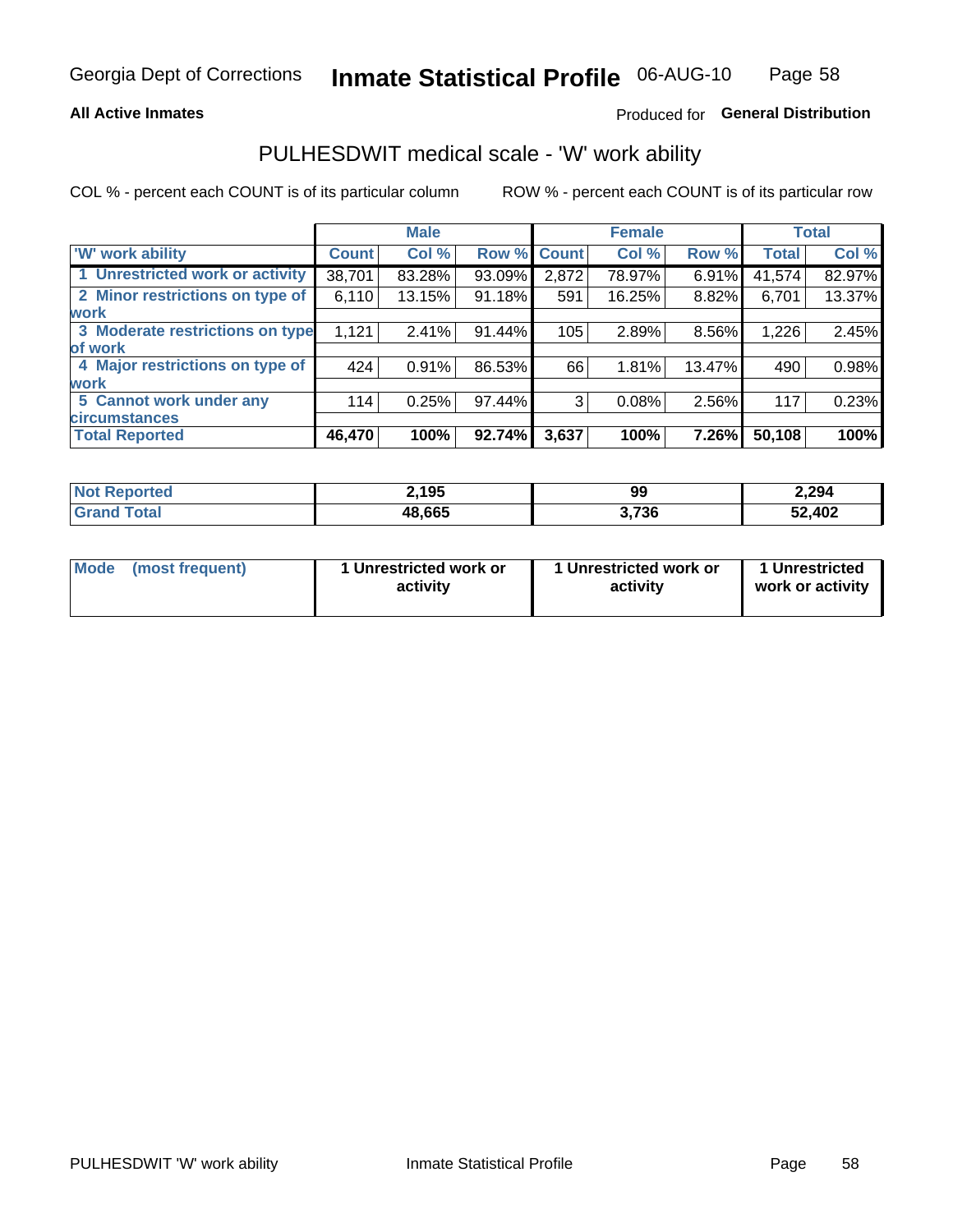#### **All Active Inmates**

#### Produced for General Distribution

## PULHESDWIT medical scale - 'I' impairment

COL % - percent each COUNT is of its particular column

|                                                              |              | <b>Male</b> |         |             | <b>Female</b> |        |              | <b>Total</b> |
|--------------------------------------------------------------|--------------|-------------|---------|-------------|---------------|--------|--------------|--------------|
| <b>T' Impairment</b>                                         | <b>Count</b> | Col %       |         | Row % Count | Col %         | Row %  | <b>Total</b> | Col %        |
| 1 No impairments or<br><b>disabilities</b>                   | 46,185       | 99.45%      | 92.72%  | 3,623       | 99.64%        | 7.27%  | 49,809       | 99.46%       |
| 2 Wheelchair-bound but<br>otherwise OK                       | 149          | 0.32%       | 96.13%  | 6           | 0.17%         | 3.87%  | 155          | 0.31%        |
| <b>3 Needs low-level Assisted</b><br>Living (level I)        | 31           | 0.07%       | 88.57%  | 4           | 0.11%         | 11.43% | 35           | 0.07%        |
| <b>4 Needs moderate Assisted</b><br><b>Living (level II)</b> | 14           | 0.03%       | 100.00% |             |               |        | 14           | 0.03%        |
| <b>5 Needs maximal Assisted</b><br>Living (level III)        | 61           | 0.13%       | 95.31%  | 3           | 0.08%         | 4.69%  | 64           | 0.13%        |
| <b>Total Reported</b>                                        | 46,440       | 100%        | 92.74%  | 3,636       | 100%          | 7.26%  | 50,077       | 100%         |

| ported      | 2,225  | 100   | 2,325  |
|-------------|--------|-------|--------|
| <b>otal</b> | 48,665 | 3,736 | 52,402 |

| Mode | (most frequent) | 1 No impairments or<br>disabilities | 1 No impairments or<br>disabilities | 1 No impairments<br>or disabilities |
|------|-----------------|-------------------------------------|-------------------------------------|-------------------------------------|
|------|-----------------|-------------------------------------|-------------------------------------|-------------------------------------|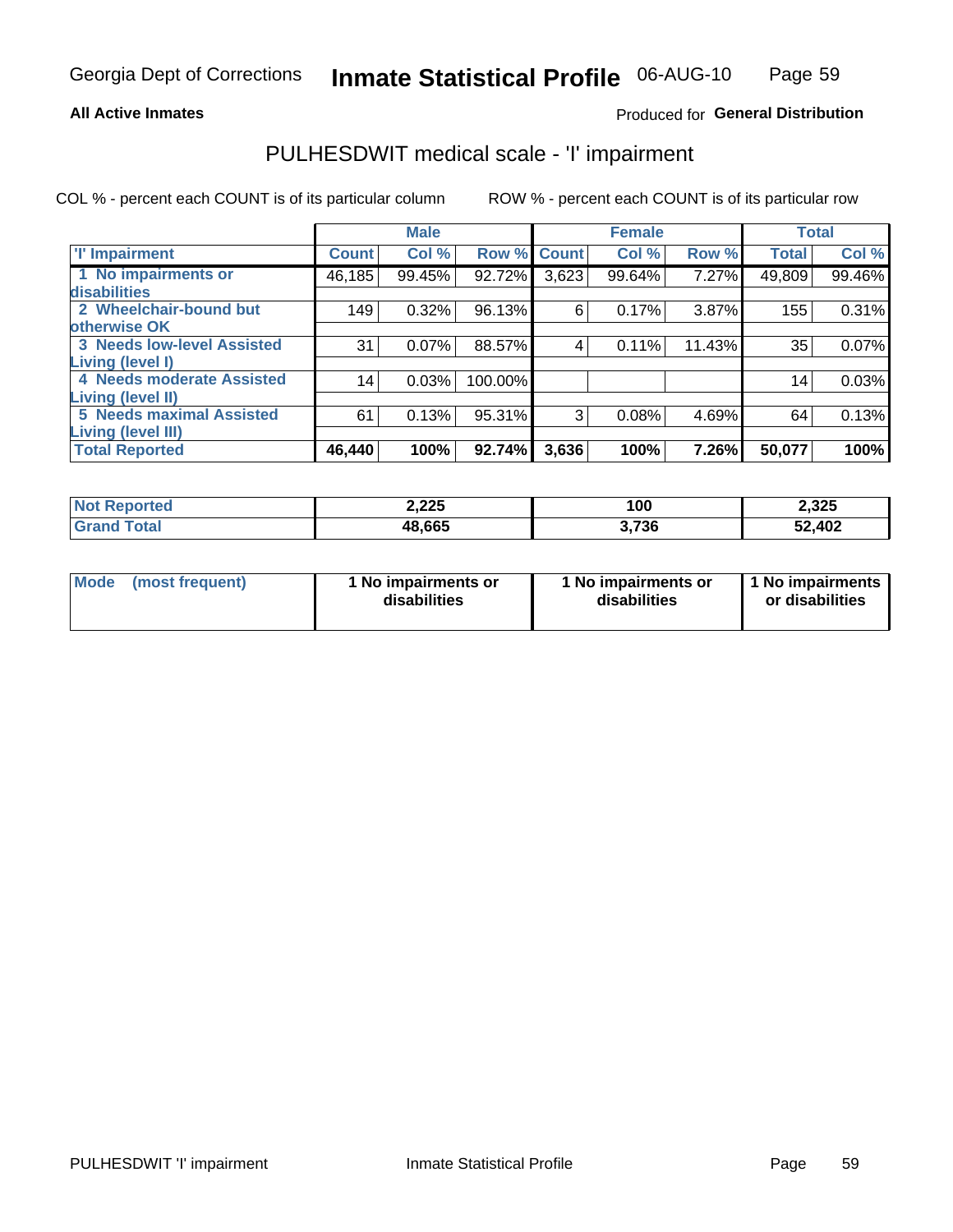#### **All Active Inmates**

### Produced fo General Distribution

## PULHESDWIT medical scale - 'T' transportability

COL % - percent each COUNT is of its particular column

|                              |              | <b>Male</b> |         |              | <b>Female</b> |       | <b>Total</b> |        |
|------------------------------|--------------|-------------|---------|--------------|---------------|-------|--------------|--------|
| <b>T' Transportability</b>   | <b>Count</b> | Col %       | Row %   | <b>Count</b> | Col %         | Row % | <b>Total</b> | Col %  |
| 1 Can be transported in any  | 46,260       | 99.62%      | 92.75%  | 3,614        | 99.70%        | 7.25% | 49,875       | 99.63% |
| ordinary approved vehicle    |              |             |         |              |               |       |              |        |
| 2 Wheelchair-bound, not      | 68           | 0.15%       | 90.67%  | 7            | 0.19%         | 9.33% | 75           | 0.15%  |
| needing special vehicle      |              |             |         |              |               |       |              |        |
| 3 Wheelchair-bound, requires | 16           | 0.03%       | 100.00% |              |               |       | 16           | 0.03%  |
| special vehicle              |              |             |         |              |               |       |              |        |
| 4 Needs specially-equipped   |              | 0.02%       | 100.00% |              |               |       |              | 0.01%  |
| medical vehicle              |              |             |         |              |               |       |              |        |
| <b>5 Requires ambulance</b>  | 84           | 0.18%       | 95.45%  | 4            | 0.11%         | 4.55% | 88           | 0.18%  |
| transport                    |              |             |         |              |               |       |              |        |
| <b>Total Reported</b>        | 46,435       | 100%        | 92.76%  | 3,625        | 100%          | 7.24% | 50,061       | 100%   |

| <b>ported</b> | 2,230  | $\blacksquare$        | 2,341  |
|---------------|--------|-----------------------|--------|
| <b>otal</b>   | 48,665 | <b>720</b><br>ა. / ან | 52,402 |

|  | Mode (most frequent) | 1 Can be transported in any 1 Can be transported in any<br>ordinary approved vehicle   ordinary approved vehicle   transported in any |  | 1 Can be<br>  ordinary approved  <br>vehicle |
|--|----------------------|---------------------------------------------------------------------------------------------------------------------------------------|--|----------------------------------------------|
|--|----------------------|---------------------------------------------------------------------------------------------------------------------------------------|--|----------------------------------------------|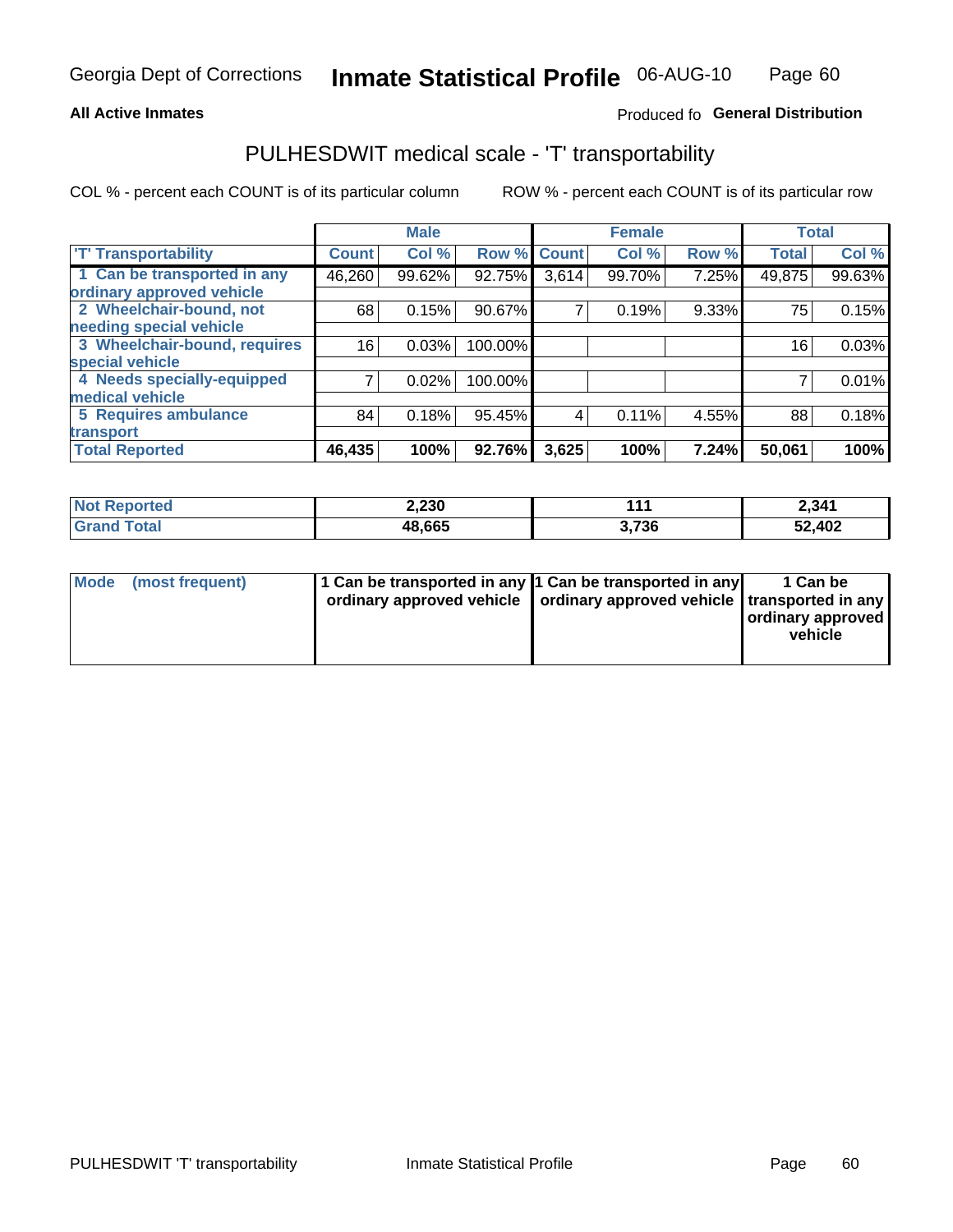#### **All Active Inmates**

#### Produced for General Distribution

## Criminality in family, self-reported

COL % - percent each COUNT is of its particular column

|                              |              | <b>Male</b> |        |              | <b>Female</b> |           |              | Total  |
|------------------------------|--------------|-------------|--------|--------------|---------------|-----------|--------------|--------|
| <b>Criminality In Family</b> | <b>Count</b> | Col%        | Row %  | <b>Count</b> | Col %         | Row %     | <b>Total</b> | Col %  |
| Yes, criminality in family   | 8.560        | $21.81\%$   | 89.58% | 995          | 43.85%        | $10.41\%$ | 9.556        | 23.02% |
| No criminality in family     | 30.680       | 78.19%      | 96.01% | 1.274        | 56.15%        |           | 3.99% 31,954 | 76.98% |
| <b>Total Reported</b>        | 39,240       | 100%        | 94.53% | 2,269        | 100%          |           | 5.47% 41,510 | 100%   |

| <b>Not Reported</b> | 9,425  | ,467 | 10,892 |
|---------------------|--------|------|--------|
| Tota<br>Granc       | 48,665 | .736 | 52,402 |

|  | Mode (most frequent) | No criminality in family | No criminality in family | No criminality in<br>family |
|--|----------------------|--------------------------|--------------------------|-----------------------------|
|--|----------------------|--------------------------|--------------------------|-----------------------------|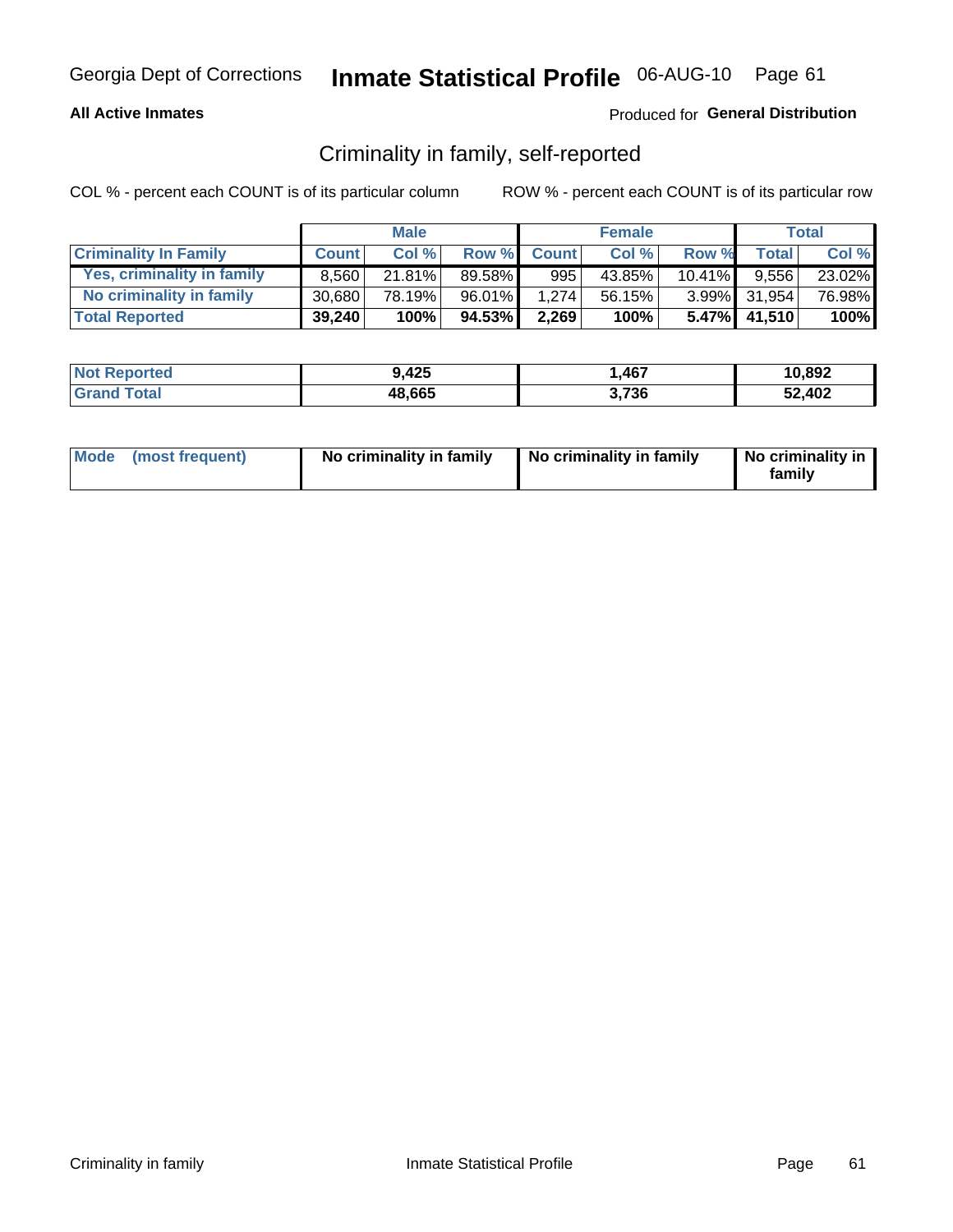#### **All Active Inmates**

#### Produced for General Distribution

## Alcoholism in family, self-reported

COL % - percent each COUNT is of its particular column

|                             |              | <b>Male</b> |           |              | <b>Female</b> |          |                 | Total   |
|-----------------------------|--------------|-------------|-----------|--------------|---------------|----------|-----------------|---------|
| <b>Alcoholism In Family</b> | <b>Count</b> | Col%        | Row %     | <b>Count</b> | Col %         | Row %    | <b>Total</b>    | Col %   |
| Yes, alcoholism in family   | 5.491        | $13.99\%$   | $90.21\%$ | 596          | 26.27%        | $9.79\%$ | 6,087           | 14.66%  |
| No alcoholism in family     | 33,749       | $86.01\%$   | 95.27%    | 1.673        | 73.73%        |          | 4.72% 35,423    | 85.34%  |
| <b>Total Reported</b>       | 39,240       | 100%        | 94.53%    | 2,269        | 100%          |          | $5.47\%$ 41,510 | $100\%$ |

| <b>Not Reported</b> | 9,425  | ,467 | 10,892 |
|---------------------|--------|------|--------|
| <b>Total</b>        | 48,665 | .736 | 52,402 |

|  | Mode (most frequent) | No alcoholism in family | No alcoholism in family | No alcoholism in<br>family |
|--|----------------------|-------------------------|-------------------------|----------------------------|
|--|----------------------|-------------------------|-------------------------|----------------------------|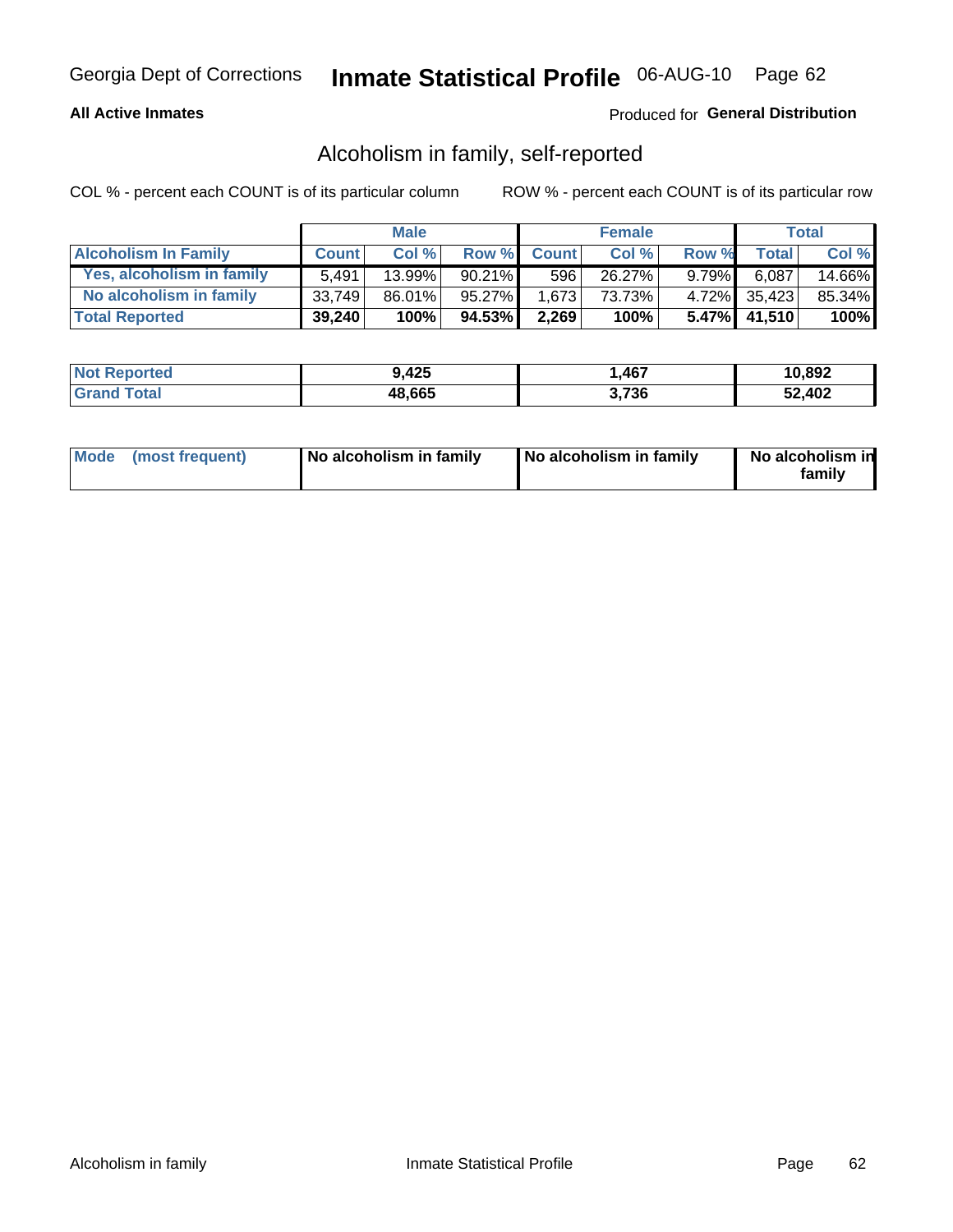#### **All Active Inmates**

### Produced for General Distribution

## Drug abuse in family, self-reported

COL % - percent each COUNT is of its particular column

|                           |              | <b>Male</b> |           |              | <b>Female</b> |           |              | Total   |
|---------------------------|--------------|-------------|-----------|--------------|---------------|-----------|--------------|---------|
| Drug Abuse In Family      | <b>Count</b> | Col%        | Row %     | <b>Count</b> | Col%          | Row %     | Total        | Col %   |
| Yes, drug abuse in family | 3,013        | 7.68%       | $85.14\%$ | 526          | 23.18%        | $14.86\%$ | 3.539        | 8.53%   |
| No drug abuse in family   | 36.227       | $92.32\%$   | $95.41\%$ | 1.743        | 76.82%        |           | 4.59% 37.971 | 91.47%  |
| <b>Total Reported</b>     | 39,240       | 100%        | 94.53%    | 2,269        | 100%          |           | 5.47% 41,510 | $100\%$ |

| <b>Not Reported</b> | 9,425  | ,467  | 10,892 |
|---------------------|--------|-------|--------|
| Total               | 48,665 | 3,736 | 52,402 |

|  | Mode (most frequent) | No drug abuse in family | No drug abuse in family | No drug abuse in<br>familv |
|--|----------------------|-------------------------|-------------------------|----------------------------|
|--|----------------------|-------------------------|-------------------------|----------------------------|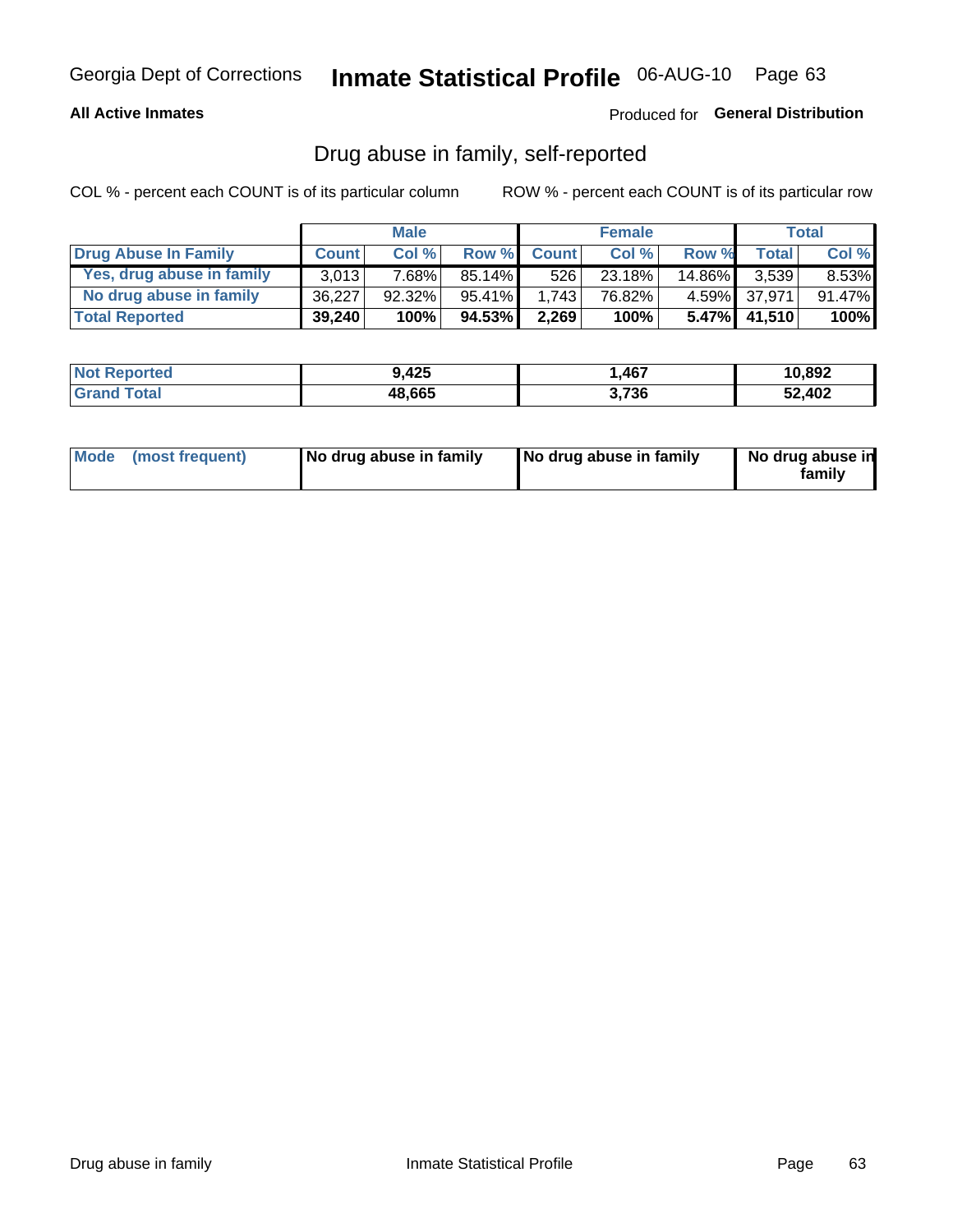#### **All Active Inmates**

#### Produced for General Distribution

## Subjected to frequent beatings, self-reported

COL % - percent each COUNT is of its particular column

|                                   |              | <b>Male</b> |        |              | <b>Female</b> |        |        | Total  |
|-----------------------------------|--------------|-------------|--------|--------------|---------------|--------|--------|--------|
| <b>Frequent beatings</b>          | <b>Count</b> | Col %       | Row %  | <b>Count</b> | Col %         | Row %  | Total  | Col %  |
| <b>Yes, subjected to frequent</b> | 1,571        | $4.00\%$    | 82.47% | 334          | 14.72%        | 17.53% | 1,905  | 4.59%  |
| <b>beatings</b>                   |              |             |        |              |               |        |        |        |
| Not subjected to frequent         | 37,669       | 96.00%      | 95.11% | 1,935        | 85.28%        | 4.89%  | 39,605 | 95.41% |
| <b>beatings</b>                   |              |             |        |              |               |        |        |        |
| <b>Total Reported</b>             | 39,240       | 100%        | 94.53% | 2,269        | 100%          | 5.47%  | 41,510 | 100%   |

| <b>Not</b><br>Reported | 9,425  | 467,  | 10,892 |
|------------------------|--------|-------|--------|
| <b>Total</b>           | 48,665 | 3,736 | 52,402 |

| Mode (most frequent) | Not subjected to frequent<br>beatings | Not subjected to frequent<br>beatings | Not subjected to<br><b>frequent beatings</b> |
|----------------------|---------------------------------------|---------------------------------------|----------------------------------------------|
|                      |                                       |                                       |                                              |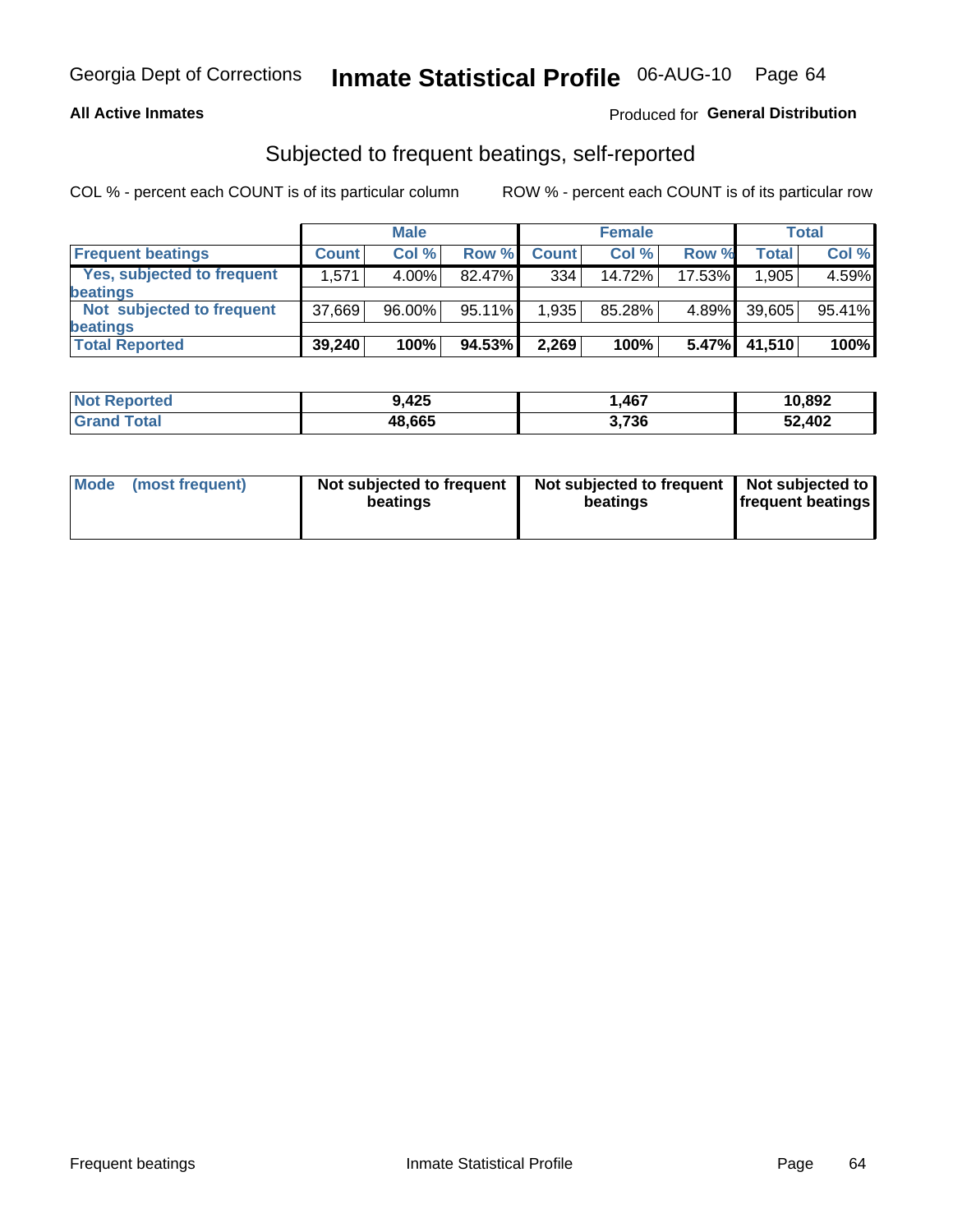#### **All Active Inmates**

### Produced for General Distribution

## Father absent during inmate's childhood

COL % - percent each COUNT is of its particular column

|                           |              | <b>Male</b> |              |              | <b>Female</b> |          |              | <b>Total</b> |
|---------------------------|--------------|-------------|--------------|--------------|---------------|----------|--------------|--------------|
| <b>Father Absent</b>      | <b>Count</b> | Col%        | <b>Row %</b> | <b>Count</b> | Col %         | Row %    | Total        | Col %        |
| Yes, father was absent    | 19.070       | 48.60%      | 95.79%       | 839          | 36.98%        | $4.21\%$ | 19.909       | 47.96%       |
| No, father was not absent | 20.170       | $51.40\%$   | 93.38%       | 1,430        | 63.02%        |          | 6.62% 21,601 | 52.04%       |
| <b>Total Reported</b>     | 39,240       | 100%        | 94.53%       | 2,269        | 100%          | $5.47\%$ | 41,510       | 100%         |

| <b>Not Reported</b> | 9,425  | 467,  | 10,892 |
|---------------------|--------|-------|--------|
| <b>Grand Total</b>  | 48,665 | 3,736 | 52,402 |

|  | Mode (most frequent) | No, father was not absent No, father was not absent |  | No, father was not<br>absent |
|--|----------------------|-----------------------------------------------------|--|------------------------------|
|--|----------------------|-----------------------------------------------------|--|------------------------------|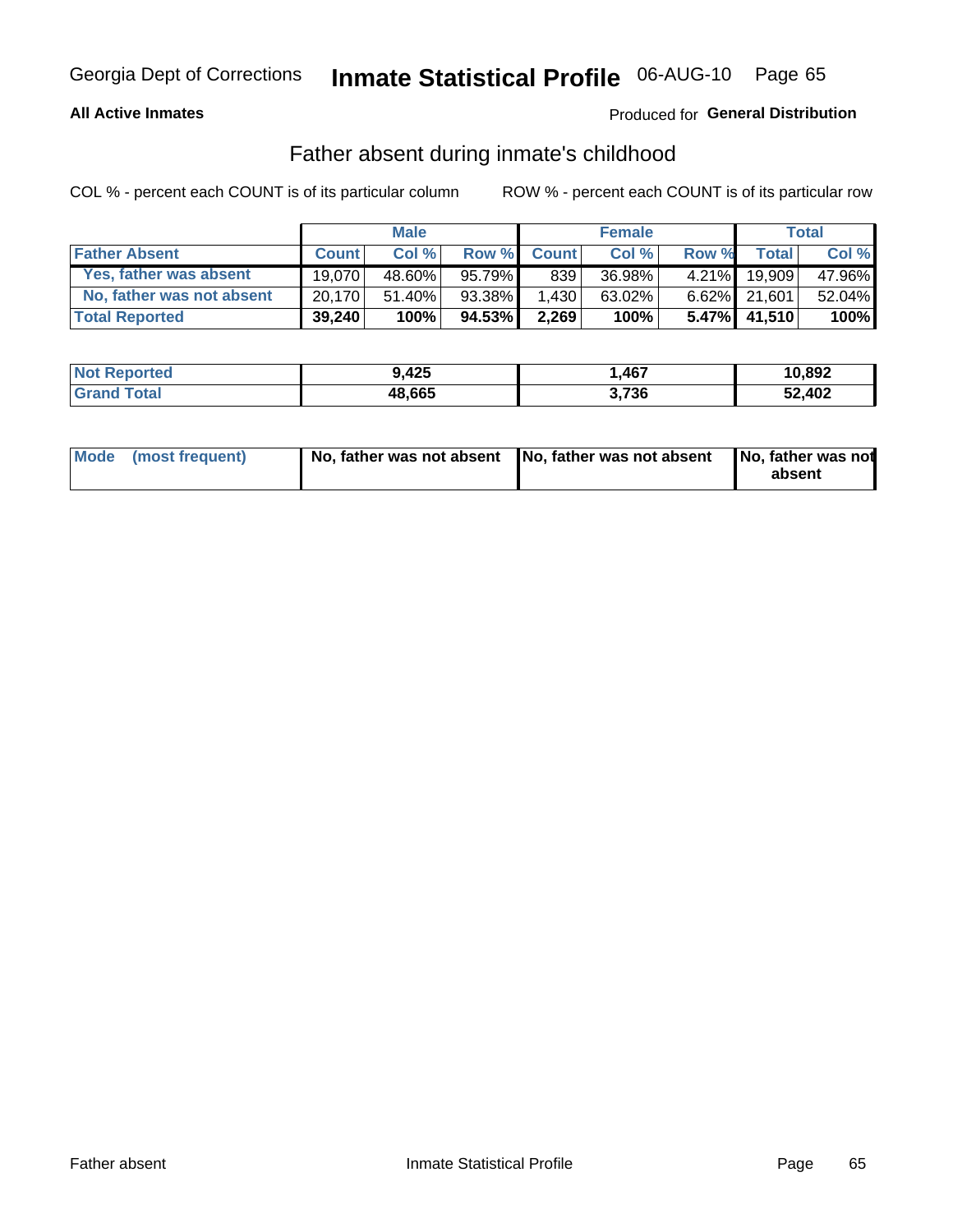#### **All Active Inmates**

#### Produced for General Distribution

## Mother absent during inmate's childhood

COL % - percent each COUNT is of its particular column

|                           |              | <b>Male</b> |        |              | <b>Female</b> |          |              | <b>Total</b> |
|---------------------------|--------------|-------------|--------|--------------|---------------|----------|--------------|--------------|
| <b>Mother Absent</b>      | <b>Count</b> | Col%        | Row %  | <b>Count</b> | Col %         | Row %    | <b>Total</b> | Col %        |
| Yes, mother was absent    | 5.067        | $12.91\%$   | 94.16% | 314          | 13.84%        | $5.84\%$ | 5,381        | 12.96%       |
| No, mother was not absent | 34.173       | 87.09%      | 94.59% | 1,955        | 86.16%        |          | 5.41% 36,129 | 87.04%       |
| <b>Total Reported</b>     | 39,240       | 100%        | 94.53% | 2,269        | 100%          |          | 5.47% 41,510 | 100%         |

| <b>Not Reported</b> | 9,425  | ,467 | 10,892 |
|---------------------|--------|------|--------|
| <b>Total</b>        | 48,665 | .736 | 52,402 |

| Mode (most frequent) | No, mother was not absent   No, mother was not absent   No, mother was | not absent |
|----------------------|------------------------------------------------------------------------|------------|
|                      |                                                                        |            |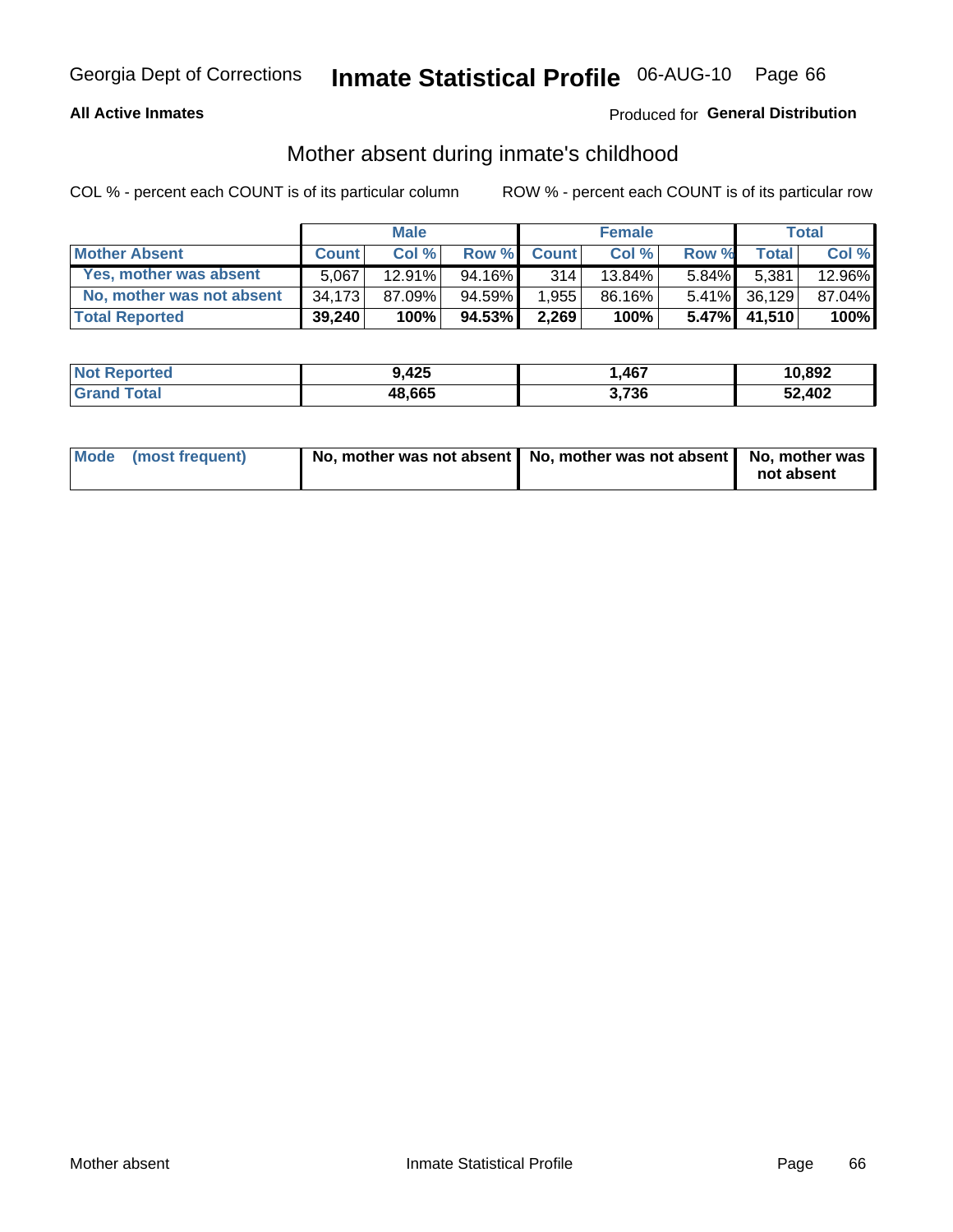#### **All Active Inmates**

#### Produced for General Distribution

## Inmate diagnosed as manipulative

COL % - percent each COUNT is of its particular column

|                       |              | <b>Male</b> |           |              | <b>Female</b> |          |              | Total  |
|-----------------------|--------------|-------------|-----------|--------------|---------------|----------|--------------|--------|
| <b>Manipulative</b>   | <b>Count</b> | Col %       | Row %     | <b>Count</b> | Col%          | Row %    | <b>Total</b> | Col %  |
| Yes, manipulative     | .499         | $20.46\%$   | 99.58%    | 32           | 1.42%         | $0.42\%$ | 7.531        | 19.35% |
| No, not manipulative  | 29,155       | 79.54%      | $92.91\%$ | 2.224        | 98.58%        |          | 7.09% 31,380 | 80.65% |
| <b>Total Reported</b> | 36,654       | 100%        | 94.20% I  | 2,256        | 100%          |          | 5.80% 38,911 | 100%   |

| <b>Not Reported</b> | 12,011 | .480  | 13,491 |
|---------------------|--------|-------|--------|
| <b>Grand Total</b>  | 48,665 | 3,736 | 52,402 |

|  | Mode (most frequent) | No, not manipulative | No, not manipulative | No. not<br><b>I</b> manipulative |
|--|----------------------|----------------------|----------------------|----------------------------------|
|--|----------------------|----------------------|----------------------|----------------------------------|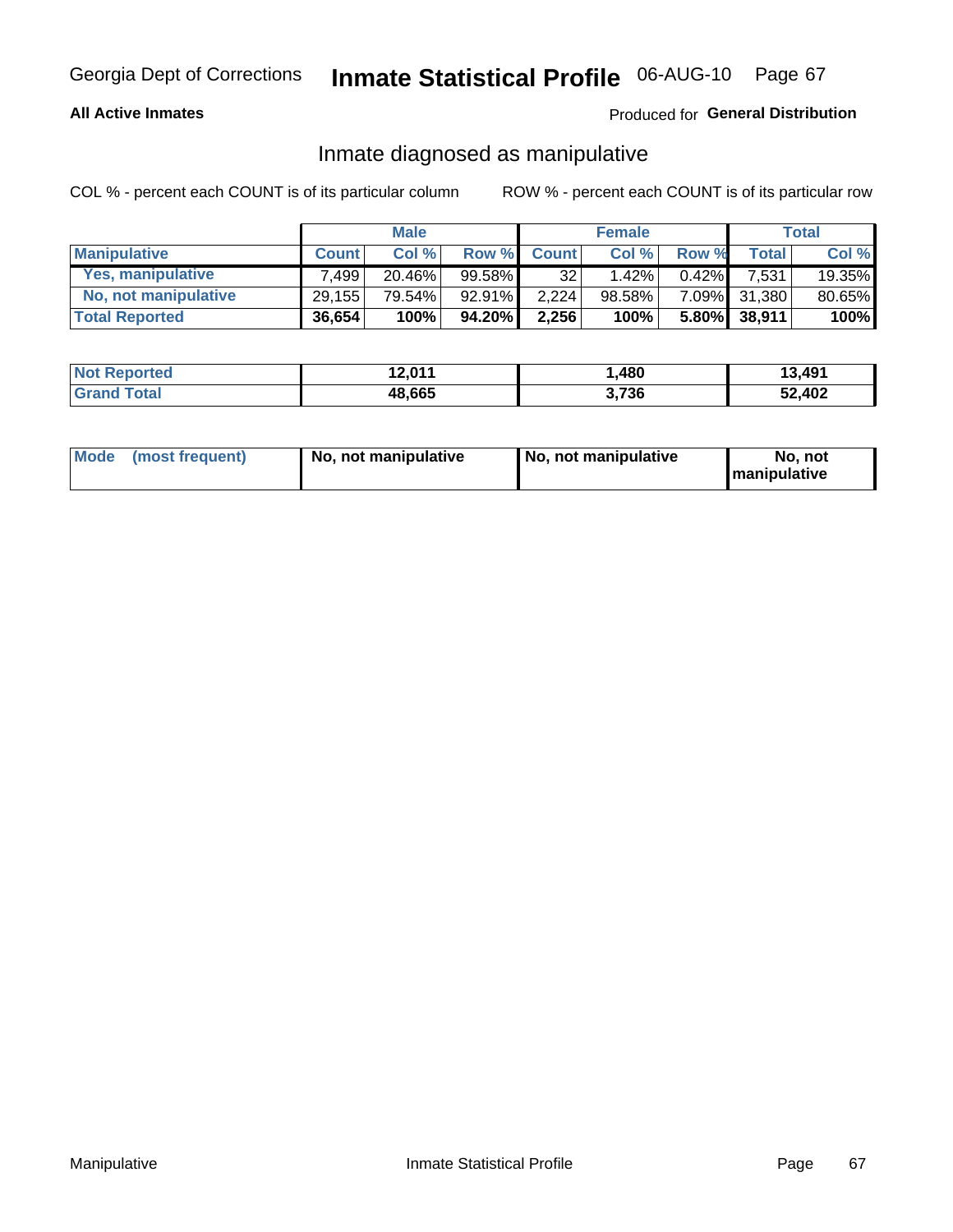#### **All Active Inmates**

Produced for General Distribution

## Inmate diagnosed as assaultive

COL % - percent each COUNT is of its particular column

|                       |              | <b>Male</b> |           |              | <b>Female</b> |          |              | Total  |
|-----------------------|--------------|-------------|-----------|--------------|---------------|----------|--------------|--------|
| <b>Assaultive</b>     | <b>Count</b> | Col %       | Row %     | <b>Count</b> | Col %         | Row %    | <b>Total</b> | Col %  |
| Yes, assaultive       | 17.760       | 48.45%      | 95.18%    | 900          | 39.89%        | $4.82\%$ | 18,660       | 47.96% |
| No, not assaultive    | 18.894       | 51.55%      | $93.30\%$ | 1,356        | $60.11\%$     | $6.70\%$ | 20,251       | 52.04% |
| <b>Total Reported</b> | 36,654       | 100%        | 94.20%    | 2,256        | 100%          |          | 5.80% 38,911 | 100%   |

| <b>Not Reported</b> | 12,011 | ,480  | 13,491 |
|---------------------|--------|-------|--------|
| <b>Grand Total</b>  | 48,665 | 3,736 | 52,402 |

| Mode (most frequent) | No, not assaultive | No, not assaultive | No, not assaultive |
|----------------------|--------------------|--------------------|--------------------|
|----------------------|--------------------|--------------------|--------------------|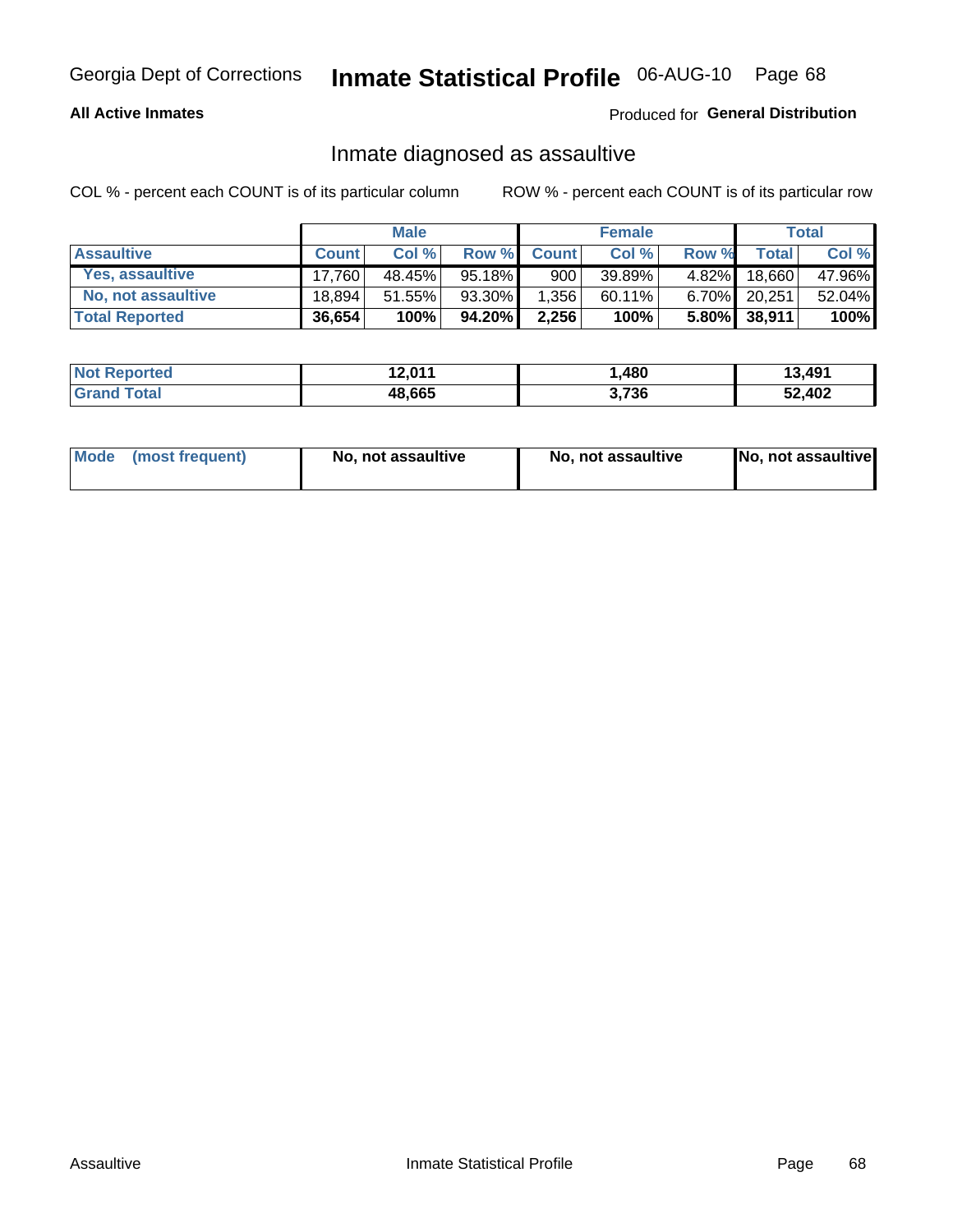# Inmate Statistical Profile 06-AUG-10 Page 69

**All Active Inmates** 

#### **Produced for General Distribution**

## Number of prior Georgia incarcerations

COL % - percent each COUNT is of its particular column

|                                       |              | <b>Male</b> |             |       | <b>Female</b> |       |        | <b>Total</b> |
|---------------------------------------|--------------|-------------|-------------|-------|---------------|-------|--------|--------------|
| <b>Num of Prior GA Incarcerations</b> | <b>Count</b> | Col %       | Row % Count |       | Col %         | Row % | Total  | Col %        |
|                                       | 28,236       | 58.02%      | 91.61%      | 2,586 | 69.22%        | 8.39% | 30,823 | 58.82%       |
|                                       | 8,500        | 17.47%      | 94.30%      | 514   | 13.76%        | 5.70% | 9,014  | 17.20%       |
| $\overline{2}$                        | 4,772        | 9.81%       | 94.27%      | 290   | 7.76%         | 5.73% | 5,062  | 9.66%        |
| 3                                     | 2,878        | 5.91%       | $95.27\%$   | 143   | 3.83%         | 4.73% | 3,021  | 5.77%        |
| $\boldsymbol{4}$                      | 1,769        | 3.64%       | 95.52%      | 83    | 2.22%         | 4.48% | 1,852  | 3.53%        |
| 5                                     | 1,090        | 2.24%       | 95.87%      | 47    | 1.26%         | 4.13% | 1,137  | 2.17%        |
| <b>More Than 5</b>                    | 1,420        | 2.92%       | 95.11%      | 731   | 1.95%         | 4.89% | 1,493  | 2.85%        |
| <b>Total Reported</b>                 | 48,665       | 100%        | 92.87%      | 3,736 | 100%          | 7.13% | 52,402 | 100%         |

| orted<br>NO. |        |       |        |
|--------------|--------|-------|--------|
| .otal<br>Gr  | 48.665 | ነ,736 | 52,402 |

| Mean (average)       | l.01 | .99 |
|----------------------|------|-----|
| Median (middle)      |      |     |
| Mode (most frequent) |      |     |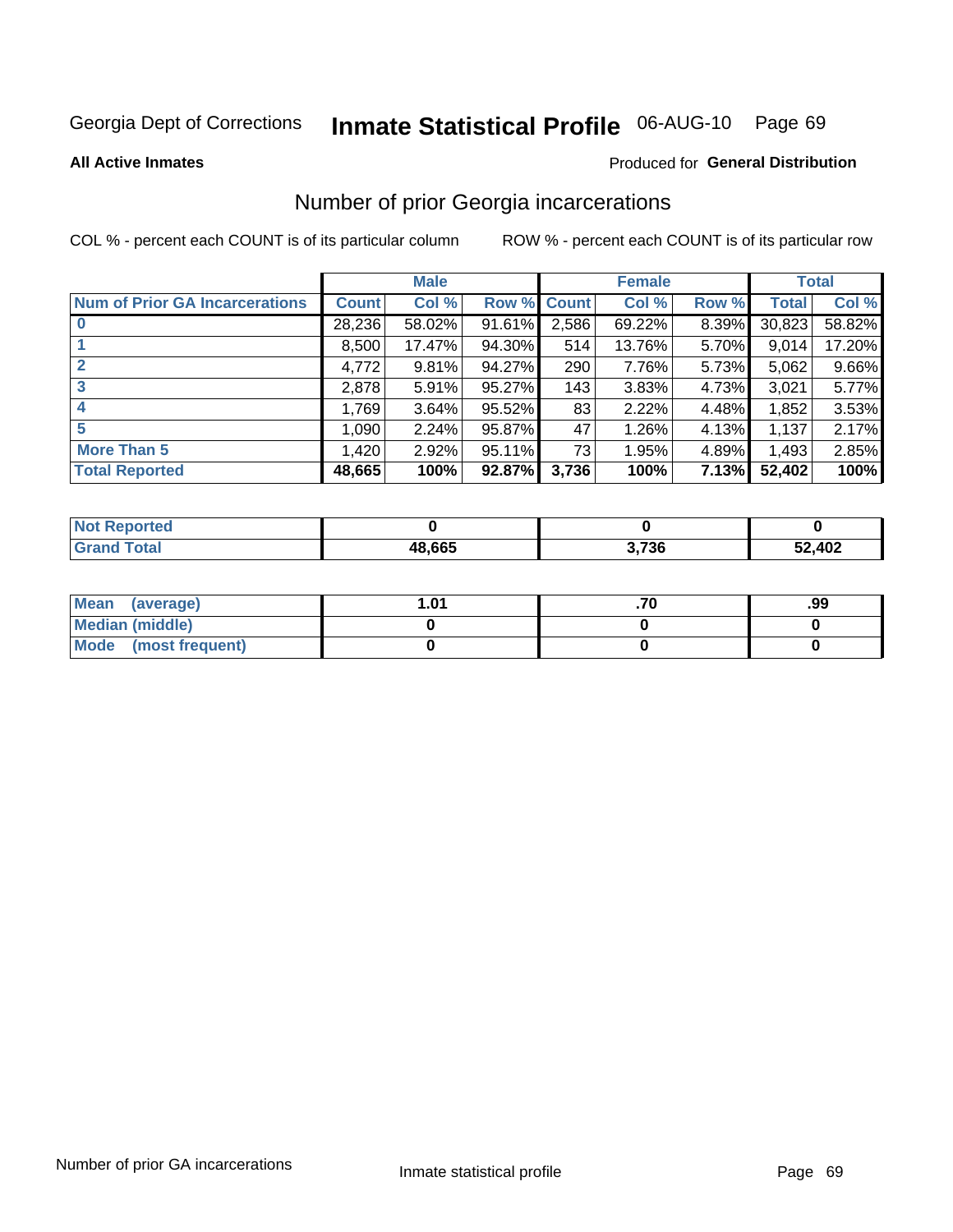# Inmate Statistical Profile 06-AUG-10 Page 70

#### **All Active Inmates**

#### Produced for General Distribution

### Prison sentence in years

COL % - percent each COUNT is of its particular column

ROW % - percent each COUNT is of its particular row

|                                 |              | <b>Male</b> |         |              | <b>Female</b> |          |              | <b>Total</b> |
|---------------------------------|--------------|-------------|---------|--------------|---------------|----------|--------------|--------------|
| <b>Prison Sentence In Years</b> | <b>Count</b> | Col %       | Row %   | <b>Count</b> | Col %         | Row %    | <b>Total</b> | Col %        |
| $0 - 1$                         | 1,177        | 2.42%       | 83.42%  | 233          | 6.24%         | 16.51%   | 1,411        | 2.69%        |
| $1.1 - 2$                       | 3,501        | 7.19%       | 88.52%  | 454          | 12.15%        | 11.48%   | 3,955        | 7.55%        |
| $2.1 - 3$                       | 3,825        | 7.86%       | 86.75%  | 584          | 15.63%        | 13.25%   | 4,409        | 8.41%        |
| $3.1 - 4$                       | 2,740        | 5.63%       | 90.70%  | 281          | 7.52%         | $9.30\%$ | 3,021        | 5.77%        |
| $4.1 - 5$                       | 5,120        | 10.52%      | 90.36%  | 546          | 14.61%        | 9.64%    | 5,666        | 10.81%       |
| $5.1 - 6$                       | 1,892        | 3.89%       | 92.88%  | 145          | 3.88%         | 7.12%    | 2,037        | 3.89%        |
| $6.1 - 7$                       | 1,889        | 3.88%       | 92.83%  | 146          | 3.91%         | 7.17%    | 2,035        | 3.88%        |
| $7.1 - 8$                       | 1,748        | 3.59%       | 93.53%  | 121          | 3.24%         | 6.47%    | 1,869        | 3.57%        |
| $8.1 - 9$                       | 772          | 1.59%       | 93.46%  | 54           | 1.45%         | 6.54%    | 826          | 1.58%        |
| $9.1 - 10$                      | 5,982        | 12.29%      | 94.47%  | 350          | 9.37%         | 5.53%    | 6,332        | 12.08%       |
| $10.1 - 12$                     | 2,369        | 4.87%       | 95.41%  | 114          | 3.05%         | 4.59%    | 2,483        | 4.74%        |
| $12.1 - 15$                     | 3,749        | 7.70%       | 95.78%  | 165          | 4.42%         | 4.22%    | 3,914        | 7.47%        |
| $15.1 - 20$                     | 3,693        | 7.59%       | 96.35%  | 140          | 3.75%         | 3.65%    | 3,833        | 7.31%        |
| 20.1 - Over                     | 2,982        | 6.13%       | 97.20%  | 86           | 2.30%         | 2.80%    | 3,068        | 5.85%        |
| <b>Life</b>                     | 6,531        | 13.42%      | 95.55%  | 304          | 8.14%         | 4.45%    | 6,835        | 13.04%       |
| <b>Life Without Parole</b>      | 592          | 1.22%       | 98.01%  | 12           | 0.32%         | 1.99%    | 604          | 1.15%        |
| <b>Death</b>                    | 100          | 0.21%       | 99.01%  |              | 0.03%         | 0.99%    | 101          | 0.19%        |
| <b>Youthful Offenders</b>       | 3            | 0.01%       | 100.00% |              |               |          | 3            | 0.01%        |
| <b>Total Reported</b>           | 48,665       | 100%        | 92.87%  | 3,736        | 100.0%        | 7.13%    | 52,402       | 100%         |

| <b>Not Reported</b>             |        |       |        |
|---------------------------------|--------|-------|--------|
| A <sub>2</sub><br>$CT^{\prime}$ | 18,665 | 3,736 | 52,402 |

#### **Determinate (numeric) sentences only**

| M <sub>PA</sub><br><br>$\mathbf{r}$<br>.2.16<br>14.04<br>. <b></b> |  |  |  |
|--------------------------------------------------------------------|--|--|--|
|                                                                    |  |  |  |

All sentences (including determinate), with life, life without parole, and death sentences figured at 45 years

| <b>Me</b><br>10 70<br>18.60<br>15.24<br>1ס.<br>_____ |  |  |  |
|------------------------------------------------------|--|--|--|
|                                                      |  |  |  |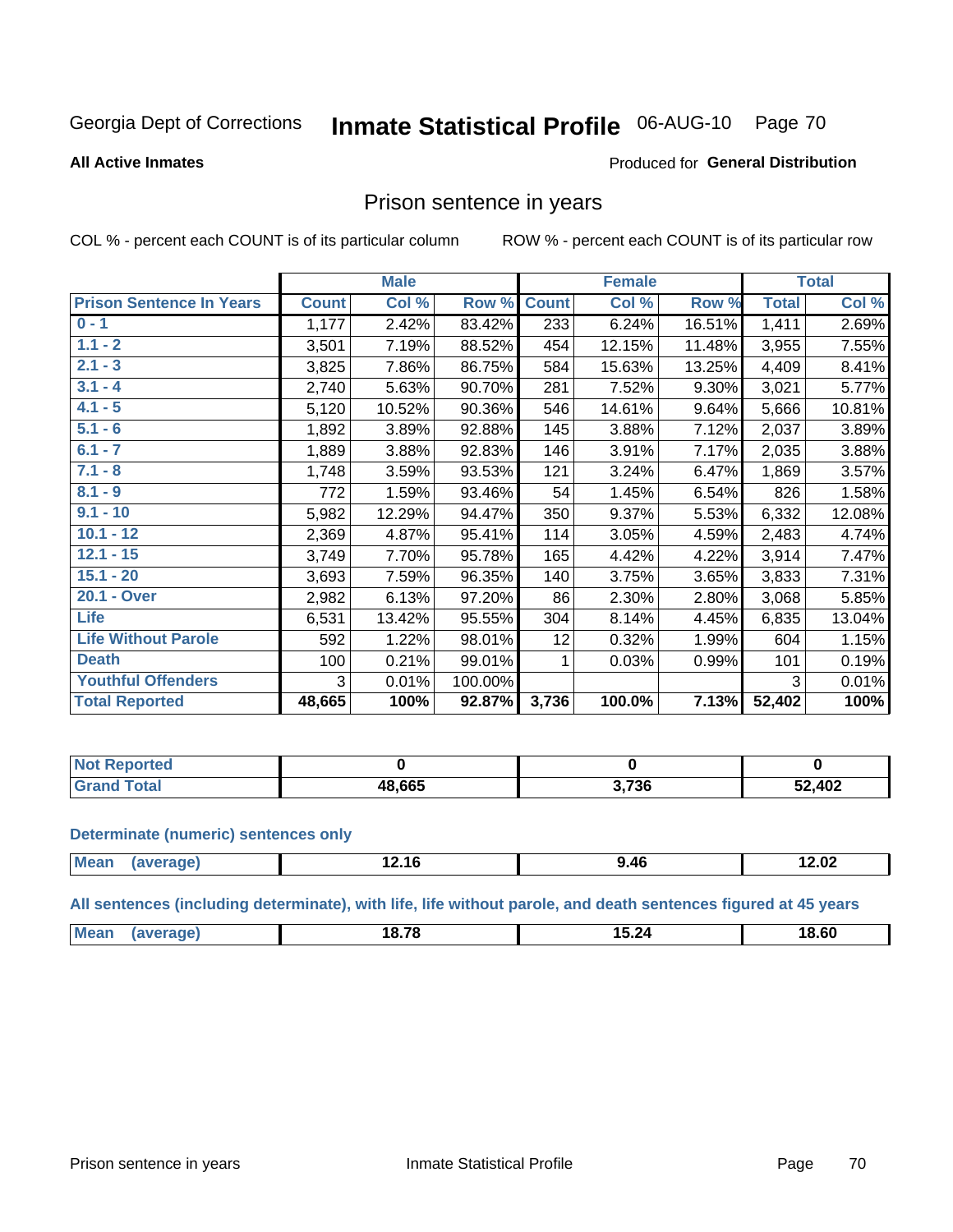#### Inmate Statistical Profile 06-AUG-10 Page 71 Georgia Dept of Corrections

#### **All Active Inmates**

#### **Produced for General Distribution**

## Primary offense, broken out into felonies vs misdemeanors

COL % - percent each COUNT is of its particular column

|                                  |              | <b>Male</b> |                    | <b>Female</b> |       |        | Total   |
|----------------------------------|--------------|-------------|--------------------|---------------|-------|--------|---------|
| <b>Felonies and Misdemeanors</b> | <b>Count</b> | Col%        | <b>Row % Count</b> | Col%          | Row % | Total  | Col %   |
| <b>Felonies</b>                  | 48,622       | 100.00%     | 92.87% 3.731       | 100.00%       | 7.13% | 52,354 | 100.00% |
| <b>Total Reported</b>            | 48,622       | 100%        | 92.87% 3.731       | 100%          | 7.13% | 52,354 | 100%    |

| <b>Not</b><br>Reported | −~     |        | 48     |
|------------------------|--------|--------|--------|
| <b>Grand</b>           | 48,665 | 48,627 | 52,402 |

| Mode (most frequent)<br>elonies | Felonies | Felonies |
|---------------------------------|----------|----------|
|---------------------------------|----------|----------|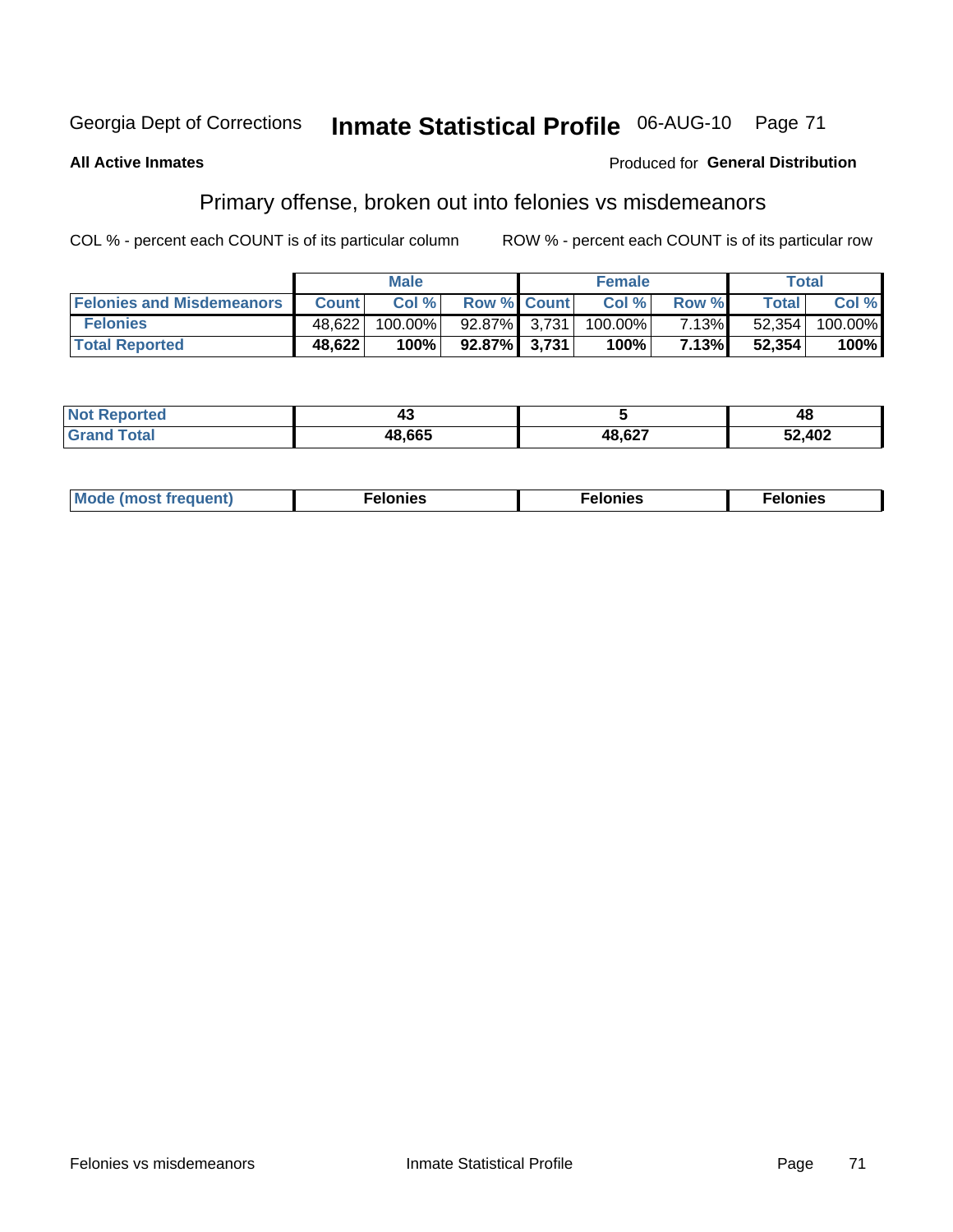# Inmate Statistical Profile 06-AUG-10 Page 72

#### **All Active Inmates**

#### Produced for General Distribution

### Primary offense, broken out into six broad crime categories

COL % - percent each COUNT is of its particular column

|                                 |              | <b>Male</b> |        |                    | <b>Female</b> |        |              | <b>Total</b> |
|---------------------------------|--------------|-------------|--------|--------------------|---------------|--------|--------------|--------------|
| <b>Crime Categories</b>         | <b>Count</b> | Col %       |        | <b>Row % Count</b> | Col %         | Row %  | <b>Total</b> | Col %        |
| <b>Violent</b>                  | 22,609       | 46.50%      | 94.15% | 1,404              | 37.63%        | 5.85%  | 24,013       | 45.87%       |
| <b>Sex Crime</b><br>2           | 7,606        | 15.64%      | 98.52% | 114                | $3.06\%$      | 1.48%  | 7,720        | 14.75%       |
| $\mathbf{3}$<br><b>Property</b> | 9,020        | 18.55%      | 88.07% | 1,221              | 32.73%        | 11.92% | 10,242       | 19.56%       |
| <b>Drug</b><br>4                | 7,367        | 15.15%      | 89.61% | 854                | 22.89%        | 10.39% | 8,221        | 15.70%       |
| <b>Habit/DUI</b><br>5           | 96           | .20%        | 90.57% | 10 <sup>1</sup>    | .27%          | 9.43%  | 106          | .20%         |
| <b>Other</b><br>6               | 1,924        | 3.96%       | 93.76% | 128                | 3.43%         | 6.24%  | 2,052        | 3.92%        |
| <b>Total Reported</b>           | 48,622       | 100%        | 92.87% | 3,731              | 100%          | 7.13%  | 52,354       | 100%         |

| rtea<br>NO |        |      | 48            |
|------------|--------|------|---------------|
| Ento.      | 48,665 | ,736 | 52,402<br>EQ. |

| Mo<br>uent)<br>nos | .<br>/iolent | <br>Violent | - --<br><b>Tiolent</b> |
|--------------------|--------------|-------------|------------------------|
|                    |              |             |                        |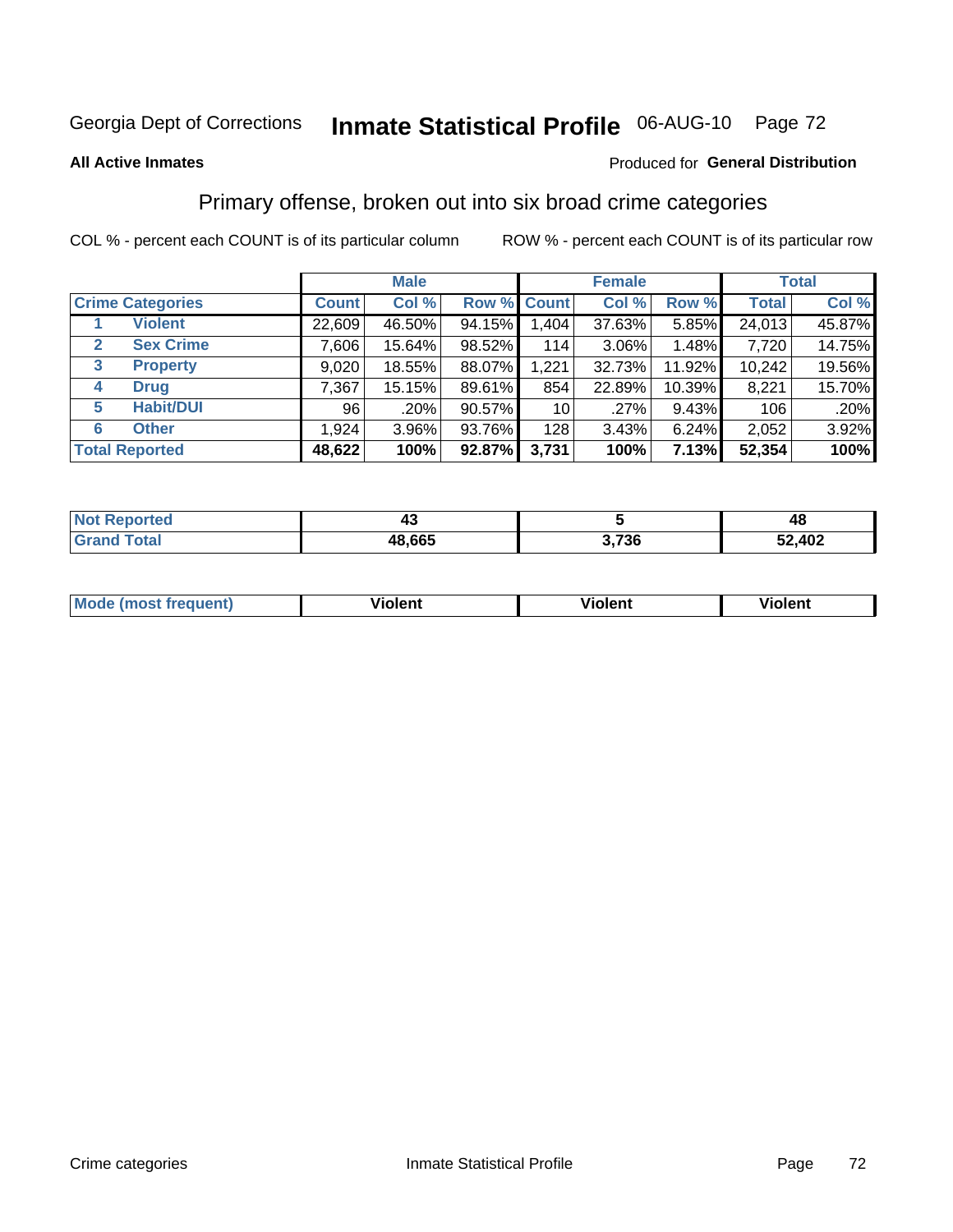# Inmate Statistical Profile 06-AUG-10 Page 73

#### **All Active Inmates**

#### **Produced for General Distribution**

## Primary offense, detailed offense code

COL % - percent each COUNT is of its particular column

|      |                                             |                         | <b>Male</b> |         |                 | <b>Female</b> |        |                         | <b>Total</b> |
|------|---------------------------------------------|-------------------------|-------------|---------|-----------------|---------------|--------|-------------------------|--------------|
|      | <b>Primary Offense</b>                      | <b>Count</b>            | Col %       | Row %   | <b>Count</b>    | Col %         | Row %  | <b>Total</b>            | Col %        |
| 1100 | <b>Misc Homicide Offense</b>                | 11                      | .02%        | 78.57%  | 3 <sup>1</sup>  | .08%          | 21.43% | 14                      | .03%         |
| 1101 | <b>Murder</b>                               | 4,866                   | 10.01%      | 94.32%  | 293             | 7.85%         | 5.68%  | 5,159                   | 9.85%        |
| 1102 | <b>Voluntary Manslaughter</b>               | 1,020                   | 2.10%       | 88.62%  | 131             | 3.51%         | 11.38% | 1,151                   | 2.20%        |
| 1103 | <b>Involuntary Manslaughter</b>             | 115                     | .24%        | 82.73%  | 24              | .64%          | 17.27% | 139                     | .27%         |
| 1118 | <b>Feticide By Vehicle</b>                  | 1                       | .01%        | 33.33%  | $\overline{2}$  | .05%          | 66.67% | 3                       | .01%         |
| 1120 | <b>Reckless Abandonment</b>                 | 1                       | .01%        | 50.00%  | $\mathbf 1$     | .03%          | 50.00% | $\overline{2}$          | .01%         |
| 1121 | <b>Feticide</b>                             | 4                       | .01%        | 100.00% |                 |               |        | $\overline{\mathbf{4}}$ | .01%         |
| 1123 | <b>Vehicular Homicide</b>                   | 337                     | .69%        | 89.15%  | 41              | 1.10%         | 10.85% | 378                     | .72%         |
| 1124 | <b>Homicide By Vessel</b>                   | 14                      | .03%        | 93.33%  | $\mathbf{1}$    | .03%          | 6.67%  | 15                      | .03%         |
| 1125 | <b>Conceal Death Of</b>                     | 16                      | .03%        | 88.89%  | $\overline{2}$  | .05%          | 11.11% | 18                      | .03%         |
|      | <b>Another</b>                              |                         |             |         |                 |               |        |                         |              |
| 1190 | <b>Atmpt Murder</b>                         | 16                      | .03%        | 100.00% |                 |               |        | 16                      | .03%         |
| 1191 | <b>Murder, Conspire To</b><br><b>Commit</b> | 3                       | .01%        | 50.00%  | 3               | .08%          | 50.00% | 6                       | .01%         |
| 1300 | <b>Misc Assault/Battery</b>                 | 13                      | .03%        | 92.86%  | $\mathbf{1}$    | .03%          | 7.14%  | 14                      | .03%         |
| 1301 | <b>Family Violence Battery</b>              | 90                      | .19%        | 100.00% |                 |               |        | 90                      | .17%         |
| 1302 | <b>Aggrav Assault</b>                       | 4,318                   | 8.88%       | 93.81%  | 285             | 7.64%         | 6.19%  | 4,603                   | 8.79%        |
| 1303 | <b>Atmpt Aggrav Assault</b>                 | 7                       | .01%        | 100.00% |                 |               |        | $\overline{7}$          | .01%         |
| 1304 | <b>Aggravated Assault On</b>                | 3                       | .01%        | 100.00% |                 |               |        | 3                       | .01%         |
|      | $65+$                                       |                         |             |         |                 |               |        |                         |              |
| 1305 | <b>Aggrav Battery</b>                       | 840                     | 1.73%       | 93.33%  | 60              | 1.61%         | 6.67%  | 900                     | 1.72%        |
| 1306 | <b>Misc Family Violence</b>                 | $\overline{\mathbf{4}}$ | .01%        | 100.00% |                 |               |        | 4                       | .01%         |
| 1307 | <b>Terrorist Threats &amp; Acts</b>         | 359                     | .74%        | 96.25%  | 14              | .38%          | 3.75%  | 373                     | .71%         |
| 1308 | <b>False Imprisonment</b>                   | 201                     | .41%        | 97.10%  | 6               | .16%          | 2.90%  | 207                     | .40%         |
| 1309 | <b>False Impris Color Legal</b>             | 1                       | .01%        | 100.00% |                 |               |        | 1                       | .01%         |
| 1311 | <b>Kidnapping</b>                           | 1,552                   | 3.19%       | 96.94%  | 49              | 1.31%         | 3.06%  | 1,601                   | 3.06%        |
| 1312 | <b>Interference With</b><br><b>Custody</b>  | 11                      | .02%        | 91.67%  | 1               | .03%          | 8.33%  | 12                      | .02%         |
| 1314 | <b>Aggrav Assault Peace</b><br><b>Ofcr</b>  | 296                     | .61%        | 95.48%  | 14              | .38%          | 4.52%  | 310                     | .59%         |
| 1315 | <b>Aggrav Battery Peace</b><br><b>Ofcr</b>  | 19                      | .04%        | 86.36%  | 3 <sup>1</sup>  | .08%          | 13.64% | 22                      | .04%         |
| 1316 | <b>Simple Battery</b>                       | 14                      | .03%        | 100.00% |                 |               |        | 14                      | .03%         |
| 1317 | <b>Reck Cond Infected</b><br><b>Person</b>  | 13                      | .03%        | 81.25%  | 3               | .08%          | 18.75% | 16                      | .03%         |
| 1318 | <b>Injury By Vehicle</b>                    | 90                      | .19%        | 90.00%  | 10 <sup>1</sup> | .27%          | 10.00% | 100                     | .19%         |
| 1320 | <b>Stalking</b>                             | $\mathbf{1}$            | .01%        | 100.00% |                 |               |        | $\mathbf{1}$            | .01%         |
| 1321 | <b>Aggrav Stalking</b>                      | 271                     | .56%        | 97.48%  | 7 <sup>1</sup>  | .19%          | 2.52%  | 278                     | .53%         |
| 1390 | <b>Atmpt Kidnap</b>                         | 3                       | .01%        | 100.00% |                 |               |        | 3                       | .01%         |
| 1400 | <b>Arson Misc</b>                           | $\mathbf 1$             | .01%        | 100.00% |                 |               |        | $\mathbf{1}$            | .01%         |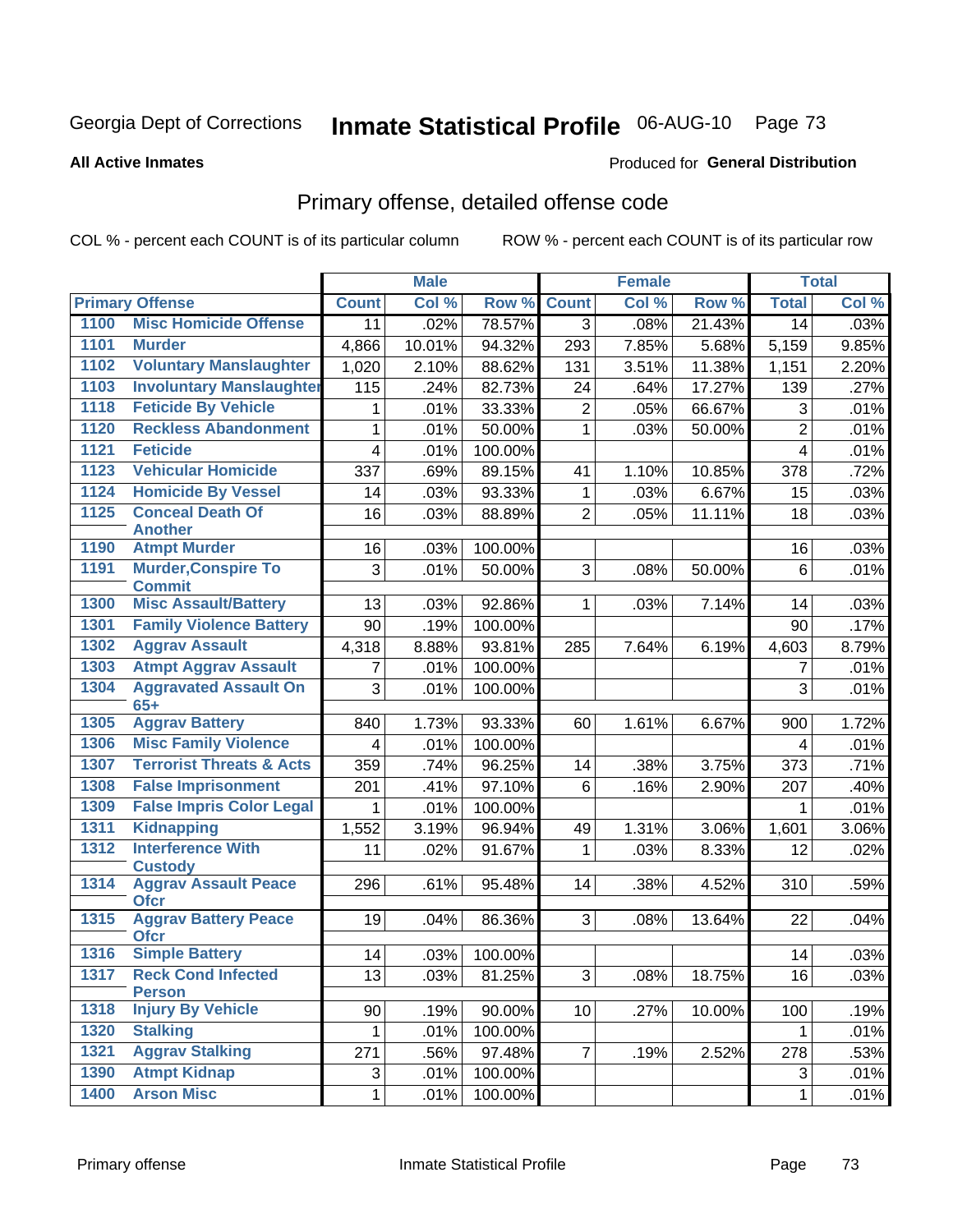# Inmate Statistical Profile 06-AUG-10 Page 74

#### **All Active Inmates**

### **Produced for General Distribution**

## Primary offense, detailed offense code

COL % - percent each COUNT is of its particular column

|      |                                            |                 | <b>Male</b> |         |                 | Female |         |                | <b>Total</b> |
|------|--------------------------------------------|-----------------|-------------|---------|-----------------|--------|---------|----------------|--------------|
|      | <b>Primary Offense</b>                     | <b>Count</b>    | Col %       | Row %   | <b>Count</b>    | Col %  | Row %   | <b>Total</b>   | Col %        |
| 1401 | <b>Arson 1st Degree</b>                    | 106             | .22%        | 84.80%  | 19              | .51%   | 15.20%  | 125            | .24%         |
| 1402 | <b>Arson 2nd Degree</b>                    | 15              | .03%        | 88.24%  | $\overline{2}$  | .05%   | 11.76%  | 17             | .03%         |
| 1403 | <b>Arson 3rd Degree</b>                    | $\overline{2}$  | .01%        | 66.67%  | $\mathbf{1}$    | .03%   | 33.33%  | $\mathbf{3}$   | .01%         |
| 1501 | <b>Crmnl Damage 1st</b>                    | 32              | .07%        | 94.12%  | $\overline{2}$  | .05%   | 5.88%   | 34             | .06%         |
|      | <b>Degree</b>                              |                 |             |         |                 |        |         |                |              |
| 1502 | <b>Crmnl Damage 2nd</b><br><b>Degree</b>   | 101             | .21%        | 94.39%  | 6               | .16%   | 5.61%   | 107            | .20%         |
| 1504 | <b>Damage, Destroy Secr</b><br><b>Prop</b> | 1               | .01%        | 100.00% |                 |        |         | $\mathbf{1}$   | .01%         |
| 1506 | <b>Alter Id</b>                            | $\mathbf{1}$    | .01%        | 100.00% |                 |        |         | $\mathbf{1}$   | .01%         |
| 1601 | <b>Burglary</b>                            | 4,956           | 10.19%      | 96.07%  | 203             | 5.44%  | 3.93%   | 5,159          | 9.85%        |
| 1602 | <b>Poss Tools Commit</b><br><b>Crime</b>   | 37              | .08%        | 97.37%  | 1               | .03%   | 2.63%   | 38             | .07%         |
| 1690 | <b>Atmpt Burglary</b>                      | 39              | .08%        | 97.50%  | 1               | .03%   | 2.50%   | 40             | .08%         |
| 1700 | <b>Misc Forgery</b>                        |                 |             |         | 1               | .03%   | 100.00% | $\mathbf{1}$   | .01%         |
| 1701 | <b>Forgery 1st Degree</b>                  | 1,030           | 2.12%       | 72.18%  | 397             | 10.64% | 27.82%  | 1,427          | 2.73%        |
| 1702 | <b>Forgery 2nd Degree</b>                  | 28              | .06%        | 77.78%  | 8               | .21%   | 22.22%  | 36             | .07%         |
| 1704 | <b>Bad Checks</b>                          | 6               | .01%        | 75.00%  | $\overline{2}$  | .05%   | 25.00%  | $\,8\,$        | .02%         |
| 1750 | <b>Fraudulent Checks</b>                   | $\overline{5}$  | .01%        | 71.43%  | $\overline{2}$  | .05%   | 28.57%  | $\overline{7}$ | .01%         |
| 1751 | <b>Theft Credit Card</b>                   | 21              | .04%        | 75.00%  | $\overline{7}$  | .19%   | 25.00%  | 28             | .05%         |
| 1752 | <b>Forgery Credit Card</b>                 | 3               | .01%        | 100.00% |                 |        |         | 3              | .01%         |
| 1753 | <b>Fraudulent Credit Card</b>              | $\overline{52}$ | .11%        | 57.78%  | 38              | 1.02%  | 42.22%  | 90             | .17%         |
| 1756 | <b>Financial Identity Fraud</b>            | 44              | .09%        | 52.38%  | 40              | 1.07%  | 47.62%  | 84             | .16%         |
| 1759 | <b>Telecommunications</b>                  | $\overline{2}$  | .01%        | 100.00% |                 |        |         | $\overline{2}$ | .01%         |
|      | <b>Fraud</b>                               |                 |             |         |                 |        |         |                |              |
| 1760 | <b>Computer Pornography</b>                | 16              | .03%        | 100.00% |                 |        |         | 16             | .03%         |
| 1761 | <b>Computer Theft</b>                      | 6               | .01%        | 40.00%  | $\mathsf g$     | .24%   | 60.00%  | 15             | .03%         |
| 1762 | <b>Computer Trespass</b>                   | $\mathbf 1$     | .01%        | 50.00%  | $\mathbf{1}$    | .03%   | 50.00%  | $\overline{2}$ | .01%         |
| 1795 | <b>Failr Pay Natrl Prd/Chttl</b>           |                 |             |         | 1               | .03%   | 100.00% | $\mathbf{1}$   | .01%         |
| 1796 | <b>Fraudulent Access</b><br><b>Compute</b> | 1               | .01%        | 100.00% |                 |        |         | $\mathbf{1}$   | .01%         |
| 1799 | <b>Misc Fraud</b>                          | 11              | .02%        | 57.89%  | 8               | .21%   | 42.11%  | 19             | .04%         |
| 1802 | <b>Theft By Taking</b>                     | 862             | 1.77%       | 83.93%  | 165             | 4.42%  | 16.07%  | 1,027          | 1.96%        |
| 1803 | <b>Theft By Deception</b>                  | 40              | .08%        | 81.63%  | 9               | .24%   | 18.37%  | 49             | .09%         |
| 1804 | <b>Theft By Extortion</b>                  | 1               | .01%        | 50.00%  | 1               | .03%   | 50.00%  | $\overline{2}$ | .01%         |
| 1805 | <b>Theft Of Lost Property</b>              | 1               | .01%        | 50.00%  | 1.              | .03%   | 50.00%  | $\overline{2}$ | .01%         |
| 1806 | <b>Theft By Rec Stolen Prop</b>            | 862             | 1.77%       | 94.83%  | 47              | 1.26%  | 5.17%   | 909            | 1.74%        |
| 1807 | <b>Theft Of Services</b>                   | $\overline{7}$  | .01%        | 100.00% |                 |        |         | 7              | .01%         |
| 1808 | <b>Theft By Conversion</b>                 | 35              | .07%        | 77.78%  | 10 <sub>1</sub> | .27%   | 22.22%  | 45             | .09%         |
| 1812 | <b>Atmpt Theft By Taking</b>               | 8               | .02%        | 88.89%  | $\mathbf 1$     | .03%   | 11.11%  | 9              | .02%         |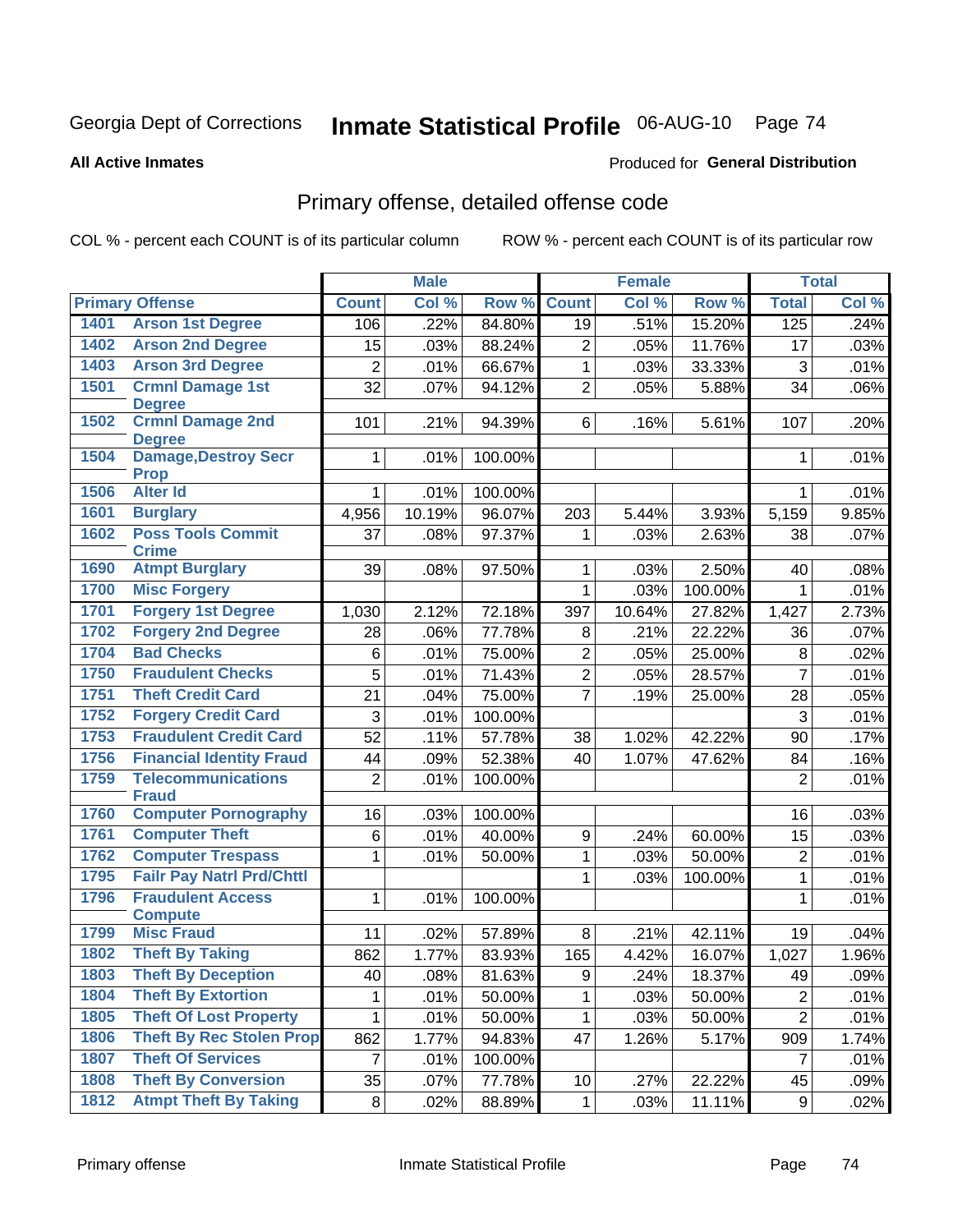# Inmate Statistical Profile 06-AUG-10 Page 75

**Produced for General Distribution** 

#### **All Active Inmates**

## Primary offense, detailed offense code

COL % - percent each COUNT is of its particular column

|      |                                            |                 | <b>Male</b> |         |                         | <b>Female</b> |                    |                         | <b>Total</b> |
|------|--------------------------------------------|-----------------|-------------|---------|-------------------------|---------------|--------------------|-------------------------|--------------|
|      | <b>Primary Offense</b>                     | <b>Count</b>    | Col %       | Row %   | <b>Count</b>            | Col %         | Row %              | <b>Total</b>            | Col %        |
| 1813 | <b>Theft Motorveh Or Part</b>              | 100             | .21%        | 90.09%  | 11                      | .29%          | 9.91%              | 111                     | .21%         |
| 1815 | <b>Theft Bring Prop In State</b>           | 11              | .02%        | 100.00% |                         |               |                    | 11                      | .02%         |
| 1816 | <b>Theft Recv Prop Out</b>                 | $\overline{2}$  | .01%        | 50.00%  | $\overline{2}$          | .05%          | 50.00%             | 4                       | .01%         |
|      | <b>State</b>                               |                 |             |         |                         |               |                    |                         |              |
| 1821 | <b>Theft By Shoplifting</b>                | 418             | .86%        | 67.31%  | 202                     | 5.41%         | 32.53%             | 621                     | 1.19%        |
| 1880 | <b>Entering Vehicle</b>                    | 132             | .27%        | 95.65%  | 6                       | .16%          | 4.35%              | 138                     | .26%         |
| 1901 | <b>Robbery</b>                             | 1,666           | 3.43%       | 94.18%  | 103                     | 2.76%         | $\frac{1}{5.82\%}$ | 1,769                   | 3.38%        |
| 1902 | <b>Armed Robbery</b>                       | 5,078           | 10.44%      | 96.74%  | 171                     | 4.58%         | 3.26%              | 5,249                   | 10.03%       |
| 1903 | <b>Robbery By Force</b>                    | 208             | .43%        | 92.04%  | 18                      | .48%          | 7.96%              | 226                     | .43%         |
| 1904 | <b>Robbery By Intimidation</b>             | 255             | .52%        | 90.75%  | 26                      | .70%          | 9.25%              | 281                     | .54%         |
| 1905 | <b>Robbery By Sudden</b><br><b>Snatch</b>  | 128             | .26%        | 92.75%  | 10                      | .27%          | 7.25%              | 138                     | .26%         |
| 1911 | <b>Hijacking Motor Vehicle</b>             | 42              | .09%        | 100.00% |                         |               |                    | 42                      | .08%         |
| 1991 | <b>Atmpt Robbery</b>                       | 37              | .08%        | 97.37%  | $\mathbf{1}$            | .03%          | 2.63%              | 38                      | .07%         |
| 1992 | <b>Atmpt Armed Robbery</b>                 | 74              | .15%        | 94.87%  | $\overline{4}$          | .11%          | 5.13%              | 78                      | .15%         |
| 2000 | <b>Misc Sexual Offense</b>                 | 28              | .06%        | 100.00% |                         |               |                    | 28                      | .05%         |
| 2001 | <b>Rape</b>                                | 1,781           | 3.66%       | 99.78%  | 4                       | .11%          | .22%               | 1,785                   | 3.41%        |
| 2002 | <b>Sodomy</b>                              | 26              | .05%        | 96.30%  | $\mathbf{1}$            | .03%          | 3.70%              | 27                      | .05%         |
| 2003 | <b>Aggrav Sodomy</b>                       | 216             | .44%        | 99.54%  | $\mathbf{1}$            | .03%          | .46%               | 217                     | .41%         |
| 2004 | <b>Bestiality</b>                          | $\overline{2}$  | .01%        | 100.00% |                         |               |                    | $\overline{2}$          | .01%         |
| 2006 | <b>Incest</b>                              | 158             | .32%        | 97.53%  | 4                       | .11%          | 2.47%              | 162                     | .31%         |
| 2007 | <b>Bigamy</b>                              |                 |             |         | $\overline{2}$          | .05%          | 100.00%            | $\overline{2}$          | .01%         |
| 2009 | <b>Aggrav Sexual Battery</b>               | 177             | .36%        | 99.44%  | $\mathbf{1}$            | .03%          | .56%               | 178                     | .34%         |
| 2011 | <b>Sexual Battery</b>                      | 94              | .19%        | 98.95%  | $\mathbf{1}$            | .03%          | 1.05%              | 95                      | .18%         |
| 2016 | <b>Pimping A Minor Under</b><br>18         | 5               | .01%        | 71.43%  | $\overline{2}$          | .05%          | 28.57%             | $\overline{7}$          | .01%         |
| 2017 | <b>Pandering By</b>                        | 3 <sup>1</sup>  | .01%        | 100.00% |                         |               |                    | 3                       | .01%         |
|      | <b>Compulsion</b>                          |                 |             |         |                         |               |                    |                         |              |
| 2018 | <b>Statutory Rape</b>                      | 782             | 1.61%       | 98.74%  | 10 <sup>1</sup>         | .27%          | 1.26%              | 792                     | 1.51%        |
| 2019 | <b>Child Molestation</b>                   | 2,439           | 5.02%       | 97.76%  | 56                      | 1.50%         | 2.24%              | 2,495                   | 4.77%        |
| 2020 | <b>Enticing Child-Indec</b><br><b>Purp</b> | 92              | .19%        | 95.83%  | $\overline{\mathbf{4}}$ | .11%          | 4.17%              | 96                      | .18%         |
| 2021 | <b>Aggrav Child Molestation</b>            | 1,284           | 2.64%       | 98.54%  | 19                      | $.51\%$       | 1.46%              | 1,303                   | 2.49%        |
| 2023 | SexI/AssIt/Agn/Pers/Cstdv                  | 3               | .01%        | 100.00% |                         |               |                    | $\sqrt{3}$              | .01%         |
| 2025 | <b>Solicit Sodomy From</b>                 | 5               | .01%        | 83.33%  | $\mathbf{1}$            | .03%          | 16.67%             | 6                       | .01%         |
|      | <b>Minor</b>                               |                 |             |         |                         |               |                    |                         |              |
| 2026 | <b>Sex Offender Fail Registr</b>           | 259             | .53%        | 97.37%  | $\overline{7}$          | .19%          | 2.63%              | 266                     | .51%         |
| 2028 | <b>Sex Offender Fail To</b><br><b>Move</b> | 5 <sup>1</sup>  | .01%        | 100.00% |                         |               |                    | 5                       | .01%         |
| 2090 | <b>Entice Child, Attempted</b>             | $\vert 4 \vert$ | .01%        | 100.00% |                         |               |                    | $\overline{\mathbf{4}}$ | .01%         |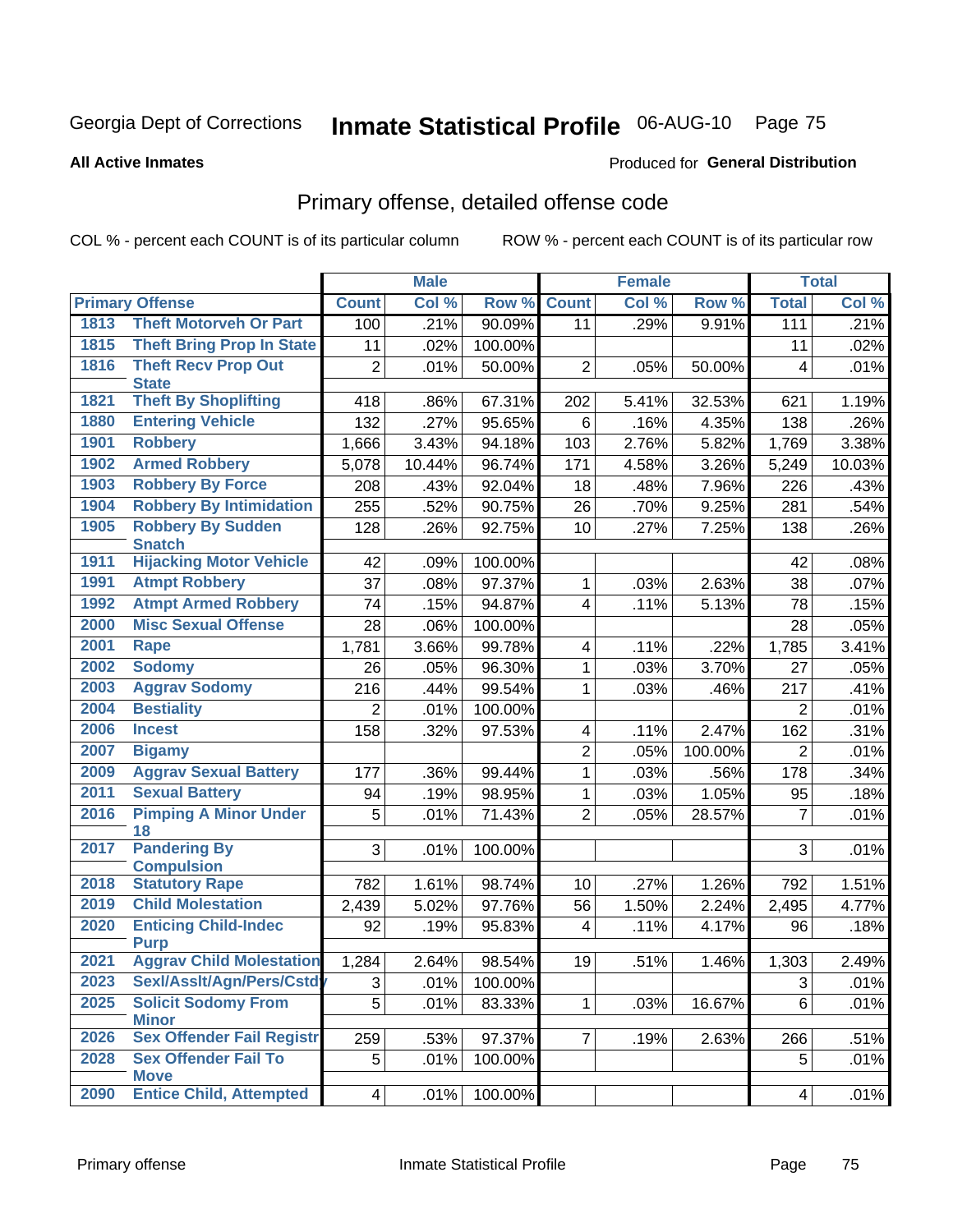# Inmate Statistical Profile 06-AUG-10 Page 76

#### **All Active Inmates**

### **Produced for General Distribution**

## Primary offense, detailed offense code

COL % - percent each COUNT is of its particular column

|      |                                            |                         | <b>Male</b> |         |                 | <b>Female</b> |        |                         | <b>Total</b> |
|------|--------------------------------------------|-------------------------|-------------|---------|-----------------|---------------|--------|-------------------------|--------------|
|      | <b>Primary Offense</b>                     | <b>Count</b>            | Col %       | Row %   | <b>Count</b>    | Col %         | Row %  | <b>Total</b>            | Col %        |
| 2091 | <b>Atmpt Rape</b>                          | 23                      | .05%        | 95.83%  | $\mathbf{1}$    | .03%          | 4.17%  | 24                      | .05%         |
| 2092 | <b>Atmpt Sodomy</b>                        | 2                       | .01%        | 100.00% |                 |               |        | $\overline{c}$          | .01%         |
| 2093 | <b>Atmpt Aggrav Sodomy</b>                 | 3                       | .01%        | 100.00% |                 |               |        | $\overline{3}$          | .01%         |
| 2094 | <b>Atmpt Child Molestation</b>             | 23                      | .05%        | 100.00% |                 |               |        | 23                      | .04%         |
| 2095 | <b>Agg Aslt W Intnt To Rape</b>            | 48                      | .10%        | 100.00% |                 |               |        | 48                      | .09%         |
| 2096 | <b>Aggrav Ch Molest, Atmpt</b>             | $\overline{c}$          | .01%        | 100.00% |                 |               |        | 2                       | .01%         |
| 2097 | <b>Statutory Rape, Atmpt</b>               | $\overline{3}$          | .01%        | 100.00% |                 |               |        | 3                       | .01%         |
| 2099 | <b>Agg Sex Battery Atmpt</b>               | $\overline{2}$          | .01%        | 100.00% |                 |               |        | $\overline{2}$          | .01%         |
| 2100 | <b>Misc Obscenity</b>                      | 3                       | .01%        | 100.00% |                 |               |        | 3                       | .01%         |
| 2205 | <b>False Swearng Writtn</b><br><b>Stmt</b> | 3                       | .01%        | 100.00% |                 |               |        | 3                       | .01%         |
| 2301 | <b>Bribery Govt Officer</b>                | $\overline{2}$          | .01%        | 100.00% |                 |               |        | 2                       | .01%         |
| 2302 | <b>Viol Oath Public Offcr</b>              | $\overline{2}$          | .01%        | 100.00% |                 |               |        | 2                       | .01%         |
| 2305 | <b>Influence Govt Official</b>             | $\mathbf{1}$            | .01%        | 100.00% |                 |               |        | $\mathbf{1}$            | .01%         |
| 2307 | <b>Defrauding State</b>                    | $\mathbf{1}$            | .01%        | 100.00% |                 |               |        | 1                       | .01%         |
| 2311 | <b>False Certificates</b>                  | $\overline{2}$          | .01%        | 100.00% |                 |               |        | $\overline{2}$          | .01%         |
| 2313 | <b>Influencing Witness</b>                 | 6                       | .01%        | 85.71%  | $\mathbf{1}$    | .03%          | 14.29% | $\overline{7}$          | .01%         |
| 2314 | <b>Obstr Of Law Enf Officer</b>            | 565                     | 1.16%       | 93.39%  | 40              | 1.07%         | 6.61%  | 605                     | 1.16%        |
| 2315 | <b>Tampering With</b><br><b>Evidence</b>   | 8                       | .02%        | 80.00%  | $\overline{2}$  | .05%          | 20.00% | 10                      | .02%         |
| 2316 | <b>Fleeing/Eluding Police</b>              | 168                     | .35%        | 94.38%  | 10 <sup>1</sup> | .27%          | 5.62%  | 178                     | .34%         |
| 2400 | <b>Misc Judicial Proceeding</b>            | 1                       | .01%        | 100.00% |                 |               |        | 1                       | .01%         |
| 2401 | <b>Perjury</b>                             | 4                       | .01%        | 100.00% |                 |               |        | 4                       | .01%         |
| 2402 | <b>False Swearing</b>                      | 2                       | .01%        | 66.67%  | $\mathbf{1}$    | .03%          | 33.33% | 3                       | .01%         |
| 2404 | <b>Impersonation</b>                       | 3                       | .01%        | 75.00%  | $\mathbf{1}$    | .03%          | 25.00% | 4                       | .01%         |
| 2405 | <b>Impersonating Officer</b>               | $\overline{2}$          | .01%        | 50.00%  | $\overline{2}$  | .05%          | 50.00% | 4                       | .01%         |
| 2406 | <b>Barratry</b>                            | $\mathbf 1$             | .01%        | 100.00% |                 |               |        | $\mathbf 1$             | .01%         |
| 2408 | <b>False Statements Govt</b>               | 28                      | .06%        | 82.35%  | 6               | .16%          | 17.65% | 34                      | .06%         |
| 2409 | <b>Unauth Represtn Peace</b>               | 1                       | .01%        | 100.00% |                 |               |        | 1                       | .01%         |
| 2501 | <b>Escape</b>                              | 53                      | .11%        | 89.83%  | 6               | .16%          | 10.17% | 59                      | .11%         |
| 2502 | <b>Aiding Escape</b>                       | 1                       | .01%        | 100.00% |                 |               |        | 1                       | .01%         |
| 2503 | <b>Hindering Appreh Or Pun</b>             | $\overline{4}$          | .01%        | 80.00%  | $\mathbf{1}$    | .03%          | 20.00% | 5                       | .01%         |
| 2507 | <b>Mutiny In Penal Inst</b>                | $\overline{\mathbf{4}}$ | .01%        | 100.00% |                 |               |        | $\overline{\mathbf{4}}$ | .01%         |
| 2508 | <b>Instigating Mutiny</b>                  | $\mathbf 1$             | .01%        | 100.00% |                 |               |        | $\mathbf{1}$            | .01%         |
| 2511 | <b>Bail Jumping</b>                        | 3                       | .01%        | 60.00%  | $\overline{2}$  | .05%          | 40.00% | $\overline{5}$          | .01%         |
| 2609 | <b>False Public Alarm</b>                  | $\mathbf 1$             | .01%        | 100.00% |                 |               |        | $\mathbf 1$             | .01%         |
| 2613 | <b>Crmnl Interfere Govt</b><br><b>Prop</b> | 26                      | .05%        | 89.66%  | 3 <sup>1</sup>  | .08%          | 10.34% | 29                      | .06%         |
| 2718 | <b>Dogfighting</b>                         | 1                       | .01%        | 100.00% |                 |               |        | $\mathbf{1}$            | .01%         |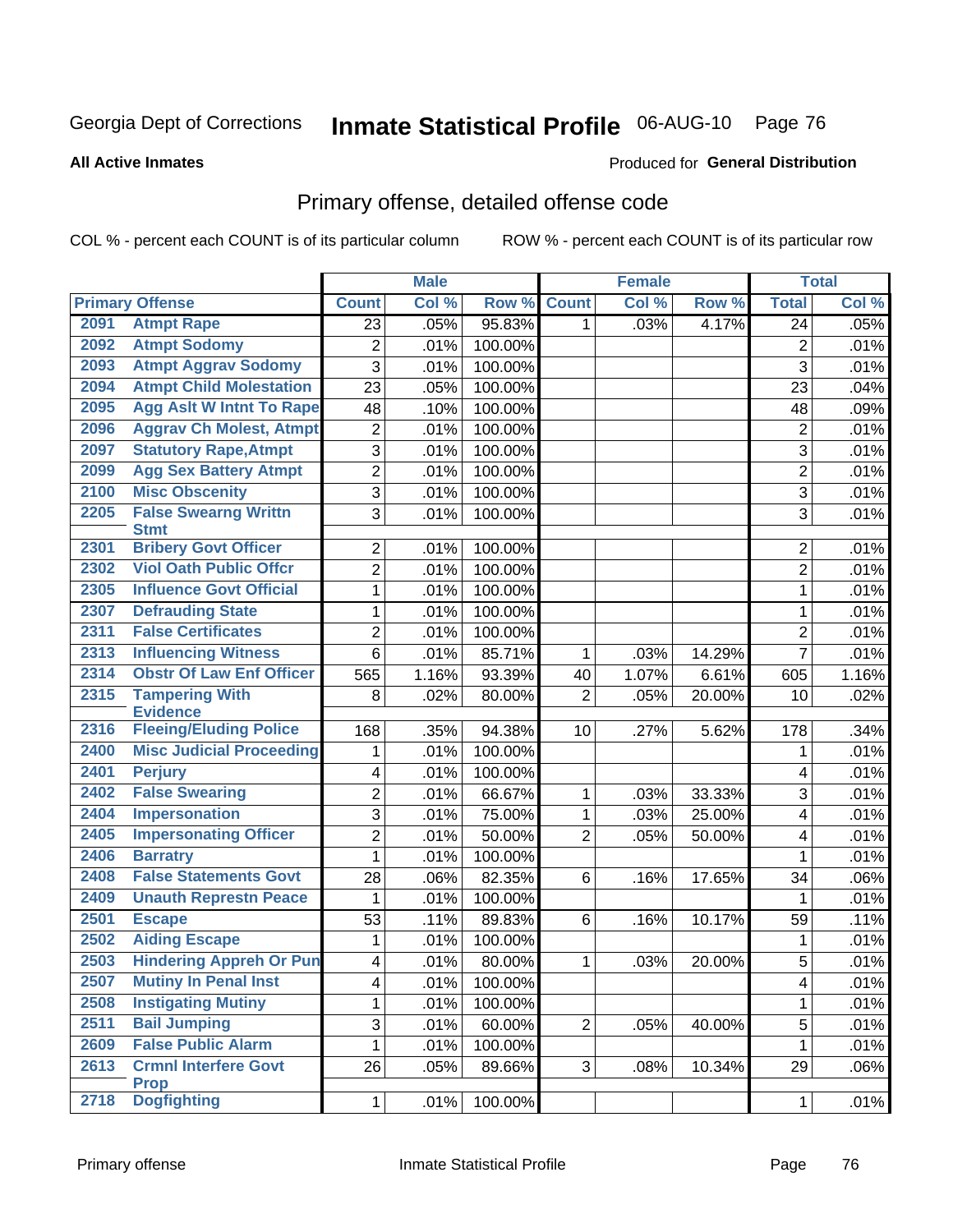# Inmate Statistical Profile 06-AUG-10 Page 77

**All Active Inmates** 

#### **Produced for General Distribution**

## Primary offense, detailed offense code

COL % - percent each COUNT is of its particular column

|      |                                               |                | <b>Male</b> |         |                         | Female |        |                | <b>Total</b> |
|------|-----------------------------------------------|----------------|-------------|---------|-------------------------|--------|--------|----------------|--------------|
|      | <b>Primary Offense</b>                        | <b>Count</b>   | Col %       | Row %   | <b>Count</b>            | Col %  | Row %  | <b>Total</b>   | Col %        |
| 2751 | <b>Bus Hijacking</b>                          | 1 <sup>1</sup> | .01%        | 100.00% |                         |        |        | 1              | .01%         |
| 2801 | <b>Cruelty To Children</b>                    | 222            | .46%        | 72.55%  | 84                      | 2.25%  | 27.45% | 306            | .58%         |
| 2802 | <b>Atmpt Cruelty To</b><br><b>Children</b>    | 1              | .01%        | 100.00% |                         |        |        | 1              | .01%         |
| 2803 | <b>Manufact Meth Near</b><br><b>Child</b>     | 13             | .03%        | 81.25%  | 3                       | .08%   | 18.75% | 16             | .03%         |
| 2811 | <b>Cruelty To Elder Person</b>                | 18             | .04%        | 62.07%  | 11                      | .29%   | 37.93% | 29             | .06%         |
| 2843 | <b>Sex Exploitation Child</b>                 | 100            | .21%        | 98.04%  | $\overline{2}$          | .05%   | 1.96%  | 102            | .19%         |
| 2900 | <b>Misc Weapon/Explosive</b><br><b>Off</b>    | 3              | .01%        | 100.00% |                         |        |        | 3              | .01%         |
| 2901 | <b>Carry Concealed Weapon</b>                 | 3 <sup>1</sup> | .01%        | 100.00% |                         |        |        | 3              | .01%         |
| 2903 | <b>Carry Pistl Without Licns</b>              | 1              | .01%        | 100.00% |                         |        |        | $\mathbf{1}$   | .01%         |
| 2906 | <b>Machine Gun Activities</b>                 | $\mathbf{1}$   | .01%        | 100.00% |                         |        |        | 1              | .01%         |
| 2910 | <b>Poss Of Firearm Dur</b><br><b>Crime</b>    | 354            | .73%        | 94.15%  | 22                      | .59%   | 5.85%  | 376            | .72%         |
| 2911 | <b>Poss Knife During Crime</b>                | 5              | .01%        | 83.33%  | 1                       | .03%   | 16.67% | 6              | .01%         |
| 2912 | <b>Poss Of Certain</b><br><b>Weapons</b>      | 36             | .07%        | 97.30%  | 1                       | .03%   | 2.70%  | 37             | .07%         |
| 2913 | <b>Poss Firearm 1st</b><br><b>Offender</b>    | 61             | .13%        | 93.85%  | $\overline{\mathbf{4}}$ | .11%   | 6.15%  | 65             | .12%         |
| 2914 | <b>Poss Firearm Convct</b><br><b>Felon</b>    | 772            | 1.59%       | 97.23%  | 22                      | .59%   | 2.77%  | 794            | 1.52%        |
| 2915 | <b>Carry Weapon At School</b>                 | 5 <sup>1</sup> | .01%        | 100.00% |                         |        |        | 5              | .01%         |
| 2963 | <b>Guard Line</b><br><b>W/Weapon/Drugs</b>    | 8              | .02%        | 66.67%  | $\overline{4}$          | .11%   | 33.33% | 12             | .02%         |
| 2965 | <b>Poss Wpn, Drugs By</b><br><b>Prisnr</b>    | 31             | .06%        | 91.18%  | 3                       | .08%   | 8.82%  | 34             | .06%         |
| 2967 | <b>Destroy/Injur Police Dog</b>               | 1              | .01%        | 100.00% |                         |        |        | 1              | .01%         |
| 2971 | <b>Cruelty To Animals</b>                     | 6              | .01%        | 100.00% |                         |        |        | 6              | .01%         |
| 2972 | <b>Aggrav Cruelty To</b><br><b>Animals</b>    | 10             | .02%        | 100.00% |                         |        |        | 10             | .02%         |
| 3000 | <b>Misc Invasion Of Privacy</b>               | $\overline{2}$ | .01%        | 100.00% |                         |        |        | $\overline{2}$ | .01%         |
| 3001 | <b>Eavesdrop &amp;</b><br><b>Surveillance</b> | $\overline{2}$ | .01%        | 100.00% |                         |        |        | $\overline{2}$ | .01%         |
| 3002 | <b>Peeping Tom</b>                            | 18             | .04%        | 100.00% |                         |        |        | 18             | .03%         |
| 3404 | <b>Racketeering</b>                           | 32             | .07%        | 65.31%  | 17                      | .46%   | 34.69% | 49             | .09%         |
| 4001 | <b>S/D Narcotics Opiates</b>                  | 27             | .06%        | 79.41%  | $\overline{7}$          | .19%   | 20.59% | 34             | .06%         |
| 4002 | <b>S/D Dep Stim Cntrf Drugs</b>               | 46             | .09%        | 73.02%  | 17                      | .46%   | 26.98% | 63             | .12%         |
| 4003 | <b>S/D Of Lsd</b>                             | 1              | .01%        | 100.00% |                         |        |        | 1              | .01%         |
| 4004 | <b>S/D Of Marijuana</b>                       | 353            | .73%        | 95.92%  | 15                      | .40%   | 4.08%  | 368            | .70%         |
| 4006 | <b>Poss Narcotics Opiates</b>                 | 55             | .11%        | 73.33%  | 20                      | .54%   | 26.67% | 75             | .14%         |
| 4007 | <b>Poss Dep Stim Cntrf</b>                    | 74             | .15%        | 80.43%  | 18                      | .48%   | 19.57% | 92             | .18%         |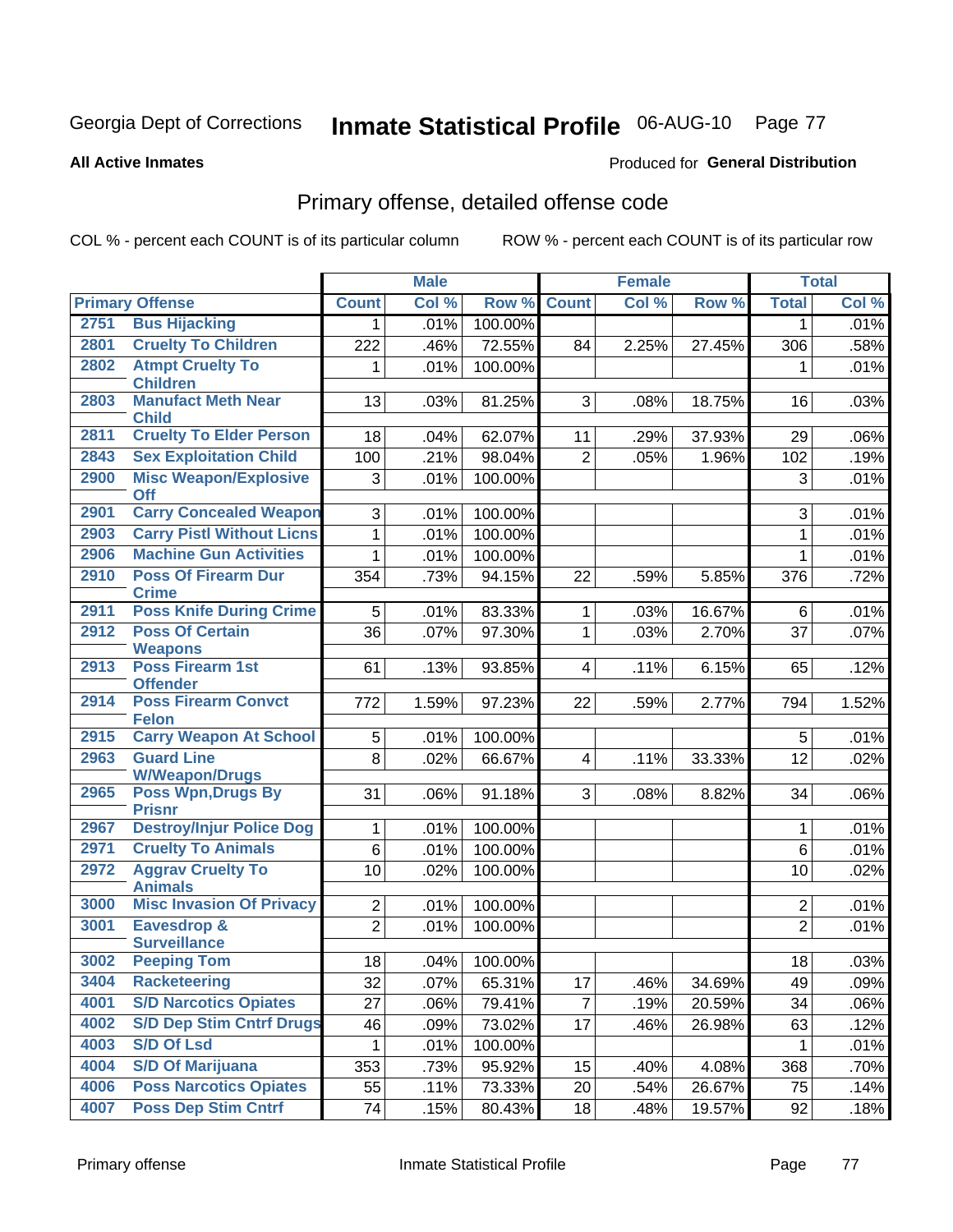# Inmate Statistical Profile 06-AUG-10 Page 78

#### **All Active Inmates**

#### **Produced for General Distribution**

## Primary offense, detailed offense code

COL % - percent each COUNT is of its particular column

|      |                                            |                | <b>Male</b> |         |                         | <b>Female</b> |        |                | <b>Total</b> |
|------|--------------------------------------------|----------------|-------------|---------|-------------------------|---------------|--------|----------------|--------------|
|      | <b>Primary Offense</b>                     | <b>Count</b>   | Col %       | Row %   | <b>Count</b>            | Col %         | Row %  | <b>Total</b>   | Col %        |
|      | <b>Drugs</b>                               |                |             |         |                         |               |        |                |              |
| 4008 | <b>Poss Of Lsd</b>                         | $\mathbf{1}$   | .01%        | 100.00% |                         |               |        | 1              | .01%         |
| 4009 | <b>Poss Of Marijuana</b>                   | 87             | .18%        | 92.55%  | $\overline{7}$          | .19%          | 7.45%  | 94             | .18%         |
| 4011 | <b>Illegal Attm To Obt Drugs</b>           | 8              | .02%        | 66.67%  | $\overline{\mathbf{4}}$ | .11%          | 33.33% | 12             | .02%         |
| 4012 | <b>Viol Ga Cntrl Sbst Act</b>              | 65             | .13%        | 81.25%  | 15                      | .40%          | 18.75% | 80             | .15%         |
| 4013 | <b>Viol Dngrous Drgs Act</b>               | 49             | .10%        | 80.33%  | 12                      | .32%          | 19.67% | 61             | .12%         |
| 4014 | <b>Uniwfl Mfg/Del/Dist N-C S</b>           | 23             | .05%        | 92.00%  | $\overline{c}$          | .05%          | 8.00%  | 25             | .05%         |
| 4016 | <b>Poss Drug Related Matri</b>             | 8              | .02%        | 61.54%  | $\overline{5}$          | .13%          | 38.46% | 13             | .02%         |
| 4017 | <b>S/D Cont Sub Public</b>                 | 62             | .13%        | 93.94%  | 4                       | .11%          | 6.06%  | 66             | .13%         |
| 4018 | <b>S/D Cont Sub School</b>                 | 46             | .09%        | 97.87%  | $\mathbf{1}$            | .03%          | 2.13%  | 47             | .09%         |
| 4021 | <b>S/D Cocaine</b>                         | 1,281          | 2.63%       | 93.30%  | 92                      | 2.47%         | 6.70%  | 1,373          | 2.62%        |
| 4022 | <b>Poss Of Cocaine</b>                     | 1,246          | 2.56%       | 86.71%  | 191                     | 5.12%         | 13.29% | 1,437          | 2.74%        |
| 4030 | <b>Poss Ephedrine</b>                      | 12             | .02%        | 85.71%  | $\overline{2}$          | .05%          | 14.29% | 14             | .03%         |
| 4031 | <b>Poss Methamphetamine</b>                | 410            | .84%        | 76.92%  | 123                     | 3.30%         | 23.08% | 533            | 1.02%        |
| 4032 | <b>Sale Methamphetamine</b>                | 96             | .20%        | 78.05%  | 27                      | .72%          | 21.95% | 123            | .23%         |
| 4033 | <b>Poss Mda/Extsy</b>                      | 8              | .02%        | 88.89%  | 1                       | .03%          | 11.11% | 9              | .02%         |
| 4034 | <b>Sale Mda/Extsy</b>                      | 12             | .02%        | 100.00% |                         |               |        | 12             | .02%         |
| 4050 | <b>Poss W Int Dist Cocaine</b>             | 631            | 1.30%       | 94.18%  | 39                      | 1.05%         | 5.82%  | 670            | 1.28%        |
| 4051 | <b>Poss W Int Dist</b>                     | 654            | 1.35%       | 96.46%  | 24                      | .64%          | 3.54%  | 678            | 1.30%        |
|      | <b>Marijuana</b>                           |                |             |         |                         |               |        |                |              |
| 4052 | <b>Poss W Int Dist Meth</b>                | 247            | .51%        | 85.17%  | 43                      | 1.15%         | 14.83% | 290            | .55%         |
| 4053 | <b>Poss W Int Dis Other</b><br><b>Drug</b> | 88             | .18%        | 85.44%  | 15                      | .40%          | 14.56% | 103            | .20%         |
| 4090 | <b>Atmpt Viol Substance</b>                | 22             | .05%        | 88.00%  | 3                       | .08%          | 12.00% | 25             | .05%         |
|      | Act                                        |                |             |         |                         |               |        |                |              |
| 4100 | <b>Misc Drugs Trafficking</b>              | 41             | .08%        | 91.11%  | 4                       | .11%          | 8.89%  | 45             | .09%         |
| 4101 | <b>Traf Cocaine Less 200</b>               | 536            | 1.10%       | 96.75%  | 18                      | .48%          | 3.25%  | 554            | 1.06%        |
| 4102 | Gm<br><b>Traf Cocaine 201-400</b>          | 175            | .36%        | 91.15%  | 17                      | .46%          | 8.85%  | 192            | .37%         |
|      | Gm                                         |                |             |         |                         |               |        |                |              |
| 4103 | <b>Traf Cocaine 401+ Gm</b>                | 146            | .30%        | 96.05%  | 6                       | .16%          | 3.95%  | 152            | .29%         |
| 4111 | <b>Traf Narcotic Less 14 Gm</b>            | 12             | .02%        | 100.00% |                         |               |        | 12             | .02%         |
| 4112 | <b>Traf Narcotic 15-28 Gm</b>              | $\overline{3}$ | .01%        | 100.00% |                         |               |        | 3              | .01%         |
| 4113 | <b>Traf Narcotic 29+ Gm</b>                | 4              | .01%        | 100.00% |                         |               |        | 4              | .01%         |
| 4121 | Traf Marijna 10-2000 Lb                    | 94             | .19%        | 95.92%  | 4                       | .11%          | 4.08%  | 98             | .19%         |
| 4122 | Traf Marijna 2001-10k Lb                   | 3              | .01%        | 75.00%  | $\mathbf{1}$            | .03%          | 25.00% | 4              | .01%         |
| 4123 | Traf Marijna 10001+ Lb                     | $\overline{2}$ | .01%        | 100.00% |                         |               |        | $\overline{2}$ | .01%         |
| 4126 | <b>Traf Amphtmine 28-199</b>               | 8              | .02%        | 72.73%  | 3 <sup>1</sup>          | .08%          | 27.27% | 11             | .02%         |
|      | Gm<br><b>Traf Amphtmine 200-399</b>        |                |             |         |                         |               |        |                |              |
| 4127 |                                            | 2              | .01%        | 100.00% |                         |               |        | 2 <sup>1</sup> | .01%         |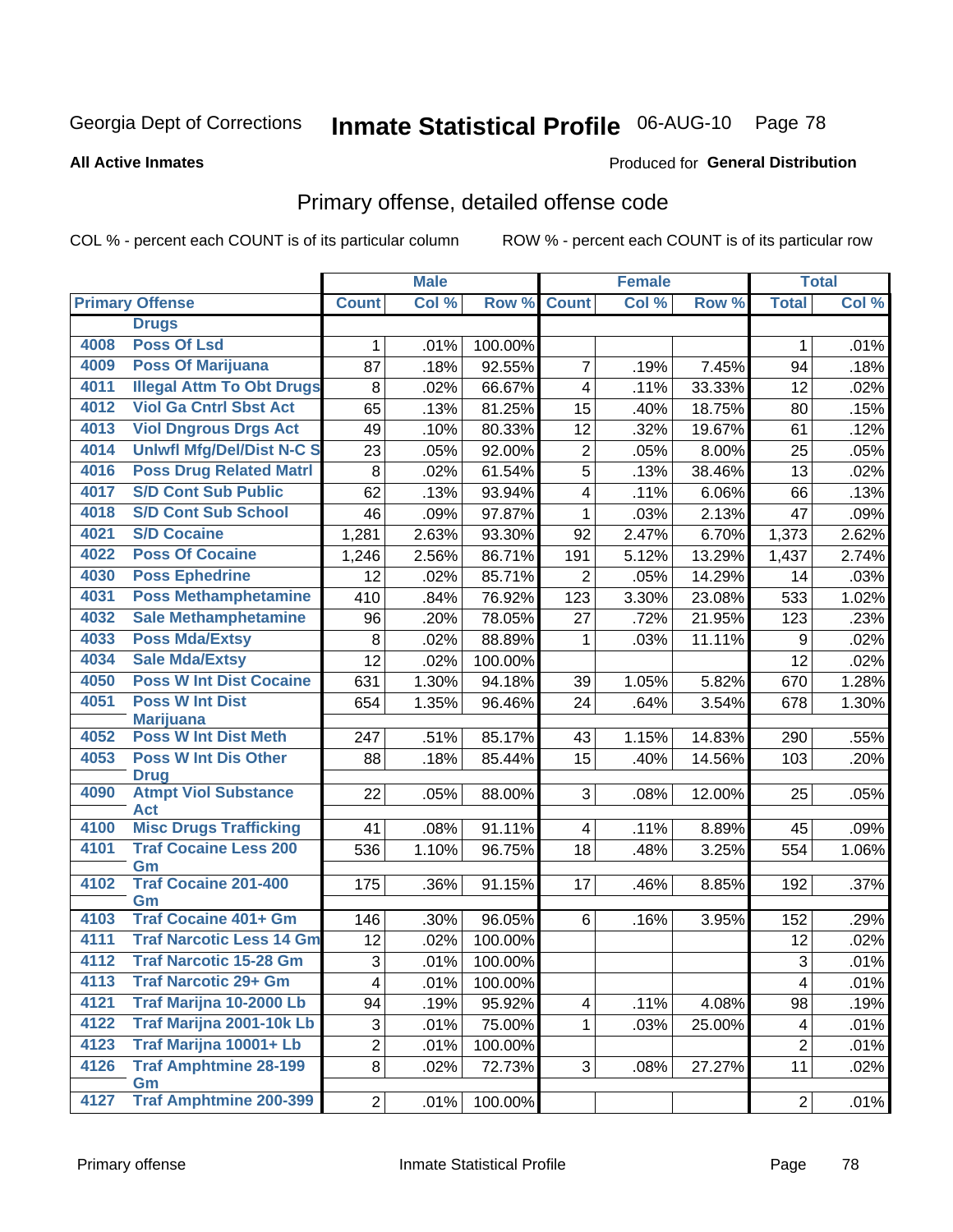# Inmate Statistical Profile 06-AUG-10 Page 79

**Produced for General Distribution** 

#### **All Active Inmates**

## Primary offense, detailed offense code

COL % - percent each COUNT is of its particular column

|                      |                                             |                         | <b>Male</b> |         |                | <b>Female</b> |        |                | <b>Total</b> |
|----------------------|---------------------------------------------|-------------------------|-------------|---------|----------------|---------------|--------|----------------|--------------|
|                      | <b>Primary Offense</b>                      | <b>Count</b>            | Col %       | Row %   | <b>Count</b>   | Col %         | Row %  | <b>Total</b>   | Col %        |
|                      | Gm                                          |                         |             |         |                |               |        |                |              |
| 4128                 | Traf Amphtmine 400+ Gm                      | $\overline{\mathbf{4}}$ | .01%        | 100.00% |                |               |        | 4              | .01%         |
| 4130                 | <b>Cnspire Traffic Cntrl Sub</b>            | 9                       | .02%        | 69.23%  | $\overline{4}$ | .11%          | 30.77% | 13             | .02%         |
| 4134                 | <b>Att/Consprcy Commt</b><br>C/S/Of         | 46                      | .09%        | 83.64%  | 9              | .24%          | 16.36% | 55             | .11%         |
| 4135                 | <b>Unauth Dist Contrild Sub</b>             | 1                       | .01%        | 100.00% |                |               |        | 1              | .01%         |
| 4136                 | <b>Illgl Dist Contrild Subst</b>            | 1                       | .01%        | 100.00% |                |               |        | 1              | .01%         |
| 4140                 | <b>Traf Methamph 28-199</b>                 | 241                     | .50%        | 83.68%  | 47             | 1.26%         | 16.32% | 288            | .55%         |
|                      | Gm                                          |                         |             |         |                |               |        |                |              |
| 4141                 | <b>Traf Methamph 200-399</b>                | 79                      | .16%        | 91.86%  | $\overline{7}$ | .19%          | 8.14%  | 86             | .16%         |
| 4142                 | Gm<br>Traf Methamph 400+ Gm                 |                         |             | 97.10%  |                |               |        |                |              |
| 4143                 | <b>Manf Methamph 28-199</b>                 | 67                      | .14%        |         | 2 <br>6        | .05%          | 2.90%  | 69             | .13%         |
|                      | Gm                                          | 26                      | .05%        | 81.25%  |                | .16%          | 18.75% | 32             | .06%         |
| 4144                 | <b>Manf Methamph 200-399</b>                | $\overline{7}$          | .01%        | 87.50%  | 1 <sup>1</sup> | .03%          | 12.50% | 8              | .02%         |
|                      | Gm                                          |                         |             |         |                |               |        |                |              |
| 4145                 | Manf Methamph 400+ Gm                       | $\overline{2}$          | .01%        | 100.00% |                |               |        | $\overline{2}$ | .01%         |
| 4146                 | <b>Traf Methamph Unspec</b><br>Amt          | 73                      | .15%        | 91.25%  | $\overline{7}$ | .19%          | 8.75%  | 80             | .15%         |
| 4147                 | <b>Manf Methamph Unspec</b>                 | 135                     | .28%        | 85.44%  | 23             | .62%          | 14.56% | 158            | .30%         |
|                      | Amt                                         |                         |             |         |                |               |        |                |              |
| 4150                 | <b>Traf Mda/Extsy 28-199gm</b>              | 19                      | .04%        | 79.17%  | 5              | .13%          | 20.83% | 24             | .05%         |
| 4151                 | <b>Traf Mda/Extsy 200-</b>                  | 3                       | .01%        | 100.00% |                |               |        | 3              | .01%         |
| 4152                 | 399gm<br>Traf Mda/Extsy 400+Gm              |                         |             |         |                |               |        |                |              |
|                      | <b>Viol Motor Vehicle Laws</b>              | 3                       | .01%        | 100.00% |                |               |        | 3              | .01%         |
| 5001                 |                                             | 27                      | .06%        | 84.38%  | 5              | .13%          | 15.63% | 32             | .06%         |
| 5004                 | <b>Drvng Habtl Violator</b>                 | 15                      | .03%        | 100.00% |                |               |        | 15             | .03%         |
| 5005                 | <b>Habit Traf Viol/Impaired</b>             | 24                      | .05%        | 96.00%  | $\mathbf{1}$   | .03%          | 4.00%  | 25             | .05%         |
| 5006                 | <b>Habit Traf Viol/Other</b>                | 25                      | .05%        | 92.59%  | $\overline{2}$ | .05%          | 7.41%  | 27             | .05%         |
| 5007                 | <b>Hit-Run W/Injury/Fatality</b>            | 5                       | .01%        | 71.43%  | $\overline{2}$ | .05%          | 28.57% | $\overline{7}$ | .01%         |
| 6000                 | <b>Misc Mrals/Pblic H/Safty</b>             | 12                      | .02%        | 85.71%  | $\overline{2}$ | .05%          | 14.29% | 14             | .03%         |
| 6200                 | <b>Misc CorrectionI Inst Off</b>            | 7                       | .01%        | 87.50%  | $\mathbf{1}$   | .03%          | 12.50% | 8              | .02%         |
| 8001                 | <b>Violatn Othr States Law</b>              | 6                       | .01%        | 100.00% |                |               |        | 6              | .01%         |
| 9901                 | <b>Conspiracy</b>                           | 38                      | .08%        | 82.61%  | 8              | .21%          | 17.39% | 46             | .09%         |
| 9905                 | <b>Crmnl Atmpt</b>                          | 1                       | .01%        | 100.00% |                |               |        | 1              | .01%         |
| 9907                 | <b>Unauth Dist Recrd</b>                    | $\overline{\mathbf{4}}$ | .01%        | 100.00% |                |               |        | 4              | .01%         |
| 9910                 | <b>Devices</b><br><b>Crmnl Solicitation</b> | $\overline{2}$          |             | 100.00% |                |               |        | $\overline{2}$ | .01%         |
| 9914                 | <b>Gang Participation</b>                   | 27                      | .01%        |         |                |               |        |                |              |
| 9999                 | <b>Unknown Offense</b>                      |                         | .06%        | 96.43%  | 1              | .03%          | 3.57%  | 28             | .05%         |
|                      |                                             | 9                       | .02%        | 69.23%  | $\overline{4}$ | .11%          | 30.77% | 13             | .02%         |
| <b>Total Rported</b> |                                             | 48,622                  | 100%        | 92.87%  | 3,731          | 100%          | 7.13%  | 52,354         | 100%         |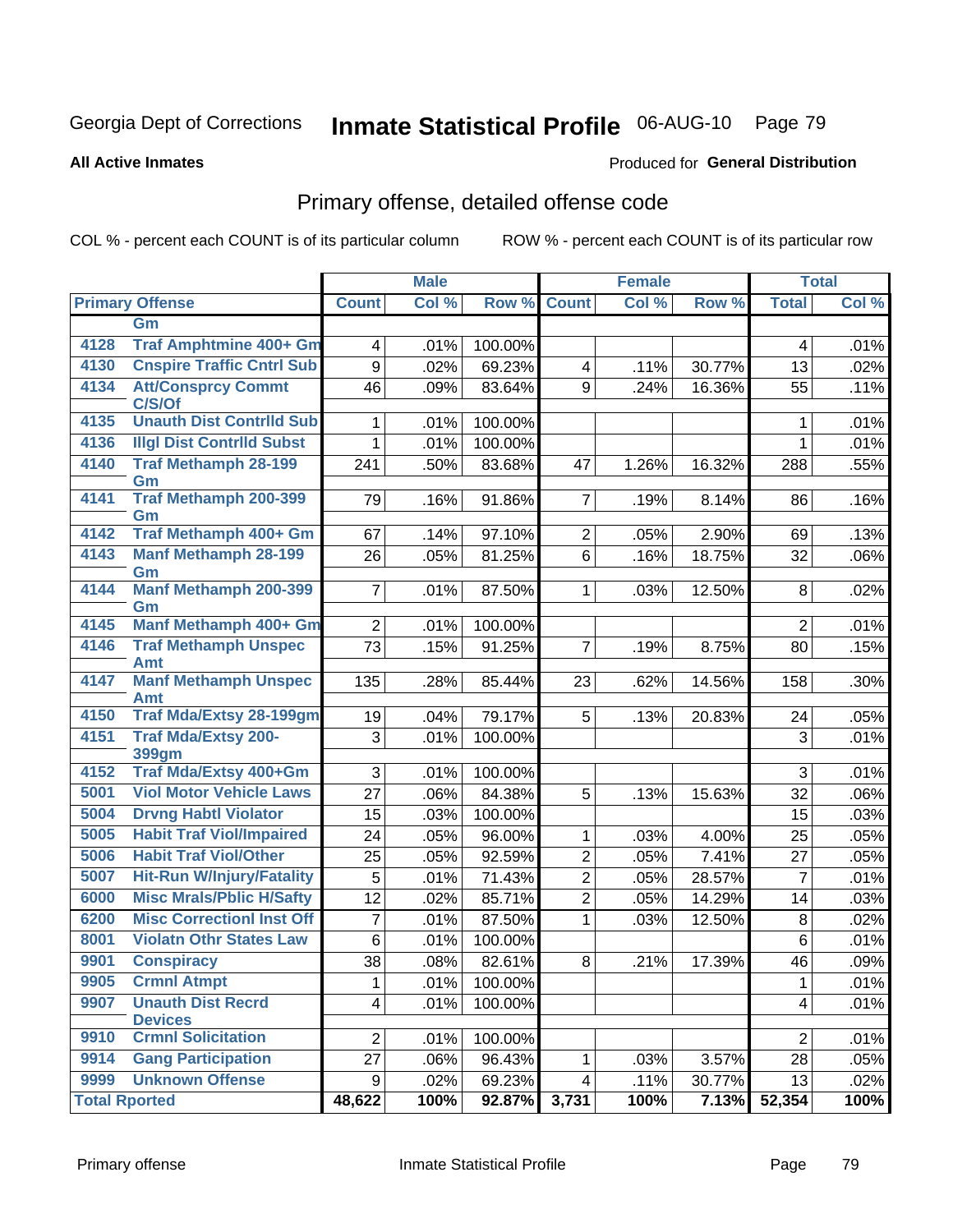# Inmate Statistical Profile 06-AUG-10 Page 80

**All Active Inmates** 

### **Produced for General Distribution**

## Primary offense, detailed offense code

COL % - percent each COUNT is of its particular column

|                     | Male   | <b>Female</b> | Total  |
|---------------------|--------|---------------|--------|
| <b>Not Reported</b> | 40     |               | 48     |
| <b>Grand Total</b>  | 48,665 | 3,736         | 52,402 |

| Mode (most frequent) | 1902 Armed Robbery | 1701 Forgery 1st Degree | 1902 Armed<br>Robbery |
|----------------------|--------------------|-------------------------|-----------------------|
|----------------------|--------------------|-------------------------|-----------------------|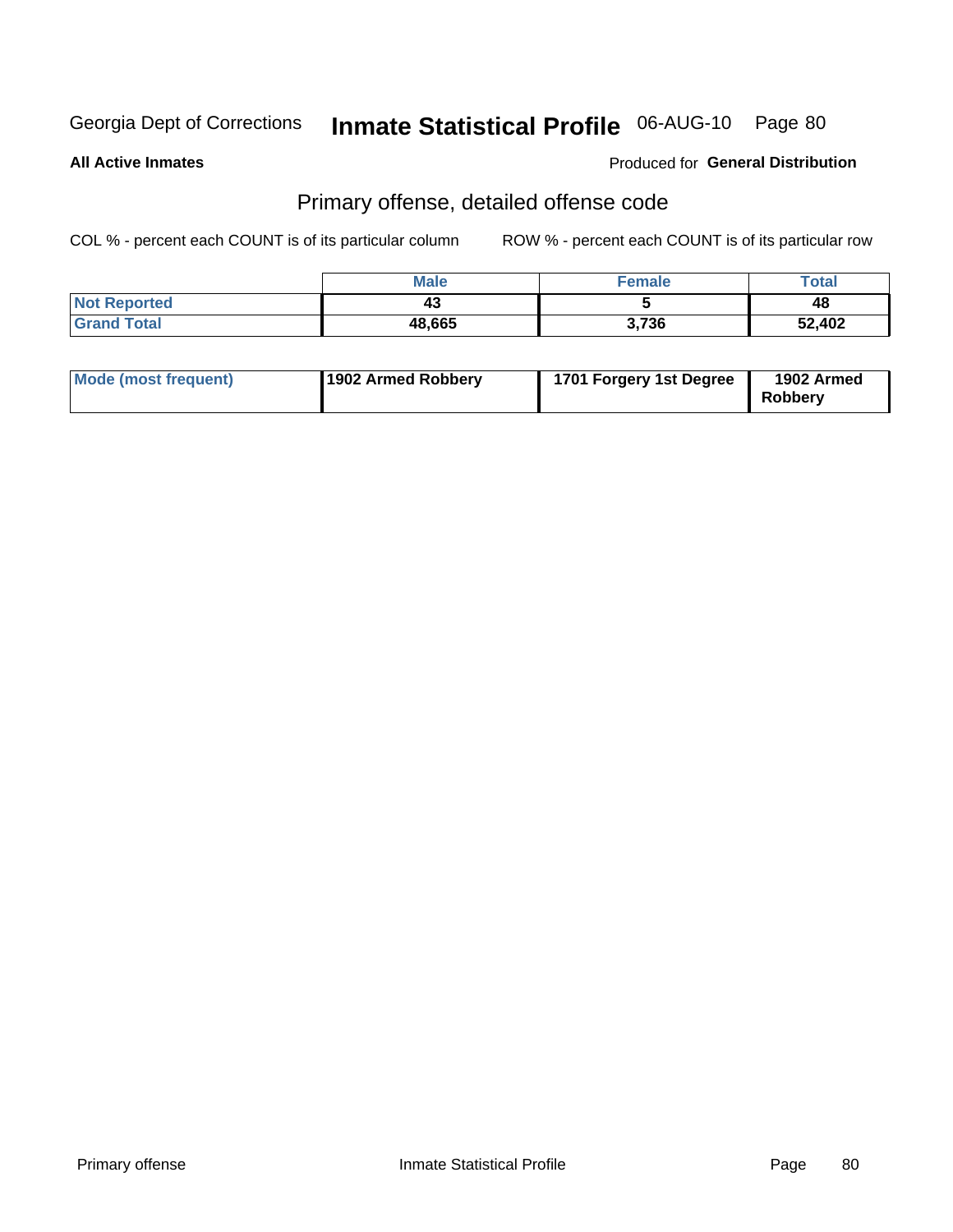# Inmate Statistical Profile 06-AUG-10 Page 81

Produced for General Distribution

#### **All Active Inmates**

## County of conviction of primary offense

COL % - percent each COUNT is of its particular column

|                         |                             |              | <b>Male</b> |        |                         | <b>Female</b> |        |              | <b>Total</b> |
|-------------------------|-----------------------------|--------------|-------------|--------|-------------------------|---------------|--------|--------------|--------------|
|                         | <b>County of Conviction</b> | <b>Count</b> | Col %       | Row %  | <b>Count</b>            | Col %         | Row %  | <b>Total</b> | Col %        |
| 1                       | <b>Appling</b>              | 102          | .21%        | 93.58% | $\overline{7}$          | .19%          | 6.42%  | 109          | .21%         |
| $\overline{2}$          | <b>Atkinson</b>             | 41           | .08%        | 95.35% | $\overline{2}$          | .05%          | 4.65%  | 43           | .08%         |
| 3                       | <b>Bacon</b>                | 48           | .10%        | 96.00% | $\overline{2}$          | .05%          | 4.00%  | 50           | .10%         |
| 4                       | <b>Baker</b>                | 11           | .02%        | 91.67% | $\mathbf{1}$            | .03%          | 8.33%  | 12           | .02%         |
| 5                       | <b>Baldwin</b>              | 293          | .60%        | 92.14% | 25                      | .67%          | 7.86%  | 318          | .61%         |
| $6\phantom{a}$          | <b>Banks</b>                | 53           | .11%        | 88.33% | $\overline{7}$          | .19%          | 11.67% | 60           | .11%         |
| 7                       | <b>Barrow</b>               | 260          | .53%        | 93.19% | 19                      | .51%          | 6.81%  | 279          | .53%         |
| $\overline{\mathbf{8}}$ | <b>Bartow</b>               | 581          | 1.19%       | 88.84% | 73                      | 1.96%         | 11.16% | 654          | 1.25%        |
| $\overline{9}$          | <b>Ben Hill</b>             | 262          | .54%        | 95.27% | 13                      | .35%          | 4.73%  | 275          | .53%         |
| 10                      | <b>Berrien</b>              | 80           | .16%        | 94.12% | 5                       | .13%          | 5.88%  | 85           | .16%         |
| 11                      | <b>Bibb</b>                 | 1,005        | 2.07%       | 95.08% | 52                      | 1.39%         | 4.92%  | 1,057        | 2.02%        |
| $\overline{12}$         | <b>Bleckley</b>             | 77           | .16%        | 91.67% | $\overline{7}$          | .19%          | 8.33%  | 84           | .16%         |
| $\overline{13}$         | <b>Brantley</b>             | 56           | .12%        | 96.55% | $\overline{2}$          | .05%          | 3.45%  | 58           | .11%         |
| $\overline{14}$         | <b>Brooks</b>               | 58           | .12%        | 95.08% | $\mathfrak{S}$          | .08%          | 4.92%  | 61           | .12%         |
| $\overline{15}$         | <b>Bryan</b>                | 87           | .18%        | 95.60% | $\overline{\mathbf{4}}$ | .11%          | 4.40%  | 91           | .17%         |
| 16                      | <b>Bulloch</b>              | 477          | .98%        | 92.08% | 41                      | 1.10%         | 7.92%  | 518          | .99%         |
| $\overline{17}$         | <b>Burke</b>                | 196          | .40%        | 95.15% | 10                      | .27%          | 4.85%  | 206          | .39%         |
| 18                      | <b>Butts</b>                | 161          | .33%        | 96.41% | $\,6$                   | .16%          | 3.59%  | 167          | .32%         |
| 19                      | <b>Calhoun</b>              | 35           | .07%        | 89.74% | $\overline{\mathbf{4}}$ | .11%          | 10.26% | 39           | .07%         |
| 20                      | <b>Camden</b>               | 157          | .32%        | 91.81% | 14                      | .38%          | 8.19%  | 171          | .33%         |
| $\overline{21}$         | <b>Candler</b>              | 90           | .19%        | 86.54% | 14                      | .38%          | 13.46% | 104          | .20%         |
| $\overline{22}$         | <b>Carroll</b>              | 588          | 1.21%       | 89.63% | 68                      | 1.82%         | 10.37% | 656          | 1.25%        |
| 23                      | <b>Catoosa</b>              | 293          | .60%        | 90.99% | 29                      | .78%          | 9.01%  | 322          | .62%         |
| $\overline{24}$         | <b>Charlton</b>             | 56           | .12%        | 93.33% | $\overline{4}$          | .11%          | 6.67%  | 60           | .11%         |
| $\overline{25}$         | <b>Chatham</b>              | 2,455        | 5.05%       | 95.30% | 121                     | 3.24%         | 4.70%  | 2,576        | 4.92%        |
| 26                      | <b>Chattahoochee</b>        | 24           | .05%        | 96.00% | 1                       | .03%          | 4.00%  | 25           | .05%         |
| 27                      | <b>Chattooga</b>            | 250          | .51%        | 90.91% | 25                      | .67%          | 9.09%  | 275          | .53%         |
| 28                      | <b>Cherokee</b>             | 609          | 1.25%       | 89.96% | 68                      | 1.82%         | 10.04% | 677          | 1.29%        |
| 29                      | <b>Clarke</b>               | 411          | .85%        | 93.62% | 28                      | .75%          | 6.38%  | 439          | .84%         |
| 30                      | <b>Clay</b>                 | 32           | .07%        | 86.49% | 5                       | .13%          | 13.51% | 37           | .07%         |
| 31                      | <b>Clayton</b>              | 1,477        | 3.04%       | 92.02% | 128                     | 3.43%         | 7.98%  | 1,605        | 3.07%        |
| 32                      | <b>Clinch</b>               | 59           | .12%        | 95.16% | $\mathfrak{S}$          | .08%          | 4.84%  | 62           | .12%         |
| 33                      | <b>Cobb</b>                 | 2,724        | 5.60%       | 89.84% | 308                     | 8.26%         | 10.16% | 3,032        | 5.79%        |
| 34                      | <b>Coffee</b>               | 264          | .54%        | 93.29% | 19                      | .51%          | 6.71%  | 283          | .54%         |
| 35                      | <b>Colquitt</b>             | 274          | .56%        | 94.81% | 15                      | .40%          | 5.19%  | 289          | .55%         |
| 36                      | <b>Columbia</b>             | 277          | .57%        | 94.54% | 16                      | .43%          | 5.46%  | 293          | .56%         |
| 37                      | <b>Cook</b>                 | 128          | .26%        | 94.81% | $\overline{7}$          | .19%          | 5.19%  | 135          | .26%         |
| 38                      | <b>Coweta</b>               | 474          | .97%        | 91.68% | 43                      | 1.15%         | 8.32%  | 517          | .99%         |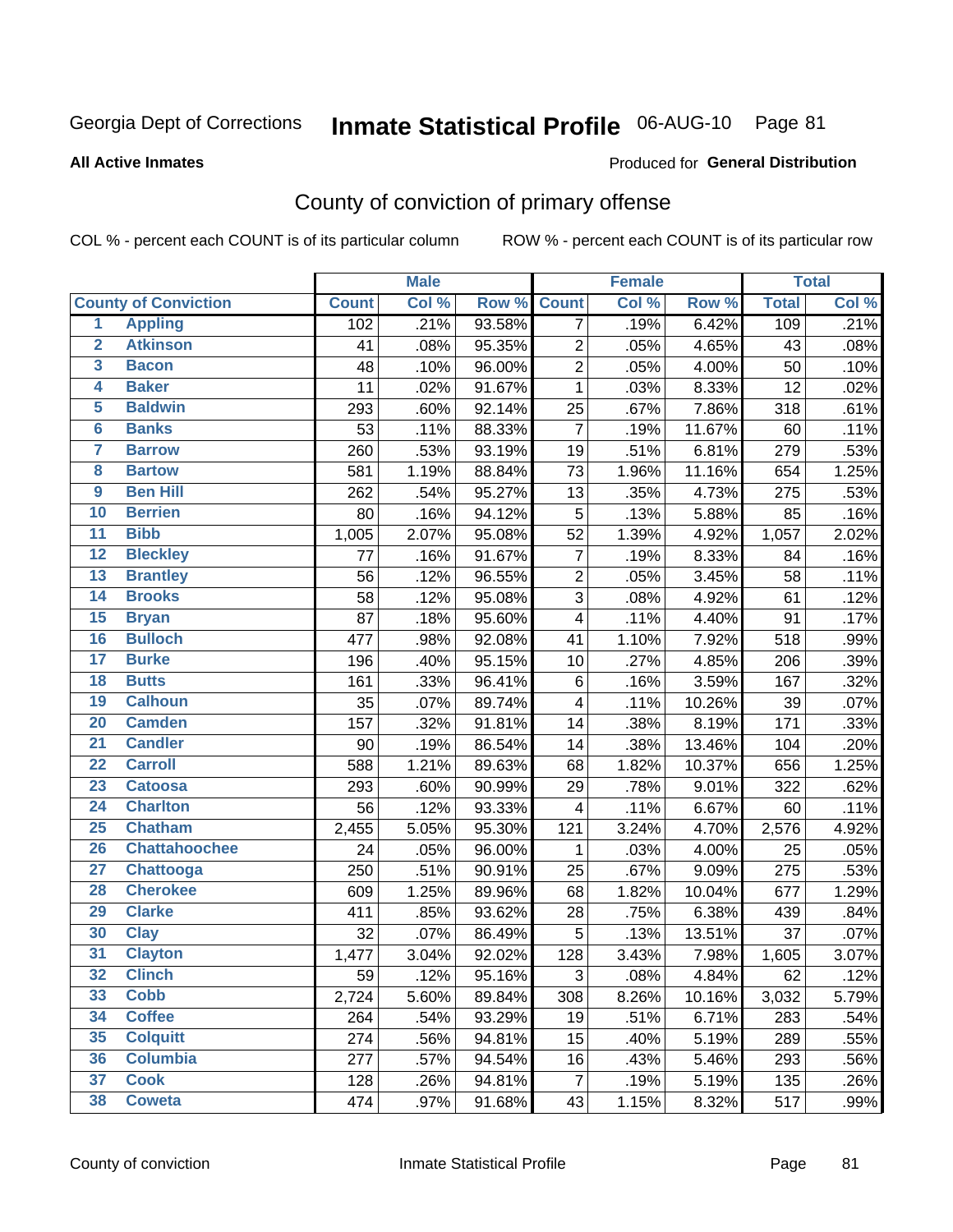# Inmate Statistical Profile 06-AUG-10 Page 82

#### **All Active Inmates**

#### Produced for General Distribution

## County of conviction of primary offense

COL % - percent each COUNT is of its particular column

|                 |                             |                 | <b>Male</b> |         |                | <b>Female</b> |        |                    | <b>Total</b> |
|-----------------|-----------------------------|-----------------|-------------|---------|----------------|---------------|--------|--------------------|--------------|
|                 | <b>County of Conviction</b> | <b>Count</b>    | Col %       | Row %   | <b>Count</b>   | Col %         | Row %  | <b>Total</b>       | Col %        |
| 39              | <b>Crawford</b>             | $\overline{22}$ | .05%        | 95.65%  | $\mathbf 1$    | .03%          | 4.35%  | $\overline{23}$    | .04%         |
| 40              | <b>Crisp</b>                | 280             | .58%        | 93.02%  | 21             | .56%          | 6.98%  | 301                | .57%         |
| 41              | <b>Dade</b>                 | 119             | .24%        | 97.54%  | 3              | .08%          | 2.46%  | 122                | .23%         |
| 42              | <b>Dawson</b>               | 109             | .22%        | 92.37%  | 9              | .24%          | 7.63%  | 118                | .23%         |
| 43              | <b>Decatur</b>              | 335             | .69%        | 91.53%  | 31             | .83%          | 8.47%  | 366                | .70%         |
| 44              | <b>Dekalb</b>               | 2,859           | 5.88%       | 94.51%  | 166            | 4.45%         | 5.49%  | 3,025              | 5.78%        |
| 45              | <b>Dodge</b>                | 139             | .29%        | 92.67%  | 11             | .29%          | 7.33%  | 150                | .29%         |
| 46              | <b>Dooly</b>                | 96              | .20%        | 93.20%  | $\overline{7}$ | .19%          | 6.80%  | 103                | .20%         |
| 47              | <b>Dougherty</b>            | 954             | 1.96%       | 94.46%  | 56             | 1.50%         | 5.54%  | $\overline{1,010}$ | 1.93%        |
| 48              | <b>Douglas</b>              | 1,168           | 2.40%       | 89.30%  | 139            | 3.73%         | 10.63% | 1,308              | 2.50%        |
| 49              | <b>Early</b>                | 84              | .17%        | 95.45%  | 4              | .11%          | 4.55%  | 88                 | .17%         |
| 50              | <b>Echols</b>               | 6               | .01%        | 85.71%  | 1              | .03%          | 14.29% | $\overline{7}$     | .01%         |
| $\overline{51}$ | <b>Effingham</b>            | 159             | .33%        | 94.08%  | 10             | .27%          | 5.92%  | 169                | .32%         |
| 52              | <b>Elbert</b>               | 149             | .31%        | 96.13%  | 6              | .16%          | 3.87%  | 155                | .30%         |
| 53              | <b>Emanuel</b>              | 175             | .36%        | 96.69%  | 6              | .16%          | 3.31%  | 181                | .35%         |
| 54              | <b>Evans</b>                | 95              | .20%        | 94.06%  | 6              | .16%          | 5.94%  | 101                | .19%         |
| 55              | <b>Fannin</b>               | 98              | .20%        | 92.45%  | 8              | .21%          | 7.55%  | 106                | .20%         |
| 56              | <b>Fayette</b>              | 336             | .69%        | 91.06%  | 33             | .88%          | 8.94%  | 369                | .70%         |
| 57              | <b>Floyd</b>                | 744             | 1.53%       | 89.32%  | 89             | 2.39%         | 10.68% | 833                | 1.59%        |
| 58              | <b>Forsyth</b>              | 286             | .59%        | 91.08%  | 28             | .75%          | 8.92%  | 314                | .60%         |
| 59              | <b>Franklin</b>             | 130             | .27%        | 92.20%  | 11             | .29%          | 7.80%  | 141                | .27%         |
| 60              | <b>Fulton</b>               | 4,638           | 9.54%       | 96.30%  | 178            | 4.77%         | 3.70%  | 4,816              | 9.20%        |
| 61              | Gilmer                      | 122             | .25%        | 91.73%  | 11             | .29%          | 8.27%  | 133                | .25%         |
| 62              | <b>Glascock</b>             | 7               | .01%        | 87.50%  | $\mathbf{1}$   | .03%          | 12.50% | 8                  | .02%         |
| 63              | <b>Glynn</b>                | 385             | .79%        | 95.06%  | 20             | .54%          | 4.94%  | 405                | .77%         |
| 64              | <b>Gordon</b>               | 310             | .64%        | 89.34%  | 37             | .99%          | 10.66% | 347                | .66%         |
| 65              | <b>Grady</b>                | 212             | .44%        | 95.93%  | 9              | .24%          | 4.07%  | 221                | .42%         |
| 66              | <b>Greene</b>               | 148             | .30%        | 93.67%  | 10             | .27%          | 6.33%  | 158                | .30%         |
| 67              | <b>Gwinnett</b>             | 2,052           | 4.22%       | 92.47%  | 167            | 4.48%         | 7.53%  | 2,219              | 4.24%        |
| 68              | <b>Habersham</b>            | 120             | .25%        | 93.02%  | 9              | .24%          | 6.98%  | 129                | .25%         |
| 69              | <b>Hall</b>                 | 691             | 1.42%       | 91.28%  | 66             | 1.77%         | 8.72%  | 757                | 1.45%        |
| 70              | <b>Hancock</b>              | 31              | .06%        | 96.88%  | 1              | .03%          | 3.13%  | 32                 | .06%         |
| 71              | <b>Haralson</b>             | 98              | .20%        | 96.08%  | 4              | .11%          | 3.92%  | 102                | .19%         |
| 72              | <b>Harris</b>               | 107             | .22%        | 94.69%  | 6              | .16%          | 5.31%  | 113                | .22%         |
| 73              | <b>Hart</b>                 | 110             | .23%        | 94.83%  | 6              | .16%          | 5.17%  | 116                | .22%         |
| 74              | <b>Heard</b>                | 64              | .13%        | 100.00% |                |               |        | 64                 | .12%         |
| 75              | <b>Henry</b>                | 527             | 1.08%       | 89.32%  | 63             | 1.69%         | 10.68% | 590                | 1.13%        |
| 76              | <b>Houston</b>              | 592             | 1.22%       | 94.12%  | 37             | .99%          | 5.88%  | 629                | 1.20%        |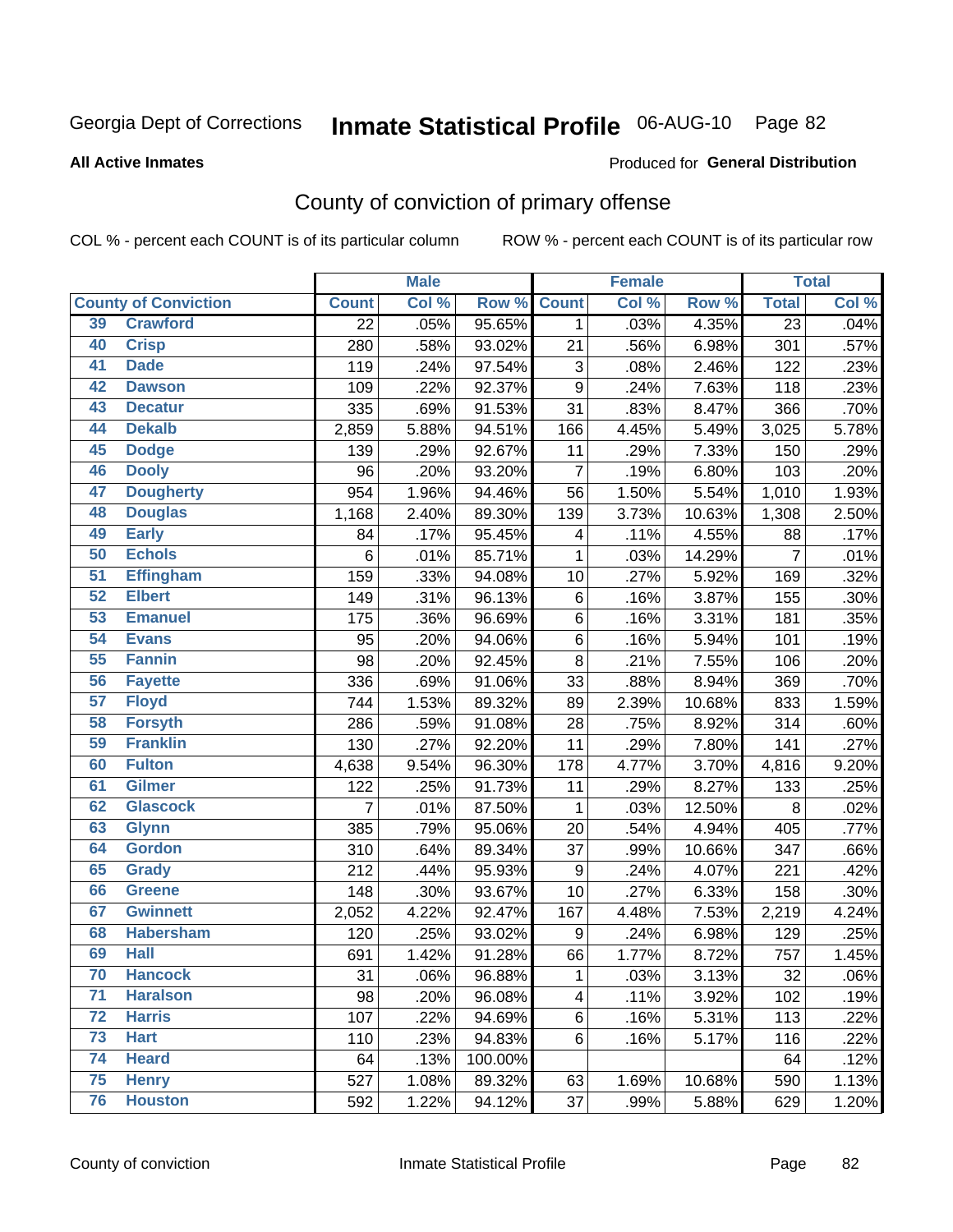# Inmate Statistical Profile 06-AUG-10 Page 83

#### **All Active Inmates**

#### Produced for General Distribution

## County of conviction of primary offense

COL % - percent each COUNT is of its particular column

|                 |                             |                 | <b>Male</b> |         |                         | <b>Female</b> |        |                 | <b>Total</b> |
|-----------------|-----------------------------|-----------------|-------------|---------|-------------------------|---------------|--------|-----------------|--------------|
|                 | <b>County of Conviction</b> | <b>Count</b>    | Col %       | Row %   | <b>Count</b>            | Col %         | Row %  | <b>Total</b>    | Col %        |
| 77              | <b>Irwin</b>                | $\overline{73}$ | .15%        | 98.65%  | $\mathbf{1}$            | .03%          | 1.35%  | $\overline{74}$ | .14%         |
| 78              | <b>Jackson</b>              | 195             | .40%        | 94.20%  | 12                      | .32%          | 5.80%  | 207             | .40%         |
| 79              | <b>Jasper</b>               | 56              | .12%        | 98.25%  | 1                       | .03%          | 1.75%  | 57              | .11%         |
| 80              | <b>Jeff Davis</b>           | 76              | .16%        | 88.37%  | 10                      | .27%          | 11.63% | 86              | .16%         |
| $\overline{81}$ | <b>Jefferson</b>            | 111             | .23%        | 97.37%  | 3                       | .08%          | 2.63%  | 114             | .22%         |
| 82              | <b>Jenkins</b>              | 68              | .14%        | 95.77%  | 3                       | .08%          | 4.23%  | 71              | .14%         |
| 83              | <b>Johnson</b>              | 52              | .11%        | 91.23%  | 5                       | .13%          | 8.77%  | 57              | .11%         |
| 84              | <b>Jones</b>                | 156             | .32%        | 88.14%  | 21                      | .56%          | 11.86% | 177             | .34%         |
| 85              | <b>Lamar</b>                | 69              | .14%        | 92.00%  | 6                       | .16%          | 8.00%  | 75              | .14%         |
| 86              | <b>Lanier</b>               | 38              | .08%        | 100.00% |                         |               |        | 38              | .07%         |
| 87              | <b>Laurens</b>              | 312             | .64%        | 92.86%  | 24                      | .64%          | 7.14%  | 336             | .64%         |
| 88              | Lee                         | 72              | .15%        | 96.00%  | 3                       | .08%          | 4.00%  | 75              | .14%         |
| 89              | <b>Liberty</b>              | 277             | .57%        | 93.27%  | 20                      | .54%          | 6.73%  | 297             | .57%         |
| 90              | <b>Lincoln</b>              | 28              | .06%        | 96.55%  | 1                       | .03%          | 3.45%  | 29              | .06%         |
| 91              | Long                        | 80              | .16%        | 93.02%  | 6                       | .16%          | 6.98%  | 86              | .16%         |
| 92              | <b>Lowndes</b>              | 521             | 1.07%       | 92.54%  | 42                      | 1.13%         | 7.46%  | 563             | 1.08%        |
| 93              | <b>Lumpkin</b>              | 93              | .19%        | 89.42%  | 11                      | .29%          | 10.58% | 104             | .20%         |
| 94              | <b>Macon</b>                | 64              | .13%        | 96.97%  | $\overline{2}$          | .05%          | 3.03%  | 66              | .13%         |
| 95              | <b>Madison</b>              | 117             | .24%        | 90.70%  | 12                      | .32%          | 9.30%  | 129             | .25%         |
| 96              | <b>Marion</b>               | 36              | .07%        | 87.80%  | $\mathbf 5$             | .13%          | 12.20% | 41              | .08%         |
| 97              | <b>Mcduffie</b>             | 178             | .37%        | 95.19%  | 9                       | .24%          | 4.81%  | 187             | .36%         |
| 98              | <b>Mcintosh</b>             | 63              | .13%        | 98.44%  | $\mathbf{1}$            | .03%          | 1.56%  | 64              | .12%         |
| 99              | <b>Meriwether</b>           | 236             | .49%        | 96.72%  | $\bf 8$                 | .21%          | 3.28%  | 244             | .47%         |
| 100             | <b>Miller</b>               | 27              | .06%        | 93.10%  | $\overline{2}$          | .05%          | 6.90%  | 29              | .06%         |
| 101             | <b>Mitchell</b>             | 190             | .39%        | 91.35%  | 18                      | .48%          | 8.65%  | 208             | .40%         |
| 102             | <b>Monroe</b>               | 142             | .29%        | 88.75%  | 18                      | .48%          | 11.25% | 160             | .31%         |
| 103             | <b>Montgomery</b>           | 60              | .12%        | 93.75%  | $\overline{\mathbf{4}}$ | .11%          | 6.25%  | 64              | .12%         |
| 104             | <b>Morgan</b>               | 150             | .31%        | 92.59%  | 12                      | .32%          | 7.41%  | 162             | .31%         |
| 105             | <b>Murray</b>               | 177             | .36%        | 92.67%  | 14                      | .38%          | 7.33%  | 191             | .36%         |
| 106             | <b>Muscogee</b>             | 1,647           | 3.39%       | 94.87%  | 89                      | 2.39%         | 5.13%  | 1,736           | 3.32%        |
| 107             | <b>Newton</b>               | 600             | 1.23%       | 91.88%  | 53                      | 1.42%         | 8.12%  | 653             | 1.25%        |
| 108             | <b>Oconee</b>               | 49              | .10%        | 94.23%  | 3                       | .08%          | 5.77%  | 52              | .10%         |
| 109             | <b>Oglethorpe</b>           | 47              | .10%        | 97.92%  | 1                       | .03%          | 2.08%  | 48              | .09%         |
| 110             | <b>Paulding</b>             | 245             | .50%        | 91.76%  | 22                      | .59%          | 8.24%  | 267             | .51%         |
| 111             | <b>Peach</b>                | 83              | .17%        | 96.51%  | 3                       | .08%          | 3.49%  | 86              | .16%         |
| 112             | <b>Pickens</b>              | 74              | .15%        | 92.50%  | 6                       | .16%          | 7.50%  | 80              | .15%         |
| 113             | <b>Pierce</b>               | 65              | .13%        | 95.59%  | 3                       | .08%          | 4.41%  | 68              | .13%         |
| 114             | <b>Pike</b>                 | 51              | .10%        | 94.44%  | 3                       | .08%          | 5.56%  | 54              | .10%         |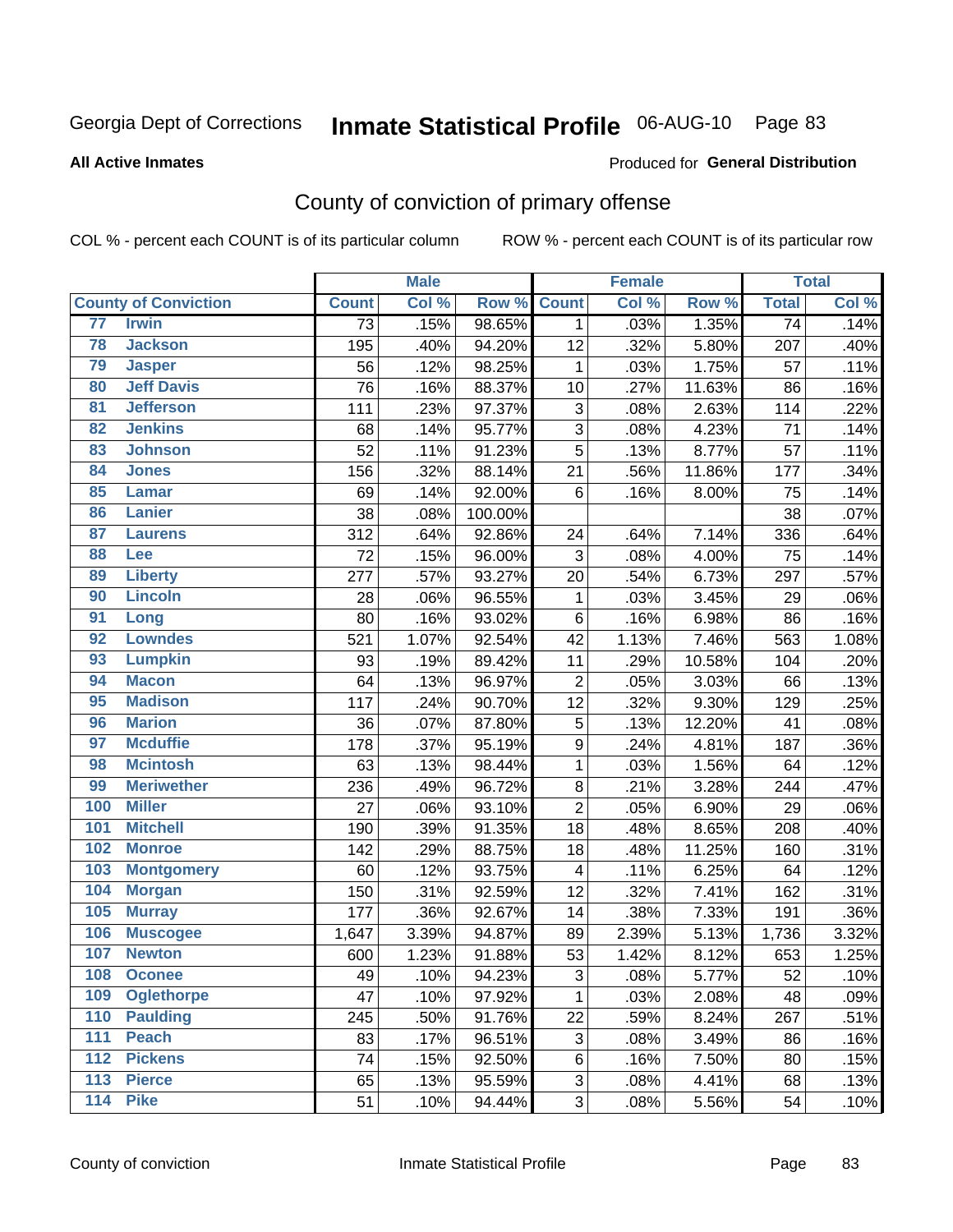## Inmate Statistical Profile 06-AUG-10 Page 84

#### **All Active Inmates**

#### Produced for General Distribution

## County of conviction of primary offense

COL % - percent each COUNT is of its particular column

|                                     |                  | <b>Male</b> |         |                         | <b>Female</b> |        |                | <b>Total</b>               |
|-------------------------------------|------------------|-------------|---------|-------------------------|---------------|--------|----------------|----------------------------|
| <b>County of Conviction</b>         | <b>Count</b>     | Col %       | Row %   | <b>Count</b>            | Col %         | Row %  | <b>Total</b>   | $\overline{\text{Col }\%}$ |
| 115 Polk                            | $\overline{142}$ | .29%        | 91.03%  | 14                      | .38%          | 8.97%  | 156            | .30%                       |
| <b>Pulaski</b><br>$\overline{116}$  | 89               | .18%        | 91.75%  | 8                       | .21%          | 8.25%  | 97             | .19%                       |
| 117<br><b>Putnam</b>                | 141              | .29%        | 95.92%  | 6                       | .16%          | 4.08%  | 147            | .28%                       |
| 118<br>Quitman                      | 19               | .04%        | 90.48%  | $\overline{2}$          | .05%          | 9.52%  | 21             | .04%                       |
| 119<br><b>Rabun</b>                 | 56               | .12%        | 83.58%  | 11                      | .29%          | 16.42% | 67             | .13%                       |
| 120<br><b>Randolph</b>              | 60               | .12%        | 93.75%  | $\overline{\mathbf{4}}$ | .11%          | 6.25%  | 64             | .12%                       |
| 121<br><b>Richmond</b>              | 1,683            | 3.46%       | 93.60%  | 115                     | 3.08%         | 6.40%  | 1,798          | 3.43%                      |
| 122<br><b>Rockdale</b>              | 440              | .90%        | 91.10%  | 43                      | 1.15%         | 8.90%  | 483            | .92%                       |
| 123<br><b>Schley</b>                | 25               | .05%        | 96.15%  | 1                       | .03%          | 3.85%  | 26             | .05%                       |
| 124<br><b>Screven</b>               | 125              | .26%        | 93.98%  | 8                       | .21%          | 6.02%  | 133            | .25%                       |
| 125<br><b>Seminole</b>              | 52               | .11%        | 85.25%  | $\boldsymbol{9}$        | .24%          | 14.75% | 61             | .12%                       |
| <b>Spalding</b><br>126              | 595              | 1.22%       | 91.54%  | 55                      | 1.47%         | 8.46%  | 650            | 1.24%                      |
| 127<br><b>Stephens</b>              | 191              | .39%        | 90.52%  | 20                      | .54%          | 9.48%  | 211            | .40%                       |
| 128<br><b>Stewart</b>               | 30               | .06%        | 96.77%  | $\mathbf 1$             | .03%          | 3.23%  | 31             | .06%                       |
| <b>Sumter</b><br>129                | 224              | .46%        | 95.73%  | 10                      | .27%          | 4.27%  | 234            | .45%                       |
| <b>Talbot</b><br>130                | 59               | .12%        | 96.72%  | $\overline{2}$          | .05%          | 3.28%  | 61             | .12%                       |
| 131<br><b>Taliaferro</b>            | 21               | .04%        | 91.30%  | $\overline{2}$          | .05%          | 8.70%  | 23             | .04%                       |
| $\overline{132}$<br><b>Tattnall</b> | 174              | .36%        | 91.58%  | 16                      | .43%          | 8.42%  | 190            | .36%                       |
| 133<br><b>Taylor</b>                | 88               | .18%        | 94.62%  | 5                       | .13%          | 5.38%  | 93             | .18%                       |
| <b>Telfair</b><br>134               | 124              | .26%        | 92.54%  | 10                      | .27%          | 7.46%  | 134            | .26%                       |
| 135<br><b>Terrell</b>               | 75               | .15%        | 97.40%  | $\overline{2}$          | .05%          | 2.60%  | 77             | .15%                       |
| 136<br><b>Thomas</b>                | 243              | .50%        | 92.40%  | 20                      | .54%          | 7.60%  | 263            | .50%                       |
| 137<br><b>Tift</b>                  | 314              | .65%        | 94.58%  | 18                      | .48%          | 5.42%  | 332            | .63%                       |
| <b>Toombs</b><br>138                | 314              | .65%        | 92.90%  | 24                      | .64%          | 7.10%  | 338            | .65%                       |
| 139<br><b>Towns</b>                 | 48               | .10%        | 90.57%  | $\mathbf 5$             | .13%          | 9.43%  | 53             | .10%                       |
| 140<br><b>Treutlen</b>              | 72               | .15%        | 93.51%  | 5                       | .13%          | 6.49%  | 77             | .15%                       |
| <b>Troup</b><br>141                 | 647              | 1.33%       | 90.24%  | 70                      | 1.88%         | 9.76%  | 717            | 1.37%                      |
| 142<br><b>Turner</b>                | 77               | .16%        | 95.06%  | $\overline{\mathbf{4}}$ | .11%          | 4.94%  | 81             | .15%                       |
| 143<br><b>Twiggs</b>                | 61               | .13%        | 93.85%  | 4                       | .11%          | 6.15%  | 65             | .12%                       |
| 144<br><b>Union</b>                 | 85               | .17%        | 85.86%  | 14                      | .38%          | 14.14% | 99             | .19%                       |
| 145<br><b>Upson</b>                 | 192              | .39%        | 90.14%  | 21                      | .56%          | 9.86%  | 213            | .41%                       |
| 146<br><b>Walker</b>                | 406              | .84%        | 90.02%  | 45                      | 1.21%         | 9.98%  | 451            | .86%                       |
| 147<br><b>Walton</b>                | 434              | .89%        | 89.86%  | 49                      | 1.31%         | 10.14% | 483            | .92%                       |
| <b>Ware</b><br>148                  | 303              | .62%        | 93.81%  | 20                      | .54%          | 6.19%  | 323            | .62%                       |
| <b>Warren</b><br>149                | 41               | .08%        | 91.11%  | 4                       | .11%          | 8.89%  | 45             | .09%                       |
| <b>Washington</b><br>150            | 124              | .26%        | 88.57%  | 16                      | .43%          | 11.43% | 140            | .27%                       |
| 151<br><b>Wayne</b>                 | 161              | .33%        | 89.94%  | 18                      | .48%          | 10.06% | 179            | .34%                       |
| <b>Webster</b><br>152               | $\overline{7}$   | .01%        | 100.00% |                         |               |        | $\overline{7}$ | .01%                       |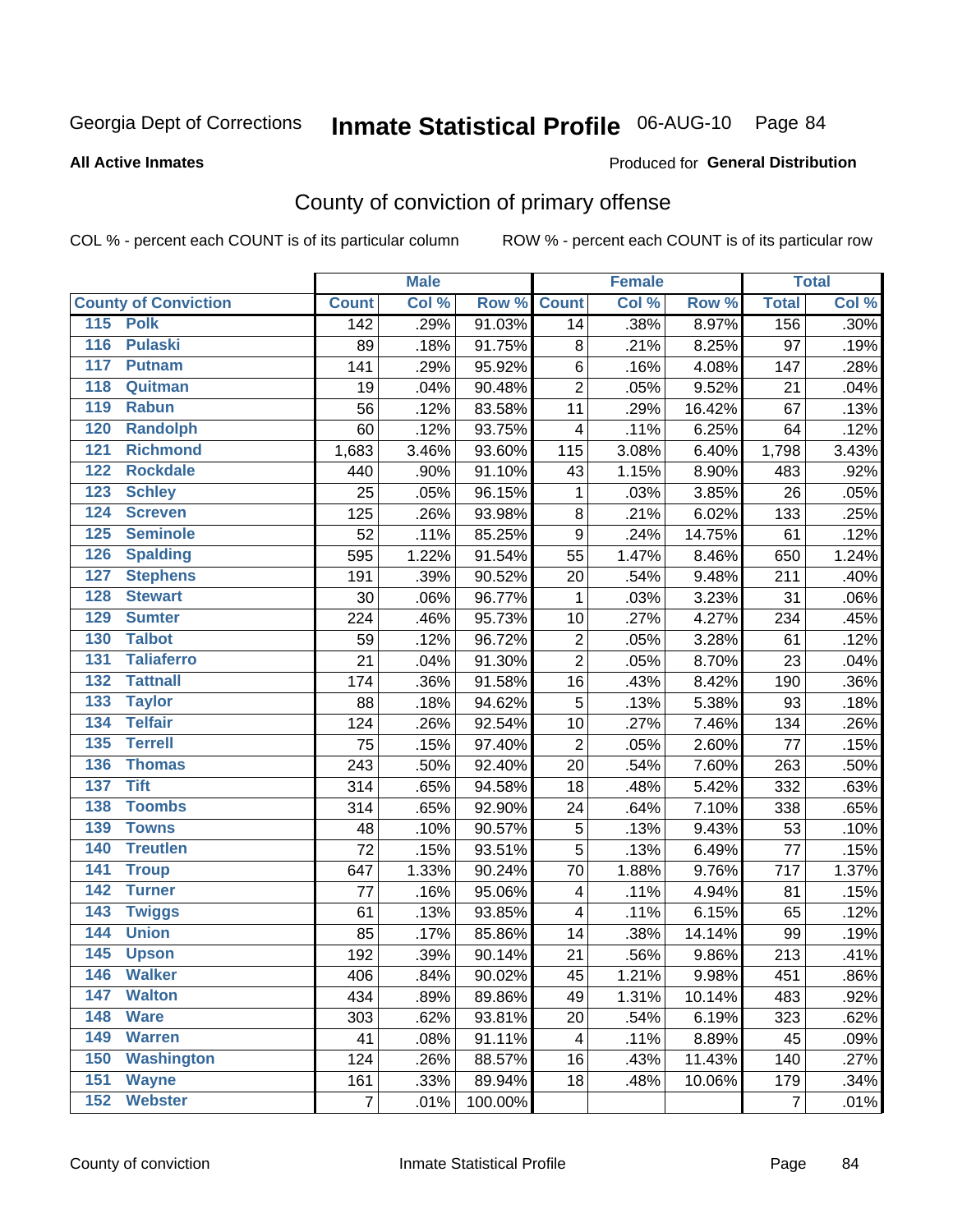# Inmate Statistical Profile 06-AUG-10 Page 85

Produced for General Distribution

#### **All Active Inmates**

## County of conviction of primary offense

COL % - percent each COUNT is of its particular column

|                             |                 | <b>Male</b> |             |       | <b>Female</b> |        |              | <b>Total</b> |
|-----------------------------|-----------------|-------------|-------------|-------|---------------|--------|--------------|--------------|
| <b>County of Conviction</b> | <b>Count</b>    | Col %       | Row % Count |       | Col %         | Row %  | <b>Total</b> | Col %        |
| <b>Wheeler</b><br>153       | 30 <sup>1</sup> | $.06\%$     | 85.71%      | 5     | .13%          | 14.29% | 35           | .07%         |
| White<br>154                | 115             | .24%        | 90.55%      | 12    | .32%          | 9.45%  | 127          | .24%         |
| <b>Whitfield</b><br>155     | 581             | 1.19%       | 86.85%      | 88    | 2.36%         | 13.15% | 669          | 1.28%        |
| <b>Wilcox</b><br>156        | 58              | .12%        | 89.23%      |       | .19%          | 10.77% | 65           | .12%         |
| <b>Wilkes</b><br>157        | 77              | .16%        | 97.47%      | 2     | .05%          | 2.53%  | 79           | .15%         |
| <b>Wilkinson</b><br>158     | 47              | .10%        | 92.16%      | 4     | $.11\%$       | 7.84%  | 51           | .10%         |
| <b>Worth</b><br>159         | 112             | .23%        | 95.73%      | 5     | .13%          | 4.27%  | 117          | .22%         |
| <b>Total Rported</b>        | 48,622          | 100%        | 92.87%      | 3,731 | 100%          | 7.13%  | 52,354       | 100%         |

| enorted      |        |       | A C    |
|--------------|--------|-------|--------|
| Nt           | ∼      |       | 4C     |
| <b>Fotal</b> | 48,665 | 3,736 | 52,402 |

| <b>Mode</b><br>---<br>luent)<br>nost tren | ™ulton | copp; | Fulto |
|-------------------------------------------|--------|-------|-------|
|                                           |        |       |       |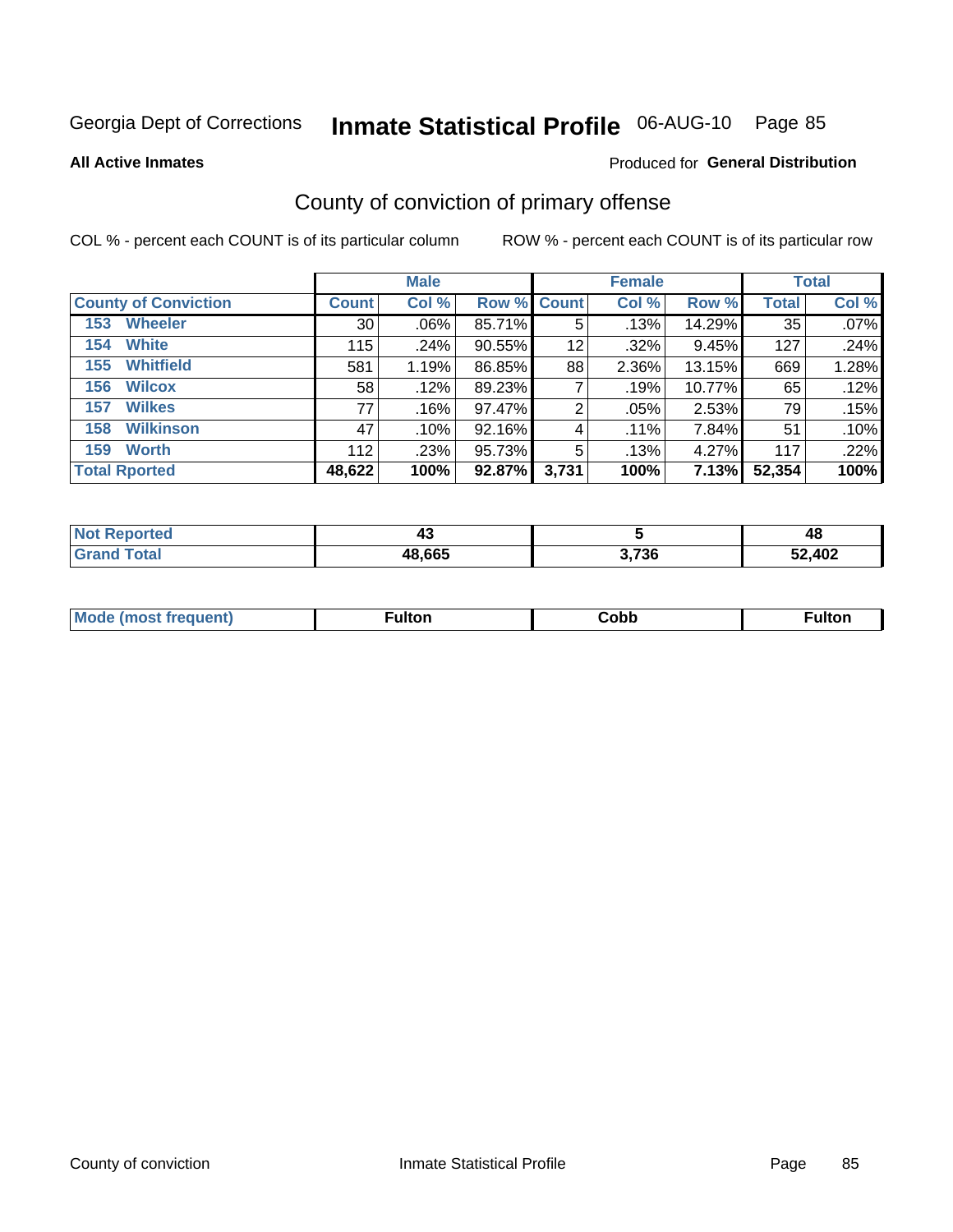# Inmate Statistical Profile 06-AUG-10 Page 86

**Produced for General Distribution** 

#### **All Active Inmates**

## Circuit of conviction of primary offense

COL % - percent each COUNT is of its particular column

|                         |                                 |              | <b>Male</b> |        |                 | <b>Female</b> |        |              | <b>Total</b> |
|-------------------------|---------------------------------|--------------|-------------|--------|-----------------|---------------|--------|--------------|--------------|
|                         | <b>Circuit of Conviction</b>    | <b>Count</b> | Col %       | Row %  | <b>Count</b>    | Col %         | Row %  | <b>Total</b> | Col %        |
| 1                       | <b>Alapaha Circuit</b>          | 346          | .71%        | 95.32% | $\overline{17}$ | .46%          | 4.68%  | 363          | .69%         |
| $\overline{2}$          | <b>Alcovy Circuit</b>           | 1,034        | 2.13%       | 91.02% | 102             | 2.73%         | 8.98%  | 1,136        | 2.17%        |
| 3                       | <b>Atlanta Circuit</b>          | 4,638        | 9.54%       | 96.30% | 178             | 4.77%         | 3.70%  | 4,816        | 9.20%        |
| 4                       | <b>Atlantic Circuit</b>         | 776          | 1.60%       | 93.61% | 53              | 1.42%         | 6.39%  | 829          | 1.58%        |
| 5                       | <b>Augusta Circuit</b>          | 2,156        | 4.43%       | 93.86% | 141             | 3.78%         | 6.14%  | 2,297        | 4.39%        |
| $6\overline{6}$         | <b>Blue Ridge Circuit</b>       | 609          | 1.25%       | 89.96% | 68              | 1.82%         | 10.04% | 677          | 1.29%        |
| $\overline{\mathbf{7}}$ | <b>Brunswick Circuit</b>        | 881          | 1.81%       | 92.74% | 69              | 1.85%         | 7.26%  | 950          | 1.81%        |
| 8                       | <b>Chattahoochee Circuit</b>    | 1,961        | 4.03%       | 94.78% | 108             | 2.89%         | 5.22%  | 2,069        | 3.95%        |
| $\overline{9}$          | <b>Cherokee Circuit</b>         | 891          | 1.83%       | 89.01% | 110             | 2.95%         | 10.99% | 1,001        | 1.91%        |
| 10                      | <b>Clayton Circuit</b>          | 1,477        | 3.04%       | 92.02% | 128             | 3.43%         | 7.98%  | 1,605        | 3.07%        |
| 11                      | <b>Cobb Circuit</b>             | 2,724        | 5.60%       | 89.84% | 308             | 8.26%         | 10.16% | 3,032        | 5.79%        |
| 12                      | <b>Conasauga Circuit</b>        | 758          | 1.56%       | 88.14% | 102             | 2.73%         | 11.86% | 860          | 1.64%        |
| 13                      | <b>Cordele Circuit</b>          | 696          | 1.43%       | 93.55% | 48              | 1.29%         | 6.45%  | 744          | 1.42%        |
| $\overline{14}$         | <b>Coweta Circuit</b>           | 2,009        | 4.13%       | 91.40% | 189             | 5.07%         | 8.60%  | 2,198        | 4.20%        |
| 15                      | <b>Dougherty Circuit</b>        | 954          | 1.96%       | 94.46% | 56              | 1.50%         | 5.54%  | 1,010        | 1.93%        |
| 16                      | <b>Dublin Circuit</b>           | 497          | 1.02%       | 92.90% | 38              | 1.02%         | 7.10%  | 535          | 1.02%        |
| 17                      | <b>Eastern Circuit</b>          | 2,455        | 5.05%       | 95.30% | 121             | 3.24%         | 4.70%  | 2,576        | 4.92%        |
| 18                      | <b>Flint Circuit</b>            | 527          | 1.08%       | 89.32% | 63              | 1.69%         | 10.68% | 590          | 1.13%        |
| 19                      | <b>Griffin Circuit</b>          | 1,174        | 2.41%       | 91.29% | 112             | 3.00%         | 8.71%  | 1,286        | 2.46%        |
| 20                      | <b>Gwinnett Circuit</b>         | 2,052        | 4.22%       | 92.47% | 167             | 4.48%         | 7.53%  | 2,219        | 4.24%        |
| $\overline{21}$         | <b>Houston Circuit</b>          | 592          | 1.22%       | 94.12% | 37              | .99%          | 5.88%  | 629          | 1.20%        |
| $\overline{22}$         | <b>Lookout Mountain Circuit</b> | 1,068        | 2.20%       | 91.28% | 102             | 2.73%         | 8.72%  | 1,170        | 2.23%        |
| 23                      | <b>Macon Circuit</b>            | 1,110        | 2.28%       | 95.20% | 56              | 1.50%         | 4.80%  | 1,166        | 2.23%        |
| 24                      | <b>Middle Circuit</b>           | 814          | 1.67%       | 92.82% | 63              | 1.69%         | 7.18%  | 877          | 1.68%        |
| 25                      | <b>Mountain Circuit</b>         | 367          | .75%        | 90.17% | 40              | 1.07%         | 9.83%  | 407          | .78%         |
| 26                      | <b>Northeastern Circuit</b>     | 800          | 1.65%       | 91.43% | 75              | 2.01%         | 8.57%  | 875          | 1.67%        |
| $\overline{27}$         | <b>Northern Circuit</b>         | 553          | 1.14%       | 93.89% | 36              | .96%          | 6.11%  | 589          | 1.13%        |
| 28                      | <b>Ocmulgee Circuit</b>         | 1,022        | 2.10%       | 92.74% | 80              | 2.14%         | 7.26%  | 1,102        | 2.10%        |
| 29                      | <b>Oconee Circuit</b>           | 519          | 1.07%       | 92.02% | 45              | 1.21%         | 7.98%  | 564          | 1.08%        |
| 30                      | <b>Ogeechee Circuit</b>         | 829          | 1.70%       | 93.04% | 62              | 1.66%         | 6.96%  | 891          | 1.70%        |
| $\overline{31}$         | <b>Pataula Circuit</b>          | 349          | .72%        | 92.57% | 28              | .75%          | 7.43%  | 377          | .72%         |
| 32                      | <b>Piedmont Circuit</b>         | 508          | 1.04%       | 93.04% | 38              | 1.02%         | 6.96%  | 546          | 1.04%        |
| 33                      | <b>Rome Circuit</b>             | 744          | 1.53%       | 89.32% | 89              | 2.39%         | 10.68% | 833          | 1.59%        |
| 34                      | <b>South Georgia Circuit</b>    | 783          | 1.61%       | 92.55% | 63              | 1.69%         | 7.45%  | 846          | 1.62%        |
| 35                      | <b>Southern Circuit</b>         | 1,102        | 2.27%       | 93.15% | 81              | 2.17%         | 6.85%  | 1,183        | 2.26%        |
| 36                      | <b>Southwestern Circuit</b>     | 422          | .87%        | 96.13% | 17              | .46%          | 3.87%  | 439          | .84%         |
| 37                      | <b>Stone Mountain Circuit</b>   | 2,859        | 5.88%       | 94.51% | 166             | 4.45%         | 5.49%  | 3,025        | 5.78%        |
| 38                      | <b>Tallapoosa Circuit</b>       | 240          | .49%        | 93.02% | 18              | .48%          | 6.98%  | 258          | .49%         |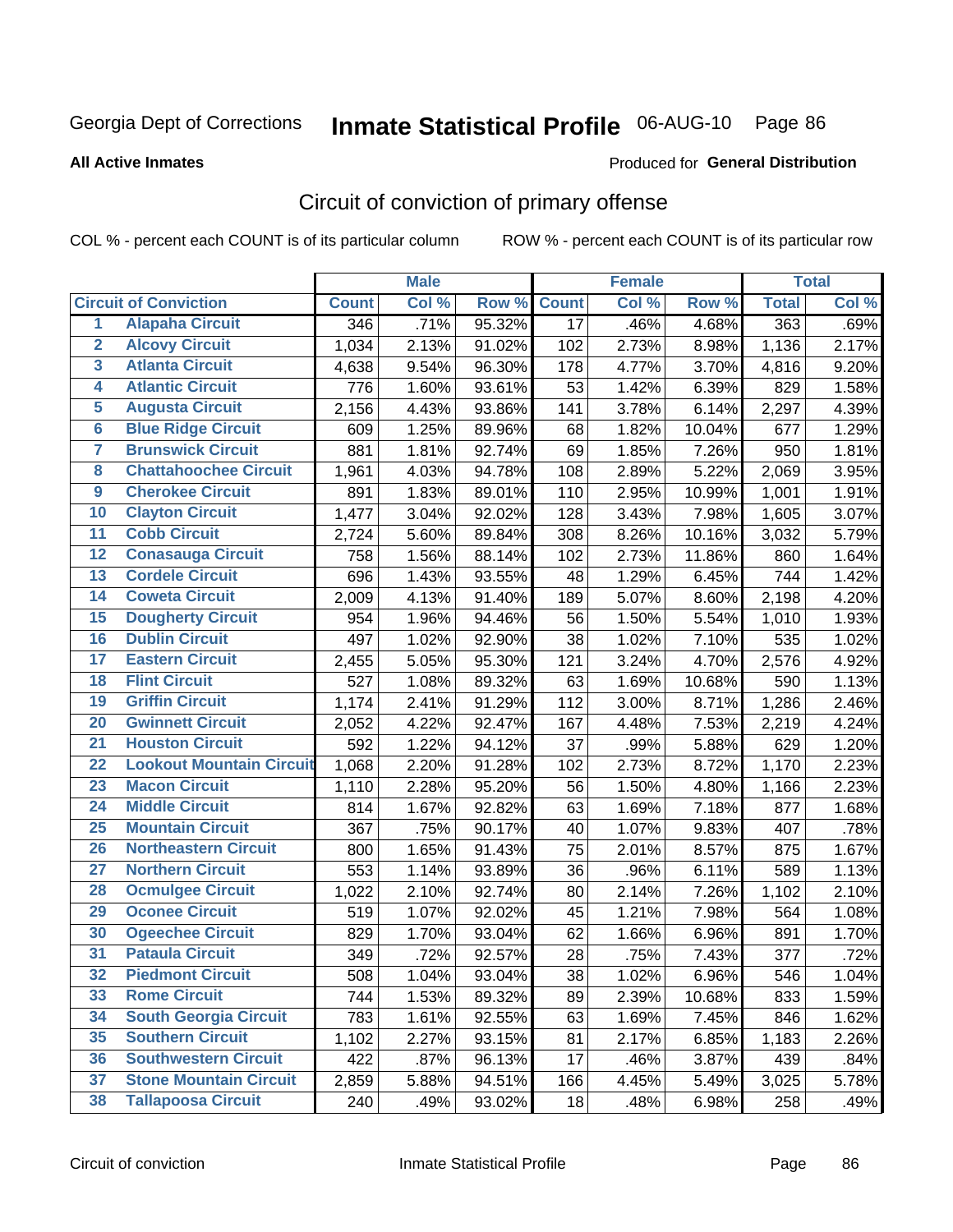# Inmate Statistical Profile 06-AUG-10 Page 87

Produced for General Distribution

#### **All Active Inmates**

# Circuit of conviction of primary offense

COL % - percent each COUNT is of its particular column

|                                   |              | <b>Male</b> |        |              | <b>Female</b> |        |              | <b>Total</b> |
|-----------------------------------|--------------|-------------|--------|--------------|---------------|--------|--------------|--------------|
| <b>Circuit of Conviction</b>      | <b>Count</b> | Col %       | Row %  | <b>Count</b> | Col %         | Row %  | <b>Total</b> | Col %        |
| <b>Tifton Circuit</b><br>39       | 576          | 1.18%       | 95.36% | 28           | .75%          | 4.64%  | 604          | 1.15%        |
| <b>Toombs Circuit</b><br>40       | 352          | .72%        | 94.88% | 19           | .51%          | 5.12%  | 371          | .71%         |
| <b>Waycross Circuit</b><br>41     | 792          | 1.63%       | 94.06% | 50           | 1.34%         | 5.94%  | 842          | 1.61%        |
| <b>Western Circuit</b><br>42      | 460          | .95%        | 93.69% | 31           | .83%          | 6.31%  | 491          | .94%         |
| <b>Rockdale Circuit</b><br>43     | 440          | .90%        | 91.10% | 43           | 1.15%         | 8.90%  | 483          | .92%         |
| <b>Douglas Circuit</b><br>44      | 1,168        | 2.40%       | 89.30% | 139          | 3.73%         | 10.63% | 1,308        | 2.50%        |
| <b>Appalachian Circuit</b><br>45  | 294          | $.60\%$     | 92.16% | 25           | .67%          | 7.84%  | 319          | .61%         |
| <b>Enotah Circuit</b><br>46       | 341          | .70%        | 89.03% | 42           | 1.13%         | 10.97% | 383          | .73%         |
| 47<br><b>Bell-Forsyth Circuit</b> | 286          | .59%        | 91.08% | 28           | .75%          | 8.92%  | 314          | .60%         |
| <b>Towaliga Circuit</b><br>48     | 372          | .77%        | 92.54% | 30           | $.80\%$       | 7.46%  | 402          | $.77\%$      |
| <b>Paulding Circuit</b><br>49     | 245          | .50%        | 91.76% | 22           | .59%          | 8.24%  | 267          | .51%         |
| <b>Total Rported</b>              | 48,622       | 100%        | 92.87% | 3,731        | 100%          | 7.13%  | 52,354       | 100%         |

| 11 H O | ∼      |                    | 4c     |
|--------|--------|--------------------|--------|
|        | 48,665 | <b>2.72C</b><br>סכ | 52,402 |

| M<br>- - -<br>.<br>.<br>∪opp<br>нс |
|------------------------------------|
|------------------------------------|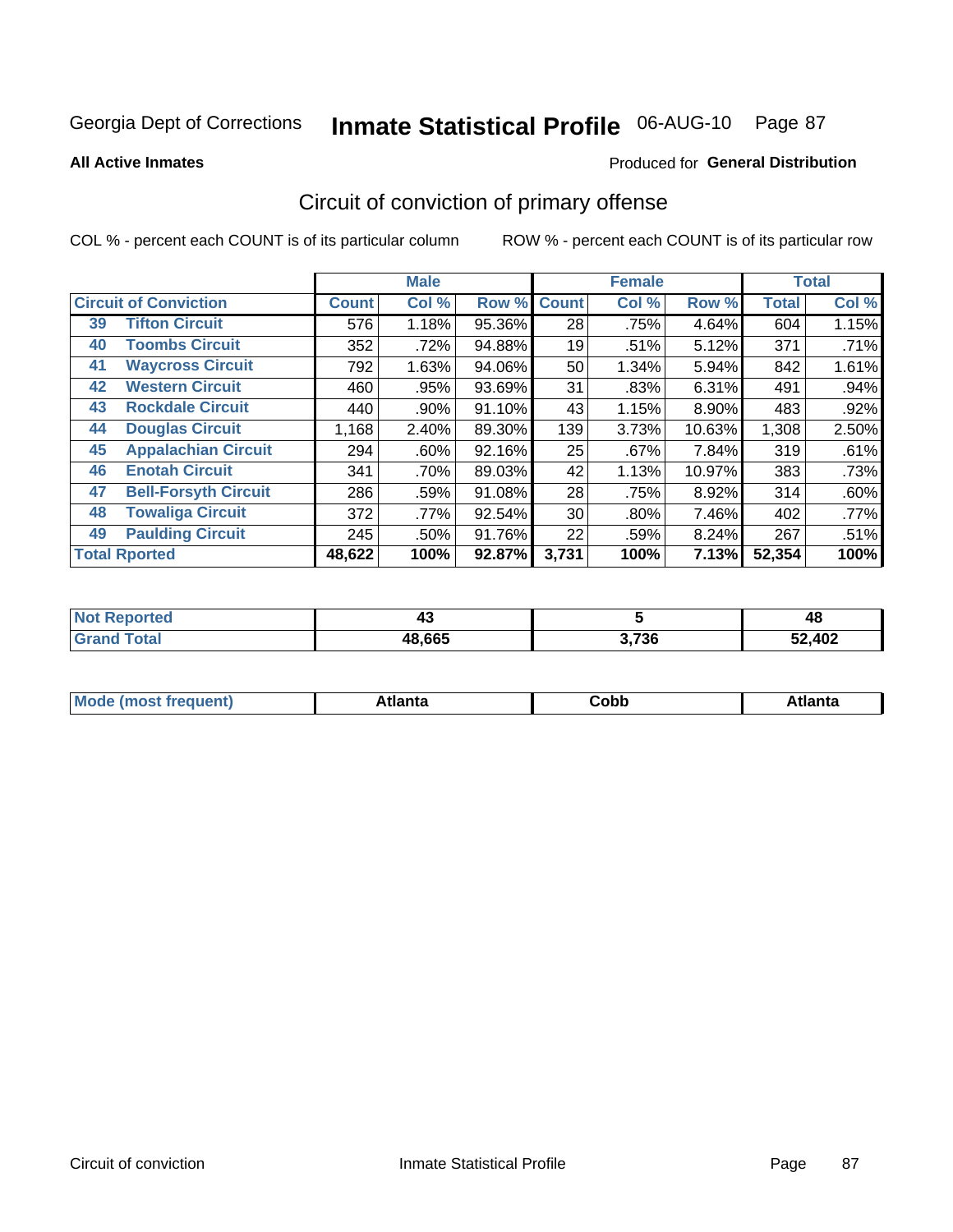# Inmate Statistical Profile 06-AUG-10 Page 88

### **All Active Inmates**

### Produced for General Distribution

### Years served (jail + prison) in this incarceration

COL % - percent each COUNT is of its particular column

|                              |              | <b>Male</b> |         |                  | <b>Female</b> |        |              | <b>Total</b> |
|------------------------------|--------------|-------------|---------|------------------|---------------|--------|--------------|--------------|
| <b>Years Served</b>          | <b>Count</b> | Col %       | Row %   | <b>Count</b>     | Col %         | Row %  | <b>Total</b> | Col %        |
| Less than one year           | 7,706        | 15.86%      | 86.09%  | 1,244            | 33.34%        | 13.90% | 8,951        | 17.11%       |
| 1 to 1.99 years              | 9,936        | 20.45%      | 90.84%  | 1,002            | 26.86%        | 9.16%  | 10,938       | 20.91%       |
| $2$ to 2.99 years            | 6,914        | 14.23%      | 93.99%  | 442              | 11.85%        | 6.01%  | 7,356        | 14.06%       |
| $3$ to $3.99$ years          | 4,475        | 9.21%       | 94.23%  | 274              | 7.34%         | 5.77%  | 4,749        | 9.08%        |
| $\overline{4}$ to 4.99 years | 3,030        | 6.24%       | 95.31%  | 149              | 3.99%         | 4.69%  | 3,179        | 6.08%        |
| 5 to 5.99 years              | 2,035        | 4.19%       | 96.13%  | 82               | 2.20%         | 3.87%  | 2,117        | 4.05%        |
| 6 to 6.99 years              | 1,749        | 3.60%       | 96.05%  | 72               | 1.93%         | 3.95%  | 1,821        | 3.48%        |
| 7 to 7.99 years              | 1,677        | 3.45%       | 95.50%  | 79               | 2.12%         | 4.50%  | 1,756        | 3.36%        |
| <b>8 to 8.99 years</b>       | 1,415        | 2.91%       | 96.00%  | 59               | 1.58%         | 4.00%  | 1,474        | 2.82%        |
| 9 to 9.99 years              | 1,407        | 2.90%       | 96.24%  | 55               | 1.47%         | 3.76%  | 1,462        | 2.79%        |
| 10 to 10.99 years            | 942          | 1.94%       | 95.83%  | 41               | 1.10%         | 4.17%  | 983          | 1.88%        |
| 11 to 11.99 years            | 890          | 1.83%       | 96.22%  | 35               | 0.94%         | 3.78%  | 925          | 1.77%        |
| 12 to 12.99 years            | 880          | 1.81%       | 96.17%  | 35               | 0.94%         | 3.83%  | 915          | 1.75%        |
| 13 to 13.99 years            | 899          | 1.85%       | 97.08%  | 27               | 0.72%         | 2.92%  | 926          | 1.77%        |
| 14 to 14.99 years            | 717          | 1.48%       | 97.15%  | 21               | 0.56%         | 2.85%  | 738          | 1.41%        |
| 15 to 15.99 years            | 590          | 1.21%       | 96.88%  | 19               | 0.51%         | 3.12%  | 609          | 1.16%        |
| 16 to 16.99 years            | 534          | 1.10%       | 95.53%  | 25               | 0.67%         | 4.47%  | 559          | 1.07%        |
| 17 to 17.99 years            | 453          | 0.93%       | 97.84%  | 10               | 0.27%         | 2.16%  | 463          | 0.88%        |
| 18 to 18.99 years            | 388          | 0.80%       | 96.76%  | 13               | 0.35%         | 3.24%  | 401          | 0.77%        |
| 19 to 19.99 years            | 385          | 0.79%       | 97.72%  | $\boldsymbol{9}$ | 0.24%         | 2.28%  | 394          | 0.75%        |
| 20 to 20.99 years            | 253          | 0.52%       | 95.11%  | 13               | 0.35%         | 4.89%  | 266          | 0.51%        |
| 21 to 21.99 years            | 210          | 0.43%       | 98.13%  | 4                | 0.11%         | 1.87%  | 214          | 0.41%        |
| 22 to 22.99 years            | 196          | 0.40%       | 95.61%  | 9                | 0.24%         | 4.39%  | 205          | 0.39%        |
| 23 to 23.99 years            | 155          | 0.32%       | 98.73%  | $\overline{c}$   | 0.05%         | 1.27%  | 157          | 0.30%        |
| 24 to 24.99 years            | 146          | 0.30%       | 98.65%  | 2                | 0.05%         | 1.35%  | 148          | 0.28%        |
| 25 to 25.99 years            | 111          | 0.23%       | 97.37%  | $\overline{3}$   | 0.08%         | 2.63%  | 114          | 0.22%        |
| 26 to 26.99 years            | 96           | 0.20%       | 97.96%  | $\overline{c}$   | 0.05%         | 2.04%  | 98           | 0.19%        |
| 27 to 27.99 years            | 66           | 0.14%       | 98.51%  | 1                | 0.03%         | 1.49%  | 67           | 0.13%        |
| 28 to 28.99 years            | 54           | 0.11%       | 100.00% |                  |               |        | 54           | 0.10%        |
| 29 to 29.99 years            | 42           | 0.09%       | 97.67%  | $\mathbf{1}$     | 0.03%         | 2.33%  | 43           | 0.08%        |
| Thirty + years               | 235          | 0.48%       | 99.58%  | $\mathbf{1}$     | 0.03%         | 0.42%  | 236          | 0.45%        |
| <b>Total Reported</b>        | 48,586       | 100%        | 92.87%  | 3,731            | 100%          | 7.13%  | 52,318       | 100.0%       |

| <b>Not Reported</b>      | 70     |       | 84     |
|--------------------------|--------|-------|--------|
| <b>Grand Total</b>       | 48,665 | 3,736 | 52,402 |
|                          |        |       |        |
| <b>Mean</b><br>(average) | 5.34   | 307   | 518    |

|                      | J.J4               | J.V1               | <u>ว. เด</u>  |
|----------------------|--------------------|--------------------|---------------|
| Median (middle)      | 2.96               | . 56               | 2.84          |
| Mode (most frequent) | Less than one year | Less than one year | Less than one |
|                      |                    |                    | vear          |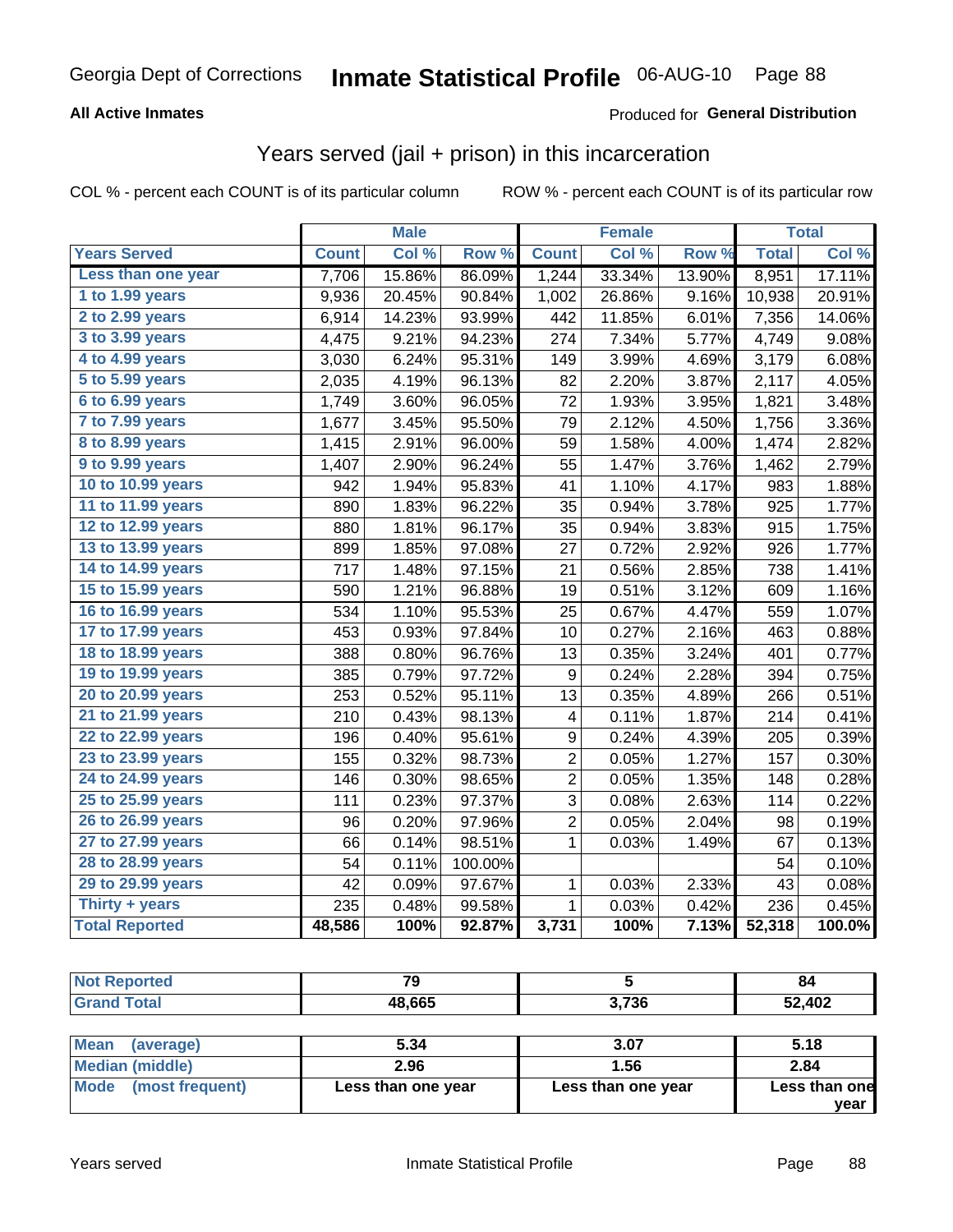# Inmate Statistical Profile 06-AUG-10 Page 89

### **All Active Inmates**

Produced for General Distribution

### Results of most recent HIV tests

COL % - percent each COUNT is of its particular column

|                         |              | <b>Male</b> |           |              | <b>Female</b> |          |        | <b>Total</b> |
|-------------------------|--------------|-------------|-----------|--------------|---------------|----------|--------|--------------|
| <b>HIV Test Results</b> | <b>Count</b> | Col %       | Row %I    | <b>Count</b> | Col %         | Row %    | Total  | Col %        |
| <b>Positive</b>         | 811          | 1.71%       | $90.51\%$ | 85           | 2.35%         | $9.49\%$ | 896    | 1.75%        |
| <b>Negative</b>         | 46,617       | 98.27%      | 92.96%    | 3,532        | $97.65\%$     | $7.04\%$ | 50,150 | 98.23%       |
| Indeterminate           | 8            | 0.02%       | 100.00%   |              |               |          |        | 0.02%        |
| <b>Refused</b>          |              | 0.01%       | 100.00%   |              |               |          |        | 0.01%        |
| <b>Total Reported</b>   | 47,437       | 100%        | $92.91\%$ | 3,617        | 100%          | $7.08\%$ | 51,055 | 100.0%       |

| <b>Not</b><br><b>Reported</b> | 228, ا | 4 4 N | 347,،  |
|-------------------------------|--------|-------|--------|
| <b>Total</b><br>l Grand       | 48.665 | 3,736 | 52,402 |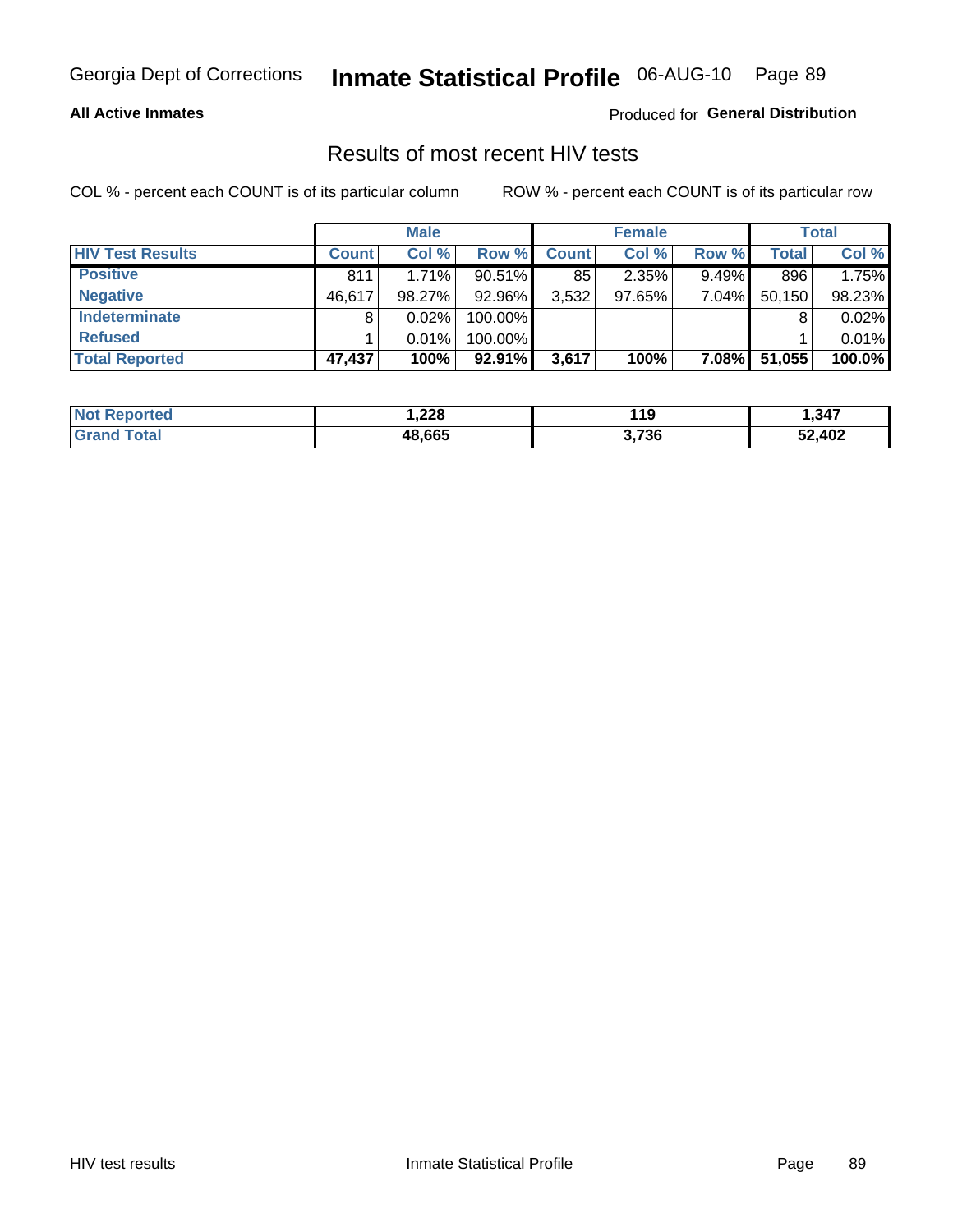## Inmate Statistical Profile 06-AUG-10 Page 90

### **All Active Inmates**

### Produced for General Distribution

### Results of most recent tuberculosis test

COL % - percent each COUNT is of its particular column

|                                  |              | <b>Male</b> |           |              | <b>Female</b> |          |              | Total  |
|----------------------------------|--------------|-------------|-----------|--------------|---------------|----------|--------------|--------|
| <b>Tuberculosis Test Results</b> | <b>Count</b> | Col%        | Row %     | <b>Count</b> | Col %         | Row %    | <b>Total</b> | Col %  |
| <b>Positive on current test</b>  | 9.432        | 19.53%      | 97.39%    | 252          | $6.77\%$      | $2.60\%$ | 9,685        | 18.62% |
| <b>Positive on previous test</b> | 192          | $0.40\%$    | 100.00%   |              |               |          | 192          | 0.37%  |
| <b>Negative</b>                  | 38,669       | $80.07\%$   | 91.77%    | 3,468        | 93.23%        | $8.23\%$ | 42,137       | 81.01% |
| <b>Total Reported</b>            | 48,293       | 100%        | $92.85\%$ | 3.720        | 100%          | 7.15%    | 52,014       | 100%   |

| <b>Not Reported</b>     | ^7^<br>31 Z | 16    | 388    |
|-------------------------|-------------|-------|--------|
| <b>Total</b><br>' Grand | 48,665      | 3,736 | 52,402 |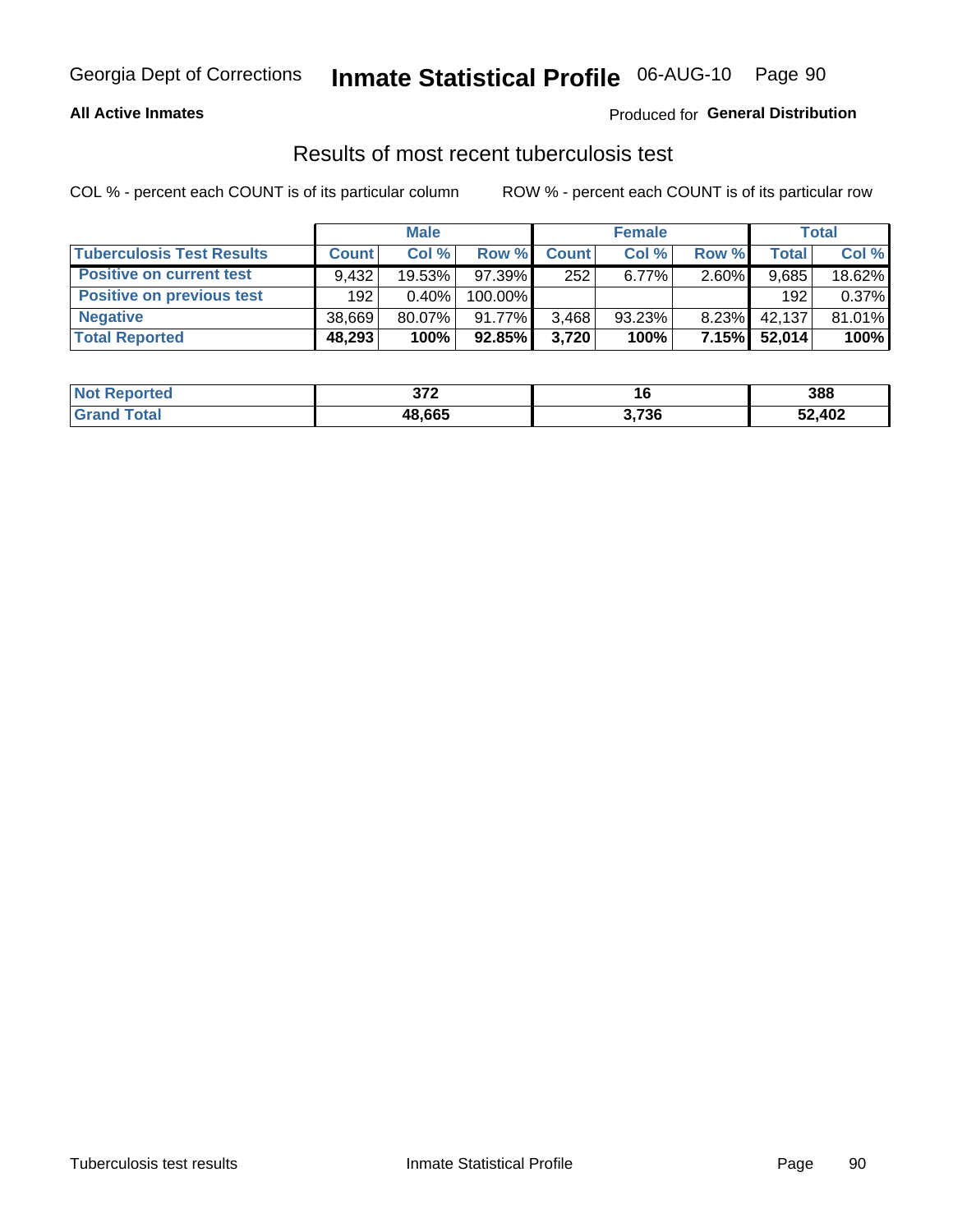## Georgia Dept of Corrections **Inmate Statistical Profile** 06-AUG-10 Page 91

### **All Active Inmates**

Produced for **General Distribution**

### Results of most recent syphilis test

COL % - percent each COUNT is of its particular column ROW % - percent each COUNT is of its particular row

|                                 |              | <b>Male</b> |           |              | <b>Female</b> |           |         | Total  |
|---------------------------------|--------------|-------------|-----------|--------------|---------------|-----------|---------|--------|
| <b>Syphilis Test Results</b>    | <b>Count</b> | Col%        | Row %     | <b>Count</b> | Col %         | Row %     | Total I | Col %  |
| <b>Positive on current test</b> | 701          | 1.49% l     | 89.19%    | 85           | 2.40%         | $10.81\%$ | 786     | 1.55%  |
| <b>Negative</b>                 | 46.322       | $98.51\%$   | $93.05\%$ | 3,461        | $97.60\%$     | $6.95\%$  | 49,784  | 98.45% |
| <b>Total Reported</b>           | 47,023       | 100%        | 92.99%    | 3,546        | 100%          | $7.01\%$  | 50,570  | 100%   |

| <b>Not Reported</b> | 1,642  | 190   | 1,832  |
|---------------------|--------|-------|--------|
| <b>Grand Total</b>  | 48,665 | 3,736 | 52,402 |